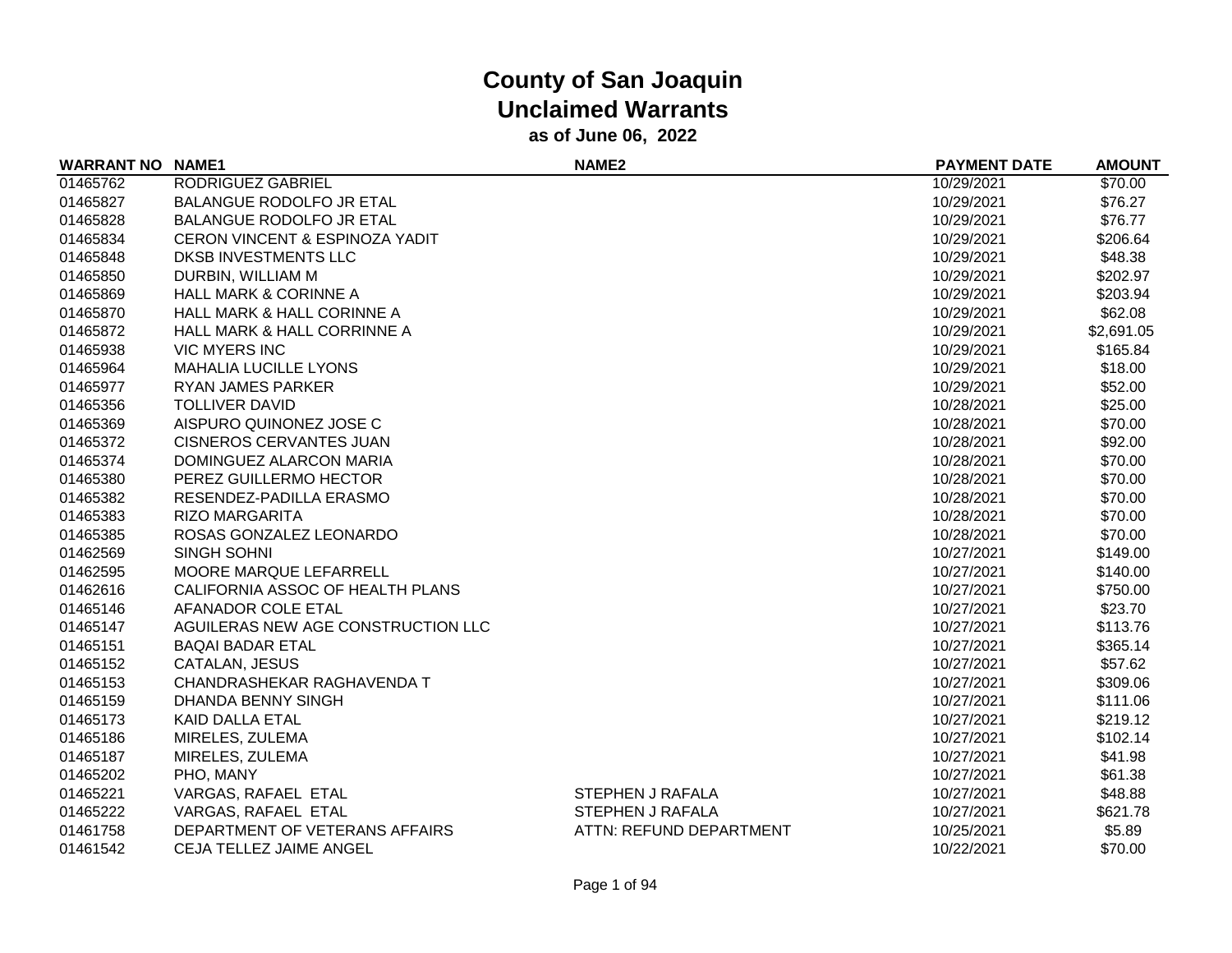| <b>WARRANT NO NAME1</b> |                                      | <b>NAME2</b>            | <b>PAYMENT DATE</b> | <b>AMOUNT</b> |
|-------------------------|--------------------------------------|-------------------------|---------------------|---------------|
| 01461543                | <b>CUMBERBATCH CHARMAINE PAULINE</b> |                         | 10/22/2021          | \$12.00       |
| 01461554                | <b>MEJIA DUENAS LUPITA</b>           |                         | 10/22/2021          | \$70.00       |
| 01461555                | SANTOS GOPEZ EDILBERTO               |                         | 10/22/2021          | \$32.00       |
| 01461566                | DEPARTMENT OF HEALTH CARE SERVICES   |                         | 10/22/2021          | \$16,244.32   |
| 01461578                | <b>HARRIS TERRANCE D</b>             |                         | 10/22/2021          | \$25.00       |
| 01461095                | <b>HENDERSON ANDREW</b>              |                         | 10/21/2021          | \$70.00       |
| 01461250                | <b>BROWN THELMA TR ETAL</b>          | <b>BARBARA MOODY TR</b> | 10/21/2021          | \$100.42      |
| 01461255                | <b>CAWIT RICARDO</b>                 |                         | 10/21/2021          | \$113.73      |
| 01461259                | <b>COLEMAN GRIPPALDI SHARON TR</b>   |                         | 10/21/2021          | \$636.19      |
| 01461267                | ERIKSON LARRY KRISTAN & GILLIAN M    |                         | 10/21/2021          | \$70.16       |
| 01461268                | <b>FNIHSZ INC</b>                    |                         | 10/21/2021          | \$197.62      |
| 01461269                | <b>FNIHSZ INC</b>                    |                         | 10/21/2021          | \$2,741.33    |
| 01461270                | <b>FNIHSZ INC</b>                    |                         | 10/21/2021          | \$2,542.77    |
| 01461271                | <b>FNIHSZ INC</b>                    |                         | 10/21/2021          | \$2,429.40    |
| 01461389                | <b>LEI WANG</b>                      |                         | 10/21/2021          | \$33.00       |
| 01461411                | <b>VANESSA AGUILAR</b>               |                         | 10/21/2021          | \$76.00       |
| 01460892                | <b>SCHOENLEBER &amp; WALTERMIRE</b>  |                         | 10/20/2021          | \$700.00      |
| 01460905                | <b>TORRES OFELIA F</b>               |                         | 10/20/2021          | \$250.00      |
| 01460936                | <b>JUKES JACOB</b>                   |                         | 10/20/2021          | \$100.00      |
| 01460971                | <b>CENTRAL SANITARY SUPPLY</b>       |                         | 10/20/2021          | \$565.44      |
| 01459610                | DEPARTMENT OF HEALTH CARE SERVICES   |                         | 10/19/2021          | \$13,183.45   |
| 01459927                | AL BUAN DELA CRUZ                    |                         | 10/19/2021          | \$12.28       |
| 01459936                | <b>LENNAR TITLE</b>                  |                         | 10/19/2021          | \$16.00       |
| 01459937                | <b>LENNAR TITLE</b>                  |                         | 10/19/2021          | \$281.09      |
| 01459938                | LENNAR TITLE INC                     |                         | 10/19/2021          | \$1,108.80    |
| 01459970                | AGUILERAS NEW AGE CONSTRUCTION LLC   |                         | 10/19/2021          | \$149.47      |
| 01460053                | CLIFT, BRYAN D                       |                         | 10/19/2021          | \$72.61       |
| 01460054                | CLIFT, BRYAN D                       |                         | 10/19/2021          | \$71.66       |
| 01460055                | CLIFT, BRYAN D                       |                         | 10/19/2021          | \$70.71       |
| 01460089                | DELTA COMMUNITY DEVELOPERS CORP      |                         | 10/19/2021          | \$245.50      |
| 01460094                | DKSB INVESTMENTS LLC                 |                         | 10/19/2021          | \$79.81       |
| 01460095                | <b>DKSB INVESTMENTS LLC</b>          |                         | 10/19/2021          | \$79.50       |
| 01460145                | <b>GRANT JAZZMINE CHANTEL</b>        |                         | 10/19/2021          | \$540.61      |
| 01460146                | <b>GRANT JAZZMINE CHANTEL</b>        |                         | 10/19/2021          | \$1,572.58    |
| 01460147                | <b>GRANT JAZZMINE CHANTEL</b>        |                         | 10/19/2021          | \$982.01      |
| 01460148                | <b>GRANT JAZZMINE CHANTEL</b>        |                         | 10/19/2021          | \$266.63      |
| 01460151                | <b>GRONDONA, THOMAS S TR ETAL</b>    | SHELDON R MEYER         | 10/19/2021          | \$2,127.33    |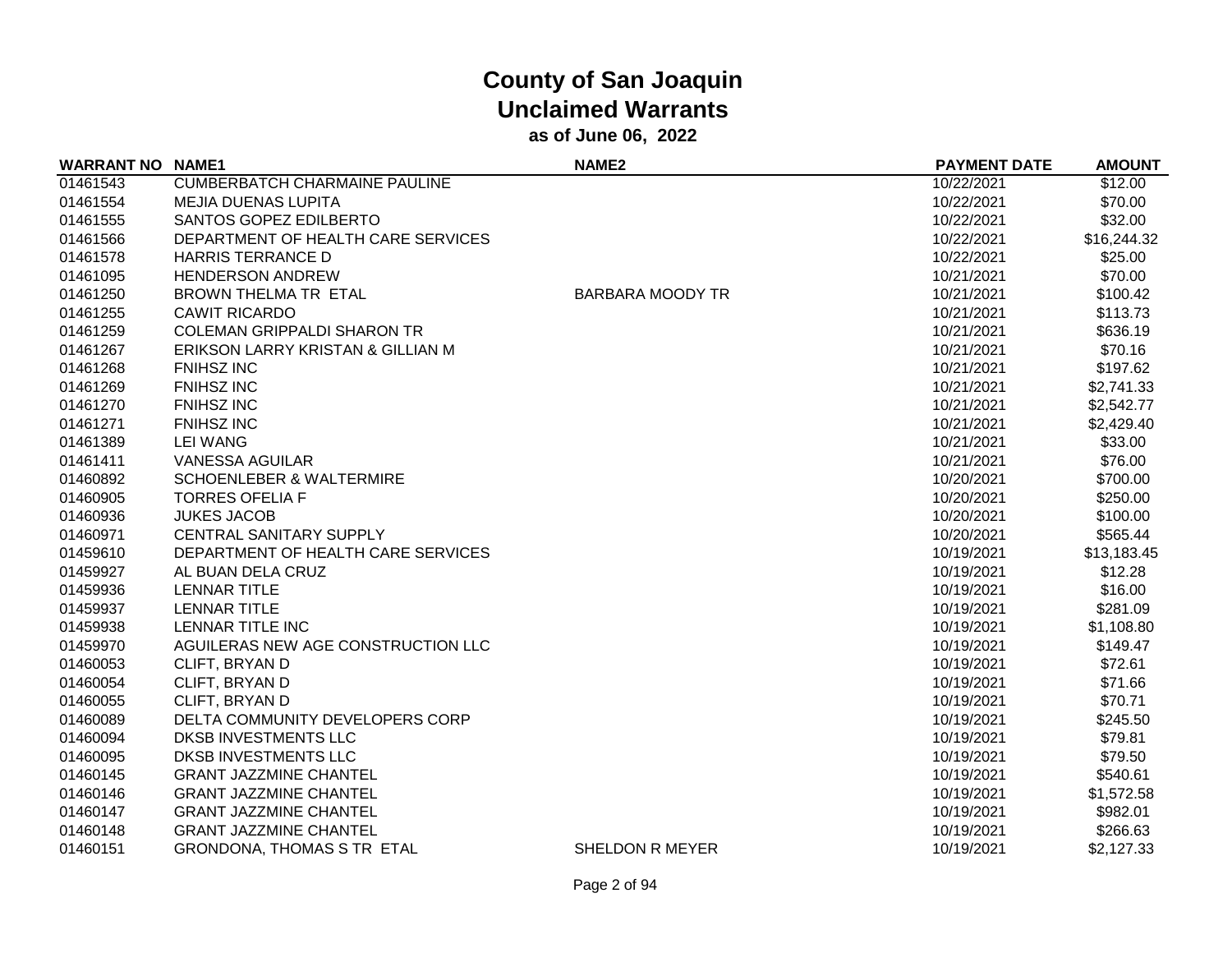| <b>WARRANT NO NAME1</b> |                                          | <b>NAME2</b>                                        | <b>PAYMENT DATE</b> | <b>AMOUNT</b> |
|-------------------------|------------------------------------------|-----------------------------------------------------|---------------------|---------------|
| 01460152                | <b>GRONDONA, THOMAS S TR ETAL</b>        | SHELDON R MEYER                                     | 10/19/2021          | \$2,155.93    |
| 01460199                | <b>IMN FEDRICO INC</b>                   | C/O DAVID FREDRICO                                  | 10/19/2021          | \$158.68      |
| 01460239                | <b>KALMAN, SHIRLEY TR</b>                | DBA Firestone Complete Auto Care                    | 10/19/2021          | \$160.21      |
| 01460240                | KALMAN, SHIRLEY TR                       | BRIDGESTONE AMERICAN HOLDINGS INC/TAX DI 10/19/2021 |                     | \$174.82      |
| 01460241                | <b>KALMAN, SHIRLEY TR</b>                | BRIDGESTONE AMERICAN HOLDINGS INC/TAX DI 10/19/2021 |                     | \$189.35      |
| 01460290                | LENK CHARLENE R TR & LENK ARNOLD P TR    | MICHAEL G TOWLE                                     | 10/19/2021          | \$324.09      |
| 01460291                | LENK CHARLENE R TR & LENK ARNOLD P TR    | MICHAEL G TOWLE                                     | 10/19/2021          | \$143.05      |
| 01460292                | LENK CHARLENE R TR & LENK ARNOLD P TR    | <b>MICHAEL G TOWLE</b>                              | 10/19/2021          | \$138.80      |
| 01460293                | LENK CHARLENE R TR & LENK ARNOLD P TR    | MICHAEL G TOWLE                                     | 10/19/2021          | \$243.43      |
| 01460294                | LENK CHARLENE R TR & LENK ARNOLD P TR    | MICHAEL G TOWLE                                     | 10/19/2021          | \$121.32      |
| 01460295                | LENK CHARLENE R TR & LENK ARNOLD P TR    | MICHAEL G TOWLE                                     | 10/19/2021          | \$272.64      |
| 01460296                | LENK CHARLENE R TR & LENK ARNOLD P TR    | MICHAEL G TOWLE                                     | 10/19/2021          | \$383.01      |
| 01460333                | MENDOSA DIANE R TR ETAL                  |                                                     | 10/19/2021          | \$968.06      |
| 01460347                | MEYER, BARBARA J TR ETAL                 | SHELDON R MEYER                                     | 10/19/2021          | \$2,371.99    |
| 01460348                | MEYER, BARBARA J TR ETAL                 | SHELDON R MEYER                                     | 10/19/2021          | \$2,340.53    |
| 01460372                | NEAL CODY RAY & MELISSA CHRISTINE        |                                                     | 10/19/2021          | \$64.07       |
| 01460444                | RAMOS, SHEILA D & GONZALO                |                                                     | 10/19/2021          | \$269.84      |
| 01460446                | RANDOLPH ELMER C                         |                                                     | 10/19/2021          | \$255.74      |
| 01460450                | <b>REHMAN ANEES UR</b>                   |                                                     | 10/19/2021          | \$87.18       |
| 01460477                | ROSS DAWNITA ETAL                        | <b>BOBBY ROSS &amp; RAUL SEREMNO</b>                | 10/19/2021          | \$76.27       |
| 01460568                | <b>TAYLOR MORRISON OF CALIFORNIA LLC</b> |                                                     | 10/19/2021          | \$161.64      |
| 01460569                | TAYLOR MORRISON OF CALIFORNIA LLC        |                                                     | 10/19/2021          | \$144.31      |
| 01460570                | <b>TAYLOR MORRISON OF CALIFORNIA LLC</b> |                                                     | 10/19/2021          | \$105.05      |
| 01460571                | TAYLOR MORRISON OF CALIFORNIA LLC        |                                                     | 10/19/2021          | \$67.73       |
| 01460572                | TAYLOR MORRISON OF CALIFORNIA LLC        |                                                     | 10/19/2021          | \$43.19       |
| 01460573                | <b>TAYLOR MORRISON OF CALIFORNIA LLC</b> |                                                     | 10/19/2021          | \$358.31      |
| 01460574                | <b>TAYLOR MORRISON OF CALIFORNIA LLC</b> |                                                     | 10/19/2021          | \$166.88      |
| 01460575                | <b>TAYLOR MORRISON OF CALIFORNIA LLC</b> |                                                     | 10/19/2021          | \$358.31      |
| 01460576                | <b>TAYLOR MORRISON OF CALIFORNIA LLC</b> | 4309 Hacienda Dr STE 450                            | 10/19/2021          | \$358.31      |
| 01460578                | <b>TAYLOR MORRISON OF CALIFORNIA LLC</b> |                                                     | 10/19/2021          | \$399.50      |
| 01460579                | TAYLOR MORRISON OF CALIFORNIA LLC        |                                                     | 10/19/2021          | \$161.64      |
| 01460580                | <b>TAYLOR MORRISON OF CALIFORNIA LLC</b> |                                                     | 10/19/2021          | \$161.64      |
| 01460581                | TAYLOR MORRISON OF CALIFORNIA LLC        |                                                     | 10/19/2021          | \$161.64      |
| 01460582                | TAYLOR MORRISON OF CALIFORNIA LLC        |                                                     | 10/19/2021          | \$161.64      |
| 01460583                | TAYLOR MORRISON OF CALIFORNIA LLC        |                                                     | 10/19/2021          | \$161.64      |
| 01460584                | TAYLOR MORRISON OF CALIFORNIA LLC        |                                                     | 10/19/2021          | \$180.20      |
| 01460587                | TAYLOR MORRISON OF CALIFORNIA LLC        |                                                     | 10/19/2021          | \$161.64      |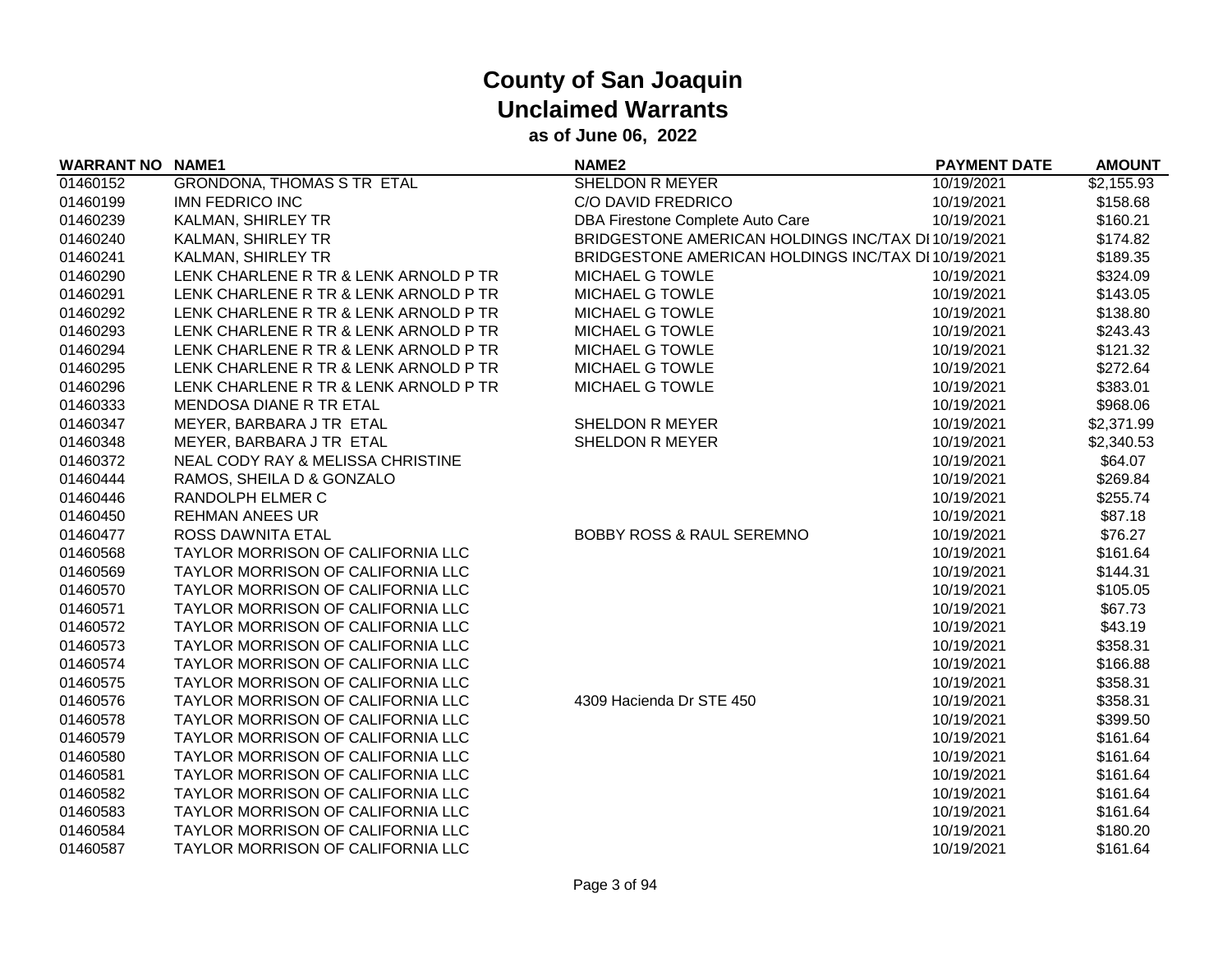| <b>WARRANT NO NAME1</b> |                                   | NAME <sub>2</sub> | <b>PAYMENT DATE</b> | <b>AMOUNT</b> |
|-------------------------|-----------------------------------|-------------------|---------------------|---------------|
| 01460588                | TAYLOR MORRISON OF CALIFORNIA LLC |                   | 10/19/2021          | \$161.64      |
| 01460590                | <b>THUR ANN</b>                   |                   | 10/19/2021          | \$24.96       |
| 01460591                | <b>THUR ANN</b>                   |                   | 10/19/2021          | \$24.57       |
| 01459309                | <b>KNOWINK LLC</b>                |                   | 10/18/2021          | \$9,330.00    |
| 01459323                | MILLS SARAH E                     |                   | 10/18/2021          | \$33.88       |
| 01459374                | ZARIF NAJEE                       |                   | 10/18/2021          | \$25.00       |
| 01459427                | <b>CENTRAL SANITARY SUPPLY</b>    |                   | 10/18/2021          | \$280.73      |
| 01459449                | JONATHAN DAVID JONES              |                   | 10/18/2021          | \$10.33       |
| 01459452                | KINGS BRIDGE HOLDINGS LLC         |                   | 10/18/2021          | \$14.77       |
| 01459017                | SOUTH CAROLINA DEPT OF HEALTH     |                   | 10/15/2021          | \$15.00       |
| 01459134                | ANGELA WESEMAN                    |                   | 10/15/2021          | \$352.00      |
| 01459138                | CHRISTOPHER ROY CALIJA            |                   | 10/15/2021          | \$161.00      |
| 01459151                | <b>JOSE ALFONZO PEREZ</b>         |                   | 10/15/2021          | \$138.00      |
| 01459153                | JUAN FUENTESCAMACHO               |                   | 10/15/2021          | \$278.00      |
| 01459156                | <b>KRISTINE TURNER</b>            |                   | 10/15/2021          | \$31.00       |
| 01459167                | NAVDEEP SINGH RANDHAWA            |                   | 10/15/2021          | \$229.00      |
| 01457951                | HERNANDEZ ALONDRA                 |                   | 10/12/2021          | \$759.00      |
| 01457960                | <b>JOCSON JEFFREY</b>             |                   | 10/12/2021          | \$.92         |
| 01457970                | <b>MCDONALD GEORGE</b>            |                   | 10/12/2021          | \$.18         |
| 01457349                | RODRIGUEZ CHAVEZ DAGOBERT         |                   | 10/11/2021          | \$20.00       |
| 01457525                | <b>ACERO, ENRIQUE</b>             |                   | 10/11/2021          | \$12.59       |
| 01457527                | ADVANCED WATER                    |                   | 10/11/2021          | \$50.00       |
| 01457529                | AGUILAR, JOHN                     |                   | 10/11/2021          | \$646.89      |
| 01457571                | CAMPBELL, LINDA & PRESTON         |                   | 10/11/2021          | \$16.38       |
| 01457574                | CHAVEZ, PATRICIA                  |                   | 10/11/2021          | \$100.00      |
| 01457587                | CONNIE JO SEIDL                   |                   | 10/11/2021          | \$74.92       |
| 01457592                | <b>CSAA</b>                       |                   | 10/11/2021          | \$49.40       |
| 01457602                | DAVID KNOX                        |                   | 10/11/2021          | \$56.10       |
| 01457612                | DUDLEY, EFFIE                     |                   | 10/11/2021          | \$9.12        |
| 01457615                | DUTKA, GREG                       |                   | 10/11/2021          | \$191.04      |
| 01457618                | ELIAS, PETER & RAYAN              |                   | 10/11/2021          | \$11.80       |
| 01457643                | <b>GARRETT ISAACSON</b>           |                   | 10/11/2021          | \$161.74      |
| 01457644                | GATES CONCRETE CONSTRUCTION       |                   | 10/11/2021          | \$50.00       |
| 01457653                | <b>GREENBERG, DEBORAH</b>         |                   | 10/11/2021          | \$18.53       |
| 01457661                | <b>HEIDI GONG</b>                 |                   | 10/11/2021          | \$20.45       |
| 01457675                | <b>IHSS FRAUD UNIT</b>            |                   | 10/11/2021          | \$100.00      |
| 01457682                | JIMENEZ, CAROL & HENRY            |                   | 10/11/2021          | \$50.00       |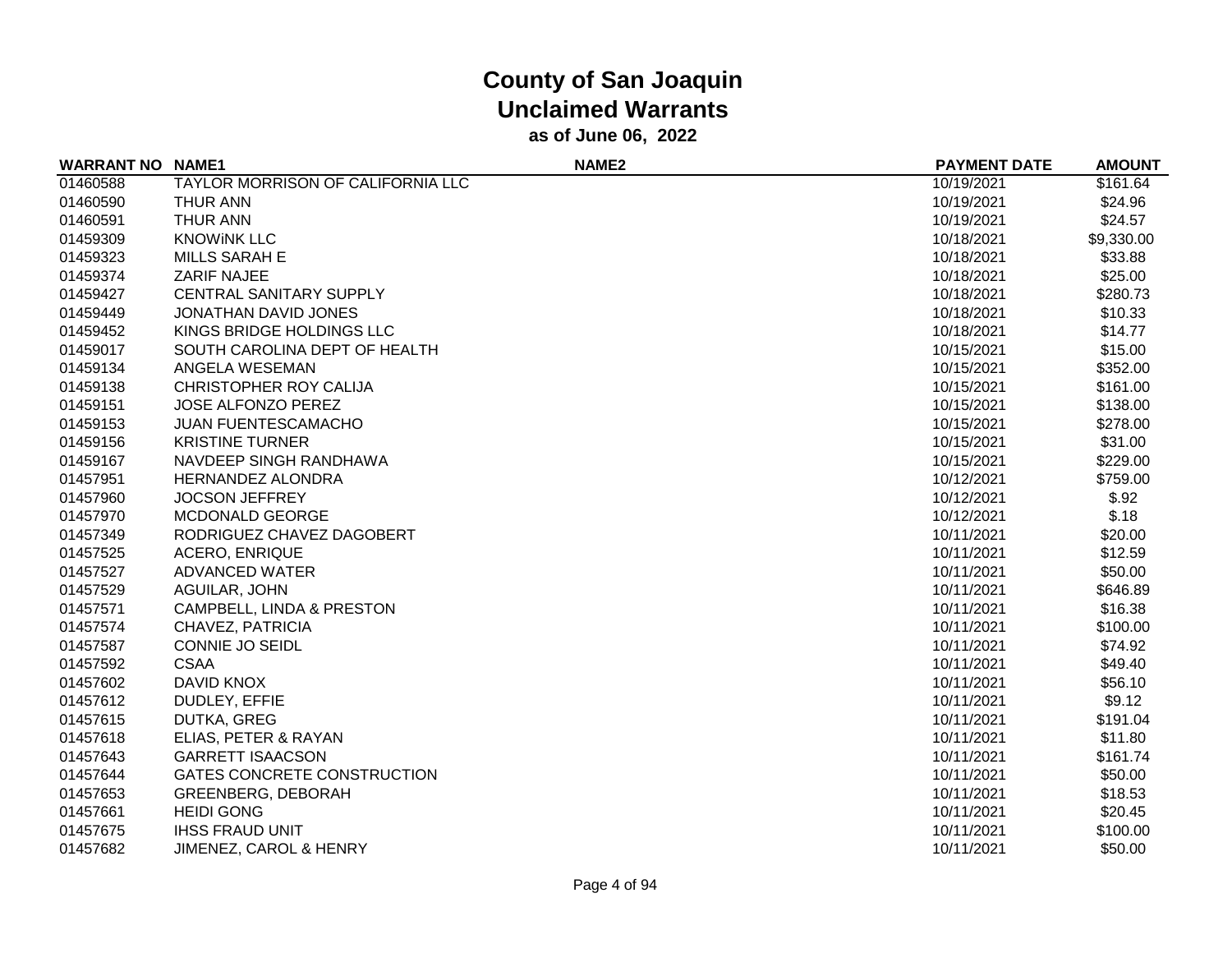| <b>WARRANT NO</b> | <b>NAME1</b>                  | NAME <sub>2</sub> | <b>PAYMENT DATE</b> | <b>AMOUNT</b> |
|-------------------|-------------------------------|-------------------|---------------------|---------------|
| 01457690          | KAIT, AMBER & PAUL            |                   | 10/11/2021          | \$5.60        |
| 01457691          | KELLEY, ERNESTINE             |                   | 10/11/2021          | \$14.97       |
| 01457713          | MAGANA, JILLIAN               |                   | 10/11/2021          | \$25.00       |
| 01457719          | <b>MARIANO TORRES</b>         |                   | 10/11/2021          | \$100.00      |
| 01457722          | MARTINEZ, FELIPA              |                   | 10/11/2021          | \$2.10        |
| 01457727          | MEDEL, MARIE                  |                   | 10/11/2021          | \$209.14      |
| 01457733          | MONACO HSV LLC                |                   | 10/11/2021          | \$50.00       |
| 01457778          | PG&E                          |                   | 10/11/2021          | \$5,000.00    |
| 01457800          | ROMERO, ANTONIA               |                   | 10/11/2021          | \$93.87       |
| 01457804          | <b>RYDER</b>                  |                   | 10/11/2021          | \$65.44       |
| 01457824          | SNOW, WILLIAM H               |                   | 10/11/2021          | \$12.46       |
| 01457872          | <b>WALTERS, GAY</b>           |                   | 10/11/2021          | \$50.00       |
| 01457877          | <b>WILLIAMSON, MICHELLE</b>   |                   | 10/11/2021          | \$70.00       |
| 01457202          | <b>MELCHOR ANGEL</b>          |                   | 10/08/2021          | \$30.00       |
| 01457204          | SHIGEMATSU LORETTA            |                   | 10/08/2021          | \$21.20       |
| 01457247          | CHICAGO TITLE COMPANY         |                   | 10/08/2021          | \$.94         |
| 01457262          | <b>VERA ROBERTO S</b>         |                   | 10/08/2021          | \$13.29       |
| 01457263          | "SILVA, MAXIMILIANO"          |                   | 10/08/2021          | \$116.40      |
| 01456949          | <b>CHAIDEZ EULALIA</b>        |                   | 10/07/2021          | \$100.00      |
| 01456951          | <b>DAVIS PATRICIA</b>         |                   | 10/07/2021          | \$60.00       |
| 01456972          | <b>JACKSON NICOLE</b>         |                   | 10/07/2021          | \$5.00        |
| 01456986          | <b>WOODDELL STEVE</b>         |                   | 10/07/2021          | \$40.00       |
| 01456987          | <b>BARBA BRYAN</b>            |                   | 10/07/2021          | \$190.46      |
| 01457004          | VOYA BENEFITS COMPANY LLC     |                   | 10/07/2021          | \$53.84       |
| 01455878          | <b>BROYLES KAYLA</b>          |                   | 10/06/2021          | \$.39         |
| 01455904          | <b>GREEN TANISHA</b>          |                   | 10/06/2021          | \$.50         |
| 01455968          | COUNTY OF EL DORADO           |                   | 10/06/2021          | \$19.00       |
| 01455975          | NORTH CAROLINA DEPT OF HEALTH |                   | 10/06/2021          | \$39.00       |
| 01456084          | <b>BARRON ALYSSA</b>          |                   | 10/06/2021          | \$235.00      |
| 01456103          | <b>BIBI SHEEBA</b>            |                   | 10/06/2021          | \$185.00      |
| 01456110          | <b>BONDERER BAYLIE</b>        |                   | 10/06/2021          | \$60.00       |
| 01456194          | DE LA TORRE AIDA              |                   | 10/06/2021          | \$185.00      |
| 01456200          | DEYOUNG SHORELINE CHAPEL      |                   | 10/06/2021          | \$100.00      |
| 01456257          | <b>GALEAZZI MARCO</b>         |                   | 10/06/2021          | \$7.50        |
| 01456344          | <b>HILLSTROM TREECE</b>       |                   | 10/06/2021          | \$185.00      |
| 01456375          | <b>KACZYNSKI THOMAS</b>       |                   | 10/06/2021          | \$185.00      |
| 01456377          | <b>KAHLON NAVJOT</b>          |                   | 10/06/2021          | \$55.00       |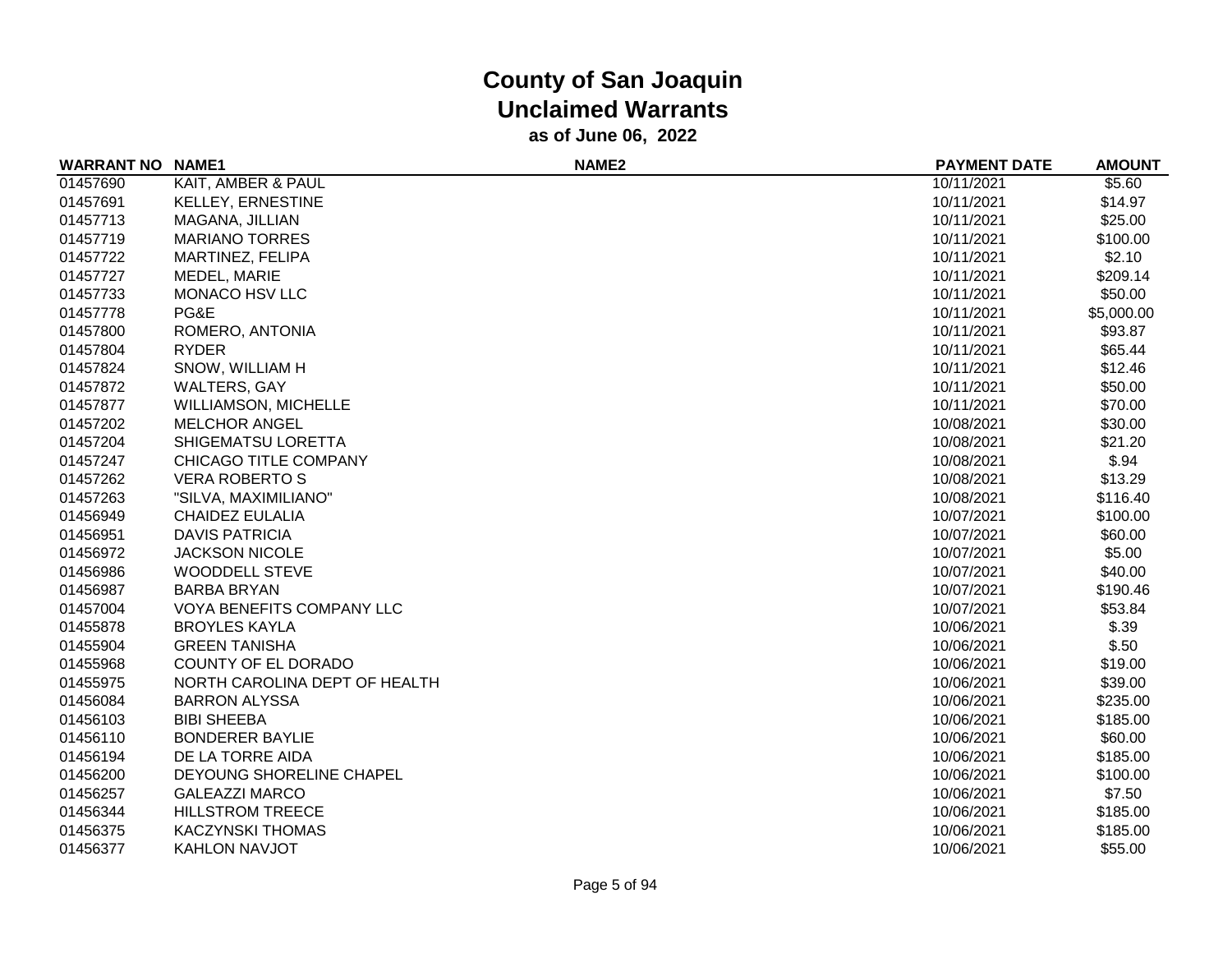| <b>WARRANT NO</b> | <b>NAME1</b>                      | NAME <sub>2</sub>          | <b>PAYMENT DATE</b> | <b>AMOUNT</b> |
|-------------------|-----------------------------------|----------------------------|---------------------|---------------|
| 01456390          | <b>KNIGHT MICHAEL</b>             |                            | 10/06/2021          | \$185.00      |
| 01456394          | <b>KOONER GURDEEP</b>             |                            | 10/06/2021          | \$235.00      |
| 01456398          | <b>KOUSAR NASREEN</b>             |                            | 10/06/2021          | \$185.00      |
| 01456519          | <b>NUNEZ ESTEFANY</b>             |                            | 10/06/2021          | \$34.85       |
| 01456560          | PRIETO JADEN                      |                            | 10/06/2021          | \$185.00      |
| 01456570          | RAGASA EDDIE                      |                            | 10/06/2021          | \$361.54      |
| 01456578          | <b>RANGEL LUIS</b>                |                            | 10/06/2021          | \$60.00       |
| 01456612          | <b>ROSS DAVID</b>                 |                            | 10/06/2021          | \$41.25       |
| 01456648          | <b>SHIROMA GABRIELLE</b>          |                            | 10/06/2021          | \$185.00      |
| 01456649          | SHOWALTER MELISSA                 |                            | 10/06/2021          | \$185.00      |
| 01456692          | <b>THUR ANN</b>                   |                            | 10/06/2021          | \$235.00      |
| 01456725          | <b>VELASCO ESCALANTE VICTORIA</b> |                            | 10/06/2021          | \$66.30       |
| 01455625          | <b>BRYAN DAVIS</b>                | <b>5 STAR CONSTRUCTION</b> | 10/05/2021          | \$1,137.48    |
| 01455703          | <b>SZABO &amp; ASSOCIATES</b>     | <b>MAXWELL SZABO</b>       | 10/05/2021          | \$2,000.00    |
| 01455859          | FIRST AMERICAN TITLE COMPANY      |                            | 10/05/2021          | \$549.56      |
| 01454045          | ALVILLAR CONSTRUCTION & TILE      | <b>ALVILLAR JOHN</b>       | 10/04/2021          | \$175.00      |
| 01454086          | <b>DASILVA JESSICA</b>            |                            | 10/04/2021          | \$16.86       |
| 01454182          | SPURGEON JARRETT ALLEN            |                            | 10/04/2021          | \$227.36      |
| 01454248          | OLD REPUBLIC TITLE COMPANY        |                            | 10/04/2021          | \$1,773.63    |
| 01453482          | <b>DUZENSKI BETHANY</b>           |                            | 10/01/2021          | \$.36         |
| 01453492          | <b>FLORES EFREN</b>               |                            | 10/01/2021          | \$.09         |
| 01453567          | <b>SINGH TRACEY</b>               |                            | 10/01/2021          | \$.41         |
| 01453568          | SK ELECTIONS CONSULTING           |                            | 10/01/2021          | \$4,025.00    |
| 01453608          | <b>VONGSAI KELLY</b>              |                            | 10/01/2021          | \$.87         |
| 01453637          | <b>BERBANO MELBA A</b>            |                            | 10/01/2021          | \$412.00      |
| 01453685          | STOCKTON MOBIL NO 1               | <b>NASHIR ABDO</b>         | 10/01/2021          | \$252.00      |
| 01453773          | <b>DANIEL RANKIN</b>              |                            | 10/01/2021          | \$157.12      |
| 01453775          | <b>JONATHAN EASTWOOD</b>          |                            | 10/01/2021          | \$127.43      |
| 01453779          | <b>SHELIA RAMOS</b>               |                            | 10/01/2021          | \$644.38      |
| 01453788          | Ali Mariam                        |                            | 10/01/2021          | \$46.70       |
| 01453789          | Allison Deborah                   |                            | 10/01/2021          | \$6.50        |
| 01453799          | <b>Barnes Carissa</b>             |                            | 10/01/2021          | \$2.69        |
| 01453800          | <b>Bartido Maria</b>              |                            | 10/01/2021          | \$20.38       |
| 01453804          | <b>Bitar Yvonne</b>               |                            | 10/01/2021          | \$51.41       |
| 01453807          | <b>Bongcaron Scarlet</b>          |                            | 10/01/2021          | \$18.70       |
| 01453816          | Campos-Martinez Elizabeth         |                            | 10/01/2021          | \$16.58       |
| 01453832          | <b>Cumpian Terry</b>              |                            | 10/01/2021          | \$12.77       |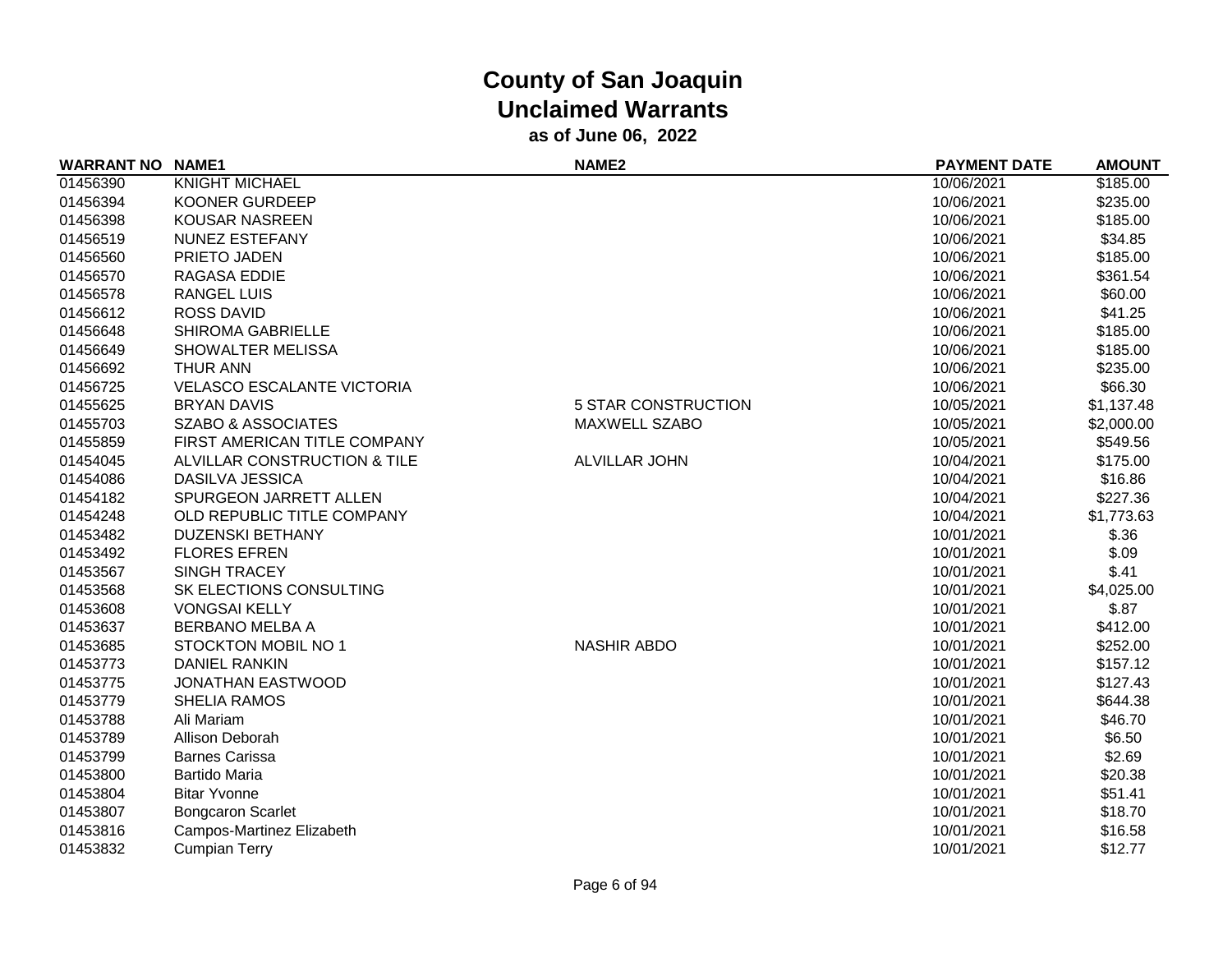| <b>WARRANT NO</b> | <b>NAME1</b>             | NAME <sub>2</sub> | <b>PAYMENT DATE</b> | <b>AMOUNT</b> |
|-------------------|--------------------------|-------------------|---------------------|---------------|
| 01453833          | <b>Curtis Germaine</b>   |                   | 10/01/2021          | \$8.51        |
| 01453834          | Cuslidge Karen           |                   | 10/01/2021          | \$14.22       |
| 01453836          | Dandamudi Geeta          |                   | 10/01/2021          | \$10.86       |
| 01453838          | Davis Barbara            |                   | 10/01/2021          | \$8.29        |
| 01453841          | Delgado Selina           |                   | 10/01/2021          | \$4.14        |
| 01453847          | <b>Embry Lourdes</b>     |                   | 10/01/2021          | \$16.35       |
| 01453853          | Ferguson Evangelon       |                   | 10/01/2021          | \$7.50        |
| 01453854          | Ford Vena                |                   | 10/01/2021          | \$8.29        |
| 01453873          | Graham Amari             |                   | 10/01/2021          | \$4.37        |
| 01453874          | <b>Griffin Aimee</b>     |                   | 10/01/2021          | \$7.17        |
| 01453875          | Guerrero Elvia           |                   | 10/01/2021          | \$1.68        |
| 01453888          | Hernandez Destanae       |                   | 10/01/2021          | \$2.69        |
| 01453891          | Herrera Aliana           |                   | 10/01/2021          | \$13.33       |
| 01453892          | Hill Tanan               |                   | 10/01/2021          | \$10.19       |
| 01453907          | Kommavong Christine      |                   | 10/01/2021          | \$5.26        |
| 01453911          | Lasam Jose               |                   | 10/01/2021          | \$14.67       |
| 01453933          | Meza Alicia              |                   | 10/01/2021          | \$9.30        |
| 01453938          | Moreno Stephanie         |                   | 10/01/2021          | \$2.58        |
| 01453944          | <b>Nitura Marites</b>    |                   | 10/01/2021          | \$4.82        |
| 01453946          | O'Reilly Tami            |                   | 10/01/2021          | \$9.41        |
| 01453948          | Orozco Giselle           |                   | 10/01/2021          | \$2.24        |
| 01453959          | Piceno Rosario           |                   | 10/01/2021          | \$5.94        |
| 01453973          | Robinson Dominique       |                   | 10/01/2021          | \$17.14       |
| 01453974          | Rodas Joann              |                   | 10/01/2021          | \$15.01       |
| 01453976          | Rodriguez Elizabeth      |                   | 10/01/2021          | \$5.38        |
| 01453986          | Sillemon Latiece         |                   | 10/01/2021          | \$3.36        |
| 01453997          | Swan Andrea              |                   | 10/01/2021          | \$7.73        |
| 01454000          | <b>Tamez Kimberly</b>    |                   | 10/01/2021          | \$8.62        |
| 01454023          | Villanueva Alexis        |                   | 10/01/2021          | \$9.30        |
| 01454030          | Williams Erika           |                   | 10/01/2021          | \$16.13       |
| 01454037          | Yeh Johnathan            |                   | 10/01/2021          | \$11.87       |
| 01453263          | <b>TRUEBA KATHLEEN</b>   |                   | 09/30/2021          | \$.55         |
| 01452882          | <b>APPLING BRANDY</b>    |                   | 09/29/2021          | \$.28         |
| 01452958          | PANIAGUA ALEXANDER       |                   | 09/29/2021          | \$48.00       |
| 01452551          | CORDIER-CARPENTER CAROL  |                   | 09/28/2021          | \$5.03        |
| 01452573          | <b>HERNANDEZ ANTONIA</b> |                   | 09/28/2021          | \$.83         |
| 01452587          | <b>JONES GEORGE</b>      |                   | 09/28/2021          | \$.72         |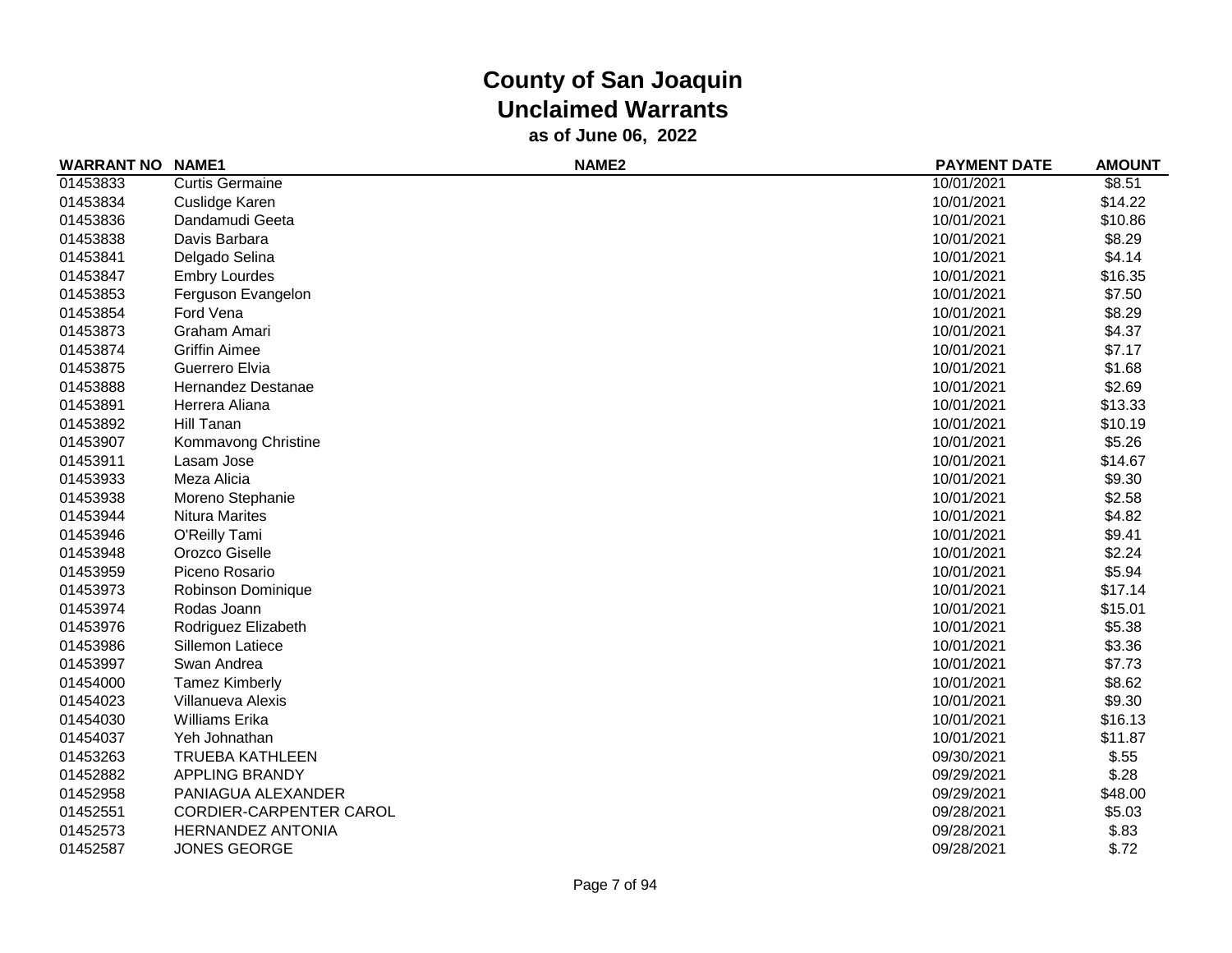| <b>WARRANT NO NAME1</b> |                                    | <b>NAME2</b>                                      | <b>PAYMENT DATE</b> | <b>AMOUNT</b> |
|-------------------------|------------------------------------|---------------------------------------------------|---------------------|---------------|
| 01452598                | <b>MANNON STEVE</b>                |                                                   | 09/28/2021          | \$60.48       |
| 01452609                | <b>MOHAMED TERRI</b>               |                                                   | 09/28/2021          | \$.29         |
| 01452618                | NGO LINH D                         |                                                   | 09/28/2021          | \$33.60       |
| 01452645                | SHOOPMAN CASSIE                    |                                                   | 09/28/2021          | \$.20         |
| 01452649                | <b>SMITH CORTNEY</b>               |                                                   | 09/28/2021          | \$.83         |
| 01452666                | <b>VEUY PENH</b>                   |                                                   | 09/28/2021          | \$1.00        |
| 01452668                | <b>WEINHEIMER KYLE</b>             |                                                   | 09/28/2021          | \$100.00      |
| 01452670                | WEST LANE PET HOSPITAL INC         |                                                   | 09/28/2021          | \$3.00        |
| 01452684                | ALIGNMENT HEALTH PLAN              |                                                   | 09/28/2021          | \$259.58      |
| 01452808                | AMANDA CAMILLE HOPPER              |                                                   | 09/28/2021          | \$49.00       |
| 01452820                | <b>DILWAR SINGH</b>                |                                                   | 09/28/2021          | \$352.00      |
| 01452823                | <b>GURWINDER SINGH</b>             |                                                   | 09/28/2021          | \$469.00      |
| 01452826                | <b>INDERVEER SINGH</b>             |                                                   | 09/28/2021          | \$229.00      |
| 01452828                | <b>JANPAL SINGH</b>                |                                                   | 09/28/2021          | \$157.00      |
| 01452830                | <b>JASWINDER SINGH</b>             |                                                   | 09/28/2021          | \$278.00      |
| 01452845                | <b>MARIA ELENA CONTRERAS</b>       |                                                   | 09/28/2021          | \$85.71       |
| 01452851                | <b>RAJNEESH KUMAR</b>              |                                                   | 09/28/2021          | \$49.00       |
| 01452857                | <b>SUKCHAWJIT SINGH</b>            |                                                   | 09/28/2021          | \$317.00      |
| 01452861                | <b>VICTOR MANUEL LUNASARABIA</b>   |                                                   | 09/28/2021          | \$352.00      |
| 01452864                | YI MING ZHENG                      |                                                   | 09/28/2021          | \$200.00      |
| 01452385                | <b>GREEN DAVID</b>                 |                                                   | 09/27/2021          | \$.50         |
| 01452418                | <b>ORSBUN ANNA</b>                 |                                                   | 09/27/2021          | \$.07         |
| 01452031                | KAUR KAMALJEET                     |                                                   | 09/24/2021          | \$190.00      |
| 01452169                | CA ENVIRONMENTAL PROTECTION AGENCY | SEC FOR ENVIRONMENTAL PROTECTION AGENC 09/24/2021 |                     | \$1,568.74    |
| 01451606                | <b>ACTENVIRO</b>                   | ADVANCED CHEMICAL TRANSPORTATION                  | 09/23/2021          | \$871.46      |
| 01448824                | <b>CRUZ MANUELLA</b>               |                                                   | 09/22/2021          | \$5,580.50    |
| 01448932                | <b>MORGAN TERESA</b>               |                                                   | 09/22/2021          | \$16.25       |
| 01451599                | <b>CATALINO FERNANDEZ</b>          |                                                   | 09/22/2021          | \$139.60      |
| 01448403                | RODRIGUEZ SANCHEZ PAULINA          |                                                   | 09/20/2021          | \$20.16       |
| 01448415                | DEL CASTILLO PEREZ LILIANA         |                                                   | 09/20/2021          | \$84.61       |
| 01448439                | PALO ALTO UNIVERSITY DIVISION OF   | <b>CONTINUING &amp; PROF STUDIES</b>              | 09/20/2021          | \$700.00      |
| 01448446                | DEL CASTILLO PEREZ LILIANA         |                                                   | 09/20/2021          | \$240.00      |
| 01447522                | ANAYA, MARCIO & MAYRA              |                                                   | 09/16/2021          | \$16.06       |
| 01447524                | ANSELMO, LYDELL                    |                                                   | 09/16/2021          | \$10.68       |
| 01447549                | <b>BETTY HUEY</b>                  |                                                   | 09/16/2021          | \$13.64       |
| 01447550                | <b>BETTY JEAN BRISTER</b>          |                                                   | 09/16/2021          | \$43.43       |
| 01447584                | CHAVEZ, PATRICIA                   |                                                   | 09/16/2021          | \$100.00      |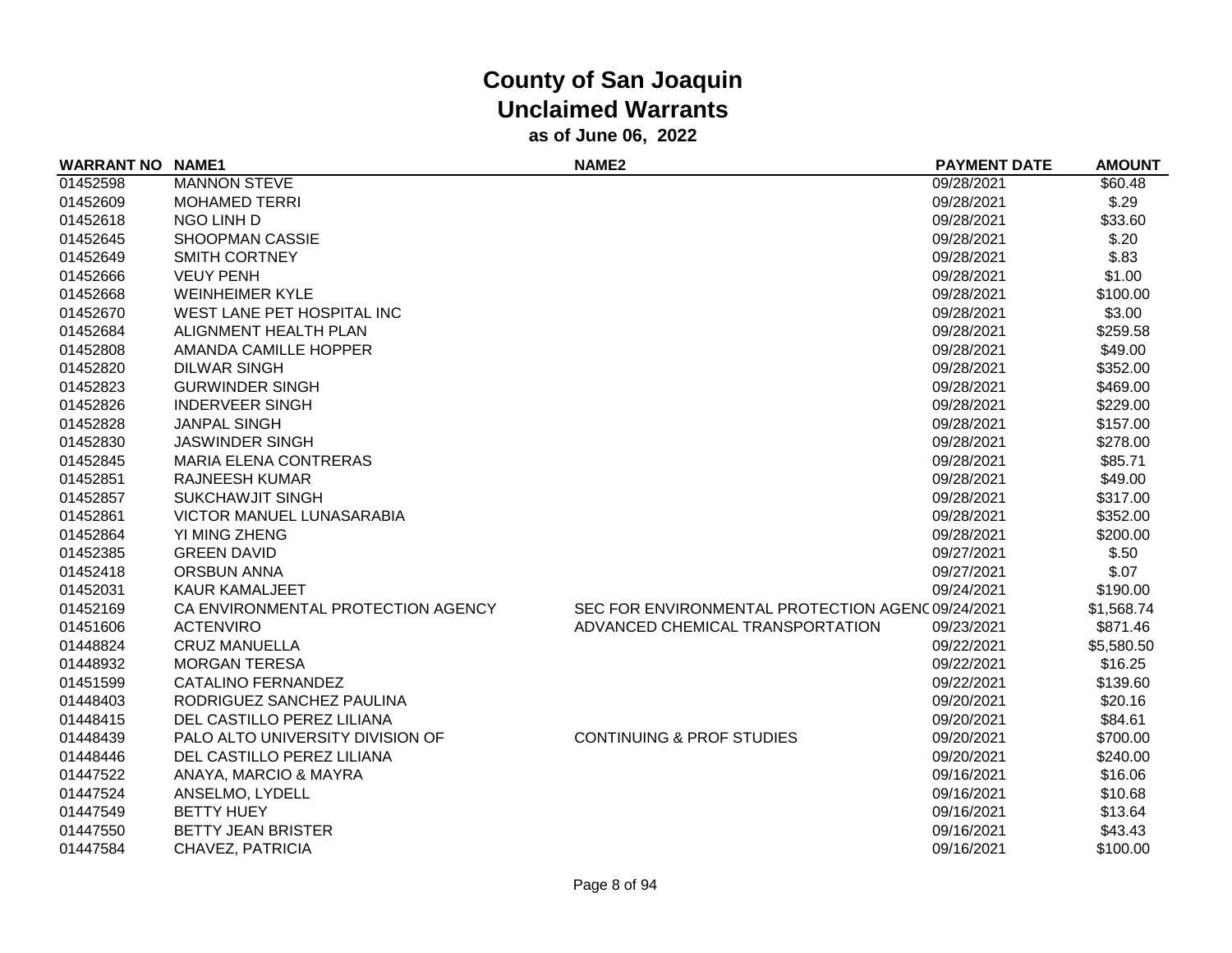| <b>WARRANT NO</b> | <b>NAME1</b>                   | NAME <sub>2</sub> | <b>PAYMENT DATE</b> | <b>AMOUNT</b> |
|-------------------|--------------------------------|-------------------|---------------------|---------------|
| 01447602          | CONBOY, ROBERT                 |                   | 09/16/2021          | \$50.00       |
| 01447609          | <b>CSAA</b>                    |                   | 09/16/2021          | \$98.80       |
| 01447610          | <b>CSAA CLAIMS DEPARTMENT</b>  |                   | 09/16/2021          | \$45.45       |
| 01447611          | <b>CSAA INSURANCE EXCHANGE</b> |                   | 09/16/2021          | \$100.00      |
| 01447619          | DANIEL BARNHART                |                   | 09/16/2021          | \$89.55       |
| 01447627          | DELOACH, JAMES D               |                   | 09/16/2021          | \$100.00      |
| 01447632          | DIEGO ANDRES CHAVEZ CADENA     |                   | 09/16/2021          | \$25.00       |
| 01447644          | ELIAS, PETER & RAYAN           |                   | 09/16/2021          | \$23.60       |
| 01447666          | <b>FOOD FOR LESS</b>           |                   | 09/16/2021          | \$30.00       |
| 01447677          | <b>GARCIA, GREG</b>            |                   | 09/16/2021          | \$25.00       |
| 01447680          | <b>GARRETT ISAACSON</b>        |                   | 09/16/2021          | \$43.86       |
| 01447695          | <b>GUZMAN, CESAR LUCAS</b>     |                   | 09/16/2021          | \$17.72       |
| 01447731          | JOHNSON, SARAH                 |                   | 09/16/2021          | \$50.00       |
| 01447755          | LAROZA, DINO                   |                   | 09/16/2021          | \$16.40       |
| 01447765          | <b>LODI MEMORIAL CEMETERY</b>  |                   | 09/16/2021          | \$10.08       |
| 01447771          | MAGANA, JILLIAN                |                   | 09/16/2021          | \$25.00       |
| 01447772          | MAGANAVALENCIA, VANESSA        |                   | 09/16/2021          | \$200.00      |
| 01447778          | <b>MARIAN LARSON</b>           |                   | 09/16/2021          | \$13.28       |
| 01447779          | <b>MARIANO TORRES</b>          |                   | 09/16/2021          | \$25.00       |
| 01447796          | MONACO HSV LLC                 |                   | 09/16/2021          | \$50.00       |
| 01447805          | <b>MYERS, EDMOND</b>           |                   | 09/16/2021          | \$439.95      |
| 01447808          | NAZIR, MUHAMMAD                |                   | 09/16/2021          | \$7.04        |
| 01447837          | PARKS, BEN                     |                   | 09/16/2021          | \$25.00       |
| 01447854          | PG&E                           |                   | 09/16/2021          | \$55.00       |
| 01447866          | RAYMUS AND ATHERTON HOMES      |                   | 09/16/2021          | \$100.00      |
| 01447869          | <b>RICHARD MADRID</b>          |                   | 09/16/2021          | \$66.00       |
| 01447876          | RIVERA, MARIA                  |                   | 09/16/2021          | \$12.26       |
| 01447884          | ROMERO, ANTONIA                |                   | 09/16/2021          | \$93.87       |
| 01447919          | SPAUGH, RODGER                 |                   | 09/16/2021          | \$24.58       |
| 01447932          | <b>SUANSING, ELEANOR</b>       |                   | 09/16/2021          | \$50.00       |
| 01447960          | <b>VAUGHN, SHIRLEY</b>         |                   | 09/16/2021          | \$10.00       |
| 01447985          | <b>WELLSFARGO BANK</b>         |                   | 09/16/2021          | \$140.00      |
| 01447989          | WILSON, VIOMA                  |                   | 09/16/2021          | \$21.81       |
| 01447251          | <b>BAI PETRO INC</b>           |                   | 09/15/2021          | \$104.00      |
| 01447252          | <b>CMYK ENTERPRISES</b>        |                   | 09/15/2021          | \$354.24      |
| 01447256          | JPMORGAN CHASE AND CO          |                   | 09/15/2021          | \$5,212.88    |
| 01447259          | <b>SUNRUN INCORPORATED</b>     |                   | 09/15/2021          | \$100.00      |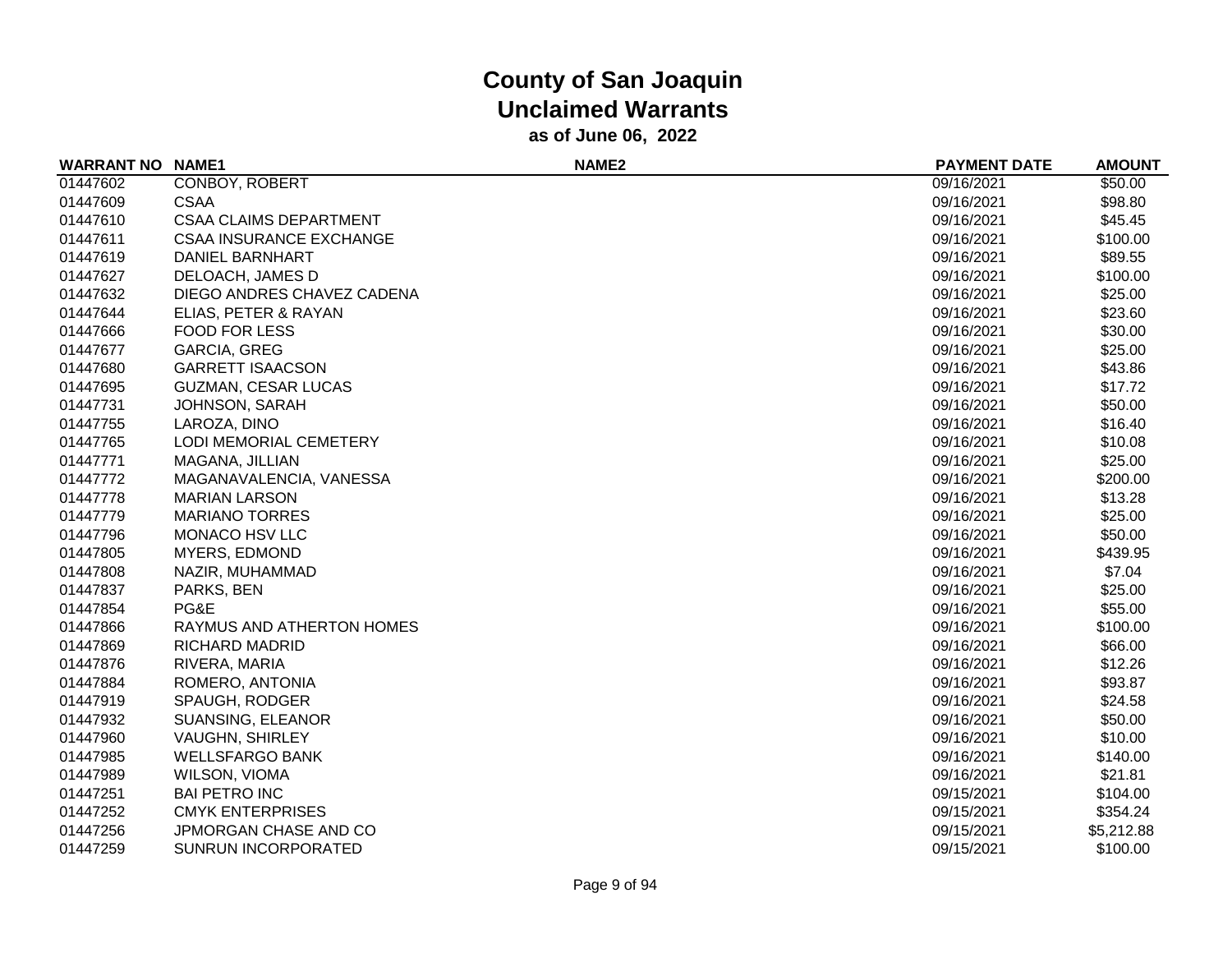| <b>WARRANT NO NAME1</b> |                                 | <b>NAME2</b>           | <b>PAYMENT DATE</b> | <b>AMOUNT</b> |
|-------------------------|---------------------------------|------------------------|---------------------|---------------|
| 01447085                | <b>ERICA PEREZ</b>              |                        | 09/14/2021          | \$20.00       |
| 01444062                | FIRST AMERICAN TITLE CO         |                        | 09/13/2021          | \$321.72      |
| 01444087                | CHRISTOPHER MARCUS JOHNSON      |                        | 09/13/2021          | \$317.00      |
| 01444094                | ERICA ASAMTEWAA PEPRAH          |                        | 09/13/2021          | \$18.00       |
| 01444099                | <b>GURKIRAT SINGH</b>           |                        | 09/13/2021          | \$469.00      |
| 01443782                | <b>LOPEZ SEAN M</b>             |                        | 09/10/2021          | \$19.94       |
| 01443907                | EKUDOM CHARAJAVANAPHET          |                        | 09/10/2021          | \$504.33      |
| 01443460                | <b>CITY OF STOCKTON</b>         |                        | 09/09/2021          | \$425.00      |
| 01443560                | <b>BILBREY JOSEPHINE</b>        | C/O: EMMI              | 09/09/2021          | \$42.15       |
| 01442953                | ALIGNMENT HEALTH PLAN           |                        | 09/07/2021          | \$51.52       |
| 01443079                | EDMUND YAO MD INC               |                        | 09/07/2021          | \$40.02       |
| 01442602                | <b>BURDICK CASSANDRA</b>        |                        | 09/03/2021          | \$89.92       |
| 01442730                | <b>COUNTY OF LOS ANGELES</b>    |                        | 09/03/2021          | \$35.00       |
| 01442732                | <b>COUNTY OF SACRAMENTO</b>     | SHERIFF CIVIL DIVISION | 09/03/2021          | \$35.00       |
| 01442736                | <b>COUNTY OF SANTA CLARA</b>    |                        | 09/03/2021          | \$35.00       |
| 01442784                | SAN JOAQUIN DELTA COLLEGE       |                        | 09/03/2021          | \$1,500.00    |
| 01442858                | OLD REPUBLIC TITLE COMPANY      |                        | 09/03/2021          | \$333.11      |
| 01442859                | ORANGE COAST TITLE              |                        | 09/03/2021          | \$216.41      |
| 01441064                | ALIGNMENT HEALTH PLAN           |                        | 09/02/2021          | \$79.54       |
| 01441065                | ALIGNMENT HEALTH PLAN           |                        | 09/02/2021          | \$11.26       |
| 01440678                | <b>FOSTER JOSHUA</b>            |                        | 09/01/2021          | \$.49         |
| 01440686                | HAMMER HEAD PROTECTION INC      |                        | 09/01/2021          | \$740.48      |
| 01440700                | <b>LAGRIMAS FATIMA</b>          |                        | 09/01/2021          | \$.66         |
| 01440730                | PENNY CHRISTINA                 |                        | 09/01/2021          | \$.59         |
| 01440745                | RADFORD KAYRIANA                |                        | 09/01/2021          | \$.83         |
| 01440792                | <b>COUNTY OF BUTTE</b>          |                        | 09/01/2021          | \$30.00       |
| 01440808                | LAY HENG & CHANSERRY            |                        | 09/01/2021          | \$348.50      |
| 01440810                | NATH RABINDRA & ROSELINE        |                        | 09/01/2021          | \$287.00      |
| 01440811                | OTASHE GOLDEN MD INC            |                        | 09/01/2021          | \$150.50      |
| 01440564                | <b>BRAWLEY KATHLEEN ETAL</b>    |                        | 08/31/2021          | \$326.91      |
| 01440565                | <b>BRAWLEY KATHLEEN ETAL</b>    |                        | 08/31/2021          | \$568.24      |
| 01440583                | DELTA COMMUNITY DEVELOPERS CORP |                        | 08/31/2021          | \$969.34      |
| 01440597                | MARKDEV DV TRACY LLC            |                        | 08/31/2021          | \$98.52       |
| 01440598                | MARKDEV DV TRACY LLC            |                        | 08/31/2021          | \$172.13      |
| 01440611                | <b>STOCKTON CITY OF</b>         | <b>CITY MANAGER</b>    | 08/31/2021          | \$1,166.19    |
| 01439964                | <b>BINDER NIKISHA</b>           |                        | 08/30/2021          | \$.82         |
| 01439967                | <b>BROWN KEVIN</b>              |                        | 08/30/2021          | \$.38         |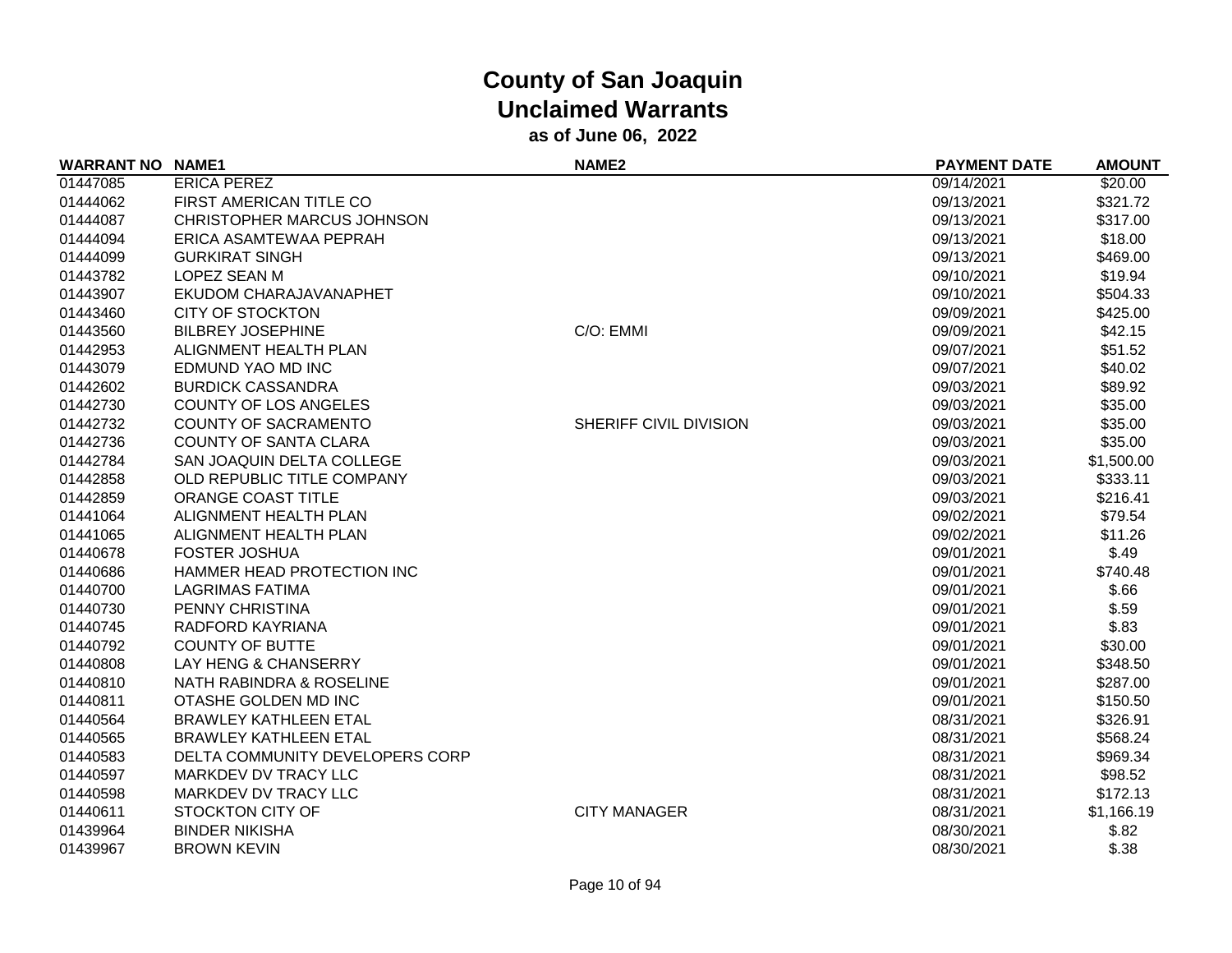| <b>WARRANT NO NAME1</b> |                                          | NAME <sub>2</sub> | <b>PAYMENT DATE</b> | <b>AMOUNT</b> |
|-------------------------|------------------------------------------|-------------------|---------------------|---------------|
| 01439968                | <b>BURNELL ANIKA</b>                     |                   | 08/30/2021          | \$.83         |
| 01439992                | <b>GARCIA GLORIA</b>                     |                   | 08/30/2021          | \$.50         |
| 01439997                | <b>HARRIS NICHOLE</b>                    |                   | 08/30/2021          | \$.85         |
| 01439998                | <b>HASSLER DUANE</b>                     |                   | 08/30/2021          | \$.58         |
| 01439999                | HERRERA-GONZALEZ ALEX J                  |                   | 08/30/2021          | \$.44         |
| 01440005                | <b>JOHNSON RYAN</b>                      |                   | 08/30/2021          | \$.83         |
| 01440011                | <b>MASSON SANJIV</b>                     |                   | 08/30/2021          | \$.50         |
| 01440014                | <b>MCLAREN SHELBY</b>                    |                   | 08/30/2021          | \$.36         |
| 01440023                | <b>MONCRIEF ADRIENE</b>                  |                   | 08/30/2021          | \$.55         |
| 01440024                | <b>MORONES RANA</b>                      |                   | 08/30/2021          | \$.15         |
| 01440031                | POLK MIA                                 |                   | 08/30/2021          | \$36.83       |
| 01440042                | SANCHEZ-CAZARES MARIA                    |                   | 08/30/2021          | \$.49         |
| 01440052                | <b>TAYLOR ROMONICA</b>                   |                   | 08/30/2021          | \$.17         |
| 01440059                | <b>TUCKER WALLACE</b>                    |                   | 08/30/2021          | \$.30         |
| 01440078                | MENDOZA JALISSA                          |                   | 08/30/2021          | \$1,400.00    |
| 01440123                | ALLOCATED INVESTMENTS LLC                |                   | 08/30/2021          | \$182.10      |
| 01440127                | ALVAREZ, MARIO & BERENICE                |                   | 08/30/2021          | \$125.78      |
| 01440128                | AMAYA EDUARDO ARZOLA & CHACON HERMINIA   |                   | 08/30/2021          | \$81.70       |
| 01440137                | <b>BHULLAR SABINA</b>                    |                   | 08/30/2021          | \$176.02      |
| 01440138                | <b>BHULLAR SABINA</b>                    |                   | 08/30/2021          | \$975.98      |
| 01440158                | <b>FARMER RAYMOND E JR</b>               |                   | 08/30/2021          | \$45.02       |
| 01440163                | <b>GONSALVES DENNIS J &amp; KATHLEEN</b> |                   | 08/30/2021          | \$1,235.04    |
| 01440172                | <b>JIANG YING XIU</b>                    |                   | 08/30/2021          | \$22.62       |
| 01440182                | <b>LOPEZ YVONNE</b>                      |                   | 08/30/2021          | \$87.56       |
| 01440183                | LOPEZ YVONNE                             |                   | 08/30/2021          | \$205.32      |
| 01440205                | SHOWALTER, MATTHEW & PAULINA             |                   | 08/30/2021          | \$74.40       |
| 01440206                | SHOWALTER, MATTHEW & PAULINA             |                   | 08/30/2021          | \$444.92      |
| 01440226                | <b>TERRA MICHAEL &amp; TERRA MEGAN</b>   |                   | 08/30/2021          | \$29.60       |
| 01440229                | THAO, LOCHENG & KIA V                    |                   | 08/30/2021          | \$203.70      |
| 01440236                | ZARATE LUZ MARIA                         |                   | 08/30/2021          | \$104.60      |
| 01440246                | <b>DILPREET SINGH</b>                    |                   | 08/30/2021          | \$401.00      |
| 01440247                | <b>ENEDINA HERLINDA TORRES</b>           |                   | 08/30/2021          | \$60.00       |
| 01440256                | <b>HARMINDER SINGH KHINDA</b>            |                   | 08/30/2021          | \$469.00      |
| 01440264                | OLIVER HERNANDEZLOPEZ                    |                   | 08/30/2021          | \$24.50       |
| 01436877                | <b>ROTH CHRISTINE</b>                    |                   | 08/25/2021          | \$.60         |
| 01436526                | <b>NEASE DESIREE</b>                     |                   | 08/24/2021          | \$16.13       |
| 01436562                | SALDANA ELIZABETH                        |                   | 08/24/2021          | \$190.73      |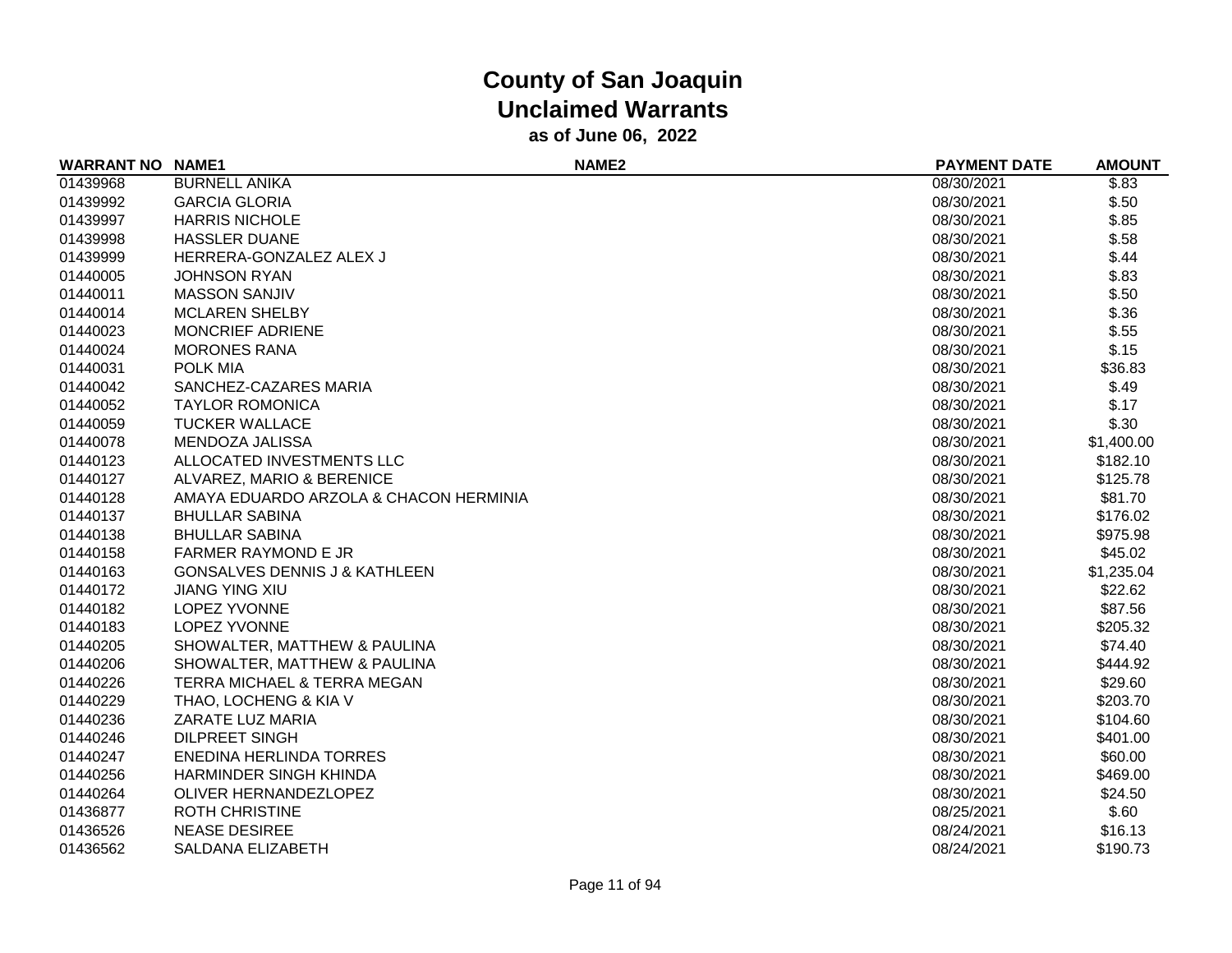| <b>WARRANT NO</b> | <b>NAME1</b>                         | <b>NAME2</b> | <b>PAYMENT DATE</b> | <b>AMOUNT</b> |
|-------------------|--------------------------------------|--------------|---------------------|---------------|
| 01436686          | <b>FLICK LEONARD</b>                 |              | 08/24/2021          | \$17.65       |
| 01436728          | <b>SINGH KAMALDEEP</b>               |              | 08/24/2021          | \$90.00       |
| 01436155          | <b>VALDIVIA RANDI</b>                |              | 08/23/2021          | \$1,400.00    |
| 01435691          | <b>CHRISTENSEN BERNADETTE</b>        |              | 08/20/2021          | \$480.00      |
| 01435893          | SPURGEON JARRETT ALLEN               |              | 08/20/2021          | \$227.36      |
| 01435953          | <b>MURPHY GLORIA</b>                 |              | 08/20/2021          | \$125.00      |
| 01435376          | <b>BANKS CORISSA</b>                 |              | 08/19/2021          | \$.89         |
| 01435725          | PULTE HOME CORP                      |              | 08/19/2021          | \$155.41      |
| 01435740          | KRYSTAL JANELLE MCCLINTOCKBARRE      |              | 08/19/2021          | \$35.00       |
| 01435741          | <b>LINA MARIE MARTINEZ</b>           |              | 08/19/2021          | \$157.00      |
| 01435744          | <b>OLGA MONTEJANO RICO</b>           |              | 08/19/2021          | \$40.00       |
| 01434655          | <b>ESTUS MARK</b>                    |              | 08/17/2021          | \$.01         |
| 01434673          | <b>HERNANDEZ ANTONIA</b>             |              | 08/17/2021          | \$.07         |
| 01434680          | <b>JAMES CHARLES</b>                 |              | 08/17/2021          | \$.24         |
| 01434694          | <b>LEWIS MILO</b>                    |              | 08/17/2021          | \$.45         |
| 01434740          | <b>SMITH GAIL</b>                    |              | 08/17/2021          | \$100.00      |
| 01435056          | AKIN SHARON L                        |              | 08/17/2021          | \$6.18        |
| 01435077          | <b>HARVEY SHANAE</b>                 |              | 08/17/2021          | \$25.00       |
| 01435101          | RANDALL DANIEL JOSEPH                |              | 08/17/2021          | \$6.37        |
| 01434333          | DELRAY TIRE & RETREADING INC         |              | 08/16/2021          | \$30.00       |
| 01434588          | <b>PLACER TITLE</b>                  |              | 08/16/2021          | \$98.91       |
| 01434000          | BARD PERIPHERAL VASCULAR INC         | CR BARD INC  | 08/13/2021          | \$2,106.39    |
| 01434032          | <b>COX ALISHIA</b>                   |              | 08/13/2021          | \$.96         |
| 01434054          | <b>GLIDEWELL SHERRY</b>              |              | 08/13/2021          | \$.73         |
| 01434168          | SAEED ABDULRAQEB M                   |              | 08/13/2021          | \$152.00      |
| 01433642          | OVERHEAD DOOR CO OF STOCKTON INC     |              | 08/12/2021          | \$250.00      |
| 01433740          | SATAEVA ANGELINA                     |              | 08/12/2021          | \$32.88       |
| 01433969          | LEER PROPERTIES LLC                  |              | 08/12/2021          | \$1,283.11    |
| 01433979          | <b>SHEA HOMES LP</b>                 |              | 08/12/2021          | \$23,579.63   |
| 01432887          | <b>LOGAN IYANNA</b>                  |              | 08/11/2021          | \$.73         |
| 01432946          | TUOLUMNE COUNTY SHERIFF'S DEPARTMENT |              | 08/11/2021          | \$25.00       |
| 01433065          | A1 TRUCK & TRAILER REPAIR            |              | 08/11/2021          | \$11.40       |
| 01433066          | <b>AARON LAWSON</b>                  |              | 08/11/2021          | \$50.00       |
| 01433073          | ALLIED CREDIT UNION                  |              | 08/11/2021          | \$300.00      |
| 01433092          | <b>BANAAG, JOSE</b>                  |              | 08/11/2021          | \$5.40        |
| 01433101          | <b>BETTY HUEY</b>                    |              | 08/11/2021          | \$13.65       |
| 01433111          | CABANILLA, TERESITA                  |              | 08/11/2021          | \$5.40        |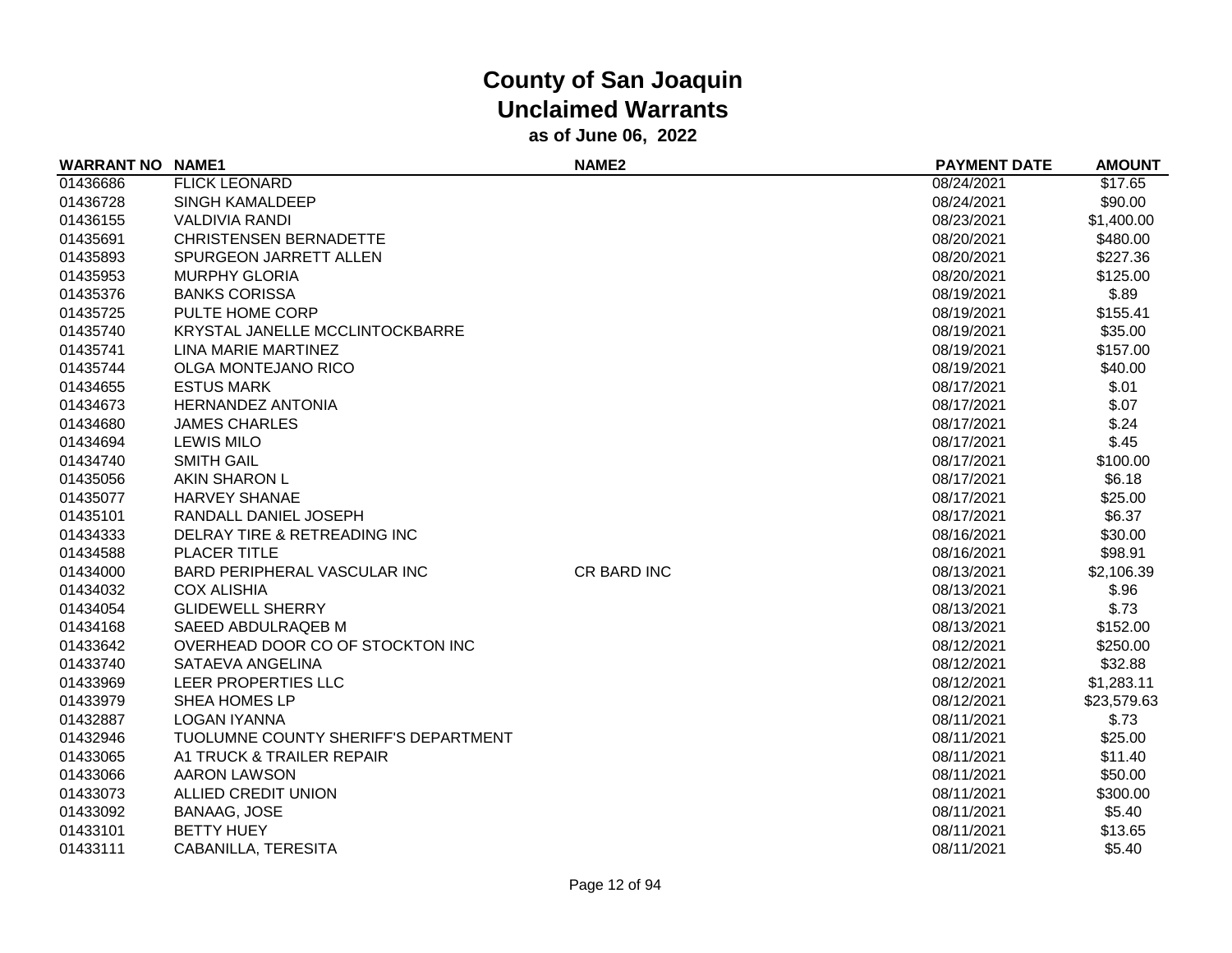| <b>WARRANT NO</b> | <b>NAME1</b>                     | NAME <sub>2</sub> | <b>PAYMENT DATE</b> | <b>AMOUNT</b> |
|-------------------|----------------------------------|-------------------|---------------------|---------------|
| 01433127          | CHAI, MI                         |                   | 08/11/2021          | \$94.46       |
| 01433128          | CHAPIN, CHARLES                  |                   | 08/11/2021          | \$18.05       |
| 01433145          | CONBOY, ROBERT                   |                   | 08/11/2021          | \$100.00      |
| 01433166          | <b>DENNIS SANFILIPPO</b>         |                   | 08/11/2021          | \$50.00       |
| 01433177          | DONALDSON, SONDRA                |                   | 08/11/2021          | \$50.00       |
| 01433184          | EAYRS, KEEGAN                    |                   | 08/11/2021          | \$127.15      |
| 01433190          | <b>EDGAR RIOS</b>                |                   | 08/11/2021          | \$350.00      |
| 01433191          | <b>EMERICK, DEBORAH</b>          |                   | 08/11/2021          | \$10.44       |
| 01433194          | ESPERANZA JUAREZ                 |                   | 08/11/2021          | \$218.00      |
| 01433200          | FIREMENS FUND INC                |                   | 08/11/2021          | \$25.00       |
| 01433234          | <b>GUZMAN, CESAR LUCAS</b>       |                   | 08/11/2021          | \$17.72       |
| 01433235          | <b>GUZMAN, CIPRIANO LUCAS</b>    |                   | 08/11/2021          | \$10.26       |
| 01433239          | <b>HEIDI GONG</b>                |                   | 08/11/2021          | \$20.45       |
| 01433241          | HERNANDEZ, JORGE                 |                   | 08/11/2021          | \$50.00       |
| 01433248          | HOUSING AUTHORITY OF SAN JOAQUIN |                   | 08/11/2021          | \$50.00       |
| 01433259          | <b>JCPENNY'S</b>                 |                   | 08/11/2021          | \$25.00       |
| 01433261          | JEPPSON, MATHEW                  |                   | 08/11/2021          | \$500.00      |
| 01433263          | JIMENEZ, CAROL & HENRY           |                   | 08/11/2021          | \$50.00       |
| 01433267          | JOHNSON, SARAH                   |                   | 08/11/2021          | \$50.00       |
| 01433275          | KAUR, RAJWINDER                  |                   | 08/11/2021          | \$66.12       |
| 01433278          | <b>KERRY HAWK</b>                |                   | 08/11/2021          | \$2,500.00    |
| 01433294          | LEUNG, NELSON                    |                   | 08/11/2021          | \$4.56        |
| 01433297          | LOPEZ, RAMON                     |                   | 08/11/2021          | \$4.56        |
| 01433301          | LY, HER                          |                   | 08/11/2021          | \$44.21       |
| 01433304          | MAGANA, JILLIAN                  |                   | 08/11/2021          | \$25.00       |
| 01433309          | <b>MARIANO TORRES</b>            |                   | 08/11/2021          | \$25.00       |
| 01433311          | <b>MARTHA NAVARRO</b>            |                   | 08/11/2021          | \$50.00       |
| 01433321          | MEDEL, MARIE                     |                   | 08/11/2021          | \$209.13      |
| 01433356          | PACIFIC GAS AND ELECTRIC         |                   | 08/11/2021          | \$30.97       |
| 01433367          | PATRICIO, ZENAIDO                |                   | 08/11/2021          | \$5.40        |
| 01433379          | PG&E                             |                   | 08/11/2021          | \$55.00       |
| 01433395          | RAYGADA, JULIO                   |                   | 08/11/2021          | \$4.56        |
| 01433396          | RAYMUS AND ATHERTON HOMES        |                   | 08/11/2021          | \$100.00      |
| 01433410          | ROBERT SPELLMAN                  |                   | 08/11/2021          | \$11.73       |
| 01433414          | ROMERO, ANTONIA                  |                   | 08/11/2021          | \$93.87       |
| 01433421          | SALINAS, FRANCISCO               |                   | 08/11/2021          | \$7.60        |
| 01433429          | SAVAGE, SHERI                    |                   | 08/11/2021          | \$500.00      |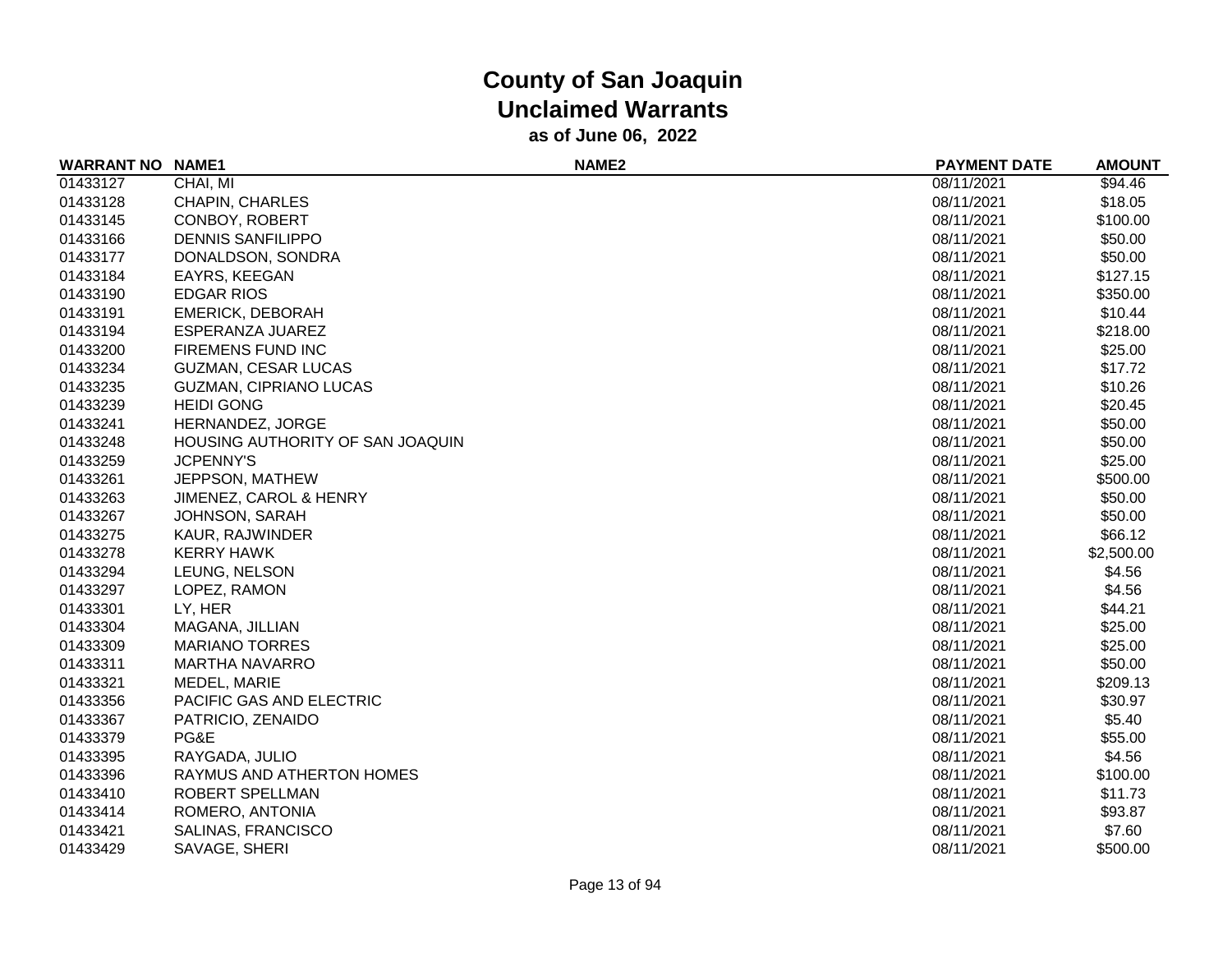| <b>WARRANT NO NAME1</b> |                                       | <b>NAME2</b>            | <b>PAYMENT DATE</b> | <b>AMOUNT</b> |
|-------------------------|---------------------------------------|-------------------------|---------------------|---------------|
| 01433435                | SHIED, TONY AND MURPHY, BERNARD       |                         | 08/11/2021          | \$4.00        |
| 01433448                | SOPHAL SUN                            |                         | 08/11/2021          | \$700.00      |
| 01433449                | SPAUGH, RODGER                        |                         | 08/11/2021          | \$24.57       |
| 01433453                | <b>STARS CASINO</b>                   |                         | 08/11/2021          | \$100.00      |
| 01433469                | <b>TARGET AP RECOVERY</b>             |                         | 08/11/2021          | \$299.99      |
| 01433470                | <b>TARGET AP RECOVERY</b>             |                         | 08/11/2021          | \$359.00      |
| 01433473                | THOMAS, MAURICE                       |                         | 08/11/2021          | \$5.40        |
| 01433481                | URBINA, ISIDRO                        |                         | 08/11/2021          | \$4.56        |
| 01433491                | VELASQUEZ, ELADIO                     |                         | 08/11/2021          | \$4.56        |
| 01433494                | <b>VETA LAMB</b>                      |                         | 08/11/2021          | \$13.77       |
| 01433509                | <b>XPO LOGISTICS</b>                  |                         | 08/11/2021          | \$50.00       |
| 01433510                | <b>XPO LOGISTICS</b>                  |                         | 08/11/2021          | \$50.00       |
| 01433511                | YBANEZ, LORETO                        |                         | 08/11/2021          | \$5.40        |
| 01432662                | <b>BRAWLEY LAURYN</b>                 |                         | 08/10/2021          | \$1.23        |
| 01432839                | <b>PARKER KURT</b>                    |                         | 08/10/2021          | \$27.00       |
| 01432535                | CENTRAL VALLEY CAPITAL IV LP          |                         | 08/09/2021          | \$285.92      |
| 01432536                | CHAPIN, DOROTHY L TR                  |                         | 08/09/2021          | \$136.14      |
| 01432553                | <b>GARCIA RAFAEL</b>                  |                         | 08/09/2021          | \$107.20      |
| 01432571                | KHAN USMAN S & MARINA                 |                         | 08/09/2021          | \$35.18       |
| 01432583                | LOZANO, DAVID & MARIE                 |                         | 08/09/2021          | \$116.20      |
| 01432587                | METRO WATER DISTRICT OF SOUTHERN CALI | C/O REAL PROPERTY GROUP | 08/09/2021          | \$42.64       |
| 01432635                | STRATEGIC ENTERPRISES INC             |                         | 08/09/2021          | \$63.62       |
| 01431772                | <b>HOBLITZELL JAMES JIV</b>           |                         | 08/06/2021          | \$172.36      |
| 01432058                | CALIFORNIA BUSINESS ESCROW INC        |                         | 08/06/2021          | \$109.25      |
| 01432059                | CALIFORNIA BUSINESS ESCROW INC        |                         | 08/06/2021          | \$78.10       |
| 01432060                | CALIFORNIA BUSINESS ESCROW INC        |                         | 08/06/2021          | \$240.62      |
| 01432061                | CALIFORNIA BUSINESS ESCROW INC        |                         | 08/06/2021          | \$122.56      |
| 01432062                | <b>CAPITOL CITY ESCROW</b>            |                         | 08/06/2021          | \$135.25      |
| 01432065                | CHICAGO TITLE COMPANY                 |                         | 08/06/2021          | \$375.00      |
| 01432108                | GIFFORD, DAVID G                      |                         | 08/06/2021          | \$400.05      |
| 01432123                | JOHNSON, GEORGIA A TR                 | MICHELLE L LE           | 08/06/2021          | \$126.54      |
| 01432152                | SINGH GOBINDPREET                     |                         | 08/06/2021          | \$2,311.96    |
| 01432164                | TAYLOR MORRISON OF CALIFORNIA LLC     |                         | 08/06/2021          | \$88.86       |
| 01432165                | TAYLOR MORRISON OF CALIFORNIA LLC     |                         | 08/06/2021          | \$328.90      |
| 01432167                | TERRA MICHAEL & TERRA MEGAN           |                         | 08/06/2021          | \$634.19      |
| 01431511                | PRENTICE DNAYA                        |                         | 08/05/2021          | \$.71         |
| 01431670                | <b>CHICAGO TITLE</b>                  |                         | 08/05/2021          | \$364.42      |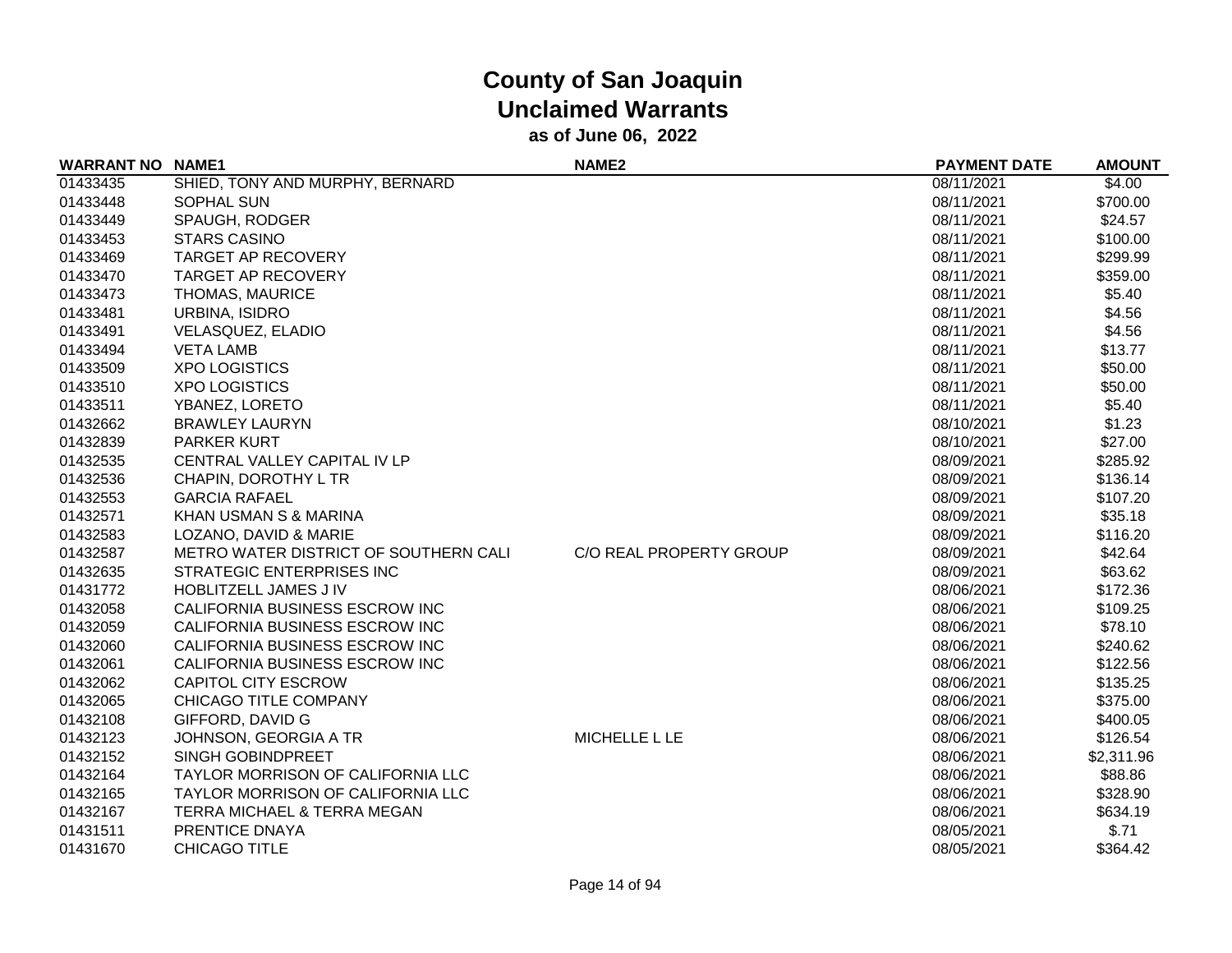| <b>WARRANT NO</b> | <b>NAME1</b>                      | NAME <sub>2</sub> | <b>PAYMENT DATE</b> | <b>AMOUNT</b> |
|-------------------|-----------------------------------|-------------------|---------------------|---------------|
| 01431691          | <b>NIRMAL SINGH</b>               |                   | 08/05/2021          | \$317.00      |
| 01431206          | <b>CARLILE ALEXANDRIA</b>         |                   | 08/04/2021          | \$.34         |
| 01431434          | FIRST AMERICAN TITLE COMPANY      |                   | 08/04/2021          | \$167.45      |
| 01431461          | <b>TAHAL SINGH DHILLON</b>        |                   | 08/04/2021          | \$229.00      |
| 01429581          | BEJARANO LUZ MARINA               |                   | 08/03/2021          | \$.26         |
| 01429752          | <b>COUNTY OF ALAMEDA</b>          |                   | 08/03/2021          | \$35.00       |
| 01429473          | <b>COUNTY OF EL DORADO</b>        |                   | 08/02/2021          | \$30.00       |
| 01429497          | SAN JOAQUIN COUNTY SUPERIOR COURT |                   | 08/02/2021          | \$25.50       |
| 01429498          | SAN JOAQUIN COUNTY SUPERIOR COURT |                   | 08/02/2021          | \$25.50       |
| 01428650          | Brian & Judy Vest                 |                   | 08/01/2021          | \$126.00      |
| 01428721          | <b>BROWNING HENRY</b>             |                   | 08/01/2021          | \$27.00       |
| 01428728          | <b>GOMEZ SAMUEL</b>               |                   | 08/01/2021          | \$27.00       |
| 01428731          | <b>JEREMIC DENISE</b>             |                   | 08/01/2021          | \$27.00       |
| 01428752          | SPENST CODY                       |                   | 08/01/2021          | \$27.00       |
| 01429164          | POLK MIA                          |                   | 07/30/2021          | \$36.83       |
| 01429173          | SACCONE ZACH                      |                   | 07/30/2021          | \$.72         |
| 01429174          | <b>SAMPSON STEPHANIE</b>          |                   | 07/30/2021          | \$.25         |
| 01429179          | <b>SEIERUP KRISTA</b>             |                   | 07/30/2021          | \$.15         |
| 01429181          | <b>SIMS LISA</b>                  |                   | 07/30/2021          | \$.55         |
| 01429182          | SMITH TERENCE                     |                   | 07/30/2021          | \$.31         |
| 01429183          | SOTO HECTOR                       |                   | 07/30/2021          | \$1,015.87    |
| 01429184          | <b>SOUN JUDIE</b>                 |                   | 07/30/2021          | \$.92         |
| 01429190          | STONE JOSEPH                      |                   | 07/30/2021          | \$.83         |
| 01429197          | <b>THOMPSON NICHOLE</b>           |                   | 07/30/2021          | \$.92         |
| 01429200          | <b>TONEY MARNICE</b>              |                   | 07/30/2021          | \$.26         |
| 01425976          | FONTENOT AHMAD C                  |                   | 07/28/2021          | \$223.20      |
| 01426028          | PENA ROSELYN                      |                   | 07/28/2021          | \$.72         |
| 01426116          | <b>STATE OF WASHINGTON</b>        |                   | 07/28/2021          | \$40.00       |
| 01425680          | <b>CHAVEZ MONICA</b>              |                   | 07/27/2021          | \$.32         |
| 01425692          | <b>DALILI FARAZ</b>               |                   | 07/27/2021          | \$.29         |
| 01425747          | <b>KUMAR RAJESH</b>               |                   | 07/27/2021          | \$.01         |
| 01425772          | <b>NADAL CARLOS</b>               |                   | 07/27/2021          | \$.46         |
| 01425776          | <b>O'HARA KENNY</b>               |                   | 07/27/2021          | \$.09         |
| 01425777          | <b>OCHOA ANGELICA</b>             |                   | 07/27/2021          | \$.79         |
| 01425801          | RAMIREZ GUADALUPE                 |                   | 07/27/2021          | \$.80         |
| 01425806          | <b>REYNOSO CAROL</b>              |                   | 07/27/2021          | \$63.25       |
| 01425810          | RODRIGUEZ SARA                    |                   | 07/27/2021          | \$.99         |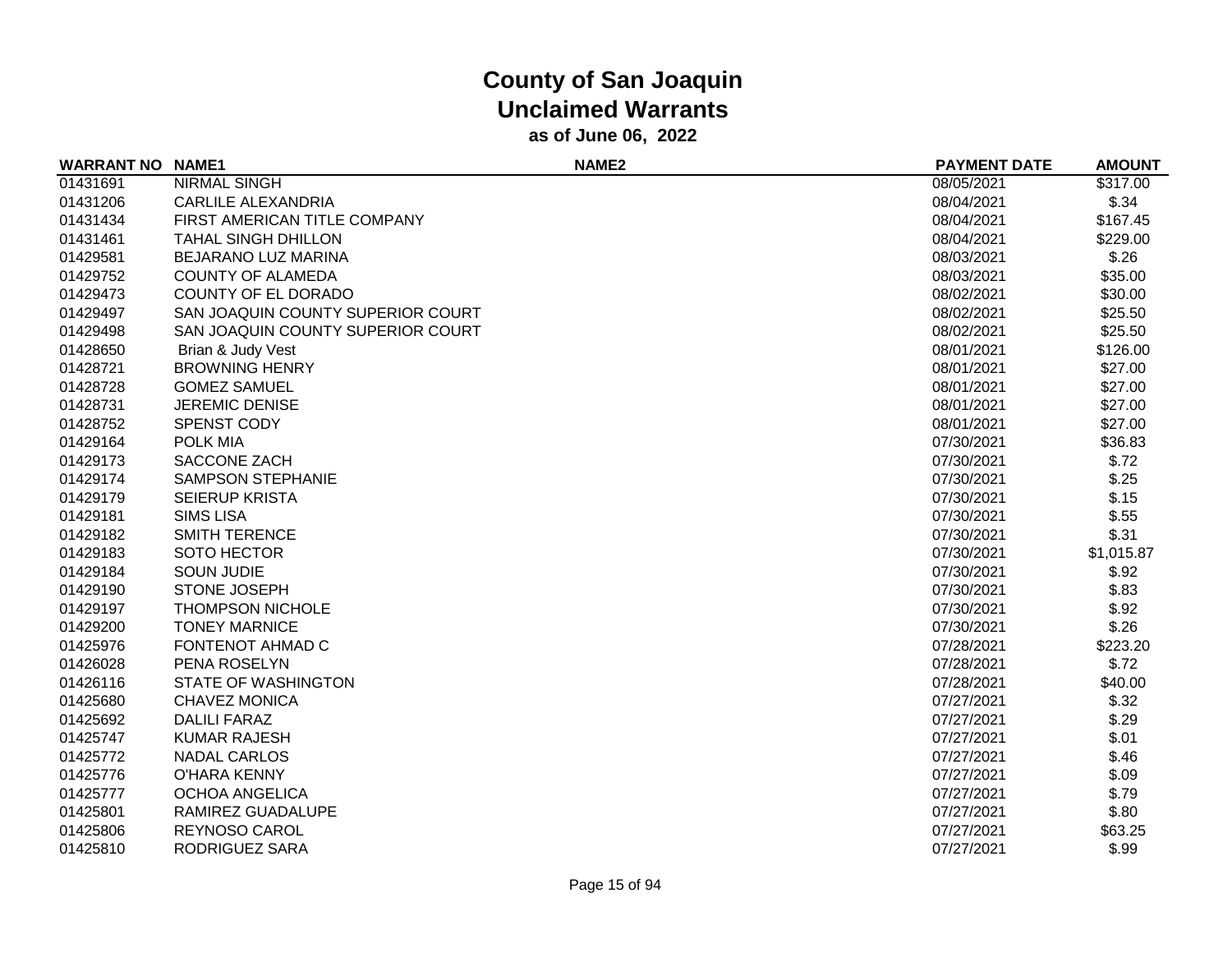| <b>WARRANT NO NAME1</b> |                                     | <b>NAME2</b>                          | <b>PAYMENT DATE</b> | <b>AMOUNT</b> |
|-------------------------|-------------------------------------|---------------------------------------|---------------------|---------------|
| 01425811                | RODRIGUEZ VERNA                     |                                       | 07/27/2021          | \$.57         |
| 01425813                | <b>RUIZ DANIEL</b>                  |                                       | 07/27/2021          | \$.86         |
| 01425861                | <b>MEIERIN CHARLOTTE</b>            | C/O: EMMI                             | 07/27/2021          | \$14.39       |
| 01425863                | <b>REDDICK EDWARD</b>               |                                       | 07/27/2021          | \$.81         |
| 01425544                | <b>CARDENAS CLARISSA</b>            |                                       | 07/26/2021          | \$152.00      |
| 01425602                | <b>JEREMIC DENISE</b>               |                                       | 07/26/2021          | \$8.00        |
| 01425622                | PAUL RENEE BOSS                     |                                       | 07/26/2021          | \$401.00      |
| 01425626                | CHICAGO TITLE CO                    |                                       | 07/26/2021          | \$213.37      |
| 01425627                | CHICAGO TITLE CO                    |                                       | 07/26/2021          | \$1,752.88    |
| 01425267                | LANDA ZAMORA FERNANDO               |                                       | 07/23/2021          | \$80.64       |
| 01425405                | <b>AMERICAN FIDELITY</b>            |                                       | 07/23/2021          | \$26.08       |
| 01424686                | <b>CHEUNG MICHAEL</b>               |                                       | 07/21/2021          | \$10.64       |
| 01424869                | <b>MARSH PAUL</b>                   |                                       | 07/21/2021          | \$50.00       |
| 01424920                | Salvador Castro Muro Jr             |                                       | 07/21/2021          | \$356.00      |
| 01424419                | CAVAN JACQUELINE                    |                                       | 07/20/2021          | \$11.75       |
| 01424136                | CABANA C. GINALYN                   |                                       | 07/19/2021          | \$190.00      |
| 01424099                | <b>ALQADRI YAKOB</b>                |                                       | 07/16/2021          | \$209.44      |
| 01424102                | <b>CITY OF STOCKTON</b>             |                                       | 07/16/2021          | \$360.78      |
| 01423865                | Armani Rouse                        |                                       | 07/15/2021          | \$1,493.00    |
| 01423874                | Damanbir Singh                      |                                       | 07/15/2021          | \$229.00      |
| 01423891                | John Ryan Murphy                    |                                       | 07/15/2021          | \$352.00      |
| 01423893                | Jun Li                              |                                       | 07/15/2021          | \$278.00      |
| 01423096                | <b>KD EDUCATION LLC</b>             | <b>HEALTHSTAFF TRAINING INSTITUTE</b> | 07/13/2021          | \$3,221.60    |
| 01423374                | PADMARAJU ASHOK KUMAR               |                                       | 07/13/2021          | \$38.48       |
| 01423377                | <b>VISWANADHA VENKATA</b>           |                                       | 07/13/2021          | \$40.20       |
| 01423379                | <b>ALSUMERI FAHMI</b>               |                                       | 07/13/2021          | \$87.06       |
| 01422863                | <b>AGUILAR CYNTHIA</b>              |                                       | 07/12/2021          | \$7.19        |
| 01422505                | BOETHING TREELAND FARMS INC         |                                       | 07/09/2021          | \$288.00      |
| 01422768                | HARJEET SINGH PATWALI               |                                       | 07/09/2021          | \$469.00      |
| 01422773                | JOSE LUIS VELAZQUEZCASTANEDA        |                                       | 07/09/2021          | \$229.00      |
| 01422788                | RAQUEL GABASA                       |                                       | 07/09/2021          | \$20.00       |
| 01422801                | ANEL LUCERO PEREZ NAJERA            |                                       | 07/09/2021          | \$18.86       |
| 01422804                | <b>CALATLANTIC TITLE</b>            |                                       | 07/09/2021          | \$134.83      |
| 01422805                | CALIFORNIA BUSINESS ESCROW INC      |                                       | 07/09/2021          | \$1,275.00    |
| 01422812                | <b>CRESENCIO GONSALEZ RODRIGUES</b> |                                       | 07/09/2021          | \$41.52       |
| 01422827                | <b>LLEWELLYN LOUW</b>               |                                       | 07/09/2021          | \$457.42      |
| 01422844                | OP 50 GROUP LLC                     |                                       | 07/09/2021          | \$150.00      |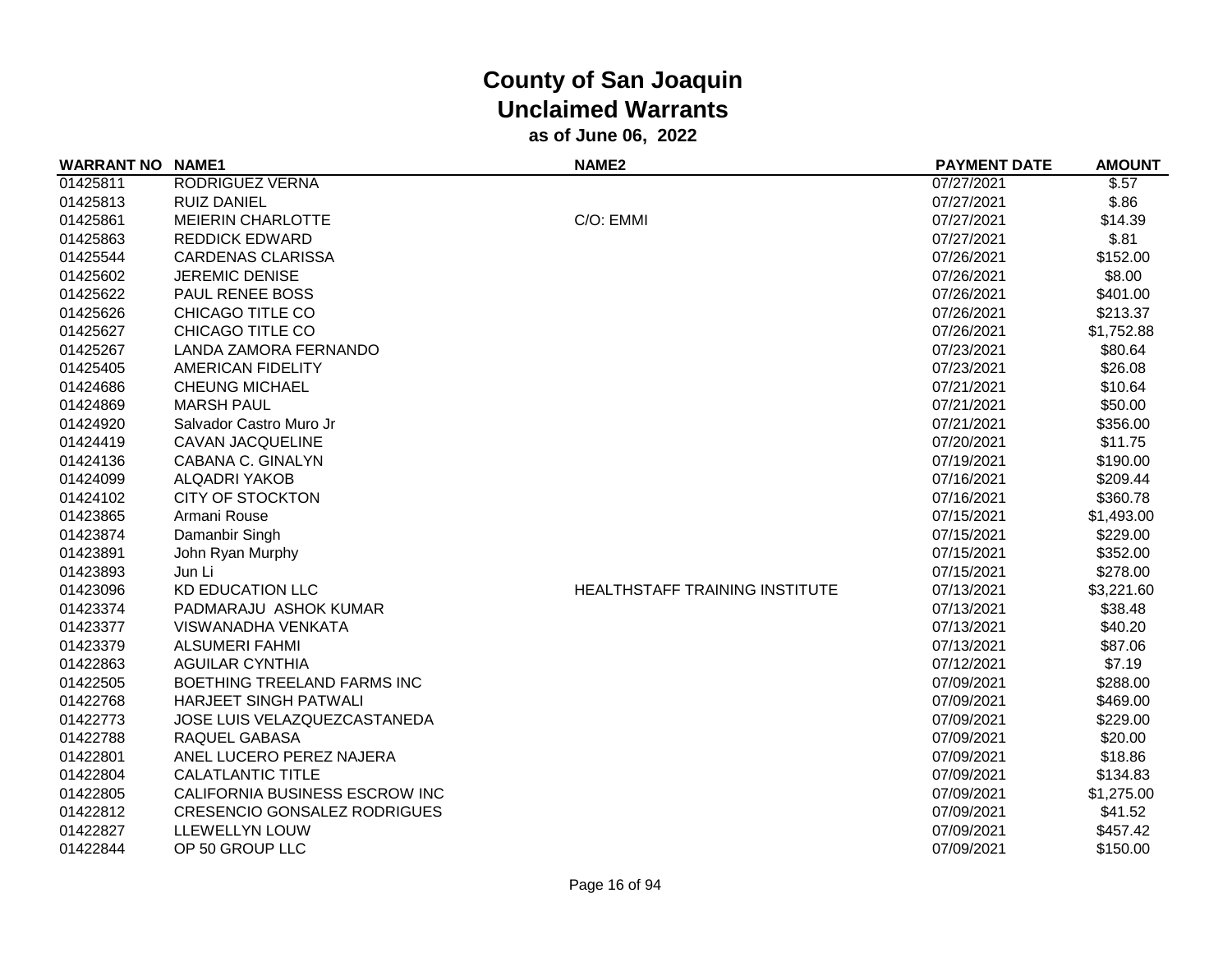| <b>WARRANT NO</b> | <b>NAME1</b>                | NAME <sub>2</sub> | <b>PAYMENT DATE</b> | <b>AMOUNT</b> |
|-------------------|-----------------------------|-------------------|---------------------|---------------|
| 01422845          | OP 50 GROUP LLC             |                   | 07/09/2021          | \$150.00      |
| 01422852          | STEWART TITLE OF SACRAMENTO |                   | 07/09/2021          | \$444.60      |
| 01422418          | WEST SIDE IRRIGATION DIST   |                   | 07/08/2021          | \$114.18      |
| 01422464          | <b>LENNAR TITLE</b>         |                   | 07/08/2021          | \$93.30       |
| 01422471          | YAMADA RONALD RYO           |                   | 07/08/2021          | \$158.92      |
| 01422486          | <b>VERA ROBERTO S</b>       |                   | 07/08/2021          | \$14.42       |
| 01421663          | <b>ACERO, ENRIQUE</b>       |                   | 07/07/2021          | \$18.88       |
| 01421678          | ANAYA, MARCIO & MAYRA       |                   | 07/07/2021          | \$16.06       |
| 01421693          | <b>BERHE, MULUGETA</b>      |                   | 07/07/2021          | \$169.03      |
| 01421706          | <b>BUSSE, ALEXANDRA</b>     |                   | 07/07/2021          | \$53.87       |
| 01421730          | CHAI, MI                    |                   | 07/07/2021          | \$94.46       |
| 01421732          | CHAVEZ, PATRICIA            |                   | 07/07/2021          | \$100.00      |
| 01421784          | <b>DUTKA, GREG</b>          |                   | 07/07/2021          | \$191.05      |
| 01421788          | ELIAS, PETER & RAYAN        |                   | 07/07/2021          | \$11.80       |
| 01421792          | ESPERANZA JUAREZ            |                   | 07/07/2021          | \$300.00      |
| 01421811          | <b>FOOD FOR LESS</b>        |                   | 07/07/2021          | \$30.00       |
| 01421824          | GARCIA, GUADALUPE           |                   | 07/07/2021          | \$11.34       |
| 01421825          | <b>GARCIA, GUSMARO</b>      |                   | 07/07/2021          | \$29.25       |
| 01421836          | <b>GONZALEZ, JOSE LUIS</b>  |                   | 07/07/2021          | \$75.00       |
| 01421841          | <b>GUILLEN, OFELIA</b>      |                   | 07/07/2021          | \$25.00       |
| 01421842          | <b>GUZMAN, CESAR LUCAS</b>  |                   | 07/07/2021          | \$17.72       |
| 01421848          | <b>HEIDI GONG</b>           |                   | 07/07/2021          | \$20.45       |
| 01421850          | HERNANDEZ, MARIA            |                   | 07/07/2021          | \$32.58       |
| 01421853          | HITCHCOCK, HEATHER          |                   | 07/07/2021          | \$827.80      |
| 01421879          | JEPPSON, MATHEW             |                   | 07/07/2021          | \$500.00      |
| 01421896          | KELLEY, ERNESTINE           |                   | 07/07/2021          | \$19.96       |
| 01421909          | LAROZA, DINO                |                   | 07/07/2021          | \$16.40       |
| 01421930          | MAGANA, JILLIAN             |                   | 07/07/2021          | \$25.00       |
| 01421932          | MAGANAVALENCIA, VANESSA     |                   | 07/07/2021          | \$100.00      |
| 01421935          | <b>MAILONIE REAVES</b>      |                   | 07/07/2021          | \$50.00       |
| 01421941          | <b>MARIANO TORRES</b>       |                   | 07/07/2021          | \$30.00       |
| 01421945          | MARTINEZ, JORGE             |                   | 07/07/2021          | \$2,330.00    |
| 01421955          | <b>MICHELLE PATERSON</b>    |                   | 07/07/2021          | \$10.48       |
| 01421964          | <b>MOULTON, JASON</b>       |                   | 07/07/2021          | \$106.23      |
| 01421993          | PARK, LINTON                |                   | 07/07/2021          | \$10.01       |
| 01421996          | PAUL EVANS JR               |                   | 07/07/2021          | \$169.73      |
| 01422005          | PG&E                        |                   | 07/07/2021          | \$55.00       |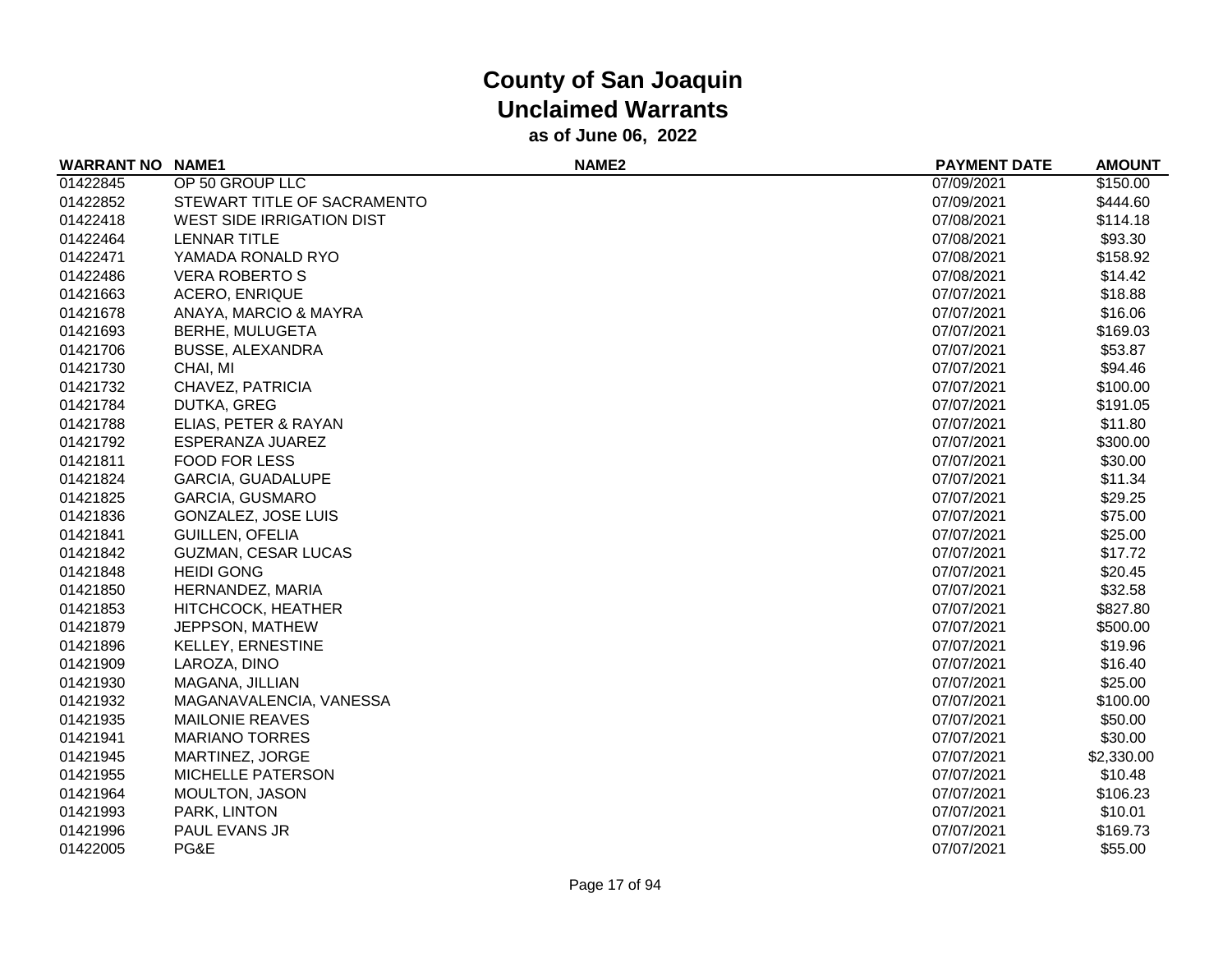| <b>WARRANT NO</b> | <b>NAME1</b>                     | NAME <sub>2</sub>              | <b>PAYMENT DATE</b> | <b>AMOUNT</b> |
|-------------------|----------------------------------|--------------------------------|---------------------|---------------|
| 01422016          | POET CHRISTIAN ELEMENTARY SCHOOL |                                | 07/07/2021          | \$6,766.12    |
| 01422025          | RAYMUS AND ATHERTON HOMES        |                                | 07/07/2021          | \$100.00      |
| 01422033          | RIVERA, MARIA                    |                                | 07/07/2021          | \$12.26       |
| 01422043          | ROMERO, ANTONIA                  |                                | 07/07/2021          | \$187.74      |
| 01422062          | SANCHEZ, JOAQUIN                 |                                | 07/07/2021          | \$11.28       |
| 01422073          | SHIPMAN, KERI                    |                                | 07/07/2021          | \$9.45        |
| 01422089          | SPAUGH, RODGER                   |                                | 07/07/2021          | \$24.58       |
| 01422123          | VASQUEZ, ALEJANDRINO             |                                | 07/07/2021          | \$14.75       |
| 01422158          | <b>XPO LOGISTICS</b>             |                                | 07/07/2021          | \$50.00       |
| 01422165          | <b>ZUNIGA, ANDRES</b>            |                                | 07/07/2021          | \$150.00      |
| 01421275          | <b>ANDERSON LATISHA</b>          |                                | 07/06/2021          | \$.39         |
| 01421481          | <b>EUGENE CAFFESE FARMS</b>      |                                | 07/06/2021          | \$26.55       |
| 01421483          | FIRST AMERICAN TITLE COMPANY     |                                | 07/06/2021          | \$172.48      |
| 01421487          | JENNIFER J C BAUTISTA            |                                | 07/06/2021          | \$145.29      |
| 01421495          | PLACER TITLE COMPANY             |                                | 07/06/2021          | \$20.00       |
| 01418209          | PENNINGTON JOSHUA                |                                | 07/01/2021          | \$27.00       |
| 01419538          | <b>GE HEALTHCARE</b>             |                                | 07/01/2021          | \$1,547.08    |
| 01419736          | <b>FARHAD NAIMI</b>              |                                | 07/01/2021          | \$469.00      |
| 01419755          | RACHEL KIRSTEN MARIE SERNA       |                                | 07/01/2021          | \$581.00      |
| 01419759          | SHAMSHAR SINGH BAL               |                                | 07/01/2021          | \$229.00      |
| 01418863          | DADGAR HAMID                     |                                | 06/30/2021          | \$.21         |
| 01418865          | DU BREUIL NICOLE                 |                                | 06/30/2021          | \$.07         |
| 01418867          | <b>ESQUIVEL ESMERALDA</b>        |                                | 06/30/2021          | \$.40         |
| 01418878          | <b>KING BRITTNI</b>              |                                | 06/30/2021          | \$.27         |
| 01418879          | <b>KULP LINDA</b>                |                                | 06/30/2021          | \$.03         |
| 01418901          | PANTOJA BIANEY                   |                                | 06/30/2021          | \$.91         |
| 01418915          | ROBERTS DAESHAUN                 |                                | 06/30/2021          | \$.22         |
| 01418933          | <b>THOMAS SHARDEA</b>            |                                | 06/30/2021          | \$.50         |
| 01418958          | MUNSON MICHAEL RAY               |                                | 06/30/2021          | \$30.43       |
| 01419063          | DURAN FELIPE C AND AURORA S      |                                | 06/30/2021          | \$61.96       |
| 01419065          | FIRST AMERICAN TITLE COMPANY     |                                | 06/30/2021          | \$1,506.01    |
| 01419067          | FIRST AMERICAN TITLE COMPANY     |                                | 06/30/2021          | \$213.56      |
| 01419073          | <b>MANUEL FRIZADO</b>            |                                | 06/30/2021          | \$52.92       |
| 01419095          | <b>ACAMPO ARBOR LIMITED</b>      | NEWPORT PACIFIC CAPITAL CO INC | 06/30/2021          | \$515.64      |
| 01419096          | <b>ACAMPO ARBOR LIMITED</b>      | NEWPORT PACIFIC CAPITAL CO INC | 06/30/2021          | \$48.36       |
| 01419108          | ALLOCATED INVESTMENTS LLC        |                                | 06/30/2021          | \$1,094.10    |
| 01419109          | AMADOR MICHAEL L TR              |                                | 06/30/2021          | \$168.08      |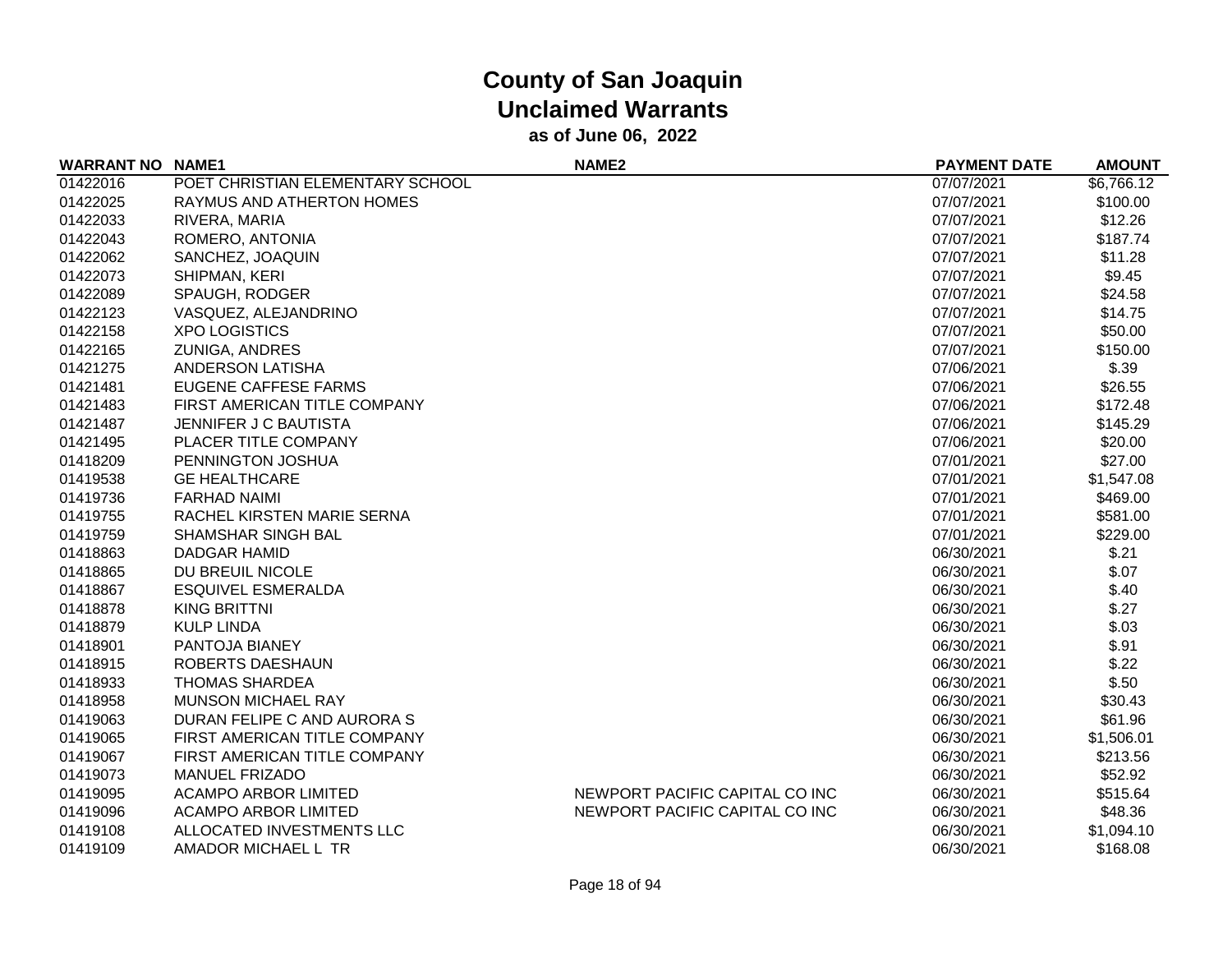| <b>WARRANT NO NAME1</b> |                                          | <b>NAME2</b>                                       | <b>PAYMENT DATE</b> | <b>AMOUNT</b> |
|-------------------------|------------------------------------------|----------------------------------------------------|---------------------|---------------|
| 01419110                | AMADOR MICHAEL L TR                      |                                                    | 06/30/2021          | \$46.52       |
| 01419118                | <b>BALTAZAR PATRICK GARCIA</b>           |                                                    | 06/30/2021          | \$85.76       |
| 01419119                | <b>BEDFORD WILLIAM C</b>                 | JILL MCCARTHY & DEANNA BEDFORD                     | 06/30/2021          | \$1,101.20    |
| 01419141                | <b>CHANDLER CHASITY A</b>                |                                                    | 06/30/2021          | \$104.44      |
| 01419149                | <b>CONTRERAS RIGOBERTO &amp; NELLY</b>   |                                                    | 06/30/2021          | \$2,086.06    |
| 01419171                | DKSB INVESTMENTS LLC                     |                                                    | 06/30/2021          | \$40.86       |
| 01419172                | <b>DKSB INVESTMENTS LLC</b>              |                                                    | 06/30/2021          | \$40.86       |
| 01419214                | GONG BILLY & HOWELL STEVEN K & DEBRA B   |                                                    | 06/30/2021          | \$87.18       |
| 01419217                | <b>GONZALEZ JOSUE</b>                    |                                                    | 06/30/2021          | \$50.90       |
| 01419226                | <b>HALL KAREN</b>                        |                                                    | 06/30/2021          | \$30.64       |
| 01419227                | HAMMAD JAWAD JOHNATHAN & RASHEED RAIYANA |                                                    | 06/30/2021          | \$24.02       |
| 01419275                | KHANDOKAR AZIZ & MARHFOUR MARIAM         |                                                    | 06/30/2021          | \$27.36       |
| 01419306                | <b>MARTINEZ ENENCIO ETAL</b>             | <b>JAVIER GARCIA MENDOZA</b>                       | 06/30/2021          | \$181.40      |
| 01419311                | MEHTA DEEPAK & SHARMA DEEPTI             |                                                    | 06/30/2021          | \$1,142.92    |
| 01419384                | RODRIGUEZ VICTOR JR ETAL                 | <b>JULISSA LIMA</b>                                | 06/30/2021          | \$166.78      |
| 01419407                | SIMPSON PHILLIP H & AIELLO SIMPSON ELIS  |                                                    | 06/30/2021          | \$156.26      |
| 01419457                | US BANK NATIONAL ASSOCIATION TR          | PHH MORTGAGE CORPORATION ATTN: TRAILINC 06/30/2021 |                     | \$85.54       |
| 01419458                | US BANK NATIONAL ASSOCIATION TR          | PHH MORTGAGE CORPORATION ATTN: TRAILINC 06/30/2021 |                     | \$516.00      |
| 01419465                | <b>VENARD MICHAEL L TR</b>               |                                                    | 06/30/2021          | \$279.02      |
| 01419486                | WILSON TARA NICOLE & PADILLA CLAUDIA MAR |                                                    | 06/30/2021          | \$321.28      |
| 01419496                | ZHAO YI FENG & SUN XIAOYU                |                                                    | 06/30/2021          | \$91.97       |
| 01419497                | ZHAO YI FENG & SUN XIAOYU                |                                                    | 06/30/2021          | \$90.46       |
| 01418645                | PARKER, SHAREE                           |                                                    | 06/29/2021          | \$399.91      |
| 01418756                | FIRST AMERICAN TITLE COMPANY             |                                                    | 06/29/2021          | \$35.42       |
| 01418760                | HOSE CONNECTION AND RUBBER SUPPLY INC    |                                                    | 06/29/2021          | \$49.03       |
| 01418771                | <b>LENNAR TITLE</b>                      |                                                    | 06/29/2021          | \$1,273.46    |
| 01418772                | <b>LENNAR TITLE</b>                      |                                                    | 06/29/2021          | \$494.98      |
| 01418777                | RELIANCE INTERMODAL INC                  |                                                    | 06/29/2021          | \$43.28       |
| 01418778                | RICHMOND AMERICAN HOMES OF MARYLAND INC  |                                                    | 06/29/2021          | \$20,408.18   |
| 01418813                | LEAKYLEE BEARIBEAR LLC                   | <b>MCGILL JONSI</b>                                | 06/29/2021          | \$2,800.00    |
| 01418425                | ALMOND BLOSSOM MHP LLC                   |                                                    | 06/28/2021          | \$142.58      |
| 01418426                | ALMOND BLOSSOM MHP LLC                   |                                                    | 06/28/2021          | \$157.42      |
| 01415487                | <b>MERZ AESTHETICS INC</b>               |                                                    | 06/25/2021          | \$70.04       |
| 01415551                | <b>ISHMAEL ZACHKARY</b>                  |                                                    | 06/25/2021          | \$40.00       |
| 01415246                | <b>TRACY POWER EQUIPMENT</b>             |                                                    | 06/24/2021          | \$105.50      |
| 01415379                | ARTSY LASH LOUNGE LLC                    |                                                    | 06/24/2021          | \$467.88      |
| 01415066                | <b>BREANNA MONIQUE VARGAS</b>            |                                                    | 06/23/2021          | \$52.00       |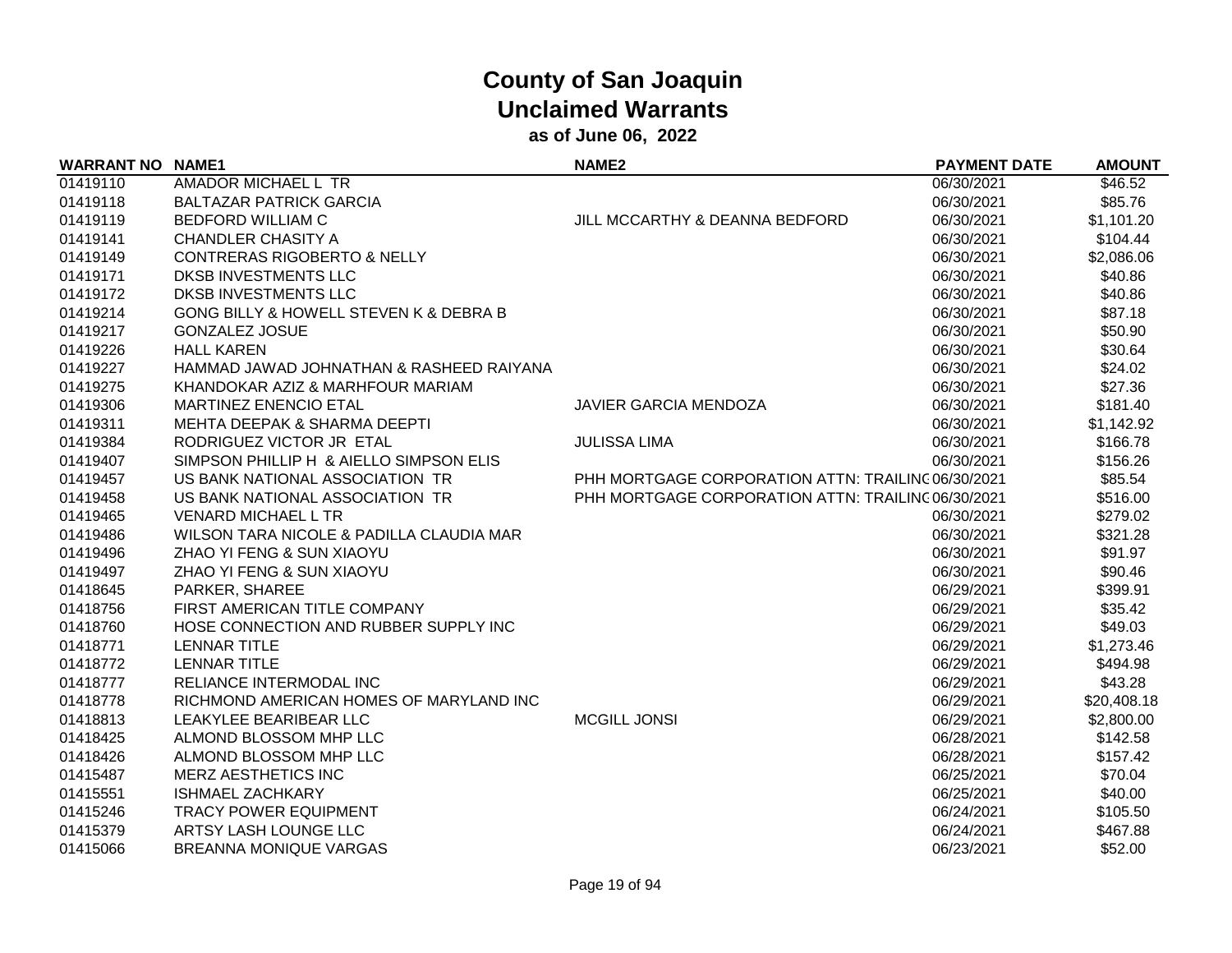| <b>WARRANT NO</b> | <b>NAME1</b>                             | NAME <sub>2</sub>                                  | <b>PAYMENT DATE</b> | <b>AMOUNT</b> |
|-------------------|------------------------------------------|----------------------------------------------------|---------------------|---------------|
| 01414746          | <b>GREER RICOLE</b>                      |                                                    | 06/22/2021          | \$403.86      |
| 01414789          | VO NGOC THUY HUONG                       |                                                    | 06/22/2021          | \$5,000.00    |
| 01414811          | LAW OFFICE OF MICHAEL E PLATT INC        | <b>MICHAEL E PLATT</b>                             | 06/22/2021          | \$151.80      |
| 01414817          | <b>SULLIVAN MARK T</b>                   |                                                    | 06/22/2021          | \$269.60      |
| 01414081          | CALIFORNIA CRIME VICTIM ASSISTANCE ASSOC |                                                    | 06/21/2021          | \$355.00      |
| 01414164          | MENDOZA ELIANA G OR VIVAS LIZ ANDREINA B |                                                    | 06/21/2021          | \$20.00       |
| 01414178          | <b>PARKER LEANNE</b>                     |                                                    | 06/21/2021          | \$6.72        |
| 01413974          | <b>STEVENS CLARE</b>                     |                                                    | 06/18/2021          | \$40.72       |
| 01413983          | <b>COUNTY OF LOS ANGELES</b>             |                                                    | 06/18/2021          | \$35.00       |
| 01413984          | <b>COUNTY OF MADERA</b>                  | SHERIFF CIVIL DIVISION                             | 06/18/2021          | \$35.00       |
| 01413542          | <b>WORTHINGTON ELIZABETH</b>             |                                                    | 06/17/2021          | \$16.00       |
| 01413558          | <b>COUNTY OF LOS ANGELES</b>             |                                                    | 06/17/2021          | \$35.00       |
| 01413559          | <b>COUNTY OF LOS ANGELES</b>             |                                                    | 06/17/2021          | \$35.00       |
| 01413560          | <b>COUNTY OF LOS ANGELES</b>             |                                                    | 06/17/2021          | \$35.00       |
| 01413688          | <b>COPPETTI CYNTHIA J EST</b>            | RONALD COPPETTI                                    | 06/17/2021          | \$1,099.29    |
| 01413715          | LOPEZ JOSE MARIO & BUSTAMONTE MILET      |                                                    | 06/17/2021          | \$23.91       |
| 01412862          | <b>DMV</b>                               |                                                    | 06/15/2021          | \$163.00      |
| 01412937          | NAC TECHNOLOGY GROUP INC                 |                                                    | 06/15/2021          | \$1,869.74    |
| 01413022          | ANGELICA HERNANDEZ                       |                                                    | 06/15/2021          | \$25.00       |
| 01413025          | <b>CHARANJIT SINGH</b>                   |                                                    | 06/15/2021          | \$229.00      |
| 01413034          | <b>HARPREET SINGH</b>                    |                                                    | 06/15/2021          | \$229.00      |
| 01413038          | <b>JESUS LOPEZNEPOMUCENO</b>             |                                                    | 06/15/2021          | \$229.00      |
| 01413040          | <b>JODHBIR SINGH</b>                     |                                                    | 06/15/2021          | \$229.00      |
| 01413043          | OSCAR DE JESUS SILLAS                    |                                                    | 06/15/2021          | \$534.00      |
| 01412554          | <b>SZABO &amp; ASSOCIATES</b>            | MAXWELL SZABO                                      | 06/14/2021          | \$2,000.00    |
| 01412660          | <b>NAPA AUTO PARTS</b>                   | CENTRAL VALLEY MOTOR PARTS INC                     | 06/14/2021          | \$10.06       |
| 01412704          | KOTHA SANDEEP                            |                                                    | 06/14/2021          | \$266.80      |
| 01412708          | <b>SHARIFF IRFAN</b>                     |                                                    | 06/14/2021          | \$38.48       |
| 01412222          | <b>BIAGI GEORGE JR</b>                   |                                                    | 06/11/2021          | \$170.00      |
| 01412037          | CHICAGO TITLE CO                         |                                                    | 06/10/2021          | \$10.50       |
| 01412041          | <b>GUTIERREZ PEDRO</b>                   |                                                    | 06/10/2021          | \$16.38       |
| 01411031          | CO OCCUPATIONAL MEDICAL PARTNERS         | JOHNSTON LIM CO MD A MEDICAL CORPORATIO 06/09/2021 |                     | \$130.00      |
| 01411161          | <b>TSE LIANG</b>                         |                                                    | 06/09/2021          | \$66.08       |
| 01411262          | <b>ALEXIS SANCHEZ</b>                    |                                                    | 06/09/2021          | \$200.00      |
| 01411264          | <b>AMAZON</b>                            |                                                    | 06/09/2021          | \$150.99      |
| 01411275          | <b>BASSETT, GALLAGHER</b>                |                                                    | 06/09/2021          | \$25.00       |
| 01411309          | CHAI, MI                                 |                                                    | 06/09/2021          | \$94.46       |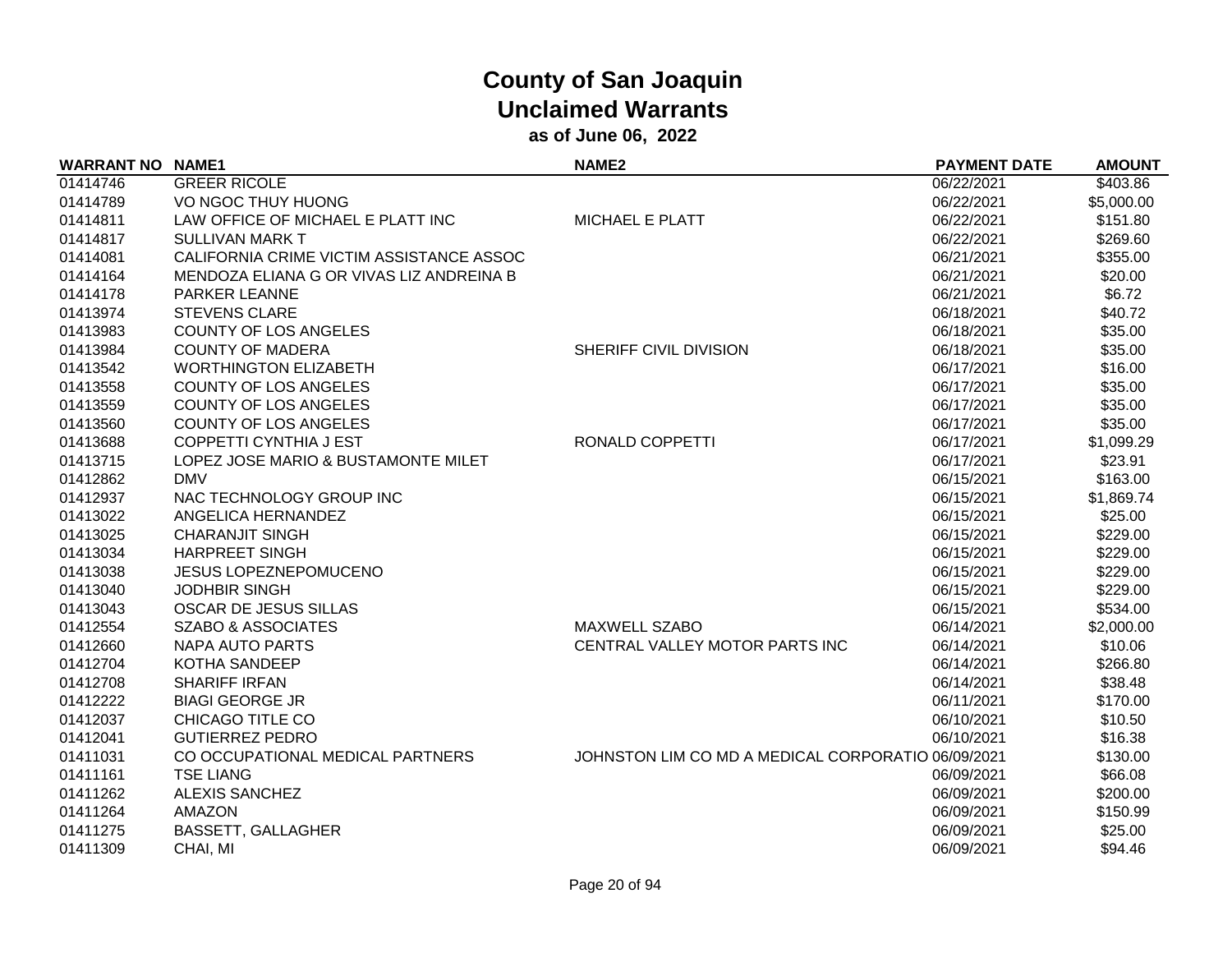| <b>WARRANT NO</b> | <b>NAME1</b>                   | NAME <sub>2</sub> | <b>PAYMENT DATE</b> | <b>AMOUNT</b> |
|-------------------|--------------------------------|-------------------|---------------------|---------------|
| 01411311          | CHAPIN, CHARLES                |                   | 06/09/2021          | \$18.05       |
| 01411313          | CHEA, SAMNANG                  |                   | 06/09/2021          | \$50.00       |
| 01411326          | <b>CITY OF STOCKTON</b>        |                   | 06/09/2021          | \$50.00       |
| 01411330          | <b>CITY OF STOCKTON</b>        |                   | 06/09/2021          | \$368.00      |
| 01411335          | <b>COASTAL PACIFIC EXPRESS</b> |                   | 06/09/2021          | \$480.76      |
| 01411366          | DIEGO ANDRES CHAVEZ CADENA     |                   | 06/09/2021          | \$25.00       |
| 01411384          | ESPERANZA JUAREZ               |                   | 06/09/2021          | \$300.00      |
| 01411393          | FIELDS, DAN                    |                   | 06/09/2021          | \$9.53        |
| 01411402          | <b>FOOD FOR LESS</b>           |                   | 06/09/2021          | \$30.00       |
| 01411403          | FORRESTER, DALE ALEXANDER      |                   | 06/09/2021          | \$100.00      |
| 01411430          | <b>GRIESBACH, MELISSA</b>      |                   | 06/09/2021          | \$25.00       |
| 01411433          | <b>GUZMAN, CESAR LUCAS</b>     |                   | 06/09/2021          | \$17.72       |
| 01411448          | HUDSPETH, MILDRED              |                   | 06/09/2021          | \$5.78        |
| 01411459          | <b>JCPENNY'S</b>               |                   | 06/09/2021          | \$80.00       |
| 01411460          | <b>JCPENNY'S</b>               |                   | 06/09/2021          | \$54.99       |
| 01411466          | JOHNSON, SARAH                 |                   | 06/09/2021          | \$50.00       |
| 01411501          | MAGANA, JILLIAN                |                   | 06/09/2021          | \$25.00       |
| 01411508          | <b>MARIA IRIS PADILLA</b>      |                   | 06/09/2021          | \$100.00      |
| 01411509          | <b>MARIANO TORRES</b>          |                   | 06/09/2021          | \$25.00       |
| 01411544          | <b>OLLIE LAWRENCE</b>          |                   | 06/09/2021          | \$100.00      |
| 01411573          | PEREZ, JOE L                   |                   | 06/09/2021          | \$100.00      |
| 01411588          | PG&E                           |                   | 06/09/2021          | \$55.00       |
| 01411619          | <b>RYDER</b>                   |                   | 06/09/2021          | \$65.44       |
| 01411631          | SEIBEL, KENT                   |                   | 06/09/2021          | \$11.33       |
| 01411632          | SEVEN UP BOTTLING COMPANY      |                   | 06/09/2021          | \$75.00       |
| 01411636          | SHIRLEY HUGHEY                 |                   | 06/09/2021          | \$11.52       |
| 01411641          | SINGH, GURNAM                  |                   | 06/09/2021          | \$370.51      |
| 01411647          | SNOW, WILLIAM H                |                   | 06/09/2021          | \$12.46       |
| 01411649          | SOLIS, GONZALO                 |                   | 06/09/2021          | \$60.00       |
| 01411651          | SPAUGH, RODGER                 |                   | 06/09/2021          | \$24.57       |
| 01411674          | <b>TARGET AP RECOVERY</b>      |                   | 06/09/2021          | \$1,484.93    |
| 01411687          | <b>UNION BANK</b>              |                   | 06/09/2021          | \$9.88        |
| 01411689          | <b>VALLEY MOTORS</b>           |                   | 06/09/2021          | \$352.32      |
| 01411692          | VASQUEZ, ALEJANDRINO           |                   | 06/09/2021          | \$14.76       |
| 01411724          | <b>XPO LOGISTICS</b>           |                   | 06/09/2021          | \$50.00       |
| 01411725          | <b>XPO LOGISTICS</b>           |                   | 06/09/2021          | \$50.00       |
| 01410786          | <b>THYSELL TANDREA</b>         |                   | 06/08/2021          | \$33.45       |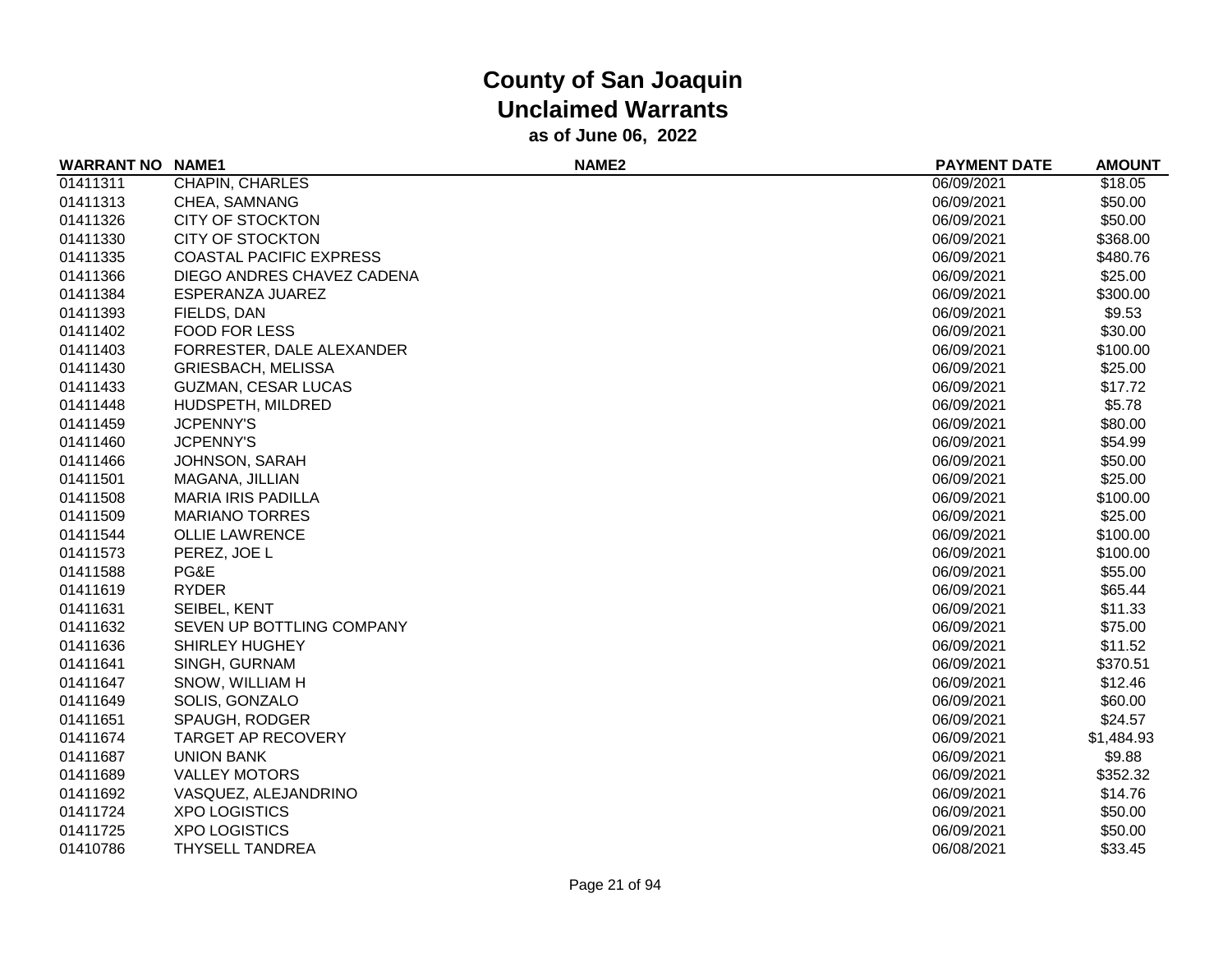| <b>WARRANT NO NAME1</b> |                                   | NAME <sub>2</sub>      | <b>PAYMENT DATE</b> | <b>AMOUNT</b> |
|-------------------------|-----------------------------------|------------------------|---------------------|---------------|
| 01410799                | <b>COUNTY OF FRESNO</b>           |                        | 06/08/2021          | \$35.00       |
| 01410800                | <b>COUNTY OF LOS ANGELES</b>      |                        | 06/08/2021          | \$35.00       |
| 01410878                | <b>GAINES ETHAN</b>               |                        | 06/08/2021          | \$736.25      |
| 01410383                | AMERICAN GUARD SERVICES           |                        | 06/07/2021          | \$6,772.98    |
| 01410523                | <b>RICHARDSON MARY</b>            |                        | 06/07/2021          | \$149.18      |
| 01410678                | <b>COLLEGEVILLE FIRE DISTRICT</b> |                        | 06/07/2021          | \$58.54       |
| 01409935                | CALIFORNIA WATER SERVICE COMPANY  |                        | 06/03/2021          | \$15.62       |
| 01410217                | AMANDEEP SINGH                    |                        | 06/03/2021          | \$352.00      |
| 01410218                | <b>BEDIS M CHEBBI</b>             |                        | 06/03/2021          | \$229.00      |
| 01410220                | <b>CARLOS R MAALVAREZ</b>         |                        | 06/03/2021          | \$352.00      |
| 01408466                | <b>KHAN KHIZAR</b>                |                        | 06/02/2021          | \$31.49       |
| 01408510                | SOCIAL SECURITY                   |                        | 06/02/2021          | \$2.00        |
| 01408511                | <b>SOCIAL SECURITY</b>            |                        | 06/02/2021          | \$399.00      |
| 01408512                | <b>SOCIAL SECURITY</b>            |                        | 06/02/2021          | \$3,085.00    |
| 01408590                | STATE COMPENSATION INSURANCE FUND |                        | 06/02/2021          | \$1,250.00    |
| 01407299                | <b>BROWNING HENRY</b>             |                        | 06/01/2021          | \$27.00       |
| 01407312                | <b>KNUCKEY TOREY</b>              |                        | 06/01/2021          | \$27.00       |
| 01407323                | PENNINGTON JOSHUA                 |                        | 06/01/2021          | \$27.00       |
| 01407331                | <b>SISSLE THERESA</b>             |                        | 06/01/2021          | \$27.00       |
| 01408093                | <b>MORENO JACLYN</b>              |                        | 06/01/2021          | \$18.70       |
| 01408135                | <b>XIO INC</b>                    |                        | 06/01/2021          | \$888.00      |
| 01408327                | <b>CARRILLO LAW CENTER</b>        |                        | 06/01/2021          | \$190.00      |
| 01408391                | FIRST AMERICAN TITLE COMPANY      |                        | 06/01/2021          | \$2,013.63    |
| 01408401                | NORTH AMERICAN TITLE              |                        | 06/01/2021          | \$245.62      |
| 01407916                | <b>KNAPP LAWRENCE</b>             |                        | 05/28/2021          | \$50.00       |
| 01407672                | OLD REPUBLIC TITLE CO             |                        | 05/27/2021          | \$13.41       |
| 01404733                | <b>BLANCO EVELYN</b>              |                        | 05/26/2021          | \$54.88       |
| 01407340                | ALEIDA J WAIMURI                  |                        | 05/26/2021          | \$401.00      |
| 01407364                | <b>JOSHUA A SCOTT</b>             |                        | 05/26/2021          | \$49.00       |
| 01407371                | <b>MARTIN ROBERT GARCIA</b>       |                        | 05/26/2021          | \$52.00       |
| 01407373                | <b>MEGAN ANN MARBURG</b>          |                        | 05/26/2021          | \$52.00       |
| 01407377                | <b>OMIED AMO</b>                  |                        | 05/26/2021          | \$352.00      |
| 01403892                | <b>CRUZ MIKIE</b>                 |                        | 05/25/2021          | \$50.00       |
| 01404082                | DANIELYAN ARMAN                   | ARMAN DANIELYAN MD INC | 05/25/2021          | \$1,500.00    |
| 01404432                | LOCKHART SHIRLEY J TR             |                        | 05/25/2021          | \$652.92      |
| 01404433                | <b>LOCKHART SHIRLEY J TR</b>      |                        | 05/25/2021          | \$363.96      |
| 01404440                | MAYNARD, MAGGIE                   |                        | 05/25/2021          | \$316.33      |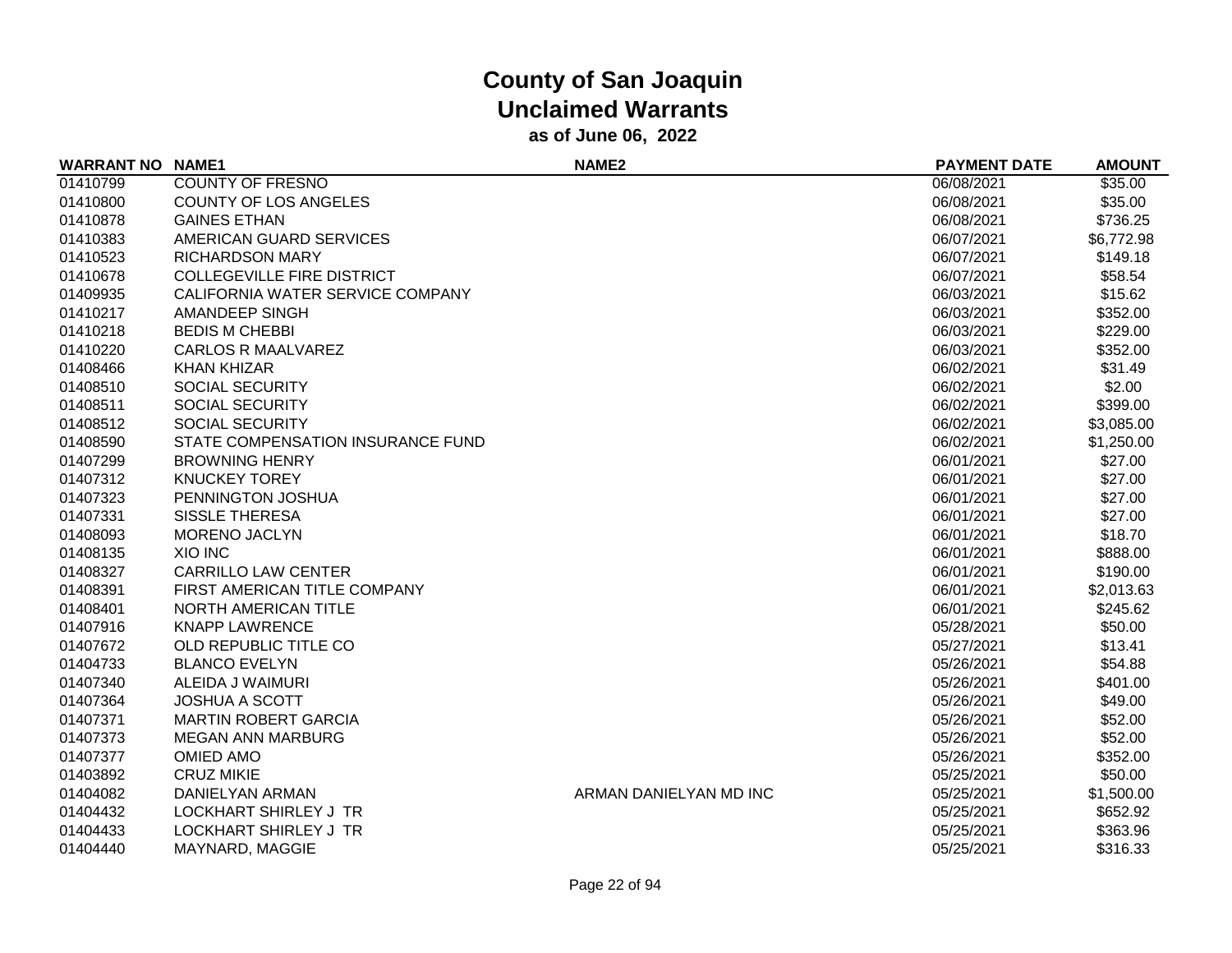| <b>WARRANT NO NAME1</b> |                                       | NAME <sub>2</sub>                    | <b>PAYMENT DATE</b> | <b>AMOUNT</b> |
|-------------------------|---------------------------------------|--------------------------------------|---------------------|---------------|
| 01404441                | MAYNARD, MAGGIE                       |                                      | 05/25/2021          | \$282.89      |
| 01404447                | Mookerdum Fizal                       |                                      | 05/25/2021          | \$47.30       |
| 01404457                | POLYCOMP TRUST CO CDN                 | FBO DANNY R NEACE IRA                | 05/25/2021          | \$45.66       |
| 01404458                | POLYCOMP TRUST CO CDN                 |                                      | 05/25/2021          | \$55.21       |
| 01404509                | SERRANO JUAN MANUEL                   |                                      | 05/25/2021          | \$175.49      |
| 01404515                | STOCKTON CALVARY CHRISTIAN CENTER INC | LIGHTHOUSE OF THE VALLEY             | 05/25/2021          | \$2,055.05    |
| 01404516                | TELL, DIANA G                         |                                      | 05/25/2021          | \$303.87      |
| 01404517                | TELL, DIANA G                         |                                      | 05/25/2021          | \$290.10      |
| 01404518                | TELL, DIANA G                         |                                      | 05/25/2021          | \$295.06      |
| 01404522                | Tell, Diana G                         |                                      | 05/25/2021          | \$298.01      |
| 01404547                | <b>CESAR R ALVAREZ</b>                |                                      | 05/25/2021          | \$60.00       |
| 01404549                | DAVID CONTRERAS SANDOVAL              |                                      | 05/25/2021          | \$25.00       |
| 01404561                | <b>KAIS OUNICHE</b>                   |                                      | 05/25/2021          | \$419.00      |
| 01404567                | <b>NEERAJ KUMAR</b>                   |                                      | 05/25/2021          | \$229.00      |
| 01404568                | PARMJOT SINGH HYARE                   |                                      | 05/25/2021          | \$35.00       |
| 01404569                | <b>RAHIMA HALIMI</b>                  |                                      | 05/25/2021          | \$352.00      |
| 01403638                | <b>GOODYEAR COMMERCIAL TIRE</b>       | SERVICE CENTERS & RUBBER COMPANY THE | 05/24/2021          | \$180.00      |
| 01403737                | STRYKER SALES CORPORATION             |                                      | 05/24/2021          | \$261.92      |
| 01403357                | <b>CATUBAG TRAVIS</b>                 |                                      | 05/21/2021          | \$.90         |
| 01403158                | LA NEGRA CHICANA                      | RAMIREZ BETTY LUPE                   | 05/20/2021          | \$75.00       |
| 01402854                | PETSCHE JULIE                         |                                      | 05/19/2021          | \$3,300.00    |
| 01403019                | <b>MUNIZ JOHN</b>                     |                                      | 05/19/2021          | \$500.00      |
| 01402492                | <b>MOYERS PRISCILLA</b>               |                                      | 05/18/2021          | \$228.08      |
| 01402536                | <b>MORENO BRIAN</b>                   |                                      | 05/18/2021          | \$174.77      |
| 01402730                | ANMOL ALOK KARSHARMA                  |                                      | 05/18/2021          | \$278.00      |
| 01402738                | <b>ENRIQUE RAYON</b>                  |                                      | 05/18/2021          | \$35.00       |
| 01402745                | HARPREET SINGH SANDHU                 |                                      | 05/18/2021          | \$401.00      |
| 01402746                | <b>HARVINDER SINGH</b>                |                                      | 05/18/2021          | \$216.00      |
| 01402749                | <b>JASPREET SINGH</b>                 |                                      | 05/18/2021          | \$419.00      |
| 01402756                | MARGARET R RODRIGUEZ                  |                                      | 05/18/2021          | \$50.00       |
| 01402757                | MATTHEW DANIEL JOSHUA SPOONER         |                                      | 05/18/2021          | \$20.00       |
| 01402759                | PARVESH K SAGAR                       |                                      | 05/18/2021          | \$229.00      |
| 01402763                | ROMAN LYSENKO                         |                                      | 05/18/2021          | \$229.00      |
| 01402766                | <b>SUKWINDER SINGH</b>                |                                      | 05/18/2021          | \$469.00      |
| 01401970                | <b>GRIFFITH-EDWARDS DEANNATUS</b>     |                                      | 05/14/2021          | \$800.00      |
| 01401880                | <b>BREKKE JUSTIN</b>                  |                                      | 05/13/2021          | \$53.50       |
| 01401311                | ALYSIA R ODELL HOPPER                 |                                      | 05/12/2021          | \$674.52      |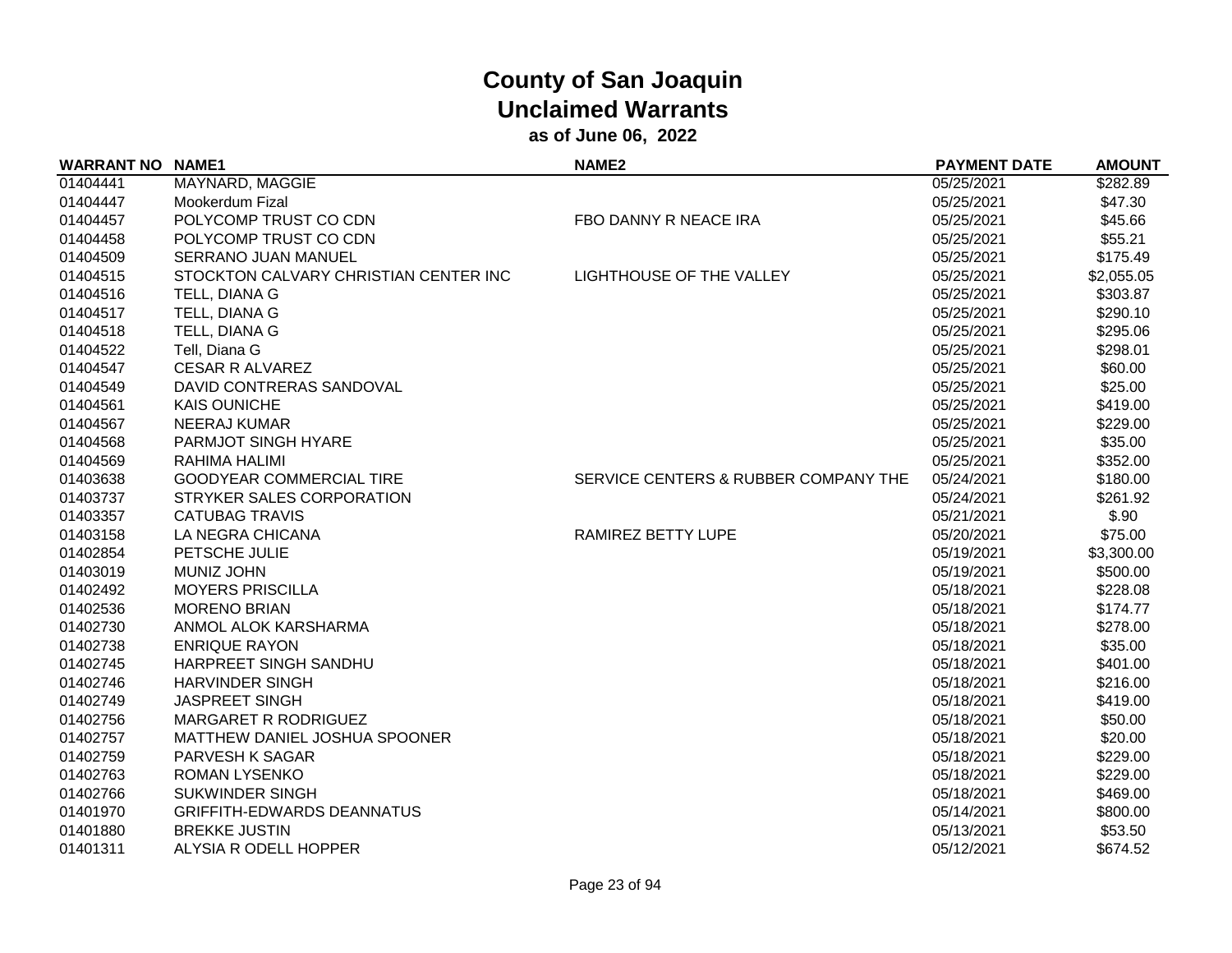| <b>WARRANT NO NAME1</b> |                                      | <b>NAME2</b>           | <b>PAYMENT DATE</b> | <b>AMOUNT</b> |
|-------------------------|--------------------------------------|------------------------|---------------------|---------------|
| 01401326                | FIRST AMERICAN TITLE COMPANY         |                        | 05/12/2021          | \$469.50      |
| 01401328                | FIRST AMERICAN TITLE COMPANY         |                        | 05/12/2021          | \$80.20       |
| 01401339                | LENNAR TITLE                         |                        | 05/12/2021          | \$1,040.80    |
| 01401352                | OLD NORTH STATE TRUST LLC            |                        | 05/12/2021          | \$64.34       |
| 01401357                | <b>PEARL M WILLIAMS</b>              |                        | 05/12/2021          | \$44.56       |
| 01401379                | AMERICAN BUILDING SUPPLY INC         | C/O PARADIGM TAX GROUP | 05/12/2021          | \$1,054.10    |
| 01401450                | NEW JERUSALEM ELEMENTARY SCHOOL DIST | <b>LAUREN HERRERA</b>  | 05/12/2021          | \$1,287.00    |
| 01401472                | REZAEE MEHDI MAURICIO                |                        | 05/12/2021          | \$219.94      |
| 01401492                | SAUCEDO IRVING T PEREZ               |                        | 05/12/2021          | \$117.26      |
| 01401493                | SAUCEDO IRVING T PEREZ               |                        | 05/12/2021          | \$194.50      |
| 01401516                | TELL, DIANA G                        |                        | 05/12/2021          | \$285.83      |
| 01401544                | <b>GURVINDER SINGH</b>               |                        | 05/12/2021          | \$278.00      |
| 01401548                | <b>JAMIE MARIE GUILLOT</b>           |                        | 05/12/2021          | \$229.00      |
| 01401552                | <b>JODI KAE ENGLE</b>                |                        | 05/12/2021          | \$35.00       |
| 01401563                | NAVDEEP SINGH GREWAL                 |                        | 05/12/2021          | \$229.00      |
| 01400889                | <b>COUNTY OF ALAMEDA</b>             |                        | 05/11/2021          | \$35.00       |
| 01400890                | <b>COUNTY OF FRESNO</b>              |                        | 05/11/2021          | \$35.00       |
| 01400891                | COUNTY OF LOS ANGELES                |                        | 05/11/2021          | \$35.00       |
| 01400892                | <b>COUNTY OF ORANGE</b>              |                        | 05/11/2021          | \$35.00       |
| 01400893                | <b>COUNTY OF SACRAMENTO</b>          | SHERIFF CIVIL DIVISION | 05/11/2021          | \$35.00       |
| 01400187                | COUNTY OF LOS ANGELES                |                        | 05/10/2021          | \$35.00       |
| 01400189                | <b>COUNTY OF SACRAMENTO</b>          | SHERIFF CIVIL DIVISION | 05/10/2021          | \$35.00       |
| 01400273                | <b>ADKINS. BABETTE</b>               |                        | 05/10/2021          | \$50.00       |
| 01400282                | AMERICAN MODULAR                     |                        | 05/10/2021          | \$100.00      |
| 01400284                | ANAYA, MARCIO & MAYRA                |                        | 05/10/2021          | \$16.06       |
| 01400285                | ANDREW MARTINEZ                      |                        | 05/10/2021          | \$41.65       |
| 01400294                | <b>BABIKIAN, AGON</b>                |                        | 05/10/2021          | \$14.22       |
| 01400298                | <b>BASSETT, GALLAGHER</b>            |                        | 05/10/2021          | \$700.00      |
| 01400339                | CAROLINA CASANOVA                    |                        | 05/10/2021          | \$30.00       |
| 01400341                | CARTWRIGHT, SHANE                    |                        | 05/10/2021          | \$14.29       |
| 01400342                | CHAI, MI                             |                        | 05/10/2021          | \$130.57      |
| 01400345                | CHAVEZ, PATRICIA                     |                        | 05/10/2021          | \$50.00       |
| 01400377                | <b>CURREN, ZACH &amp; JAIME</b>      |                        | 05/10/2021          | \$11.15       |
| 01400399                | DORNTON, ELAINE                      |                        | 05/10/2021          | \$241.25      |
| 01400414                | ESPERANZA JUAREZ                     |                        | 05/10/2021          | \$300.00      |
| 01400424                | FIELDS, DAN                          |                        | 05/10/2021          | \$30.00       |
| 01400458                | <b>GONZALEZ, JOSE LUIS</b>           |                        | 05/10/2021          | \$150.00      |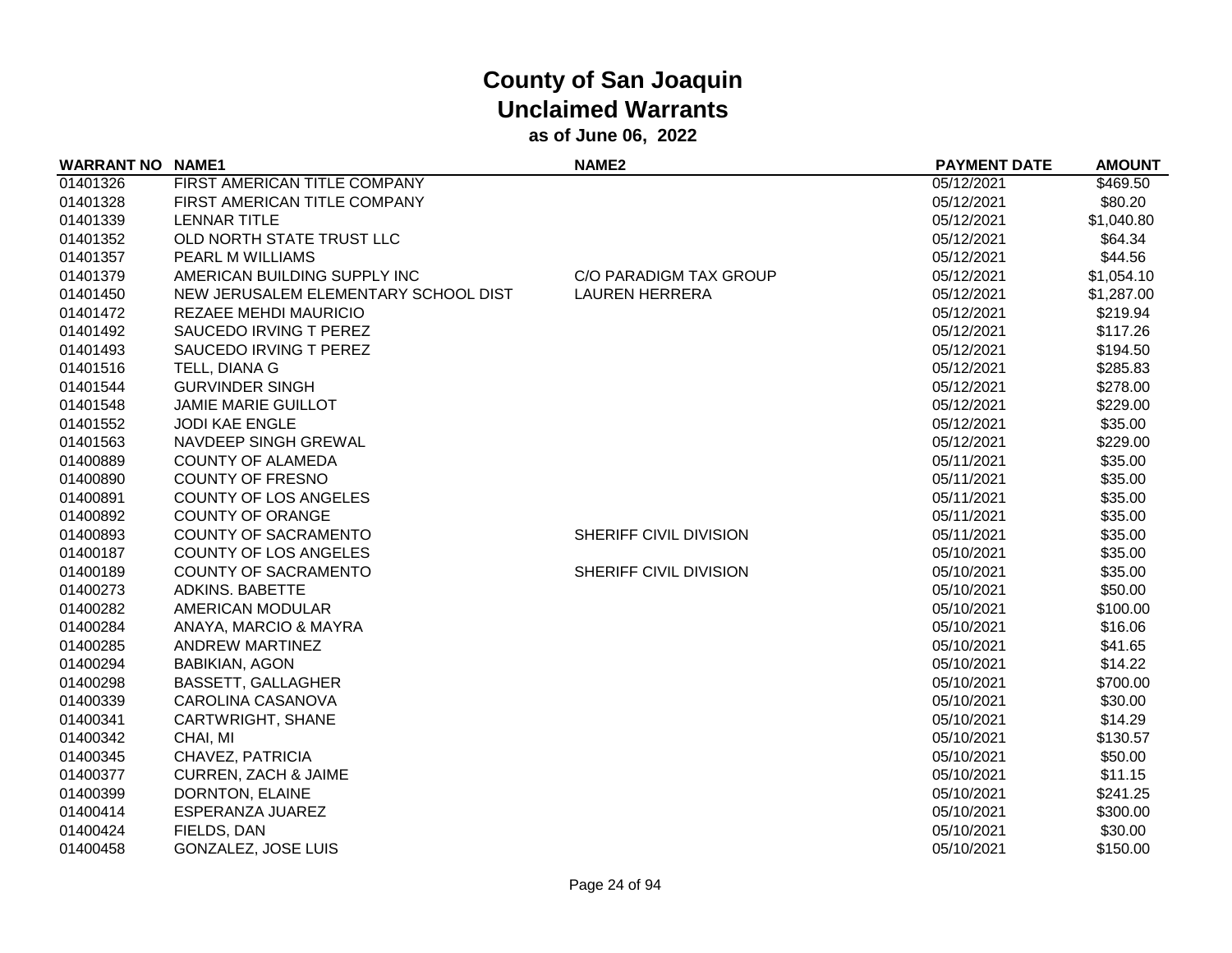| <b>WARRANT NO</b> | <b>NAME1</b>                          | NAME <sub>2</sub> | <b>PAYMENT DATE</b> | <b>AMOUNT</b> |
|-------------------|---------------------------------------|-------------------|---------------------|---------------|
| 01400461          | GREENBERG, DEBORAH                    |                   | 05/10/2021          | \$18.53       |
| 01400472          | <b>HERTZ RENTAL CAR</b>               |                   | 05/10/2021          | \$18.35       |
| 01400513          | K-MART                                |                   | 05/10/2021          | \$200.00      |
| 01400516          | <b>KELLY PACE</b>                     |                   | 05/10/2021          | \$365.00      |
| 01400530          | LAROZA, DINO                          |                   | 05/10/2021          | \$16.40       |
| 01400531          | LARRY BENSON INS AGENCY INC           |                   | 05/10/2021          | \$20.00       |
| 01400552          | MAGANA, JILLIAN                       |                   | 05/10/2021          | \$25.00       |
| 01400562          | <b>MARIANO TORRES</b>                 |                   | 05/10/2021          | \$25.00       |
| 01400573          | MENDEZ, BENNY                         |                   | 05/10/2021          | \$529.72      |
| 01400583          | MOORE, DENNIS                         |                   | 05/10/2021          | \$47.43       |
| 01400597          | OKAMOTO, DAVID                        |                   | 05/10/2021          | \$10.00       |
| 01400620          | PAJARILLO, IGNACIO                    |                   | 05/10/2021          | \$4.56        |
| 01400624          | PARTNERSHIP CATTLE OWNERS             |                   | 05/10/2021          | \$50.00       |
| 01400630          | PEREZ, JOE L                          |                   | 05/10/2021          | \$100.00      |
| 01400631          | PETER THORNTON                        |                   | 05/10/2021          | \$50.00       |
| 01400638          | PG&E                                  |                   | 05/10/2021          | \$55.00       |
| 01400668          | RIVERA, MARIA                         |                   | 05/10/2021          | \$12.26       |
| 01400677          | ROMERO, ANTONIA                       |                   | 05/10/2021          | \$187.74      |
| 01400681          | <b>RYDER</b>                          |                   | 05/10/2021          | \$65.44       |
| 01400694          | <b>SARAH HARBIN</b>                   |                   | 05/10/2021          | \$70.00       |
| 01400706          | SINGH, GURNAM                         |                   | 05/10/2021          | \$512.17      |
| 01400718          | SOUTH SAN JOAQUIN IRRIGATION DISTRICT |                   | 05/10/2021          | \$3,401.32    |
| 01400719          | <b>SPAUGH, RODGER</b>                 |                   | 05/10/2021          | \$24.58       |
| 01400722          | <b>STAPLES INC</b>                    |                   | 05/10/2021          | \$50.00       |
| 01400723          | <b>STARS CASINO</b>                   |                   | 05/10/2021          | \$100.00      |
| 01400733          | STRUVE, CHRISTOPHER                   |                   | 05/10/2021          | \$100.00      |
| 01400746          | <b>TAM TRAN</b>                       |                   | 05/10/2021          | \$25.00       |
| 01400762          | VALENCIA, BENJAMIN                    |                   | 05/10/2021          | \$175.00      |
| 01400804          | <b>XPO LOGISTICS</b>                  |                   | 05/10/2021          | \$50.00       |
| 01400000          | <b>COUNTY OF STANISLAUS</b>           |                   | 05/07/2021          | \$112,383.61  |
| 01400041          | <b>BOND MARIA C</b>                   |                   | 05/07/2021          | \$60.00       |
| 01399385          | <b>BEVERLY WEBB</b>                   |                   | 05/05/2021          | \$68.62       |
| 01399391          | FIDELITY NATIONAL TITLE COMPANY       |                   | 05/05/2021          | \$40.00       |
| 01399394          | FIRST AMERICAN TITLE COMPANY          |                   | 05/05/2021          | \$1,560.68    |
| 01399395          | FIRST AMERICAN TITLE COMPANY          |                   | 05/05/2021          | \$1,191.80    |
| 01399405          | NORTH AMERICAN TITLE COMPANY          |                   | 05/05/2021          | \$147.00      |
| 01397647          | <b>ASI ALEX</b>                       |                   | 05/04/2021          | \$26.00       |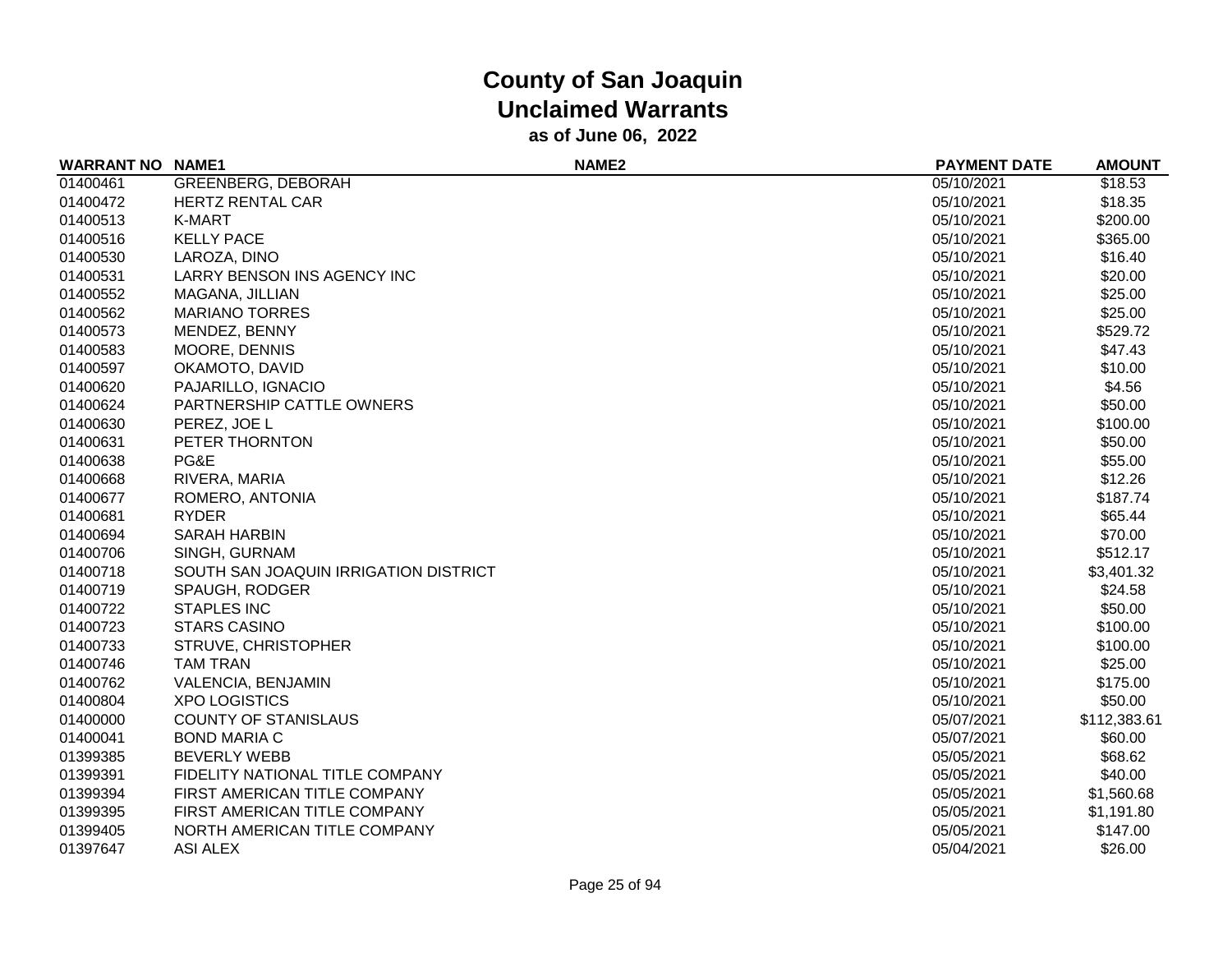| <b>WARRANT NO</b> | <b>NAME1</b>                          | <b>NAME2</b>                       | <b>PAYMENT DATE</b> | <b>AMOUNT</b> |
|-------------------|---------------------------------------|------------------------------------|---------------------|---------------|
| 01397475          | JACKSON SHARAE OR ALEJANDRA           |                                    | 05/03/2021          | \$20.00       |
| 01397479          | KEOPADUBSY TIMMY C OR KEOPADUBSY RUDY |                                    | 05/03/2021          | \$20.00       |
| 01397559          | <b>GOLDEN VALLEY HEALTH CENTER</b>    |                                    | 05/03/2021          | \$392.86      |
| 01396363          | Brian & Judy Vest                     |                                    | 05/01/2021          | \$126.00      |
| 01396384          | Guyann M Herron                       |                                    | 05/01/2021          | \$56.00       |
| 01396411          | Ratanakul Thitichai                   |                                    | 05/01/2021          | \$340.00      |
| 01396470          | <b>SISSLE THERESA</b>                 |                                    | 05/01/2021          | \$27.00       |
| 01397377          | NATALIYA ROSLOVA                      |                                    | 04/30/2021          | \$440.00      |
| 01397386          | SAHILDEEP SINGH                       |                                    | 04/30/2021          | \$229.00      |
| 01397390          | <b>VICTORIA ANN TELLINI</b>           |                                    | 04/30/2021          | \$229.00      |
| 01396518          | <b>DOBALES DANIELLE</b>               |                                    | 04/29/2021          | \$24.64       |
| 01396635          | LAW OFFICE OF MICHAEL K MOORE         | <b>MOORE MICHAEL K</b>             | 04/29/2021          | \$2,521.00    |
| 01396888          | ALI KHALED & NEGATI NAZIARA           |                                    | 04/29/2021          | \$458.90      |
| 01396889          | ALI KHALED & NEGATI NAZIARA           |                                    | 04/29/2021          | \$138.46      |
| 01396919          | FIRST COVENANT CHURCH TRACY           | DBA GOOD SHEPHERD COMMUNITY CHURCH | 04/29/2021          | \$851.17      |
| 01396924          | <b>FUENTE BLANCA LLC</b>              |                                    | 04/29/2021          | \$58.18       |
| 01396971          | LAWRY ARLENE A TR & ARLENE A TR       |                                    | 04/29/2021          | \$895.00      |
| 01396991          | NAVARRO MIGUEL GUILLERMO ETAL         | VANESSA HERNANDEZ BOLANOS          | 04/29/2021          | \$25.33       |
| 01397022          | <b>REZAEE MEHDI MAURICIO</b>          |                                    | 04/29/2021          | \$117.19      |
| 01397031          | SAUCEDO IRVING T PEREZ                |                                    | 04/29/2021          | \$416.28      |
| 01397044          | STRATEGIC ENTERPRISES INC             |                                    | 04/29/2021          | \$325.18      |
| 01397045          | STRATEGIC ENTERPRISES INC             |                                    | 04/29/2021          | \$283.00      |
| 01393666          | <b>KURT D SHARP</b>                   |                                    | 04/27/2021          | \$61.41       |
| 01393675          | "VASQUEZ, AZSELA"                     |                                    | 04/27/2021          | \$22.00       |
| 01393315          | LIFESTAR AMBULANCE                    | SIERRA LIFESTAR INC                | 04/26/2021          | \$232.62      |
| 01392479          | <b>LEIVA JUAN</b>                     |                                    | 04/21/2021          | \$60.00       |
| 01392569          | KEMPER CPA GROUP LLP                  |                                    | 04/21/2021          | \$2,073.50    |
| 01392593          | <b>GANNON PLUMBING INC</b>            |                                    | 04/21/2021          | \$72.26       |
| 01392599          | RODRIGUEZ MARGARITA                   |                                    | 04/21/2021          | \$299.44      |
| 01392162          | <b>HPSJ</b>                           | C/O EMMI                           | 04/20/2021          | \$243.22      |
| 01392167          | KRANTZ, KATHLEEN                      | C/O EMMI                           | 04/20/2021          | \$128.46      |
| 01392169          | <b>TOVAR SERGIO</b>                   |                                    | 04/20/2021          | \$200.00      |
| 01392330          | <b>ZACKERY EBONY</b>                  |                                    | 04/20/2021          | \$5,000.00    |
| 01392334          | DARBAR PROPERTIES LLC                 |                                    | 04/20/2021          | \$817.24      |
| 01392338          | GPS INTERNATINAL INVESTMENTS INC      |                                    | 04/20/2021          | \$426.62      |
| 01392339          | GPS INTERNATINAL INVESTMENTS INC      |                                    | 04/20/2021          | \$5,648.50    |
| 01392359          | <b>STRATEGIC ENTERPRISES INC</b>      |                                    | 04/20/2021          | \$32.96       |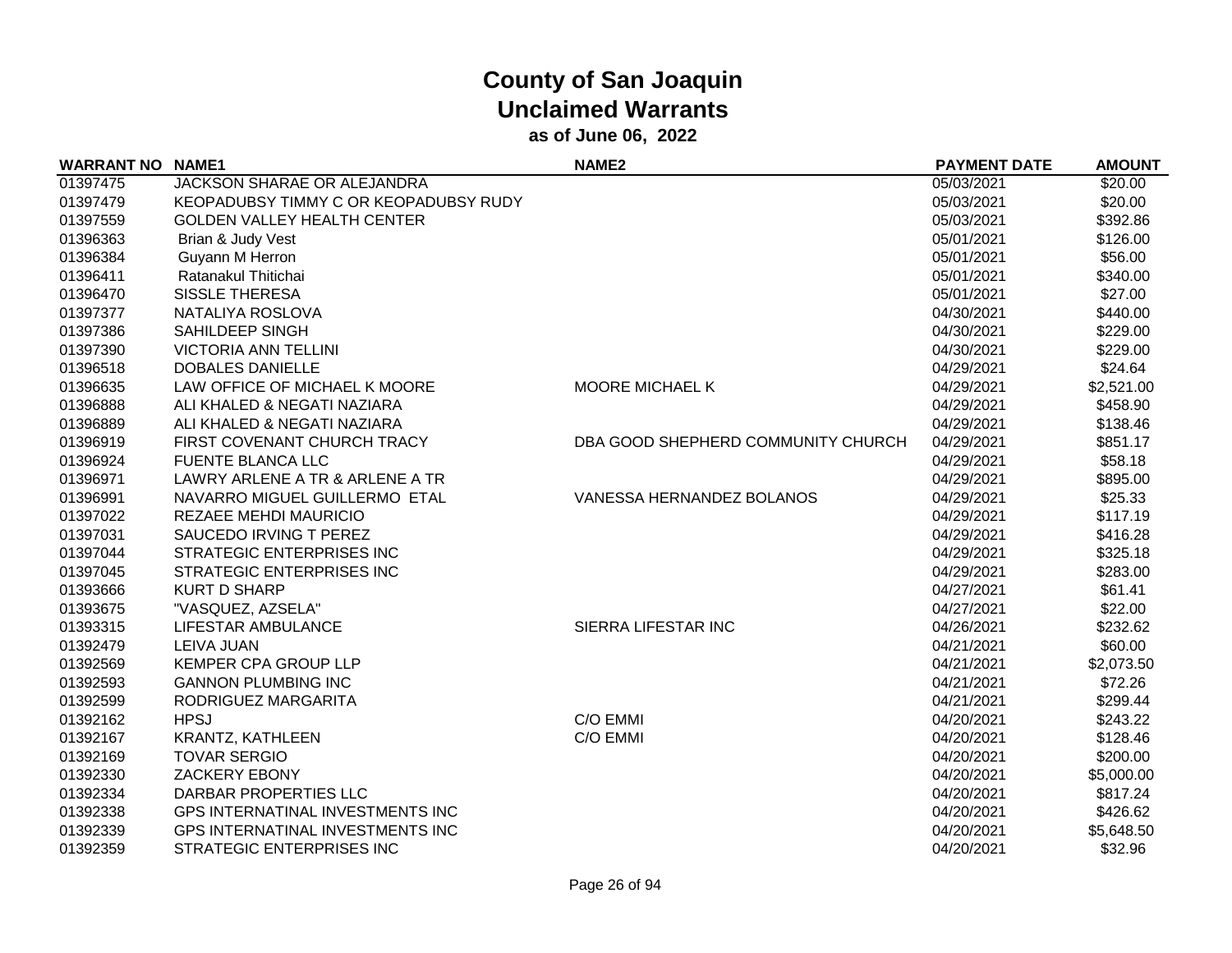| <b>WARRANT NO NAME1</b> |                                     | <b>NAME2</b>           | <b>PAYMENT DATE</b> | <b>AMOUNT</b> |
|-------------------------|-------------------------------------|------------------------|---------------------|---------------|
| 01392360                | STRATEGIC ENTERPRISES INC           |                        | 04/20/2021          | \$52.20       |
| 01392363                | <b>TATLA JASBIR</b>                 |                        | 04/20/2021          | \$165.32      |
| 01392364                | <b>TATLA JASBIR</b>                 |                        | 04/20/2021          | \$596.00      |
| 01392365                | <b>TATLA JASBIR</b>                 |                        | 04/20/2021          | \$45.90       |
| 01392379                | HAFIZ ABDULHANNAN                   |                        | 04/20/2021          | \$664.00      |
| 01392394                | MUHAMMAD ASHTAM                     |                        | 04/20/2021          | \$157.00      |
| 01392397                | RAQUEL GURROLAURQUIETA              |                        | 04/20/2021          | \$71.00       |
| 01392405                | <b>TARAN SINGH SHERGILL</b>         |                        | 04/20/2021          | \$469.00      |
| 01391813                | RAMIREZ MARIA DE JESUS              |                        | 04/19/2021          | \$15.04       |
| 01391993                | AMANPREET SINGH                     |                        | 04/19/2021          | \$157.00      |
| 01392002                | DAVID MATIASMENDOZA                 |                        | 04/19/2021          | \$229.00      |
| 01392026                | RYAN EDWARD GRETSINGER              |                        | 04/19/2021          | \$229.00      |
| 01392028                | <b>WALID MOHAMED MESALLEM</b>       |                        | 04/19/2021          | \$157.00      |
| 01390954                | <b>BATES, DAVID</b>                 |                        | 04/14/2021          | \$329.19      |
| 01390957                | CARDOZA, MICHAEL A                  |                        | 04/14/2021          | \$1,678.75    |
| 01390979                | DKSB INVESTMENTS LLC                |                        | 04/14/2021          | \$65.53       |
| 01390980                | DKSB INVESTMENTS LLC                |                        | 04/14/2021          | \$65.53       |
| 01390982                | <b>ECCLES G MICHAEL EST</b>         | <b>JEFFREY P MORRI</b> | 04/14/2021          | \$48.89       |
| 01391016                | <b>HIGH ROLLERS INC</b>             | DBA BURGER KING #9796  | 04/14/2021          | \$1,065.79    |
| 01391043                | MANZANARES DANNY & MANZANARES LINDA |                        | 04/14/2021          | \$77.04       |
| 01391072                | OTSUKI, SHAWN C & TIFFANY L TR      |                        | 04/14/2021          | \$54.72       |
| 01391091                | RAMOS HUGO & RAMOS OLGA P           |                        | 04/14/2021          | \$60.41       |
| 01391102                | SAUCEDO IRVING T PEREZ              |                        | 04/14/2021          | \$324.68      |
| 01391108                | <b>STOELK MATTEW P</b>              |                        | 04/14/2021          | \$110.58      |
| 01391112                | TAYLOR MORRISON OF CALIFORNIA LLC   |                        | 04/14/2021          | \$111.37      |
| 01391132                | VOGEL JOHN J M TR                   |                        | 04/14/2021          | \$53.47       |
| 01391133                | VOGEL JOHN J M TR                   |                        | 04/14/2021          | \$57.16       |
| 01391141                | "GUERRERO-ESCOBAR, CESAR"           |                        | 04/14/2021          | \$36.00       |
| 01390304                | <b>KHAN KHIZAR</b>                  |                        | 04/13/2021          | \$52.25       |
| 01390395                | VALDEZ AMY                          |                        | 04/13/2021          | \$.66         |
| 01390426                | COUNTY OF SAN DIEGO                 |                        | 04/13/2021          | \$20.00       |
| 01390493                | <b>SOLIS MARCOS</b>                 |                        | 04/13/2021          | \$50.00       |
| 01390526                | <b>Provider Payment Integrity</b>   |                        | 04/13/2021          | \$791.55      |
| 01390650                | <b>CAROLINA GUZMAN</b>              |                        | 04/13/2021          | \$229.00      |
| 01390661                | <b>JODI LYN KNIGHT</b>              |                        | 04/13/2021          | \$52.00       |
| 01390669                | RACHELLE MONIQUE RAMIREZ            |                        | 04/13/2021          | \$50.00       |
| 01389356                | <b>CHAVEZ GERARDO</b>               |                        | 04/12/2021          | \$165.00      |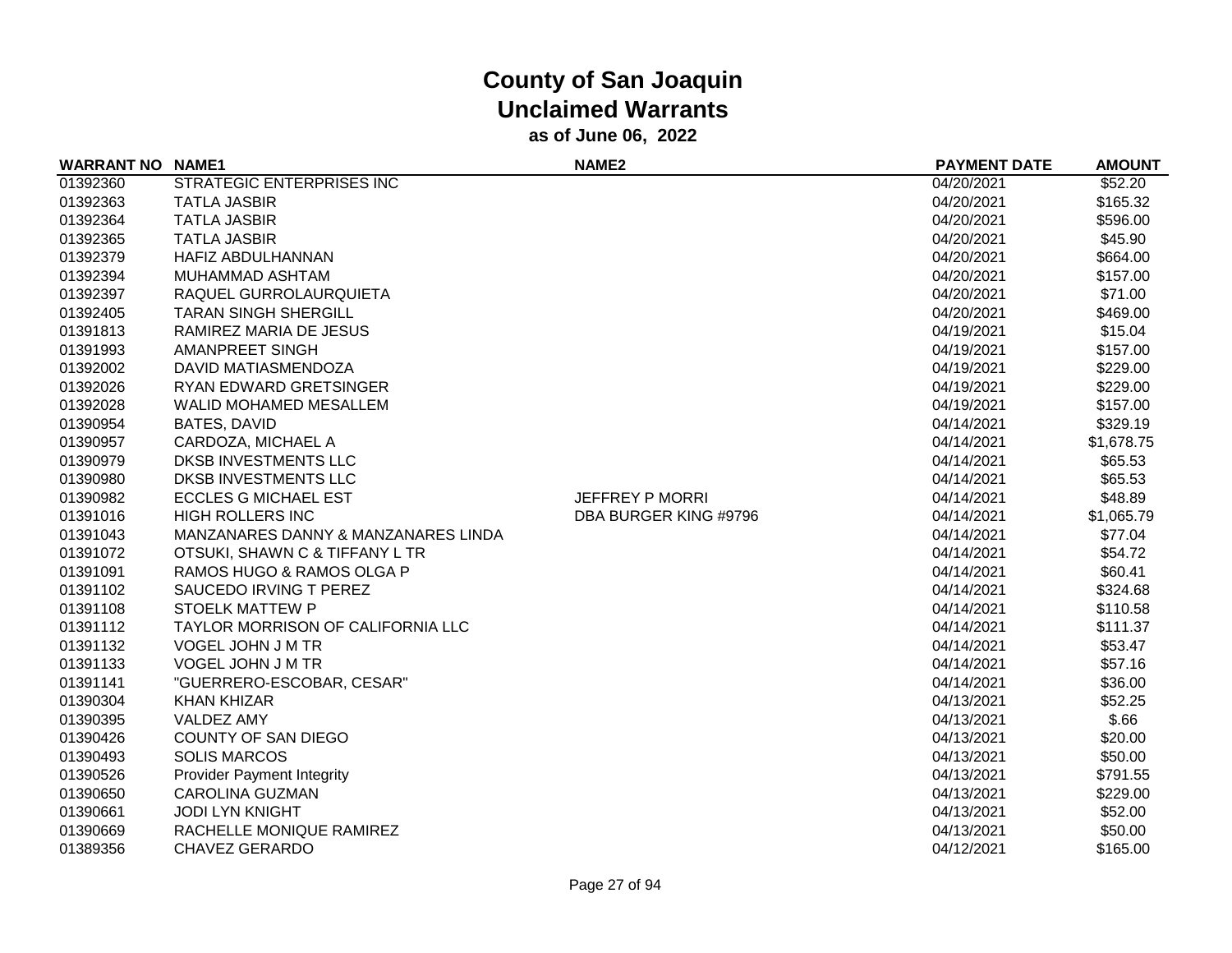| <b>WARRANT NO NAME1</b> |                              | <b>NAME2</b>           | <b>PAYMENT DATE</b> | <b>AMOUNT</b> |
|-------------------------|------------------------------|------------------------|---------------------|---------------|
| 01389382                | <b>GUERRERO VENETIA</b>      |                        | 04/12/2021          | \$50.96       |
| 01389472                | <b>COUNTY OF SACRAMENTO</b>  | SHERIFF CIVIL DIVISION | 04/12/2021          | \$35.00       |
| 01389473                | COUNTY OF SACRAMENTO         | SHERIFF CIVIL DIVISION | 04/12/2021          | \$35.00       |
| 01389595                | 99 CENTS ONLY                |                        | 04/12/2021          | \$200.00      |
| 01389596                | <b>ACERO, ENRIQUE</b>        |                        | 04/12/2021          | \$18.89       |
| 01389605                | ALVAREZ, ANTHONY             |                        | 04/12/2021          | \$255.00      |
| 01389611                | <b>ANDREW TOBLER</b>         |                        | 04/12/2021          | \$600.00      |
| 01389614                | ARANDA, SALLY                |                        | 04/12/2021          | \$113.46      |
| 01389618                | ARMENTA, CARLOS              |                        | 04/12/2021          | \$42.86       |
| 01389622                | AT&T                         |                        | 04/12/2021          | \$15.78       |
| 01389625                | <b>BAIZAS, SANDIA</b>        |                        | 04/12/2021          | \$25.00       |
| 01389671                | CHAVEZ, PATRICIA             |                        | 04/12/2021          | \$50.00       |
| 01389679                | <b>CIRCLE K</b>              |                        | 04/12/2021          | \$23.08       |
| 01389740                | ESPERANZA JUAREZ             |                        | 04/12/2021          | \$300.00      |
| 01389741                | ESPINDOLA, RICARDO & MARIA   |                        | 04/12/2021          | \$18.69       |
| 01389744                | EXPRESS WIRELESS CELLULAR    |                        | 04/12/2021          | \$25.98       |
| 01389759                | <b>FOOD FOR LESS</b>         |                        | 04/12/2021          | \$30.00       |
| 01389786                | <b>GUZMAN, CESAR LUCAS</b>   |                        | 04/12/2021          | \$26.58       |
| 01389814                | <b>JASON LOPEZ</b>           |                        | 04/12/2021          | \$16.00       |
| 01389824                | JIMENEZ, CAROL & HENRY       |                        | 04/12/2021          | \$50.00       |
| 01389839                | K-MART                       |                        | 04/12/2021          | \$50.00       |
| 01389841                | <b>KEMPER SERVICES GROUP</b> |                        | 04/12/2021          | \$42.35       |
| 01389848                | LAGOMARSINO, MARIA           |                        | 04/12/2021          | \$20.00       |
| 01389853                | LARRY BENSON INS AGENCY INC  |                        | 04/12/2021          | \$20.00       |
| 01389868                | LUCIO, MARIA                 |                        | 04/12/2021          | \$25.00       |
| 01389872                | MAGANA, JILLIAN              |                        | 04/12/2021          | \$25.00       |
| 01389880                | <b>MARIANO TORRES</b>        |                        | 04/12/2021          | \$25.00       |
| 01389885                | MATOS, JOHN                  |                        | 04/12/2021          | \$3.00        |
| 01389887                | MCCAUL-COLLIER, SANDRA       |                        | 04/12/2021          | \$92.82       |
| 01389944                | PEREZ, JOE L                 |                        | 04/12/2021          | \$100.00      |
| 01389952                | PG&E                         |                        | 04/12/2021          | \$55.00       |
| 01389968                | <b>RANJEET SINGH</b>         |                        | 04/12/2021          | \$50.00       |
| 01389979                | RIOS, JEFF                   |                        | 04/12/2021          | \$160.73      |
| 01389996                | <b>RYDER</b>                 |                        | 04/12/2021          | \$65.44       |
| 01390008                | SANDOVAL, JUAN               |                        | 04/12/2021          | \$3.00        |
| 01390023                | SIDDIQUI, RUSKANA            |                        | 04/12/2021          | \$4.20        |
| 01390027                | SINGH, VERDAVINDER           |                        | 04/12/2021          | \$568.93      |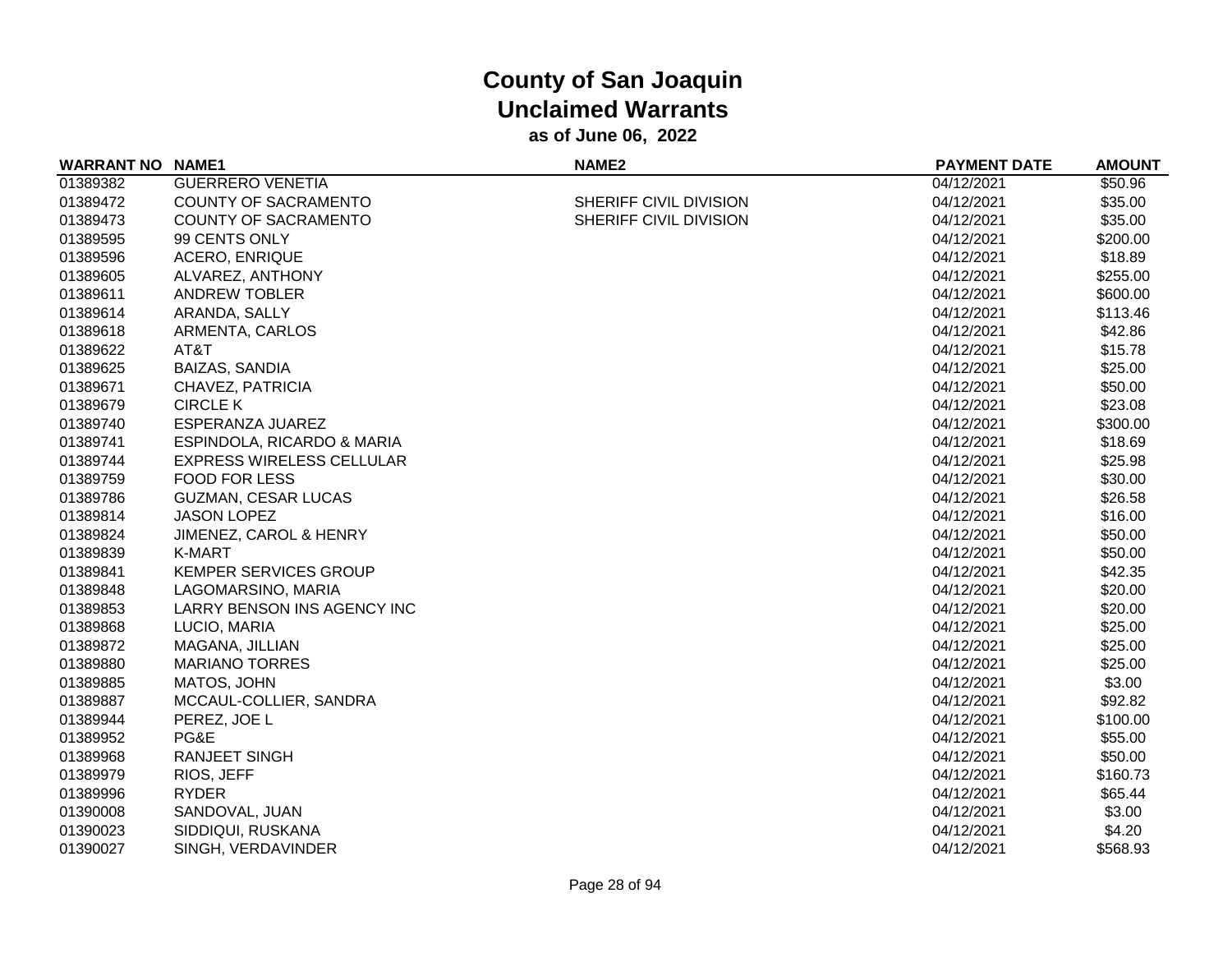| <b>WARRANT NO NAME1</b> |                                   | NAME <sub>2</sub>    | <b>PAYMENT DATE</b> | <b>AMOUNT</b> |
|-------------------------|-----------------------------------|----------------------|---------------------|---------------|
| 01390034                | SOFTWARE ETC                      |                      | 04/12/2021          | \$100.00      |
| 01390037                | <b>SPAUGH, RODGER</b>             |                      | 04/12/2021          | \$24.57       |
| 01390041                | <b>STAPLES INC</b>                |                      | 04/12/2021          | \$50.00       |
| 01390042                | <b>STARS CASINO</b>               |                      | 04/12/2021          | \$100.00      |
| 01390051                | STRUVE, CHRISTOPHER               |                      | 04/12/2021          | \$100.00      |
| 01390073                | <b>TURNER, GEOFFREY</b>           |                      | 04/12/2021          | \$.02         |
| 01390075                | <b>ULTA BEAUTY</b>                |                      | 04/12/2021          | \$1,043.00    |
| 01390112                | <b>ZUNIGA, ANDRES</b>             |                      | 04/12/2021          | \$50.00       |
| 01390118                | <b>CALATLANTIC TITLE INC</b>      |                      | 04/12/2021          | \$564.14      |
| 01390137                | <b>LARRY MONIZ</b>                |                      | 04/12/2021          | \$44.38       |
| 01390151                | ROBERT LINDSTROM                  |                      | 04/12/2021          | \$34.00       |
| 01388995                | <b>BRATEN FIONA</b>               |                      | 04/09/2021          | \$6.00        |
| 01388740                | FATHERS & FAMILIES OF SAN JOAQUIN | NUNEZ SAMUEL A       | 04/08/2021          | \$2,574.00    |
| 01388771                | JACKSON SHARAE OR ALEJANDRA       |                      | 04/08/2021          | \$20.00       |
| 01388848                | DOCTORS HOSPITAL OF MANTECA INC   |                      | 04/08/2021          | \$5,929.95    |
| 01388550                | ARIZONA DEPARTMENT OF HEALTH SVCS | <b>VITAL RECORDS</b> | 04/07/2021          | \$40.00       |
| 01388579                | DOCTORS HOSPITAL OF MANTECA INC   |                      | 04/07/2021          | \$4,008.22    |
| 01388581                | SAN JOAQUIN COUNTY SUPERIOR COURT |                      | 04/07/2021          | \$30.00       |
| 01388687                | <b>SISSLE THERESA</b>             |                      | 04/07/2021          | \$27.00       |
| 01388209                | NUNEZ-PARRA LAURA                 |                      | 04/06/2021          | \$1.00        |
| 01388226                | <b>WILLIAMS CHARLENE</b>          |                      | 04/06/2021          | \$.92         |
| 01388245                | <b>CHRISTENSEN DONNA</b>          |                      | 04/06/2021          | \$1,384.32    |
| 01388252                | PIMENTEL ALEJO DIEGO              |                      | 04/06/2021          | \$210.00      |
| 01388254                | RIVERA MARTINEZ CHRISTINA         |                      | 04/06/2021          | \$50.00       |
| 01388261                | <b>TORRES TAPIA ROSA MARIA</b>    |                      | 04/06/2021          | \$120.00      |
| 01388016                | <b>COUNTY OF ALAMEDA</b>          |                      | 04/05/2021          | \$35.00       |
| 01388017                | <b>COUNTY OF ALAMEDA</b>          |                      | 04/05/2021          | \$35.00       |
| 01388021                | <b>COUNTY OF LOS ANGELES</b>      |                      | 04/05/2021          | \$35.00       |
| 01388023                | <b>COUNTY OF LOS ANGELES</b>      |                      | 04/05/2021          | \$35.00       |
| 01388028                | <b>COUNTY OF LOS ANGELES</b>      |                      | 04/05/2021          | \$35.00       |
| 01388035                | <b>COUNTY OF SAN DIEGO</b>        |                      | 04/05/2021          | \$35.00       |
| 01388053                | ALLIED PUBLIC RISK LLC            |                      | 04/05/2021          | \$3,126.00    |
| 01388146                | CHICAGO TITLE CO                  |                      | 04/05/2021          | \$92.07       |
| 01388151                | NORTH AMERICAN TITLE CO           |                      | 04/05/2021          | \$546.56      |
| 01388153                | ORANGE COAST TITLE CO             |                      | 04/05/2021          | \$12.12       |
| 01384912                | <b>VINES BRUCE</b>                |                      | 04/01/2021          | \$27.00       |
| 01385800                | ARMSTRONG JESSICA                 |                      | 04/01/2021          | \$44.80       |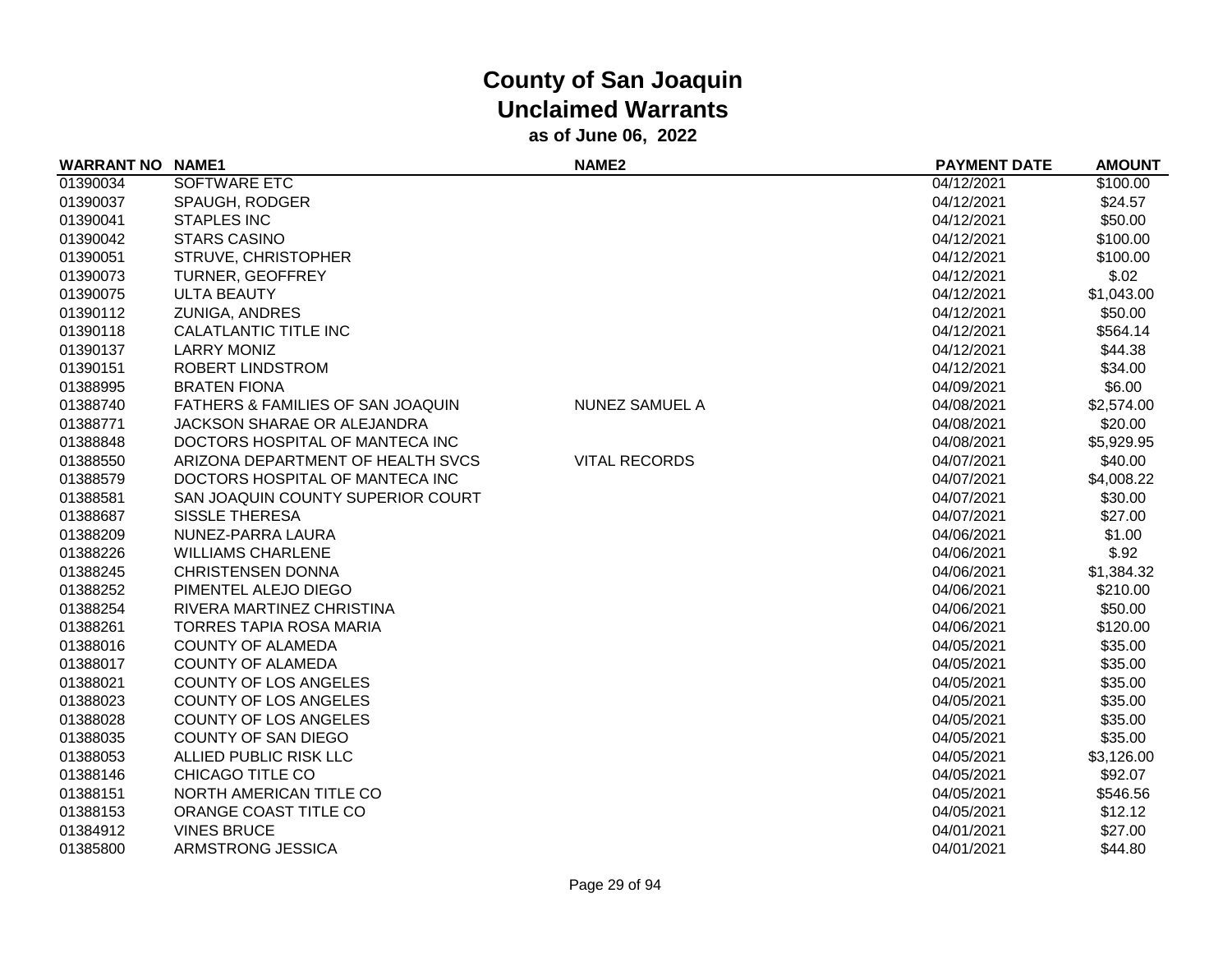| <b>WARRANT NO</b> | <b>NAME1</b>                                  | <b>NAME2</b>             | <b>PAYMENT DATE</b> | <b>AMOUNT</b> |
|-------------------|-----------------------------------------------|--------------------------|---------------------|---------------|
| 01385856          | DEPARTMENT OF JUSTICE                         |                          | 04/01/2021          | \$635.00      |
| 01385975          | SAN JOAQUIN DELTA COLLEGE                     |                          | 04/01/2021          | \$3,756.50    |
| 01385187          | <b>JOCSON CELESTE</b>                         |                          | 03/30/2021          | \$190.00      |
| 01385261          | <b>MCELWAIN BRIAN</b>                         |                          | 03/30/2021          | \$84.00       |
| 01381852          | <b>ZAMUDIO YURITZY</b>                        |                          | 03/25/2021          | \$22.85       |
| 01381971          | <b>GARCIA ALFONSO &amp; GARCIA MELVA LIDA</b> |                          | 03/25/2021          | \$567.41      |
| 01381992          | KUMARASAMY MAHENDRAN & RANGASWAMY KIRUTH      |                          | 03/25/2021          | \$67.17       |
| 01382012          | PETERS DELORES N EST                          | <b>ERNIE BETTENCOURT</b> | 03/25/2021          | \$229.54      |
| 01381674          | <b>SORIA RICHARD</b>                          |                          | 03/24/2021          | \$125.00      |
| 01381388          | <b>DELTA TRUCK CENTER</b>                     |                          | 03/23/2021          | \$65.65       |
| 01381390          | DONNOE & ASSOCIATES INC                       |                          | 03/23/2021          | \$352.00      |
| 01381209          | <b>WALKER DANIEL L</b>                        |                          | 03/22/2021          | \$122.00      |
| 01380812          | SIDHWA FEROZE                                 |                          | 03/19/2021          | \$660.00      |
| 01380380          | AT&T                                          |                          | 03/18/2021          | \$46.68       |
| 01380044          | <b>BRIGHT PLANET SOLAR</b>                    |                          | 03/17/2021          | \$264.00      |
| 01380222          | LOS ANGELES COUNTY SHERIFF                    |                          | 03/17/2021          | \$35.00       |
| 01380235          | <b>BOSS BUSINESS SYSTEMS INC</b>              |                          | 03/17/2021          | \$42.59       |
| 01379443          | <b>THIPHANEP ASIA</b>                         |                          | 03/15/2021          | \$150.00      |
| 01379517          | ADRIENNE H WANG                               |                          | 03/15/2021          | \$616.10      |
| 01379557          | <b>BRIAN SANFORD</b>                          |                          | 03/15/2021          | \$45.14       |
| 01379561          | <b>CALATLANTIC TITLE</b>                      |                          | 03/15/2021          | \$1,019.62    |
| 01379571          | CHICAGO TITLE COMPANY                         |                          | 03/15/2021          | \$400.83      |
| 01379588          | <b>CYGNUS HOME SERVICE LLC</b>                |                          | 03/15/2021          | \$322.38      |
| 01379601          | FIDELITY NATIONAL TITLE INSURANCE COMPAN      |                          | 03/15/2021          | \$217.26      |
| 01379641          | <b>HL FARMS LLC</b>                           |                          | 03/15/2021          | \$15.37       |
| 01379700          | <b>LEHIGH HANSON INC</b>                      |                          | 03/15/2021          | \$2,838.78    |
| 01379714          | <b>MARICHELLE GUERZON</b>                     |                          | 03/15/2021          | \$222.96      |
| 01379716          | <b>MARY BURESH</b>                            |                          | 03/15/2021          | \$15.08       |
| 01379754          | RICHARD W NORTHCUTT                           |                          | 03/15/2021          | \$416.75      |
| 01379802          | <b>WANDA BECHTHOLD</b>                        |                          | 03/15/2021          | \$844.38      |
| 01379176          | <b>BIAGI GEORGE JR</b>                        |                          | 03/12/2021          | \$170.00      |
| 01379286          | SOBIRZHAN ABDUKHALILOV                        |                          | 03/12/2021          | \$237.00      |
| 01379294          | OLD REPUBLIC TITLE CO                         |                          | 03/12/2021          | \$6.53        |
| 01379303          | CALATLANTIC TITLE                             |                          | 03/12/2021          | \$150.00      |
| 01379305          | CALIFORNIA BUSINESS ESCROW INC                |                          | 03/12/2021          | \$2,735.25    |
| 01379306          | CALIFORNIA BUSINESS ESCROW INC                |                          | 03/12/2021          | \$4,710.90    |
| 01379307          | CALIFORNIA BUSINESS ESCROW INC                |                          | 03/12/2021          | \$150.00      |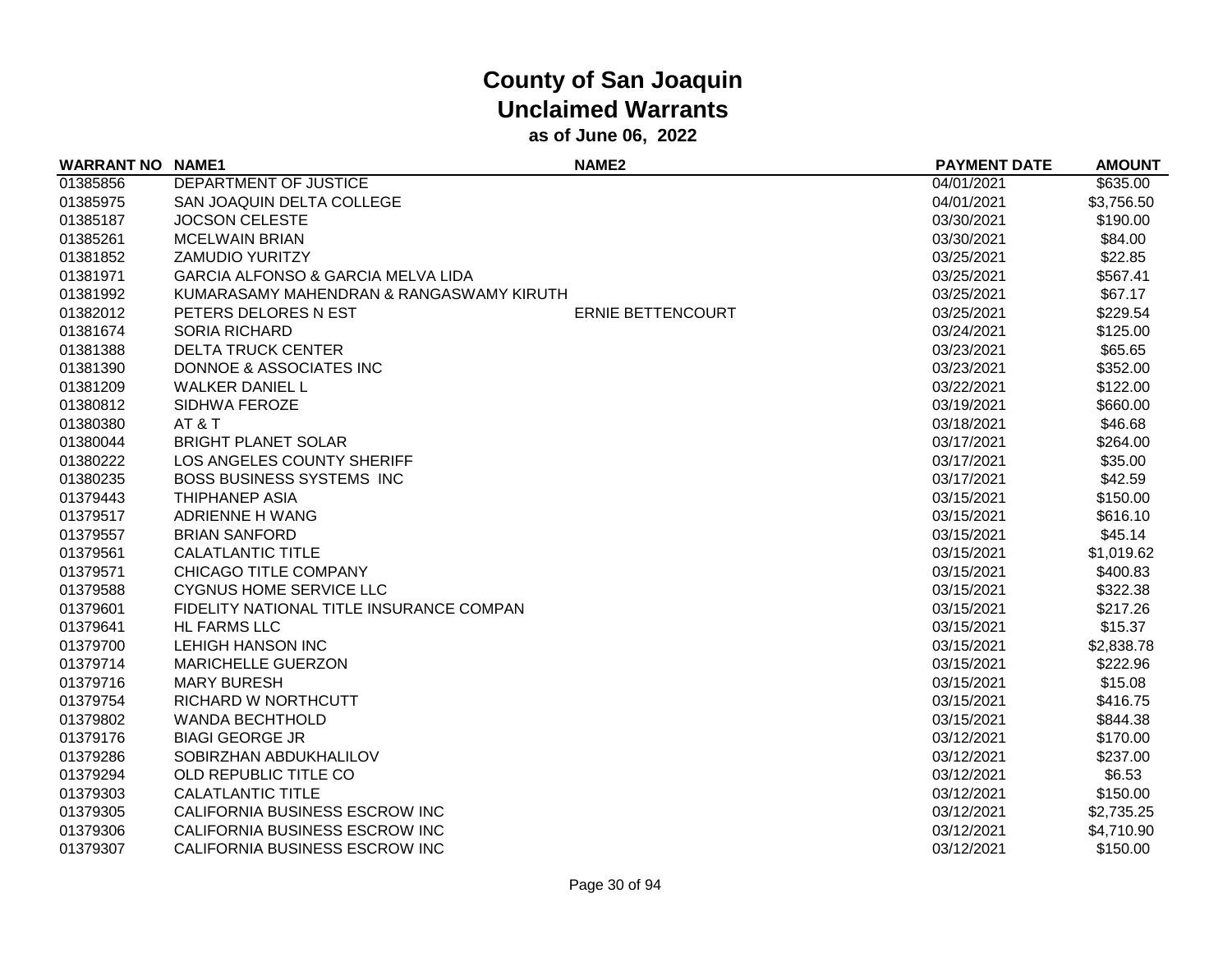| <b>WARRANT NO NAME1</b> |                                          | <b>NAME2</b>                    | <b>PAYMENT DATE</b> | <b>AMOUNT</b> |
|-------------------------|------------------------------------------|---------------------------------|---------------------|---------------|
| 01379308                | CALIFORNIA BUSINESS ESCROW INC           |                                 | 03/12/2021          | \$3,431.91    |
| 01379326                | UNITED ESCROW                            |                                 | 03/12/2021          | \$620.53      |
| 01379327                | YOUSIM KHIM                              |                                 | 03/12/2021          | \$150.00      |
| 01378736                | <b>SOCIAL SECURITY</b>                   |                                 | 03/11/2021          | \$3.00        |
| 01378841                | AMIRI FERDAWS                            |                                 | 03/11/2021          | \$14.74       |
| 01378856                | <b>RICE DANIEL</b>                       |                                 | 03/11/2021          | \$99.85       |
| 01378860                | ALLEN TIMOTHY L & CHRISTINA M            |                                 | 03/11/2021          | \$54.18       |
| 01378893                | DOLCATER, STEVEN                         |                                 | 03/11/2021          | \$586.02      |
| 01378920                | JIMENEZ ADRIAN C & AMY N                 |                                 | 03/11/2021          | \$148.16      |
| 01378944                | <b>NGUYENTAN THO</b>                     |                                 | 03/11/2021          | \$33.06       |
| 01378945                | NOCETI, ANTHONY H                        |                                 | 03/11/2021          | \$530.30      |
| 01378947                | <b>OKENWA EMEKA</b>                      |                                 | 03/11/2021          | \$339.12      |
| 01378955                | RUSE, JOSEPH T & PATRICIA A TR ETAL      | <b>WENDELL F ENDER</b>          | 03/11/2021          | \$193.08      |
| 01378961                | SHELTON TRISHA E & JOHAL SETH & JOHAL SU |                                 | 03/11/2021          | \$272.76      |
| 01378962                | SHELTON TRISHA E & JOHAL SETH & JOHAL SU |                                 | 03/11/2021          | \$26.44       |
| 01377805                | FIRST HMONG EVANGELICAL CHURCH           |                                 | 03/09/2021          | \$3,756.49    |
| 01377807                | <b>LENNAR TITLE</b>                      |                                 | 03/09/2021          | \$637.76      |
| 01377819                | ALLEN, MICHAEL B & PAMELA K              |                                 | 03/09/2021          | \$144.88      |
| 01377844                | EDELIANT, HARVEY & SUSAN                 |                                 | 03/09/2021          | \$37.30       |
| 01377845                | EDELIANT, HARVEY & SUSAN                 |                                 | 03/09/2021          | \$477.68      |
| 01377871                | KUMAR SUSHIL & SINHA REETA               |                                 | 03/09/2021          | \$362.80      |
| 01377872                | KUMAR SUSHIL & SINHA REETA               |                                 | 03/09/2021          | \$1,095.40    |
| 01377920                | RHODES, HANSEL W ETAL                    |                                 | 03/09/2021          | \$172.62      |
| 01377936                | SHACKELFORD, THEODORE & BETTY            |                                 | 03/09/2021          | \$1,192.24    |
| 01377938                | SINGH GURINDERJEET ETAL                  | NARINDER SINGH AND KULWANT KAUR | 03/09/2021          | \$51.57       |
| 01377941                | SINGH KANVER MOHAN & KAUR KANCHANDEEP    |                                 | 03/09/2021          | \$27.08       |
| 01377948                | SOTO RAFAEL CUELLAR                      |                                 | 03/09/2021          | \$334.50      |
| 01377965                | <b>WAGNER NATHAN TR</b>                  |                                 | 03/09/2021          | \$420.68      |
| 01377966                | <b>WAGNER NATHAN TR</b>                  |                                 | 03/09/2021          | \$209.94      |
| 01377984                | AGUILAR, CAROLINE                        |                                 | 03/09/2021          | \$16.39       |
| 01377989                | <b>ALYCE TAMERA DONTAI</b>               |                                 | 03/09/2021          | \$1,350.00    |
| 01377995                | ANAYA, MARCIO & MAYRA                    |                                 | 03/09/2021          | \$16.06       |
| 01378026                | CAL VCB                                  |                                 | 03/09/2021          | \$100.00      |
| 01378044                | CARTWRIGHT, SHANE                        |                                 | 03/09/2021          | \$14.28       |
| 01378047                | CHAVEZ, PATRICIA                         |                                 | 03/09/2021          | \$100.00      |
| 01378057                | <b>CITY OF STOCKTON</b>                  |                                 | 03/09/2021          | \$7.00        |
| 01378075                | DANIEL BARNHART                          |                                 | 03/09/2021          | \$89.55       |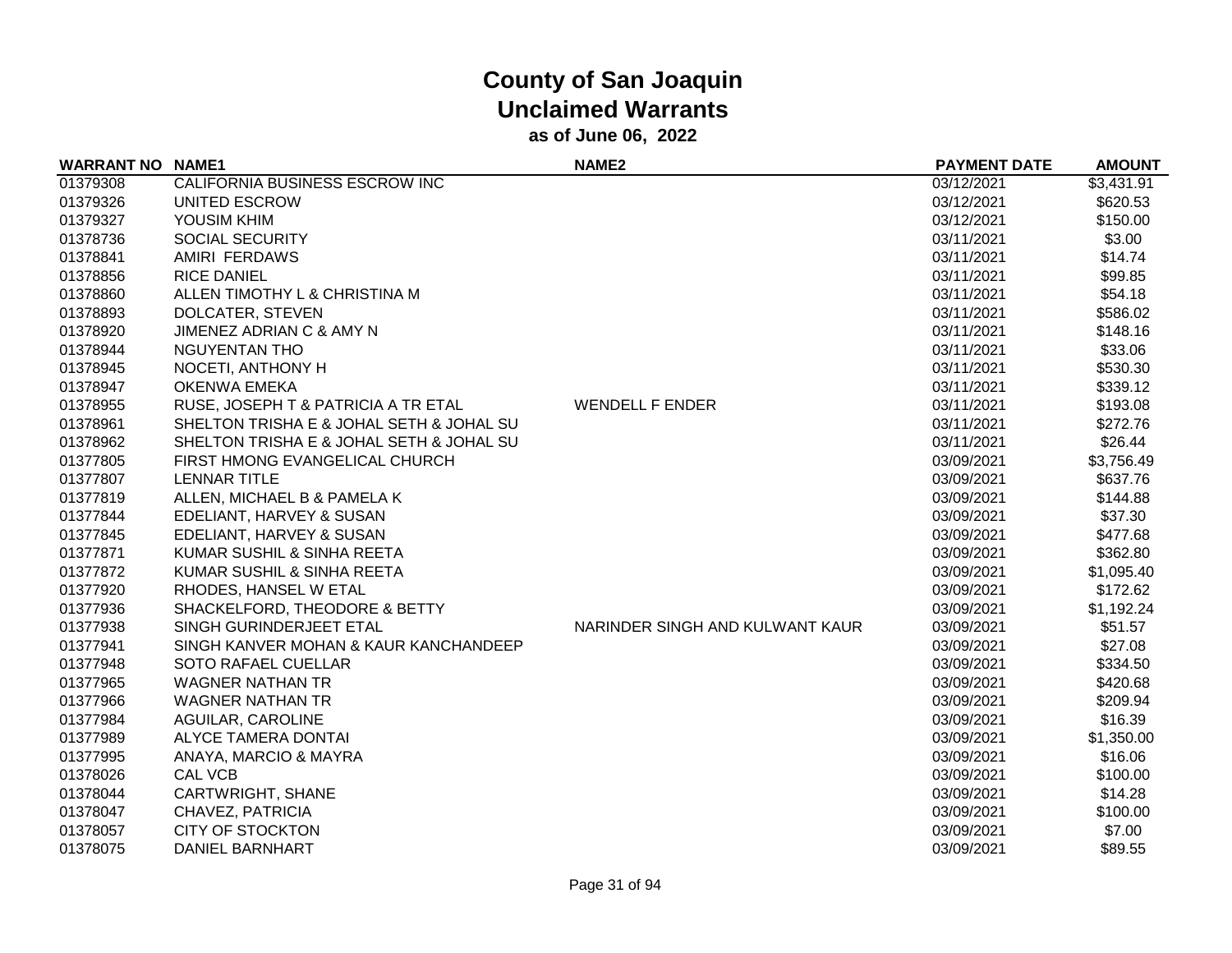| <b>WARRANT NO NAME1</b> |                                    | <b>NAME2</b> | <b>PAYMENT DATE</b> | <b>AMOUNT</b> |
|-------------------------|------------------------------------|--------------|---------------------|---------------|
| 01378086                | DIEGO ANDRES CHAVEZ CADENA         |              | 03/09/2021          | \$25.00       |
| 01378102                | <b>ERIC WATTS JR</b>               |              | 03/09/2021          | \$50.00       |
| 01378103                | <b>ERICA VILLASENOR</b>            |              | 03/09/2021          | \$.10         |
| 01378106                | ESPINDOLA, RICARDO & MARIA         |              | 03/09/2021          | \$18.69       |
| 01378113                | FARMERS INSURANCE;CLAIM#3003061288 |              | 03/09/2021          | \$200.00      |
| 01378136                | <b>GOLDEN ONE CREDIT UNION</b>     |              | 03/09/2021          | \$25.00       |
| 01378141                | <b>GUARANTY BANK</b>               |              | 03/09/2021          | \$15.00       |
| 01378146                | <b>HARDIP BATTH</b>                |              | 03/09/2021          | \$50.00       |
| 01378153                | <b>HERTZ RENTAL CAR</b>            |              | 03/09/2021          | \$30.58       |
| 01378154                | <b>HILDA ALBOR</b>                 |              | 03/09/2021          | \$.54         |
| 01378162                | HUNDAL, AJINDERJIT                 |              | 03/09/2021          | \$11.45       |
| 01378173                | <b>JESUS &amp; GRISELA ESTRADA</b> |              | 03/09/2021          | \$.10         |
| 01378174                | <b>JIMENEZ, CAROL &amp; HENRY</b>  |              | 03/09/2021          | \$50.00       |
| 01378180                | <b>JOSE MUNOZ</b>                  |              | 03/09/2021          | \$.28         |
| 01378185                | <b>KELLEY, ERNESTINE</b>           |              | 03/09/2021          | \$14.97       |
| 01378195                | LAROZA, DINO                       |              | 03/09/2021          | \$16.40       |
| 01378196                | LARRY BENSON INS AGENCY INC        |              | 03/09/2021          | \$20.00       |
| 01378209                | MAGANA, JILLIAN                    |              | 03/09/2021          | \$25.00       |
| 01378216                | <b>MARCELA LOPEZ</b>               |              | 03/09/2021          | \$.14         |
| 01378221                | <b>MARY CASEM</b>                  |              | 03/09/2021          | \$160.00      |
| 01378223                | MAXON, TERRIE AND MARK             |              | 03/09/2021          | \$103.38      |
| 01378229                | <b>MICHELLE PATERSON</b>           |              | 03/09/2021          | \$10.48       |
| 01378230                | MICULINICH, STEVEN                 |              | 03/09/2021          | \$50.00       |
| 01378246                | OKAMOTO, DAVID                     |              | 03/09/2021          | \$10.00       |
| 01378268                | PEREZ, JOE L                       |              | 03/09/2021          | \$100.00      |
| 01378290                | RAMOS, JULIO                       |              | 03/09/2021          | \$37.87       |
| 01378300                | RIVERA, MARIA                      |              | 03/09/2021          | \$12.26       |
| 01378309                | ROMERO, ANTONIA                    |              | 03/09/2021          | \$93.87       |
| 01378312                | <b>RYDER</b>                       |              | 03/09/2021          | \$65.44       |
| 01378337                | <b>SOPHAL SUN</b>                  |              | 03/09/2021          | \$100.00      |
| 01378338                | SPAUGH, RODGER                     |              | 03/09/2021          | \$24.58       |
| 01378340                | <b>STAPLES</b>                     |              | 03/09/2021          | \$788.04      |
| 01378341                | <b>STARS CASINO</b>                |              | 03/09/2021          | \$100.00      |
| 01378362                | <b>TAM TRAN</b>                    |              | 03/09/2021          | \$25.00       |
| 01378367                | TORDA, SUSANNE                     |              | 03/09/2021          | \$51.98       |
| 01378373                | <b>ULTA BEAUTY</b>                 |              | 03/09/2021          | \$800.00      |
| 01378396                | <b>WARREN, EILEAH</b>              |              | 03/09/2021          | \$8.29        |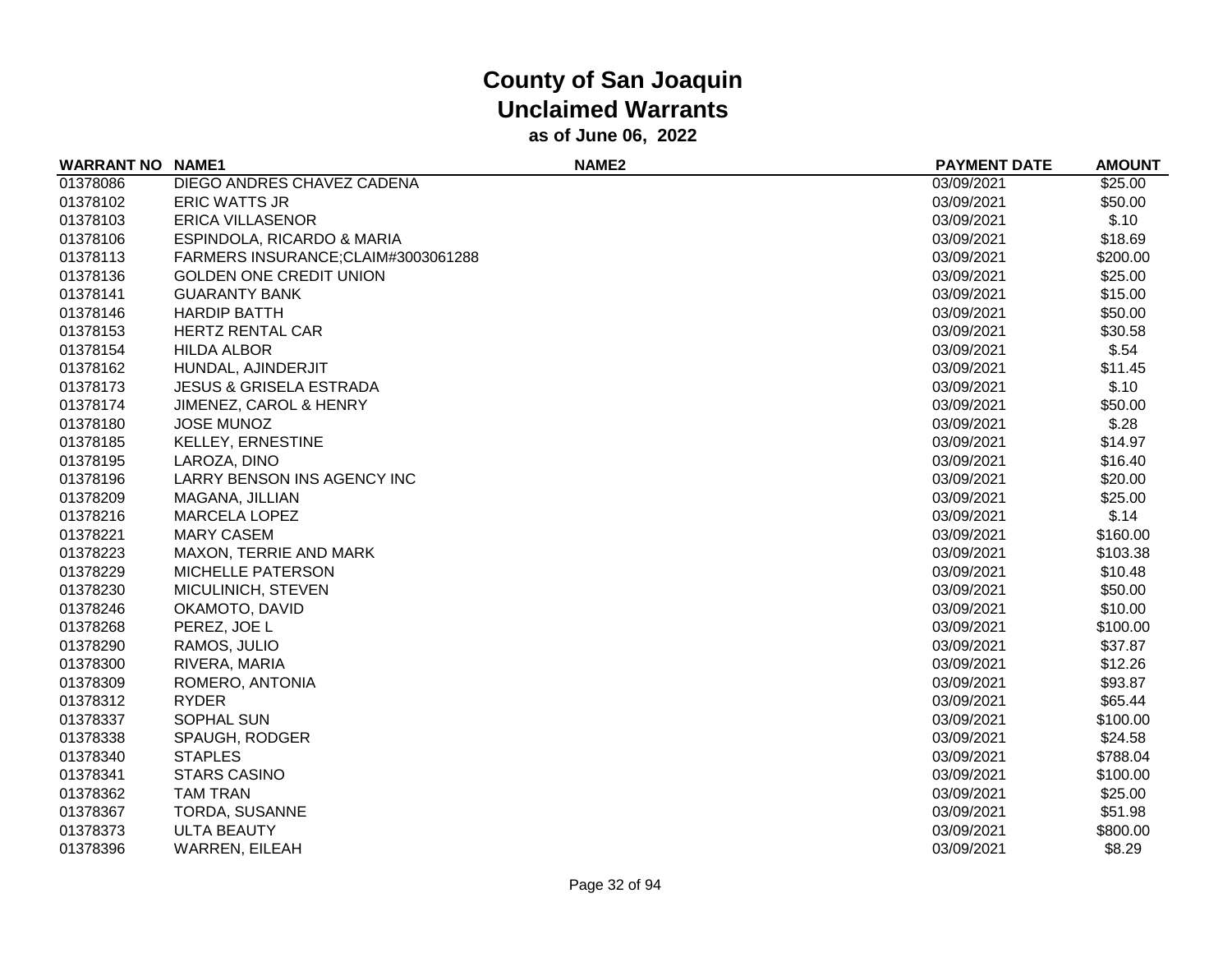| <b>WARRANT NO NAME1</b> |                                         | <b>NAME2</b>                                      | <b>PAYMENT DATE</b> | <b>AMOUNT</b> |
|-------------------------|-----------------------------------------|---------------------------------------------------|---------------------|---------------|
| 01378413                | <b>PAL PRINCE</b>                       |                                                   | 03/09/2021          | \$469.00      |
| 01377171                | <b>POLK MIA</b>                         |                                                   | 03/08/2021          | \$36.83       |
| 01377438                | <b>WANDA LENHARDT</b>                   |                                                   | 03/08/2021          | \$382.15      |
| 01376962                | <b>STATE OF CALIFORNIA</b>              |                                                   | 03/05/2021          | \$75.00       |
| 01376963                | <b>STATE OF CALIFORNIA</b>              |                                                   | 03/05/2021          | \$75.00       |
| 01376964                | <b>STATE OF CALIFORNIA</b>              |                                                   | 03/05/2021          | \$75.00       |
| 01376987                | <b>WILLIAMS CARL Z</b>                  |                                                   | 03/05/2021          | \$212.84      |
| 01376223                | <b>IEROKOMOS ALEXANDER</b>              |                                                   | 03/04/2021          | \$2,000.00    |
| 01376493                | DANIEL NATHAN SELLERS                   |                                                   | 03/04/2021          | \$229.00      |
| 01376502                | <b>JASPREET SINGH</b>                   |                                                   | 03/04/2021          | \$239.00      |
| 01376532                | <b>CHASTAIN ALBERT</b>                  |                                                   | 03/04/2021          | \$72.25       |
| 01376539                | DAMM FINE PIZZA LLC                     |                                                   | 03/04/2021          | \$2,399.29    |
| 01376543                | DEMARINIS FRANCO J ETAL                 |                                                   | 03/04/2021          | \$119.97      |
| 01376578                | LI XIALIN                               |                                                   | 03/04/2021          | \$274.25      |
| 01376583                | MCDANIEL, MARCUS ALLEN                  |                                                   | 03/04/2021          | \$1,117.68    |
| 01376597                | MUNAR, CRISPIN G JR & FLORITA P ETAL    | <b>NESTOR &amp; MARIA CORAZON MANRIQUE</b>        | 03/04/2021          | \$1,588.13    |
| 01376598                | MUNAR, CRISPIN G JR & FLORITA P ETAL    | <b>NESTOR &amp; MARIA CORAZON MANRIQUE</b>        | 03/04/2021          | \$1,113.59    |
| 01376615                | <b>REILLEY WILLIAM G EST</b>            | LESLIE GLENN REILLY                               | 03/04/2021          | \$138.96      |
| 01376624                | SHEPARD ROBERT L                        |                                                   | 03/04/2021          | \$38.52       |
| 01376642                | VANNORTWICK, AARON & LISA TR            |                                                   | 03/04/2021          | \$1,816.70    |
| 01376035                | <b>SURRATT JAMIE</b>                    |                                                   | 03/03/2021          | \$72.00       |
| 01376058                | COUNTY OF SAN JOAQUIN SHERIFFS          |                                                   | 03/03/2021          | \$40.00       |
| 01376089                | <b>BLANTON MYRON L</b>                  |                                                   | 03/03/2021          | \$50.00       |
| 01374435                | <b>GRUNSKY JAMES</b>                    |                                                   | 03/02/2021          | \$97.41       |
| 01374436                | <b>GUTIERREZ CURTIS</b>                 |                                                   | 03/02/2021          | \$627.37      |
| 01374535                | <b>CEDAR CREEK PROPERTIES LP</b>        | <b>CEDAR CREEK APARTMENTS</b>                     | 03/02/2021          | \$800.00      |
| 01373624                | <b>SISSLE THERESA</b>                   |                                                   | 03/01/2021          | \$27.00       |
| 01374277                | SJ VALLEY AG COMMISSIONERS & SEALERS AS |                                                   | 03/01/2021          | \$60.00       |
| 01373909                | <b>BIG VALLEY THRIFT</b>                | UNITED BREAST CANCER RESEARCH FOUNDATI 02/26/2021 |                     | \$102.43      |
| 01370918                | <b>MANN KULVEER</b>                     |                                                   | 02/24/2021          | \$10.00       |
| 01371014                | <b>BLAKES BRIANNA</b>                   |                                                   | 02/24/2021          | \$100.00      |
| 01371019                | <b>COBARRUBIAS ZACHARY</b>              |                                                   | 02/24/2021          | \$100.00      |
| 01370758                | <b>BERNARD NMN MISSOURI</b>             |                                                   | 02/23/2021          | \$157.00      |
| 01370036                | <b>BROWN TERESA R</b>                   |                                                   | 02/22/2021          | \$545.87      |
| 01370234                | <b>SMITH SHEKINAH</b>                   |                                                   | 02/22/2021          | \$10.00       |
| 01370475                | <b>GARCIA RAMON CALDERON</b>            | <b>WILFRIDO CALDERON ROJAS</b>                    | 02/22/2021          | \$321.80      |
| 01370482                | <b>GROUND UP INVESTMENTS LLC</b>        |                                                   | 02/22/2021          | \$47.80       |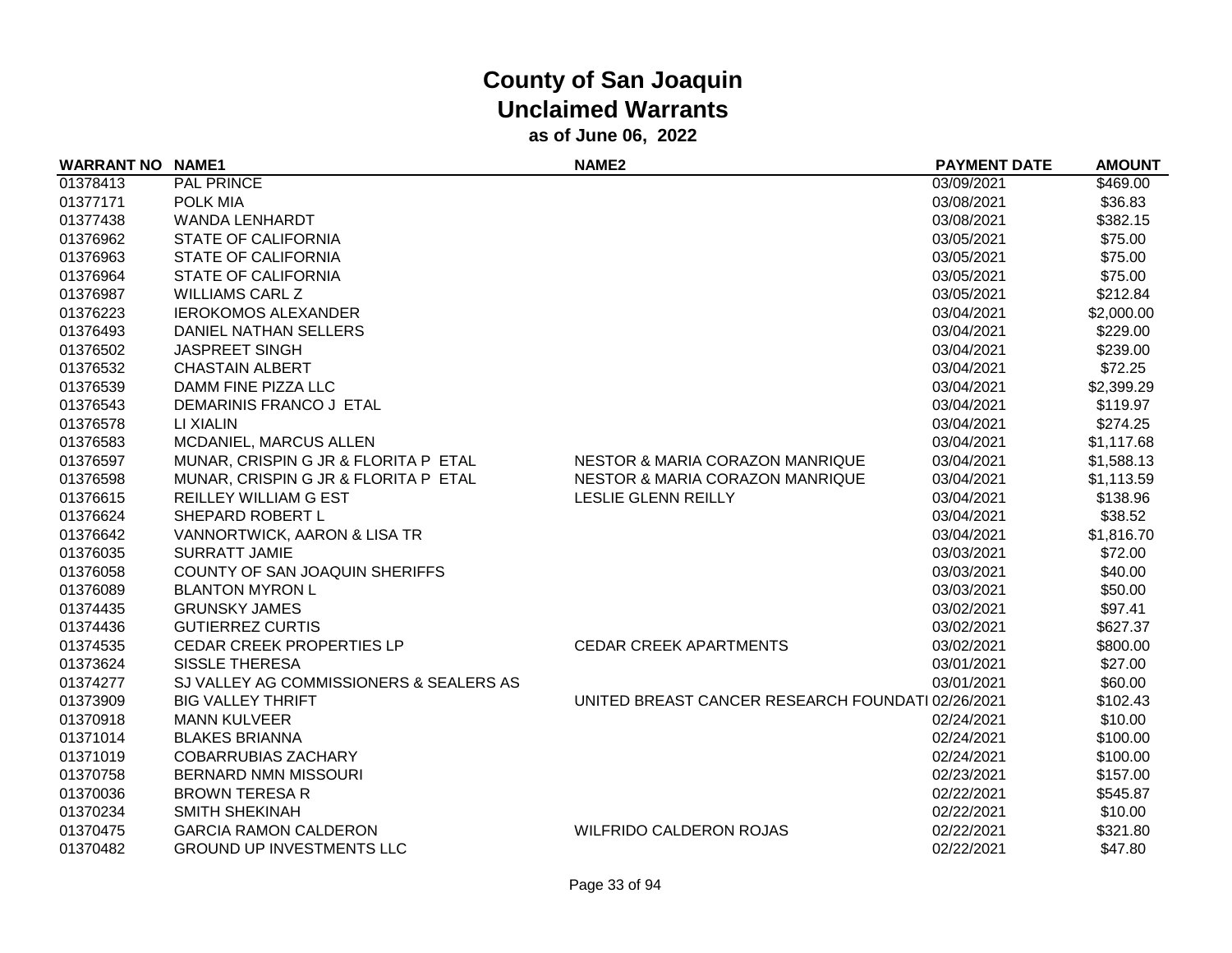| <b>WARRANT NO</b> | <b>NAME1</b>                             | <b>NAME2</b>                    | <b>PAYMENT DATE</b> | <b>AMOUNT</b> |
|-------------------|------------------------------------------|---------------------------------|---------------------|---------------|
| 01370515          | MUNAR, CRISPIN G JR & FLORITA P ETAL     | NESTOR & MARIA CORAZON MANRIQUE | 02/22/2021          | \$1,627.54    |
| 01370516          | MUNAR, CRISPIN G JR & FLORITA P ETAL     | NESTOR & MARIA CORAZON MANRIQUE | 02/22/2021          | \$1,546.85    |
| 01370517          | MUNAR, CRISPIN G JR & FLORITA P ETAL     | NESTOR & MARIA CORAZON MANRIQUE | 02/22/2021          | \$1,515.02    |
| 01370518          | MUNAR, CRISPIN G JR & FLORITA P ETAL     | NESTOR & MARIA CORAZON MANRIQUE | 02/22/2021          | \$1,585.50    |
| 01370542          | <b>SCONCE DAVID</b>                      |                                 | 02/22/2021          | \$88.68       |
| 01369716          | <b>COMPLETE TRUCKING INC</b>             |                                 | 02/18/2021          | \$469.00      |
| 01369727          | <b>JASBIR SINGH</b>                      |                                 | 02/18/2021          | \$190.00      |
| 01369738          | MUHAMMAD SAJID SALEEM                    |                                 | 02/18/2021          | \$229.00      |
| 01369743          | SHUHRAT A UZOKOV                         |                                 | 02/18/2021          | \$190.00      |
| 01369209          | <b>LOPEZ SALVADOR</b>                    |                                 | 02/17/2021          | \$33.24       |
| 01368929          | <b>COLA RESOURCES INC</b>                |                                 | 02/16/2021          | \$249.00      |
| 01369030          | CENTRAL CA ALLIANCE                      | C/O EMMI                        | 02/16/2021          | \$77.42       |
| 01369096          | <b>CALATLANTIC TITLE</b>                 |                                 | 02/16/2021          | \$51.32       |
| 01369097          | <b>DAVIDS PIZZA INC</b>                  |                                 | 02/16/2021          | \$20.00       |
| 01369098          | FIDELITY NATIONAL TITLE COMPANY OF CALIF |                                 | 02/16/2021          | \$53.12       |
| 01369102          | CARLOS MANUEL ANDRADE TORRES             |                                 | 02/16/2021          | \$352.00      |
| 01369109          | <b>ESNE LEANOS SOLIS</b>                 |                                 | 02/16/2021          | \$50.00       |
| 01369112          | <b>ISAIAH ANTONIO MONTERO</b>            |                                 | 02/16/2021          | \$52.00       |
| 01369116          | MEDINA JORGE ARMONDONUNEZ                |                                 | 02/16/2021          | \$200.00      |
| 01368378          | <b>CHAN SANDRA</b>                       |                                 | 02/12/2021          | \$247.81      |
| 01368502          | AT&T                                     |                                 | 02/12/2021          | \$15.78       |
| 01368517          | <b>BREMMERS, FRAUKE</b>                  |                                 | 02/12/2021          | \$7.72        |
| 01368524          | CAL VCB                                  |                                 | 02/12/2021          | \$50.00       |
| 01368570          | CVS                                      |                                 | 02/12/2021          | \$3,651.00    |
| 01368580          | DIEGO ANDRES CHAVEZ CADENA               |                                 | 02/12/2021          | \$25.00       |
| 01368585          | DOTSON, JOSETTE                          |                                 | 02/12/2021          | \$52.57       |
| 01368599          | ESPINDOLA, RICARDO & MARIA               |                                 | 02/12/2021          | \$18.69       |
| 01368609          | FIELDS, DAN                              |                                 | 02/12/2021          | \$30.00       |
| 01368624          | <b>FREDERICK BOLER</b>                   |                                 | 02/12/2021          | \$300.00      |
| 01368633          | <b>GOLDEN ONE CREDIT UNION</b>           |                                 | 02/12/2021          | \$25.00       |
| 01368648          | HERNANDEZ, BARBARA                       |                                 | 02/12/2021          | \$50.00       |
| 01368665          | <b>JACK LOOK</b>                         |                                 | 02/12/2021          | \$79.81       |
| 01368671          | <b>JEANETTE GIBSON</b>                   |                                 | 02/12/2021          | \$50.00       |
| 01368701          | LEMUS, TAMARA                            |                                 | 02/12/2021          | \$10.00       |
| 01368711          | MAGANA, JILLIAN                          |                                 | 02/12/2021          | \$25.00       |
| 01368719          | MCCAUL-COLLIER, SANDRA                   |                                 | 02/12/2021          | \$150.00      |
| 01368762          | PEREZ, JOE L                             |                                 | 02/12/2021          | \$100.00      |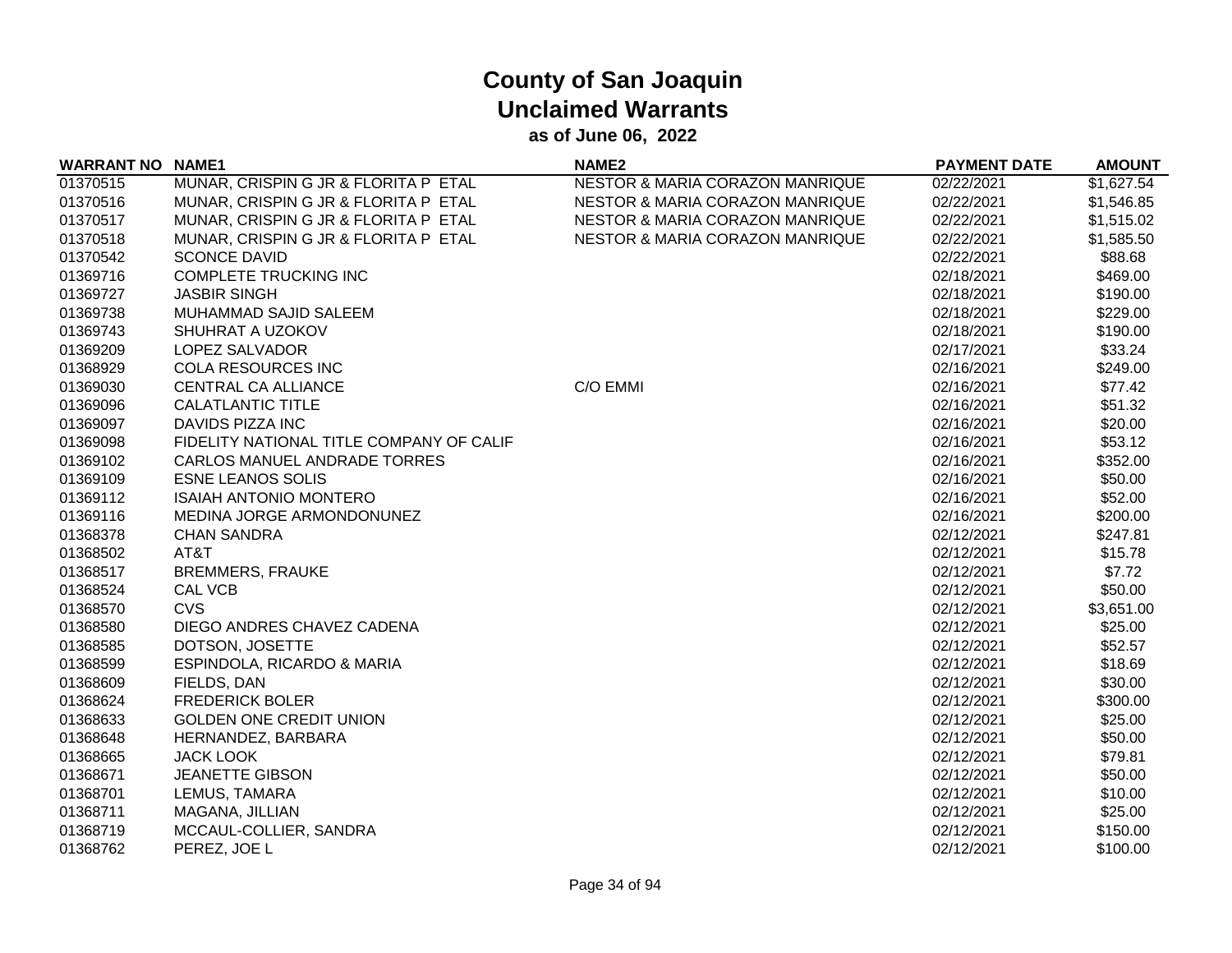| <b>WARRANT NO NAME1</b> |                                     | <b>NAME2</b>              | <b>PAYMENT DATE</b> | <b>AMOUNT</b> |
|-------------------------|-------------------------------------|---------------------------|---------------------|---------------|
| 01368784                | <b>RICHARD PAYNE</b>                |                           | 02/12/2021          | \$50.00       |
| 01368800                | ROSARIO, GEORGE                     |                           | 02/12/2021          | \$45.75       |
| 01368830                | SPAUGH, RODGER                      |                           | 02/12/2021          | \$24.57       |
| 01368831                | <b>STAPLES</b>                      |                           | 02/12/2021          | \$962.83      |
| 01368832                | <b>STAPLES INC</b>                  |                           | 02/12/2021          | \$50.00       |
| 01368854                | TORDA, SUSANNE                      |                           | 02/12/2021          | \$100.00      |
| 01368891                | WILCOX, JANE                        |                           | 02/12/2021          | \$7.47        |
| 01367938                | COUNTY OF EL DORADO                 |                           | 02/10/2021          | \$15.00       |
| 01367610                | WING STOP #1028                     | SPREAD YOUR WINGS INC     | 02/09/2021          | \$555.23      |
| 01367703                | CALATLANTIC TITLE                   |                           | 02/09/2021          | \$175.14      |
| 01367715                | ELLIOTT NEAL R                      |                           | 02/09/2021          | \$3.25        |
| 01367425                | <b>FRANK BUYS HOUSES LLC</b>        |                           | 02/08/2021          | \$126.75      |
| 01366790                | AMERICAN FIDELITY ASSURANCE CO      | AWD BILLING / 6E          | 02/05/2021          | \$11,041.71   |
| 01366560                | AT&T                                |                           | 02/04/2021          | \$196.73      |
| 01366008                | <b>GARCIA LAURENE</b>               |                           | 02/03/2021          | \$1.00        |
| 01366159                | <b>COUNTY OF FRESNO</b>             |                           | 02/03/2021          | \$35.00       |
| 01366299                | <b>BENAVIDES, JORGE &amp; MARIA</b> |                           | 02/03/2021          | \$675.84      |
| 01366307                | BRAZO MARK L JR & ELIZABETH C       |                           | 02/03/2021          | \$127.70      |
| 01366317                | <b>CHHIM VANTHAN</b>                |                           | 02/03/2021          | \$1,244.99    |
| 01366327                | EDELIANT, HARVEY & SUSAN            |                           | 02/03/2021          | \$238.32      |
| 01366415                | OROZOCO JUAN MANUEL & OROZCO MARIA  |                           | 02/03/2021          | \$978.52      |
| 01366443                | <b>SANCHEZ MARIA</b>                |                           | 02/03/2021          | \$472.51      |
| 01366483                | <b>TARIQ ZEESHAN</b>                |                           | 02/03/2021          | \$263.44      |
| 01366484                | <b>TARIQ ZEESHAN</b>                |                           | 02/03/2021          | \$267.80      |
| 01366511                | <b>WILSON, BRENDA</b>               |                           | 02/03/2021          | \$30.34       |
| 01366516                | ADRIAN WALDO RAMIREZ                |                           | 02/03/2021          | \$244.00      |
| 01366525                | <b>FREDY GILBERTO SILVAMENDOZA</b>  |                           | 02/03/2021          | \$52.00       |
| 01364570                | <b>VERIZON WIRELESS</b>             | <b>CELLCO PARTNERSHIP</b> | 02/02/2021          | \$38.01       |
| 01363637                | <b>JONES DANIELLE</b>               |                           | 02/01/2021          | \$27.00       |
| 01363659                | RODGERS WILISHA                     |                           | 02/01/2021          | \$27.00       |
| 01363663                | <b>SISSLE THERESA</b>               |                           | 02/01/2021          | \$27.00       |
| 01363667                | <b>WALKER ERIC</b>                  |                           | 02/01/2021          | \$27.00       |
| 01364373                | DESIREE DAWN MARTINEZ               |                           | 02/01/2021          | \$52.00       |
| 01364383                | <b>JOSUE CHAVEZ VAZQUEZ</b>         |                           | 02/01/2021          | \$52.00       |
| 01364387                | <b>MELENA ROSA URREA</b>            |                           | 02/01/2021          | \$244.00      |
| 01364392                | <b>SETH C HOLMAN</b>                |                           | 02/01/2021          | \$52.00       |
| 01363729                | CALIFORNIA WATER SERVICE COMPANY    |                           | 01/29/2021          | \$71.79       |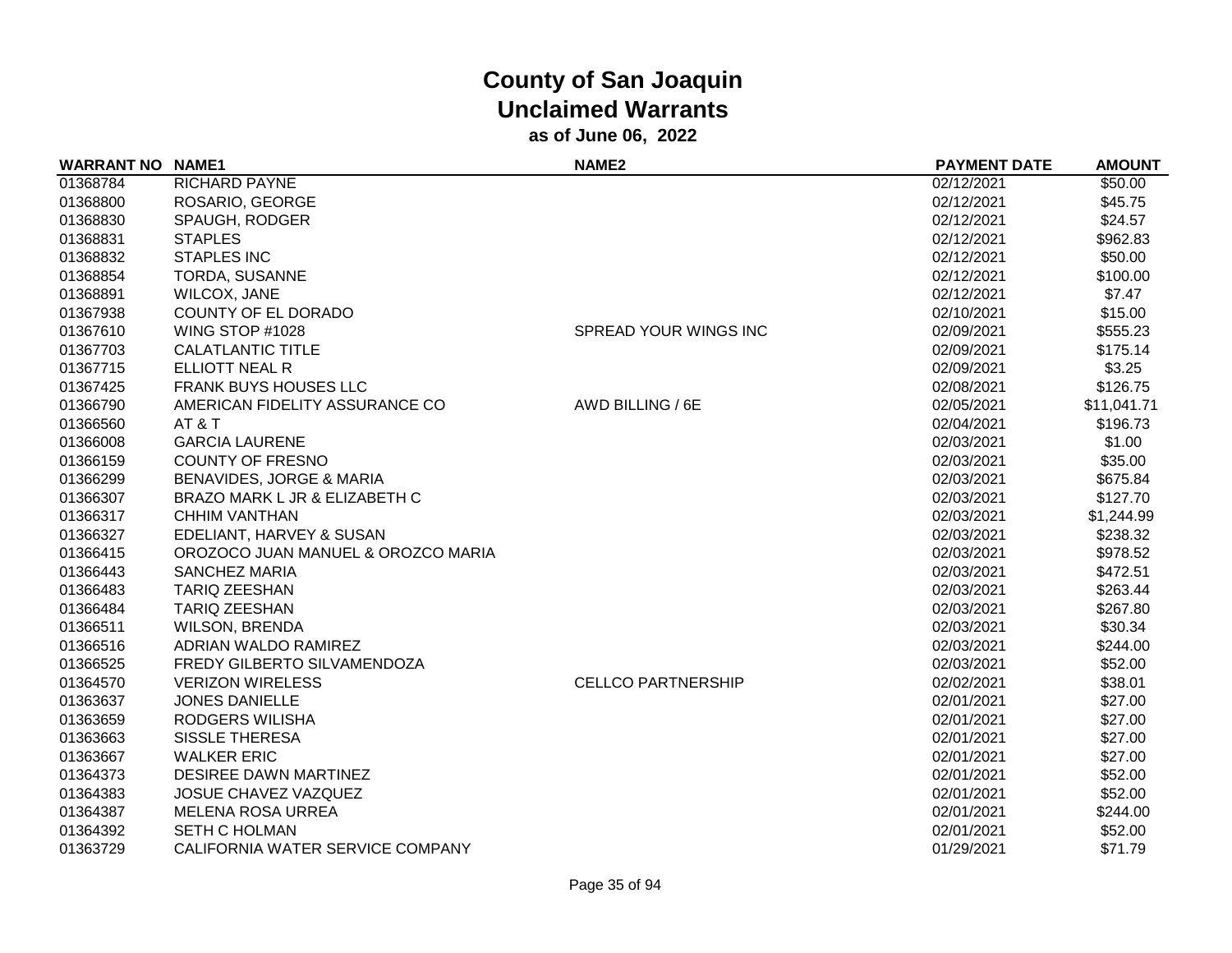| <b>WARRANT NO NAME1</b> |                                      | <b>NAME2</b>                               | <b>PAYMENT DATE</b> | <b>AMOUNT</b> |
|-------------------------|--------------------------------------|--------------------------------------------|---------------------|---------------|
| 01363753                | <b>FLORES LETICIA</b>                |                                            | 01/29/2021          | \$3.00        |
| 01363887                | CALVIN IYANNA                        |                                            | 01/29/2021          | \$100.00      |
| 01363898                | <b>STATE OF CALIFORNIA</b>           |                                            | 01/29/2021          | \$75.00       |
| 01364014                | ARMOUR SETTLEMENT SERVICES LLC       |                                            | 01/29/2021          | \$192.49      |
| 01364023                | CHICAGO TITLE COMPANY                |                                            | 01/29/2021          | \$151.74      |
| 01364041                | <b>JOANNA WU</b>                     |                                            | 01/29/2021          | \$4,854.13    |
| 01364050                | <b>NMSI INC</b>                      |                                            | 01/29/2021          | \$711.19      |
| 01361035                | <b>CRESCENT WORK &amp; OUTDOOR</b>   |                                            | 01/28/2021          | \$675.94      |
| 01360778                | AT&T                                 |                                            | 01/27/2021          | \$29.60       |
| 01360603                | CHICAGO TITLE CO                     |                                            | 01/26/2021          | \$1,834.08    |
| 01360033                | <b>HULL CORINA</b>                   |                                            | 01/25/2021          | \$64.40       |
| 01360273                | <b>CYNTHIA MARTINEZ</b>              |                                            | 01/25/2021          | \$63.36       |
| 01360279                | NORTH AMERICAN TITLE                 |                                            | 01/25/2021          | \$2,226.78    |
| 01360280                | NORTH AMERICAN TITLE                 |                                            | 01/25/2021          | \$1,233.08    |
| 01359793                | <b>CHRISTINA PRUNEDA</b>             |                                            | 01/22/2021          | \$116.12      |
| 01359794                | <b>IVONNE LLAMAS</b>                 |                                            | 01/22/2021          | \$145.62      |
| 01359823                | BENDER, JOHN & CAROL                 |                                            | 01/22/2021          | \$932.73      |
| 01359855                | <b>GALLARDO, RONALD R SR</b>         |                                            | 01/22/2021          | \$1,910.22    |
| 01359921                | MUNAR, CRISPIN G JR & FLORITA P ETAL | <b>NESTOR &amp; MARIA CORAZON MANRIQUE</b> | 01/22/2021          | \$1,495.70    |
| 01359991                | <b>WILKINS SHIRLEE BABICH</b>        |                                            | 01/22/2021          | \$162.05      |
| 01359538                | <b>RICHARD GARVIN</b>                |                                            | 01/21/2021          | \$253.24      |
| 01359180                | THE HOME DEPOT REAL ESTATE TAX       |                                            | 01/20/2021          | \$75.00       |
| 01359193                | <b>GAIL ANN SAFFORD</b>              |                                            | 01/20/2021          | \$52.00       |
| 01358860                | UPTRUST INC                          |                                            | 01/19/2021          | \$6,250.00    |
| 01358963                | <b>CAL ATLANTIC TITLE</b>            |                                            | 01/19/2021          | \$36.50       |
| 01358972                | NORTH AMERICAN TITLE                 |                                            | 01/19/2021          | \$507.20      |
| 01358574                | <b>IBANEZ LIZETTE</b>                |                                            | 01/15/2021          | \$26.45       |
| 01358755                | NORTH AMERICAN TITLE                 |                                            | 01/15/2021          | \$1,674.22    |
| 01357695                | "MORENO, BENJAMIN"                   |                                            | 01/13/2021          | \$116.87      |
| 01357702                | <b>GEVON POLGAR</b>                  |                                            | 01/13/2021          | \$29.21       |
| 01357704                | <b>MCCLARNON KEVIN</b>               |                                            | 01/13/2021          | \$18.87       |
| 01357705                | <b>ACERO, ENRIQUE</b>                |                                            | 01/13/2021          | \$12.59       |
| 01357709                | AGUILAR, CAROLINE                    |                                            | 01/13/2021          | \$16.39       |
| 01357721                | ANAYA, MARCIO & MAYRA                |                                            | 01/13/2021          | \$16.06       |
| 01357722                | ANDREWS, GARY                        |                                            | 01/13/2021          | \$1.80        |
| 01357745                | <b>BHULLER, MANDEEP</b>              |                                            | 01/13/2021          | \$21.31       |
| 01357772                | CHANDLER, BRITTANY                   |                                            | 01/13/2021          | \$1,000.00    |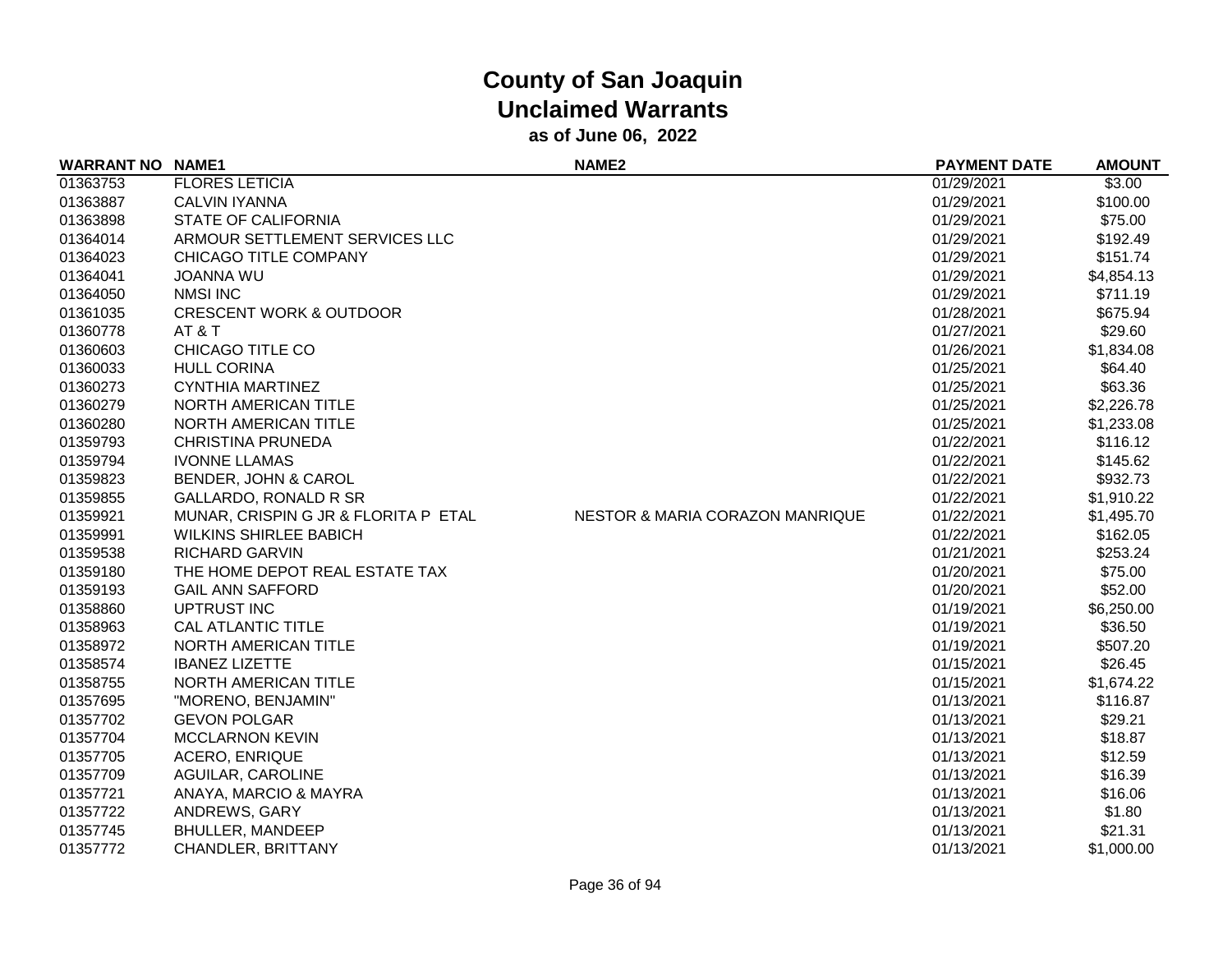| <b>WARRANT NO NAME1</b> |                               | NAME <sub>2</sub> | <b>PAYMENT DATE</b> | <b>AMOUNT</b> |
|-------------------------|-------------------------------|-------------------|---------------------|---------------|
| 01357773                | CHAPIN, CHARLES               |                   | 01/13/2021          | \$27.07       |
| 01357774                | CHAVEZ, PATRICIA              |                   | 01/13/2021          | \$100.00      |
| 01357815                | DIEGO ANDRES CHAVEZ CADENA    |                   | 01/13/2021          | \$50.00       |
| 01357818                | DOMINGO, LILA                 |                   | 01/13/2021          | \$.67         |
| 01357843                | FIELDS, DAN                   |                   | 01/13/2021          | \$30.00       |
| 01357881                | <b>GUZMAN, CESAR LUCAS</b>    |                   | 01/13/2021          | \$26.58       |
| 01357882                | <b>GUZMAN, CIPRIANO LUCAS</b> |                   | 01/13/2021          | \$11.40       |
| 01357886                | HANSEN, MARGIE WRIGHT         |                   | 01/13/2021          | \$200.00      |
| 01357889                | HARDY, JEANETTA               |                   | 01/13/2021          | \$14.65       |
| 01357892                | HERNANDEZ, BARBARA            |                   | 01/13/2021          | \$50.00       |
| 01357894                | HERNANDEZ, MARIA A            |                   | 01/13/2021          | \$14.76       |
| 01357902                | HOTT, LARRY                   |                   | 01/13/2021          | \$13.42       |
| 01357911                | HUERTA, NICOLE                |                   | 01/13/2021          | \$85.00       |
| 01357915                | HUYNH, NILA                   |                   | 01/13/2021          | \$23.12       |
| 01357916                | HUYNH, SUONG                  |                   | 01/13/2021          | \$23.12       |
| 01357917                | <b>IHSS FRAUD UNIT</b>        |                   | 01/13/2021          | \$.95         |
| 01357936                | <b>JOHN BYSTROM</b>           |                   | 01/13/2021          | \$20.00       |
| 01357942                | JONES, BERNICE                |                   | 01/13/2021          | \$150.00      |
| 01357943                | JONES, KARYN                  |                   | 01/13/2021          | \$2.10        |
| 01357947                | <b>JOSE PARAFINA</b>          |                   | 01/13/2021          | \$100.00      |
| 01357950                | K-MART                        |                   | 01/13/2021          | \$60.00       |
| 01357956                | KILEY, WILLARD                |                   | 01/13/2021          | \$100.00      |
| 01357965                | LAROZA, DINO                  |                   | 01/13/2021          | \$16.40       |
| 01357969                | LEMUS, TAMARA                 |                   | 01/13/2021          | \$10.00       |
| 01357970                | LEWIS, BENJAMIN               |                   | 01/13/2021          | \$400.00      |
| 01357980                | LOSK, GARRY                   |                   | 01/13/2021          | \$1.77        |
| 01357985                | MAGANA, JILLIAN               |                   | 01/13/2021          | \$50.00       |
| 01358021                | <b>NEWARK GROUP</b>           |                   | 01/13/2021          | \$4.25        |
| 01358027                | OSCAR & BLANCA CASTENDA       |                   | 01/13/2021          | \$4.80        |
| 01358047                | PANDHER, HARJINDER            |                   | 01/13/2021          | \$18.89       |
| 01358052                | PEREZ, JOE L                  |                   | 01/13/2021          | \$100.00      |
| 01358072                | RACKLEY, DANNY ALAN           |                   | 01/13/2021          | \$23.16       |
| 01358097                | ROMERO, ANTONIA               |                   | 01/13/2021          | \$93.87       |
| 01358103                | <b>RYDER</b>                  |                   | 01/13/2021          | \$65.44       |
| 01358106                | SALAZAR, ANGEL & MARY ANNE    |                   | 01/13/2021          | \$75.00       |
| 01358108                | <b>SAN JOAQUIN COUNTY</b>     |                   | 01/13/2021          | \$100.00      |
| 01358118                | <b>SAVE MART</b>              |                   | 01/13/2021          | \$20.00       |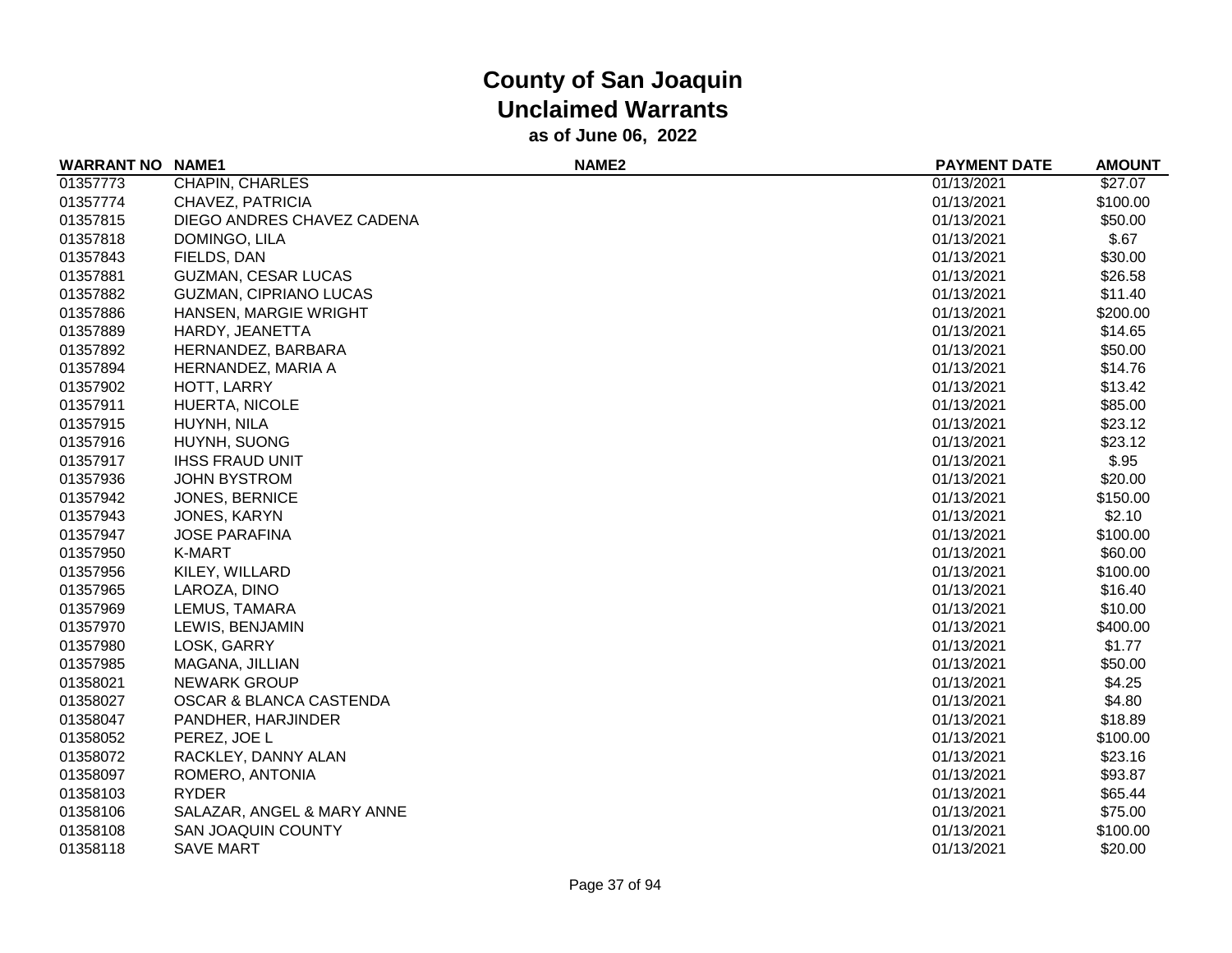| <b>WARRANT NO</b> | <b>NAME1</b>                             | NAME <sub>2</sub> | <b>PAYMENT DATE</b> | <b>AMOUNT</b> |
|-------------------|------------------------------------------|-------------------|---------------------|---------------|
| 01358121          | SEIBEL, KENT                             |                   | 01/13/2021          | \$11.31       |
| 01358124          | SHAH, HYATT                              |                   | 01/13/2021          | \$17.02       |
| 01358140          | SNOW, WILLIAM H                          |                   | 01/13/2021          | \$12.46       |
| 01358144          | SOPHAL SUN                               |                   | 01/13/2021          | \$100.00      |
| 01358146          | SPAUGH, RODGER                           |                   | 01/13/2021          | \$24.58       |
| 01358149          | <b>STAPLES</b>                           |                   | 01/13/2021          | \$385.32      |
| 01358150          | <b>STAPLES INC</b>                       |                   | 01/13/2021          | \$50.00       |
| 01358161          | <b>SUSAN VIERRA</b>                      |                   | 01/13/2021          | \$89.71       |
| 01358171          | <b>TARGET STORES</b>                     |                   | 01/13/2021          | \$101.89      |
| 01358175          | TORRES, ROSA AND SALVADOR                |                   | 01/13/2021          | \$50.00       |
| 01358206          | VILLA MONTERAY APARTMENTS                |                   | 01/13/2021          | \$11.14       |
| 01358219          | <b>WINCO</b>                             |                   | 01/13/2021          | \$44.25       |
| 01358221          | XL SPECIALTY INSURANCE COMPANY           |                   | 01/13/2021          | \$2,056.00    |
| 01358228          | <b>ZUNIGA, ANDRES</b>                    |                   | 01/13/2021          | \$50.00       |
| 01357456          | NEVAREZ DAVID                            |                   | 01/12/2021          | \$540.00      |
| 01357458          | PENEYRA MICHAEL THEODORE                 |                   | 01/12/2021          | \$179.00      |
| 01357462          | <b>SINGH MANJOT</b>                      |                   | 01/12/2021          | \$1,311.00    |
| 01357081          | <b>WILLIAMS CARL Z</b>                   |                   | 01/11/2021          | \$125.00      |
| 01357093          | XL SPECIALTY INSURANCE COMPANY           |                   | 01/11/2021          | \$500.00      |
| 01357126          | ALVAREZ JACK                             |                   | 01/11/2021          | \$25.00       |
| 01357137          | WILEY KATHERINE ELIZABETH                |                   | 01/11/2021          | \$45.00       |
| 01356487          | SAN JOAQUIN COUNTY ATTORNEYS ASSOCIATION |                   | 01/08/2021          | \$2,916.01    |
| 01356792          | NEW YORK STATE DEPT OF HEALTH            |                   | 01/08/2021          | \$60.00       |
| 01356586          | DANIEL WHITWORTH                         |                   | 01/07/2021          | \$52.00       |
| 01356587          | DANYAL TARIQ KHAN                        |                   | 01/07/2021          | \$52.00       |
| 01356595          | JOHN ROBERT BIGELOW                      |                   | 01/07/2021          | \$52.00       |
| 01356596          | <b>JOHN RUIZ</b>                         |                   | 01/07/2021          | \$52.00       |
| 01356600          | JOSEPHEDWARD JOSE BANANA                 |                   | 01/07/2021          | \$52.00       |
| 01356610          | MATTHEW RICHARD ZGONC                    |                   | 01/07/2021          | \$52.00       |
| 01356617          | RUI LIN CHEN                             |                   | 01/07/2021          | \$52.00       |
| 01356620          | <b>WENDI LOU BRAMLETT</b>                |                   | 01/07/2021          | \$52.00       |
| 01356042          | <b>MOORE JOHNNIE</b>                     |                   | 01/06/2021          | \$.91         |
| 01356053          | <b>PRICE SARAH</b>                       |                   | 01/06/2021          | \$73.55       |
| 01356130          | REDWOOD ESCROW SERVICES INC              |                   | 01/06/2021          | \$220.78      |
| 01356177          | ARMOUR SETTLEMENT SERVICES LLC           |                   | 01/06/2021          | \$49.83       |
| 01356178          | BNT TITLE COMPANY OF CALIFORNIA          |                   | 01/06/2021          | \$74.92       |
| 01356181          | <b>CALATLANTIC TITLE</b>                 |                   | 01/06/2021          | \$992.22      |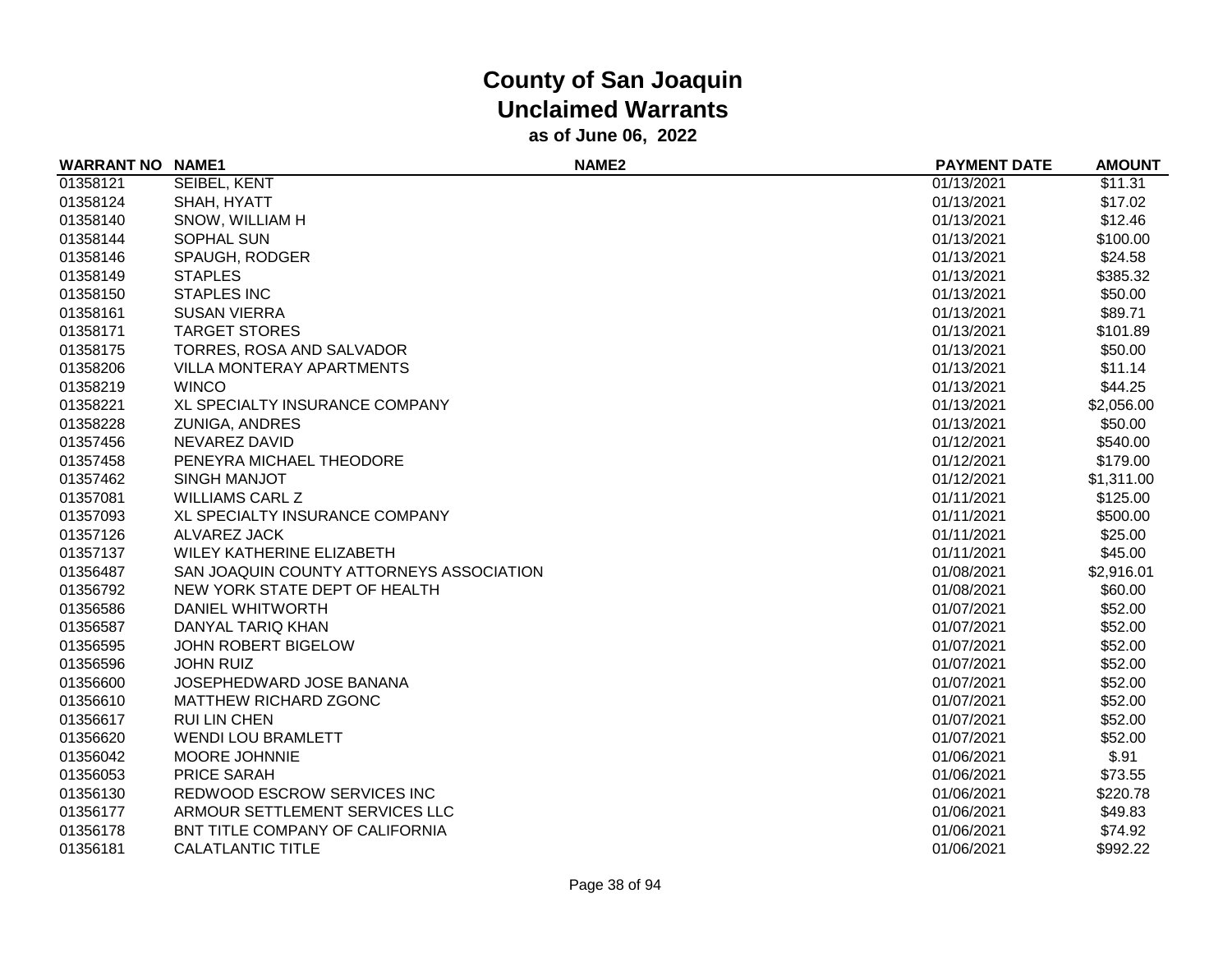| <b>WARRANT NO NAME1</b> |                                          | <b>NAME2</b> | <b>PAYMENT DATE</b> | <b>AMOUNT</b> |
|-------------------------|------------------------------------------|--------------|---------------------|---------------|
| 01356185                | <b>CHARLES L EDMERSON JR</b>             |              | 01/06/2021          | \$104.67      |
| 01356186                | CHICAGO TITLE COMPANY                    |              | 01/06/2021          | \$114.34      |
| 01356187                | CHICAGO TITLE COMPANY                    |              | 01/06/2021          | \$255.01      |
| 01356204                | <b>HAROLD L NIELSEN</b>                  |              | 01/06/2021          | \$262.49      |
| 01356208                | KB HOME NORTH BAY LLC                    |              | 01/06/2021          | \$222.60      |
| 01356222                | ORANGE COAST TITLE COMPANY OF NORTHERN C |              | 01/06/2021          | \$1,803.35    |
| 01353263                | <b>RPESJC</b>                            |              | 01/04/2021          | \$32.00       |
| 01354398                | VOYA BENEFITS COMPANY LLC                |              | 01/04/2021          | \$53.84       |
| 01354444                | <b>FLANNERY PATRICK</b>                  |              | 01/04/2021          | \$150.00      |
| 01354454                | <b>SMITH ANGELA</b>                      |              | 01/04/2021          | \$3.80        |
| 01352845                | Rene Roddewig                            |              | 01/01/2021          | \$126.00      |
| 01352877                | <b>Bechtold Jerry</b>                    |              | 01/01/2021          | \$27.00       |
| 01352911                | RODGERS WILISHA                          |              | 01/01/2021          | \$27.00       |
| 01354131                | <b>FUNG URSULA</b>                       |              | 12/31/2020          | \$21.28       |
| 01353627                | <b>ANTONITSAS LINDA</b>                  |              | 12/30/2020          | \$1.00        |
| 01353790                | <b>REESE CAROL</b>                       |              | 12/30/2020          | \$35.65       |
| 01353817                | TERUMO MEDICAL CORPORATION               |              | 12/30/2020          | \$154.75      |
| 01353832                | <b>WEBER POINT UNIFORMS</b>              |              | 12/30/2020          | \$871.99      |
| 01353838                | CALIF AG COMMISSIONERS & SEALERS ASSOC   |              | 12/30/2020          | \$60.00       |
| 01353971                | <b>JOE YBARRA</b>                        |              | 12/30/2020          | \$99.06       |
| 01353995                | COWAN, MARY JO                           |              | 12/30/2020          | \$175.78      |
| 01353996                | DODSON LESLIE DAVID & BARBARA ANN TR     |              | 12/30/2020          | \$58.64       |
| 01353999                | <b>HUANG XIN WEN LI</b>                  |              | 12/30/2020          | \$95.56       |
| 01354034                | <b>SANCHEZ MARIA</b>                     |              | 12/30/2020          | \$408.22      |
| 01353538                | SCHMIDLI SCOTT OR CASTELLANO ANDREA      |              | 12/29/2020          | \$20.00       |
| 01353321                | HENRY DAVID S MD INC                     |              | 12/28/2020          | \$850.00      |
| 01353341                | MARCHENA MIGUEL A                        |              | 12/28/2020          | \$89.64       |
| 01349927                | <b>INGRID LARA DIAZ</b>                  | C/O EMMI     | 12/22/2020          | \$25.00       |
| 01349933                | <b>MARIA GARCIA</b>                      | C/O EMMI     | 12/22/2020          | \$50.00       |
| 01349934                | <b>OPERATING ENGINEERS</b>               |              | 12/22/2020          | \$135.24      |
| 01349945                | <b>SOCIAL SECURITY</b>                   |              | 12/22/2020          | \$4.00        |
| 01350067                | <b>NOE AGUILERA</b>                      |              | 12/22/2020          | \$30.00       |
| 01349669                | DANIEL JARAMILLO RODRIGUEZ               |              | 12/21/2020          | \$52.00       |
| 01349689                | MICHELLE ELIZABETH LAWSON                |              | 12/21/2020          | \$19.80       |
| 01349692                | PASCUAL JUAREZ                           |              | 12/21/2020          | \$1,218.00    |
| 01349062                | MARTINEZ CONSUELO                        |              | 12/18/2020          | \$15.00       |
| 01349148                | <b>RUST BRIAN</b>                        |              | 12/18/2020          | \$125.51      |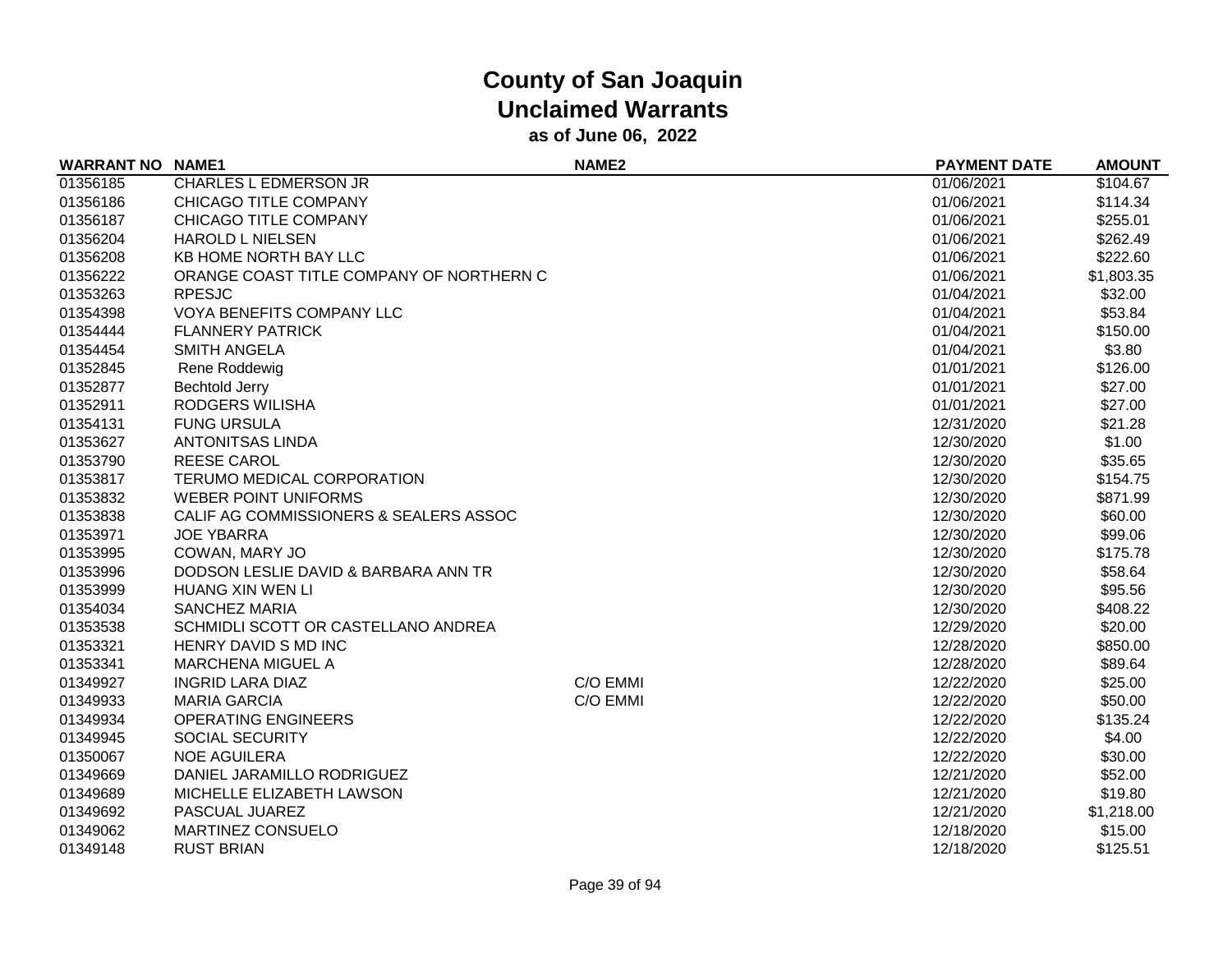| <b>WARRANT NO NAME1</b> |                                       | NAME <sub>2</sub>  | <b>PAYMENT DATE</b> | <b>AMOUNT</b> |
|-------------------------|---------------------------------------|--------------------|---------------------|---------------|
| 01349186                | <b>NACD MEMBERSHIP</b>                |                    | 12/18/2020          | \$500.00      |
| 01349365                | <b>REYES MANUEL</b>                   |                    | 12/18/2020          | \$51.38       |
| 01349366                | <b>REYES MANUEL</b>                   |                    | 12/18/2020          | \$750.42      |
| 01349383                | <b>TOOKE DEBORA</b>                   |                    | 12/18/2020          | \$30.20       |
| 01348700                | <b>MCKINNEY ANGELA</b>                |                    | 12/17/2020          | \$190.00      |
| 01348923                | <b>KEVIN THANH LEE</b>                |                    | 12/17/2020          | \$52.00       |
| 01348932                | <b>RIENA SIMUONG</b>                  |                    | 12/17/2020          | \$52.00       |
| 01348940                | YOUNG NGOC NGUYEN                     |                    | 12/17/2020          | \$77.00       |
| 01348406                | PEOPLE DEVELOPMENT SYSTEMS            | <b>DENNIS WADE</b> | 12/16/2020          | \$650.00      |
| 01348468                | <b>WESLEY FREDRICK</b>                |                    | 12/16/2020          | \$.12         |
| 01348143                | <b>ESCOBAR RICARDO</b>                |                    | 12/15/2020          | \$98.09       |
| 01347153                | <b>AGUILAR CHELSI</b>                 |                    | 12/14/2020          | \$295.00      |
| 01347193                | <b>AUTRAN EMILIE</b>                  |                    | 12/14/2020          | \$35.00       |
| 01347260                | <b>BRUCE LINDA</b>                    |                    | 12/14/2020          | \$445.00      |
| 01347428                | <b>GALINDO LISA</b>                   |                    | 12/14/2020          | \$875.00      |
| 01347429                | <b>GALLARDO GRACIE LIZETH</b>         |                    | 12/14/2020          | \$165.00      |
| 01347447                | <b>GARCIA SANDRA</b>                  |                    | 12/14/2020          | \$840.00      |
| 01347483                | <b>GRACI ANTONIO S</b>                |                    | 12/14/2020          | \$185.00      |
| 01347494                | <b>GUPTA YAKSHI</b>                   |                    | 12/14/2020          | \$165.00      |
| 01347504                | <b>HARDY AMBER</b>                    |                    | 12/14/2020          | \$161.00      |
| 01347516                | <b>HERNANDEZ ALYSSA</b>               |                    | 12/14/2020          | \$63.00       |
| 01347518                | <b>HERNANDEZ DAVID</b>                |                    | 12/14/2020          | \$63.00       |
| 01347577                | <b>KAHLON NAVJOT</b>                  |                    | 12/14/2020          | \$72.39       |
| 01347639                | LITTLE EMMA PECKHAM                   |                    | 12/14/2020          | \$315.00      |
| 01347776                | <b>PALOMARES JANNES</b>               |                    | 12/14/2020          | \$185.00      |
| 01347911                | <b>SCHOLL LILJA</b>                   |                    | 12/14/2020          | \$165.00      |
| 01347922                | <b>SHONEFF AMBRE</b>                  |                    | 12/14/2020          | \$705.00      |
| 01347984                | <b>TINAE MATALIMA</b>                 |                    | 12/14/2020          | \$185.00      |
| 01348076                | ZARAGOZA ALFREDO                      |                    | 12/14/2020          | \$63.00       |
| 01348077                | ZARAGOZA ESTEBAN                      |                    | 12/14/2020          | \$63.00       |
| 01348078                | ZARAGOZA ROSARIO                      |                    | 12/14/2020          | \$63.00       |
| 01346126                | S J CO PROBATION OFFICERS ASSOCIATION |                    | 12/11/2020          | \$6,771.14    |
| 01346836                | <b>Bechtold Jerry</b>                 |                    | 12/11/2020          | \$27.00       |
| 01346863                | <b>IGO INVESTMENTS</b>                |                    | 12/11/2020          | \$77.70       |
| 01346864                | <b>JASSO FELIPE</b>                   |                    | 12/11/2020          | \$124.10      |
| 01346879                | REI209 LLC                            |                    | 12/11/2020          | \$226.54      |
| 01346882                | <b>TARIQ ZEESHAN</b>                  |                    | 12/11/2020          | \$128.00      |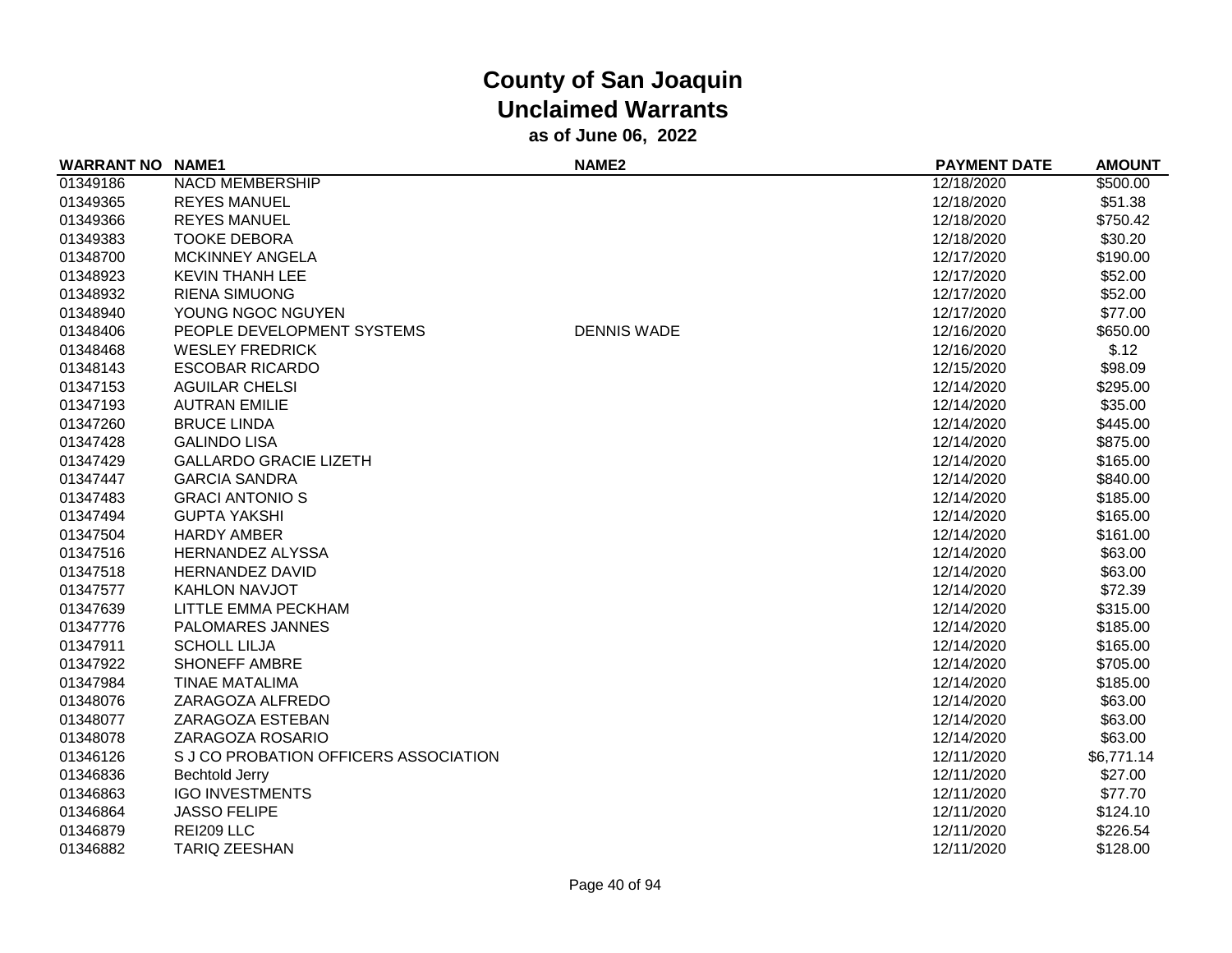| <b>WARRANT NO</b> | <b>NAME1</b>                   | NAME <sub>2</sub> | <b>PAYMENT DATE</b> | <b>AMOUNT</b> |
|-------------------|--------------------------------|-------------------|---------------------|---------------|
| 01346885          | EDWARDS JEFFERY J              |                   | 12/11/2020          | \$8.00        |
| 01346886          | <b>NERI HOLLIS</b>             |                   | 12/11/2020          | \$15.00       |
| 01346155          | AGUILAR, CAROLINE              |                   | 12/10/2020          | \$16.39       |
| 01346156          | AGUILERAMARTINEZ, SARAH        |                   | 12/10/2020          | \$30.00       |
| 01346177          | AVITIA, ROCKY                  |                   | 12/10/2020          | \$25.00       |
| 01346183          | <b>BEATRICE BOWLSBY</b>        |                   | 12/10/2020          | \$50.00       |
| 01346184          | <b>BED BATH &amp; BEYOND</b>   |                   | 12/10/2020          | \$200.00      |
| 01346216          | CANALES, EDITH AND JUAN        |                   | 12/10/2020          | \$50.00       |
| 01346221          | <b>CAVOUR CLUB</b>             |                   | 12/10/2020          | \$12.64       |
| 01346223          | CHAVEZ, PATRICIA               |                   | 12/10/2020          | \$50.00       |
| 01346293          | FENNER, JIM                    |                   | 12/10/2020          | \$12.28       |
| 01346294          | FERRER, DAVID L                |                   | 12/10/2020          | \$413.62      |
| 01346327          | <b>GREENBERG, DEBORAH</b>      |                   | 12/10/2020          | \$18.53       |
| 01346344          | HUERTA, NICOLE                 |                   | 12/10/2020          | \$55.27       |
| 01346349          | HUYNH, NILA                    |                   | 12/10/2020          | \$32.38       |
| 01346361          | <b>JCPENNY'S</b>               |                   | 12/10/2020          | \$50.00       |
| 01346370          | <b>JOHN BYSTROM</b>            |                   | 12/10/2020          | \$20.00       |
| 01346382          | <b>KELLEY, ERNESTINE</b>       |                   | 12/10/2020          | \$14.97       |
| 01346394          | <b>LARISSA YANG</b>            |                   | 12/10/2020          | \$285.92      |
| 01346409          | LUCCHESI, JENNIFER             |                   | 12/10/2020          | \$100.00      |
| 01346415          | <b>MACYS DEPT STORE</b>        |                   | 12/10/2020          | \$8.80        |
| 01346416          | MAGANA, JILLIAN                |                   | 12/10/2020          | \$25.00       |
| 01346497          | PLANK, GLEN                    |                   | 12/10/2020          | \$22.41       |
| 01346513          | RIVERA, MARIA                  |                   | 12/10/2020          | \$12.26       |
| 01346522          | ROMERO, ANTONIA                |                   | 12/10/2020          | \$93.87       |
| 01346537          | SANCHEZ, DAVID & JOANN         |                   | 12/10/2020          | \$18.03       |
| 01346559          | <b>SJC REGIONAL TRANSIT</b>    |                   | 12/10/2020          | \$7.74        |
| 01346561          | SNOW, WILLIAM H                |                   | 12/10/2020          | \$12.46       |
| 01346562          | SPAUGH, RODGER                 |                   | 12/10/2020          | \$24.57       |
| 01346599          | UNIVERSITY OF PACIFIC          |                   | 12/10/2020          | \$50.00       |
| 01346605          | VASQUEZ, ALEJANDRINO           |                   | 12/10/2020          | \$14.76       |
| 01346638          | XL SPECIALTY INSURANCE COMPANY |                   | 12/10/2020          | \$50.00       |
| 01346639          | ZENITH INSURANCE COMPANY       |                   | 12/10/2020          | \$50.00       |
| 01346644          | <b>ZUNIGA, ANDRES</b>          |                   | 12/10/2020          | \$50.00       |
| 01345530          | <b>HOME AT LAST</b>            |                   | 12/09/2020          | \$614.16      |
| 01345723          | ALI SABAH                      |                   | 12/09/2020          | \$1,577.18    |
| 01345748          | FIRST INDUSTRIAL LP            |                   | 12/09/2020          | \$359.55      |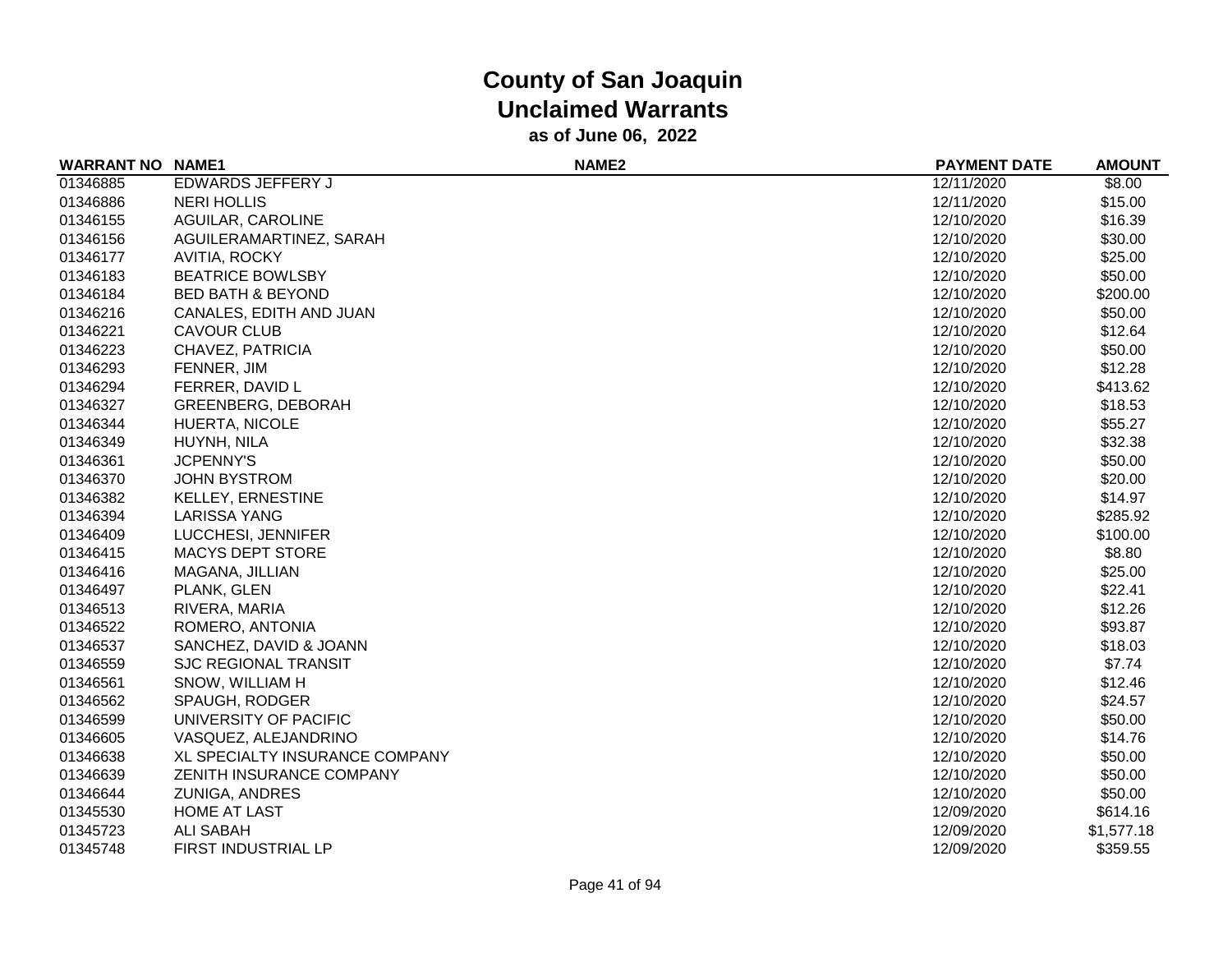| <b>WARRANT NO NAME1</b> |                                       | <b>NAME2</b>          | <b>PAYMENT DATE</b> | <b>AMOUNT</b> |
|-------------------------|---------------------------------------|-----------------------|---------------------|---------------|
| 01345749                | FIRST INDUSTRIAL LP                   |                       | 12/09/2020          | \$538.72      |
| 01345798                | SAYAVANH, NICHOLAS & YVETTE           |                       | 12/09/2020          | \$656.47      |
| 01344810                | BARD PERIPHERAL VASCULAR INC          | CR BARD INC           | 12/08/2020          | \$1,210.13    |
| 01344951                | WING STOP #1028                       | SPREAD YOUR WINGS INC | 12/08/2020          | \$674.05      |
| 01344963                | SOCIAL SECURITY                       |                       | 12/08/2020          | \$2,183.53    |
| 01345099                | AGGARWAL DEEPAK                       |                       | 12/08/2020          | \$1,348.08    |
| 01345109                | ANDERSEN SUSAN LYNN                   |                       | 12/08/2020          | \$38.48       |
| 01345110                | ANDERSON JOSHUA L & MOLINA TREASURE L |                       | 12/08/2020          | \$545.87      |
| 01345173                | DRANE TYRONE D & DRANE LESLIE V       |                       | 12/08/2020          | \$61.43       |
| 01345183                | <b>EVGO SERVICES LLC</b>              | PROPERTY TAX DEPT     | 12/08/2020          | \$515.62      |
| 01345184                | <b>EVGO SERVICES LLC</b>              | PROPERTY TAX DEPT     | 12/08/2020          | \$487.22      |
| 01345185                | <b>EVGO SERVICES LLC</b>              | PROPERTY TAX DEPT     | 12/08/2020          | \$340.47      |
| 01345246                | <b>KAUR RAJWINDER</b>                 |                       | 12/08/2020          | \$118.01      |
| 01345255                | <b>LANGLOIS DAVID B</b>               |                       | 12/08/2020          | \$1,114.70    |
| 01345342                | PORTER, PHYLLIS JUNE                  |                       | 12/08/2020          | \$510.97      |
| 01345375                | <b>SCONCE DAVID</b>                   |                       | 12/08/2020          | \$88.56       |
| 01345377                | SHARON DOV ETAL                       |                       | 12/08/2020          | \$69.78       |
| 01345432                | WEISS JEFFREY C TR                    |                       | 12/08/2020          | \$850.80      |
| 01344700                | <b>BLANCO EVELYN</b>                  |                       | 12/07/2020          | \$73.60       |
| 01344394                | <b>TRUJILLO MIGUEL</b>                |                       | 12/04/2020          | \$24.00       |
| 01344203                | SOUTH CAROLINA DEPT OF HEALTH         |                       | 12/03/2020          | \$15.00       |
| 01344100                | <b>JUAN MORENO</b>                    |                       | 12/02/2020          | \$12.00       |
| 01344101                | LYNDA RENNEY VARGAS                   |                       | 12/02/2020          | \$11.28       |
| 01344102                | <b>ROBERT MASTERZ</b>                 |                       | 12/02/2020          | \$33.37       |
| 01342039                | Rene Roddewig                         |                       | 12/01/2020          | \$126.00      |
| 01342106                | RODGERS WILISHA                       |                       | 12/01/2020          | \$27.00       |
| 01342290                | <b>BAINS RUPI</b>                     |                       | 12/01/2020          | \$150.00      |
| 01342528                | LUIS DANIEL MARTINEZ                  |                       | 12/01/2020          | \$57.60       |
| 01342533                | OLD REPUBLIC TITLE COMPANY            |                       | 12/01/2020          | \$11.60       |
| 01342536                | ORANGE COAST TITLE COMPANY            |                       | 12/01/2020          | \$229.97      |
| 01342537                | PATSY FERNANDEZ                       |                       | 12/01/2020          | \$48.14       |
| 01339126                | <b>HARTFORD</b>                       |                       | 11/25/2020          | \$37.70       |
| 01339423                | AAI TERMITE & PEST                    |                       | 11/25/2020          | \$58.20       |
| 01339433                | <b>FLYERS ENERGY LLC</b>              |                       | 11/25/2020          | \$2,023.03    |
| 01339446                | NICHOLSON MARY ANN                    |                       | 11/25/2020          | \$125.00      |
| 01339472                | <b>REECE PETE</b>                     |                       | 11/25/2020          | \$145.00      |
| 01339473                | <b>REECE PETE</b>                     |                       | 11/25/2020          | \$39.95       |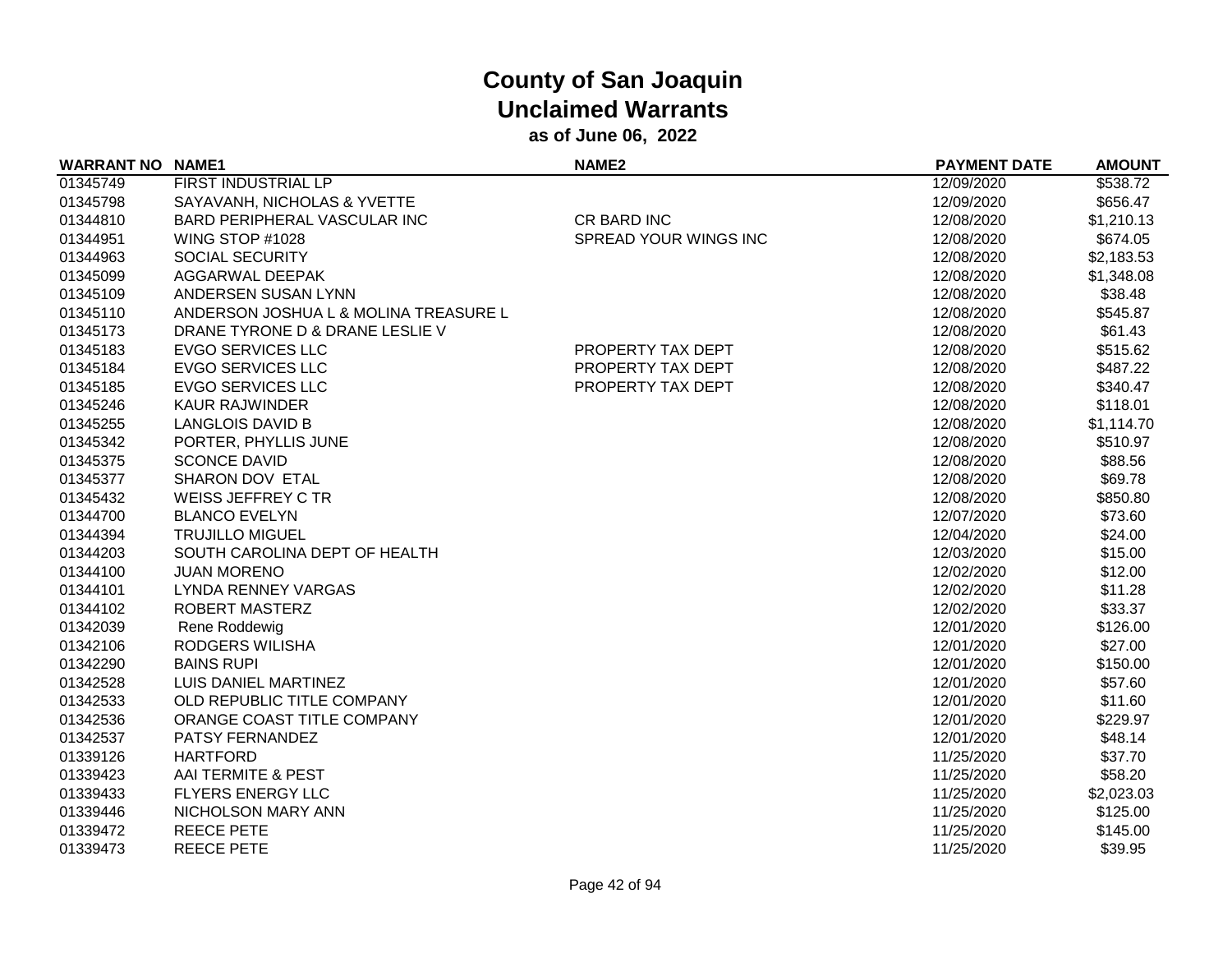| <b>WARRANT NO NAME1</b> |                                          | NAME <sub>2</sub>                 | <b>PAYMENT DATE</b> | <b>AMOUNT</b> |
|-------------------------|------------------------------------------|-----------------------------------|---------------------|---------------|
| 01338989                | <b>BRUCE GABRIELSON</b>                  | C/O EMMI                          | 11/24/2020          | \$47.94       |
| 01338549                | SEHDEV ANSHUMAN                          |                                   | 11/23/2020          | \$244.42      |
| 01338803                | <b>LOANCARE</b>                          |                                   | 11/23/2020          | \$35.06       |
| 01338344                | <b>BIAGI GEORGE JR</b>                   |                                   | 11/20/2020          | \$165.00      |
| 01338401                | CELESTINO ZEFERINO CHAVEZ                |                                   | 11/20/2020          | \$360.00      |
| 01338414                | <b>JADE CHOI</b>                         |                                   | 11/20/2020          | \$229.00      |
| 01338422                | <b>MARC ELLIOTT POLLOCK</b>              |                                   | 11/20/2020          | \$229.00      |
| 01338427                | P MARIE CLAUDE PETERS                    |                                   | 11/20/2020          | \$52.00       |
| 01338432                | <b>STEVEN EDWARD SHELTON</b>             |                                   | 11/20/2020          | \$52.00       |
| 01337925                | <b>CHEUNG MICHAEL</b>                    |                                   | 11/19/2020          | \$2.30        |
| 01338156                | CARTER JAMILA & SYED ARSHAD & ZAIDI JAVE |                                   | 11/19/2020          | \$640.72      |
| 01338158                | <b>CORTES, CARMEN M EST</b>              |                                   | 11/19/2020          | \$1,358.54    |
| 01338170                | GARDEA JUAN CARLOS & HERNANDEZ NANCY     |                                   | 11/19/2020          | \$51.92       |
| 01338171                | GARDEA JUAN CARLOS & HERNANDEZ NANCY     |                                   | 11/19/2020          | \$51.92       |
| 01338191                | ORGON, CAROLYN SUE                       |                                   | 11/19/2020          | \$69.86       |
| 01338192                | ORGON, CAROLYN SUE                       |                                   | 11/19/2020          | \$29.90       |
| 01338193                | PEREZ VICTOR FRANCISCO RAMIREZ & RAMIREZ |                                   | 11/19/2020          | \$397.30      |
| 01338213                | VILLENA, NORBERTO A & REBECCA M          |                                   | 11/19/2020          | \$1,654.68    |
| 01338214                | VILLENA, NORBERTO A & REBECCA M          |                                   | 11/19/2020          | \$130.20      |
| 01337203                | MINNESOTA DEPT OF HEALTH                 |                                   | 11/13/2020          | \$26.00       |
| 01336575                | PYRAMID TIME SYSTEMS LLC                 | PYRAMID MERIDEN INC               | 11/10/2020          | \$229.20      |
| 01336609                | <b>ESTATE OF NEWTON</b>                  |                                   | 11/10/2020          | \$23.89       |
| 01336619                | <b>SLYMAN DAWN S</b>                     |                                   | 11/10/2020          | \$7.63        |
| 01336620                | <b>VICTORINO JEROMY S</b>                |                                   | 11/10/2020          | \$45.00       |
| 01336274                | ESTRADA MANUEL M JR                      |                                   | 11/09/2020          | \$127.70      |
| 01336315                | <b>VANE THONG LO</b>                     |                                   | 11/09/2020          | \$80.49       |
| 01335710                | <b>EVANS CHERYL</b>                      |                                   | 11/06/2020          | \$192.60      |
| 01335985                | DOUGHERTY MELISSA                        | LAW OFFICES OF ARMANDO VILLAPUDUA | 11/06/2020          | \$54.60       |
| 01335030                | SUPERIOR COURT OF CALIFORNIA             | SACRAMENTO COUNTY                 | 11/05/2020          | \$30.00       |
| 01335174                | <b>ACERO, ENRIQUE</b>                    |                                   | 11/05/2020          | \$12.59       |
| 01335176                | AGUILAR, CAROLINE                        |                                   | 11/05/2020          | \$16.39       |
| 01335183                | AMAZON                                   |                                   | 11/05/2020          | \$300.00      |
| 01335186                | ANAYA, MARCIO & MAYRA                    |                                   | 11/05/2020          | \$16.06       |
| 01335187                | ANDERSON, TRINA                          |                                   | 11/05/2020          | \$10.74       |
| 01335234                | CAROLINA CASANOVA                        |                                   | 11/05/2020          | \$100.00      |
| 01335236                | <b>CHAPIN, CHARLES</b>                   |                                   | 11/05/2020          | \$18.05       |
| 01335238                | CHAVEZ, PATRICIA                         |                                   | 11/05/2020          | \$50.00       |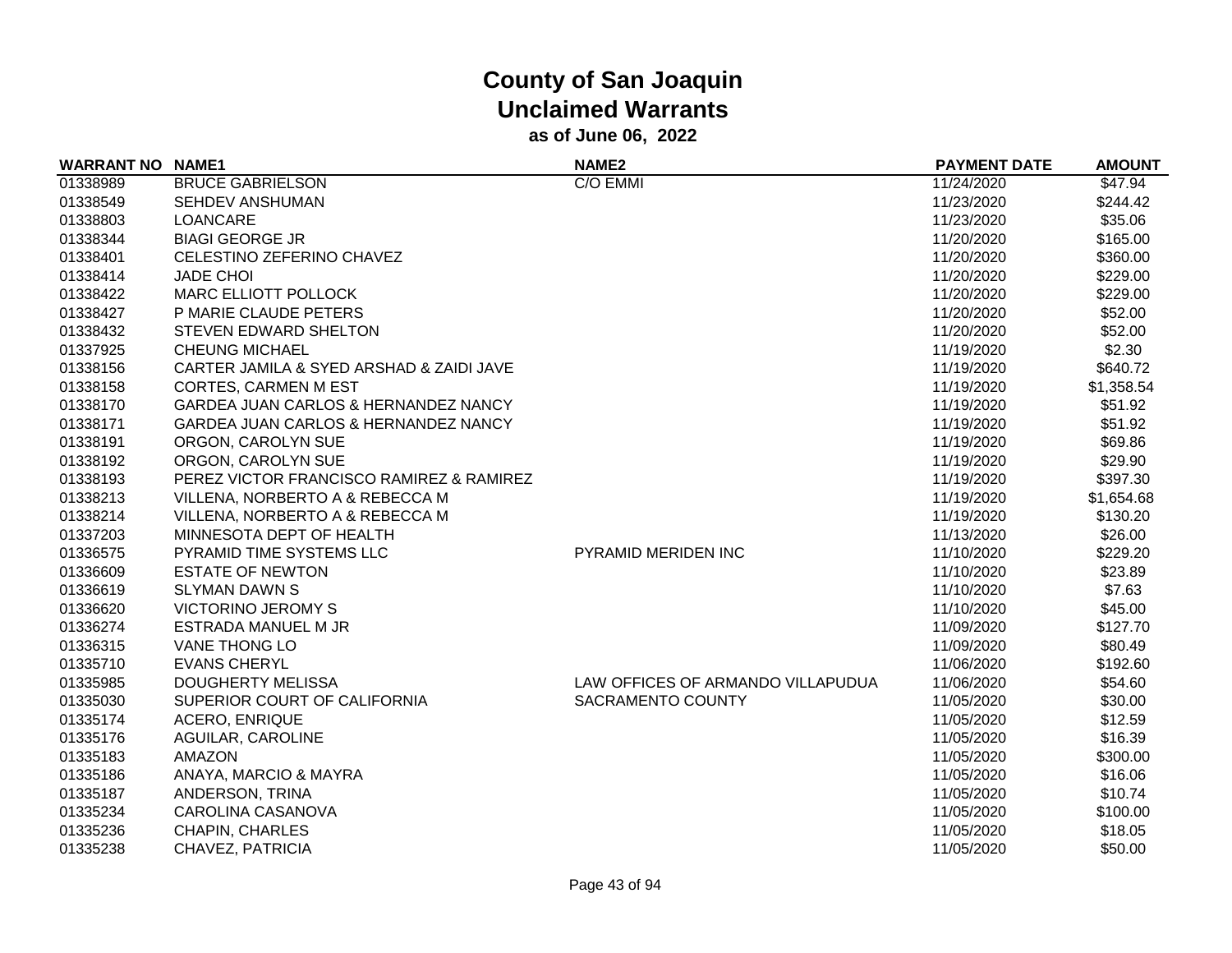| <b>WARRANT NO NAME1</b> |                               | <b>NAME2</b> | <b>PAYMENT DATE</b> | <b>AMOUNT</b> |
|-------------------------|-------------------------------|--------------|---------------------|---------------|
| 01335245                | <b>CITY OF MANTECA</b>        |              | 11/05/2020          | \$85.00       |
| 01335259                | COX, MIRIAM                   |              | 11/05/2020          | \$14.16       |
| 01335269                | DE BENEDETTI, ZANA            |              | 11/05/2020          | \$60.00       |
| 01335275                | <b>DENNYS</b>                 |              | 11/05/2020          | \$42.75       |
| 01335279                | DIETRICH, FRANCIS JOSEPH      |              | 11/05/2020          | \$50.00       |
| 01335338                | <b>GONZALEZ, JOSE LUIS</b>    |              | 11/05/2020          | \$100.00      |
| 01335342                | <b>GUZMAN, CESAR LUCAS</b>    |              | 11/05/2020          | \$26.58       |
| 01335370                | <b>JAMEN JONES</b>            |              | 11/05/2020          | \$100.00      |
| 01335378                | JIMENEZ, CAROL & HENRY        |              | 11/05/2020          | \$50.00       |
| 01335406                | <b>LARISSA YANG</b>           |              | 11/05/2020          | \$285.92      |
| 01335407                | LAROZA, DINO                  |              | 11/05/2020          | \$8.23        |
| 01335408                | LAROZA, DINO                  |              | 11/05/2020          | \$16.40       |
| 01335412                | LEMUS, TAMARA                 |              | 11/05/2020          | \$10.00       |
| 01335423                | MAGANA, JILLIAN               |              | 11/05/2020          | \$25.00       |
| 01335434                | <b>MARSHALL'S</b>             |              | 11/05/2020          | \$100.00      |
| 01335445                | MILLETTE, LINDA               |              | 11/05/2020          | \$1,416.93    |
| 01335456                | NIXON, SYBIL                  |              | 11/05/2020          | \$4.62        |
| 01335505                | PLANK, GLEN                   |              | 11/05/2020          | \$22.41       |
| 01335506                | PLATT, MICHAEL                |              | 11/05/2020          | \$24.53       |
| 01335509                | RACKLEY, DANNY ALAN           |              | 11/05/2020          | \$15.44       |
| 01335517                | <b>RICHARD MADRID</b>         |              | 11/05/2020          | \$65.00       |
| 01335538                | <b>RYDER</b>                  |              | 11/05/2020          | \$65.44       |
| 01335547                | SANCHEZ, MIGUEL               |              | 11/05/2020          | \$9.06        |
| 01335557                | SHAH, HYATT                   |              | 11/05/2020          | \$17.02       |
| 01335568                | SMITH, JOSEPH                 |              | 11/05/2020          | \$100.00      |
| 01335569                | SNOW, WILLIAM H               |              | 11/05/2020          | \$12.46       |
| 01335572                | SOPHAL SUN                    |              | 11/05/2020          | \$100.00      |
| 01335574                | SPAUGH, RODGER                |              | 11/05/2020          | \$24.58       |
| 01335593                | <b>TARGET</b>                 |              | 11/05/2020          | \$100.00      |
| 01335595                | TAYLOR, BENJAMIN A            |              | 11/05/2020          | \$50.00       |
| 01335600                | <b>TOPA INSURANCE COMPANY</b> |              | 11/05/2020          | \$50.00       |
| 01335616                | VASQUEZ, ALEJANDRINO          |              | 11/05/2020          | \$14.78       |
| 01335645                | WALKER, BETTYE                |              | 11/05/2020          | \$60.00       |
| 01335664                | <b>ZUNIGA, ANDRES</b>         |              | 11/05/2020          | \$50.00       |
| 01333217                | COUNTY OF SANTA CLARA         |              | 11/03/2020          | \$30.00       |
| 01333223                | <b>MAHAN ROMEO</b>            |              | 11/03/2020          | \$50.00       |
| 01333235                | DAMERON HOSPITAL              |              | 11/03/2020          | \$44.06       |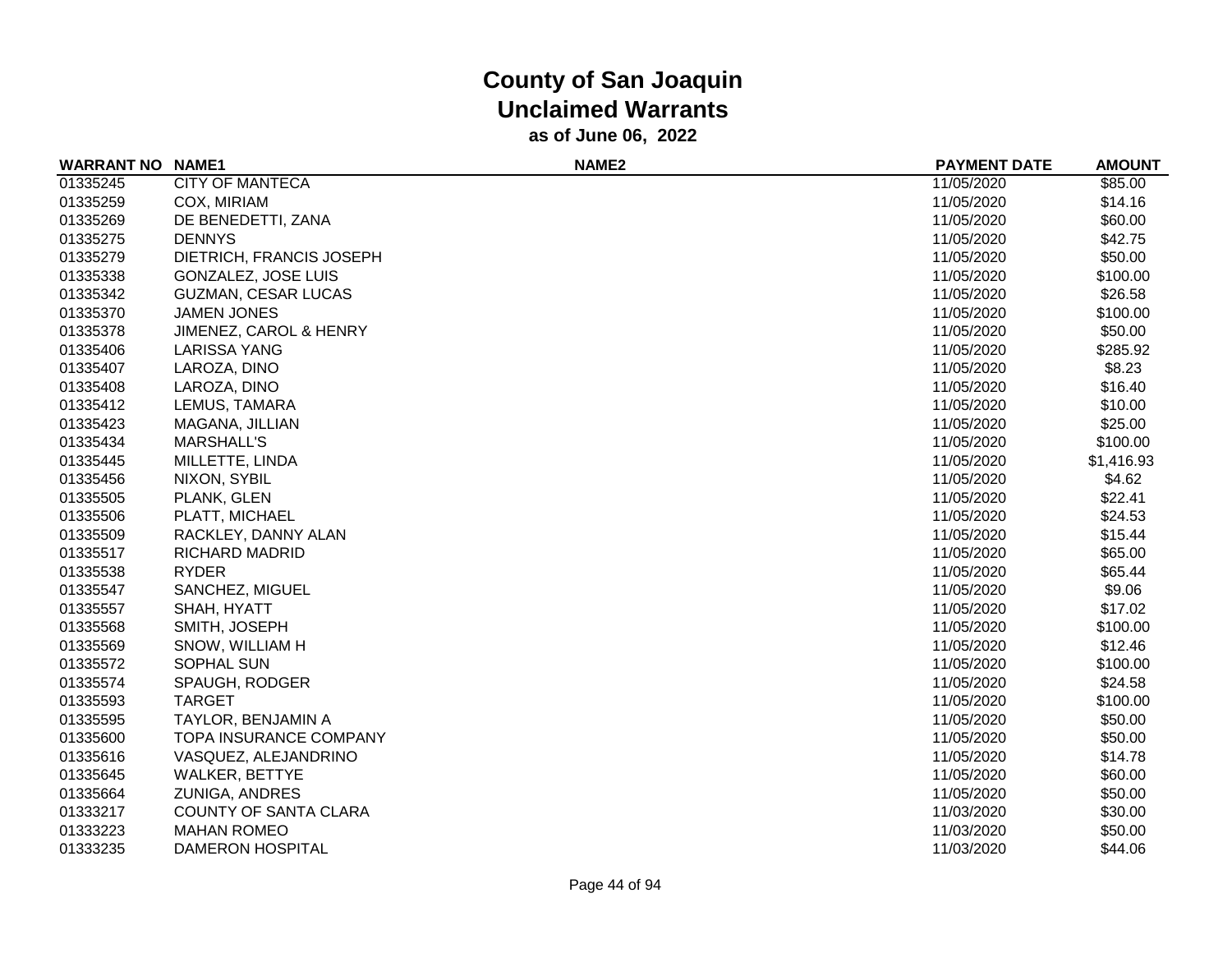| <b>WARRANT NO NAME1</b> |                                          | NAME <sub>2</sub>      | <b>PAYMENT DATE</b> | <b>AMOUNT</b> |
|-------------------------|------------------------------------------|------------------------|---------------------|---------------|
| 01334575                | LYNNE CHERYLE JACKSON                    |                        | 11/03/2020          | \$52.00       |
| 01334582                | <b>MARTHA MEDINAARELLANO</b>             |                        | 11/03/2020          | \$229.00      |
| 01334592                | PATRICK ANTHONY NADEAU JR                |                        | 11/03/2020          | \$317.00      |
| 01334593                | RADU OLARESCU                            |                        | 11/03/2020          | \$229.00      |
| 01334598                | ROHIT CHIMATA                            |                        | 11/03/2020          | \$352.00      |
| 01334600                | RYLEE NICHOLE GONZALES                   |                        | 11/03/2020          | \$157.00      |
| 01334601                | <b>SAFIR WAZED</b>                       |                        | 11/03/2020          | \$360.00      |
| 01334607                | TC MAURICE HILLERY                       |                        | 11/03/2020          | \$100.00      |
| 01334608                | THOMAS MICHAEL TIFT JR                   |                        | 11/03/2020          | \$352.00      |
| 01332803                | <b>MERCIER ANGELA</b>                    |                        | 11/02/2020          | \$190.00      |
| 01333007                | <b>CAROLINA SOTOMENDEZ</b>               |                        | 11/02/2020          | \$52.00       |
| 01333008                | <b>CHELSIE EDISON</b>                    |                        | 11/02/2020          | \$52.00       |
| 01333018                | JOSEPH GABRIEL SANTANA JR                |                        | 11/02/2020          | \$52.00       |
| 01333022                | NAVPREET SINGH SHAHI                     |                        | 11/02/2020          | \$52.00       |
| 01333026                | RAYMUNDO CAZARESBERNARDINO               |                        | 11/02/2020          | \$156.00      |
| 01333029                | <b>STALIN CHITTINENI</b>                 |                        | 11/02/2020          | \$52.00       |
| 01333030                | <b>SUMIT SINGH</b>                       |                        | 11/02/2020          | \$52.00       |
| 01331863                | Dennis Bennett                           |                        | 11/01/2020          | \$340.00      |
| 01331954                | <b>Bechtold Jerry</b>                    |                        | 11/01/2020          | \$27.00       |
| 01331988                | RODGERS WILISHA                          |                        | 11/01/2020          | \$27.00       |
| 01332534                | <b>NELSON NANCY K</b>                    |                        | 10/30/2020          | \$549.00      |
| 01332631                | <b>STEBBINS MARK L</b>                   |                        | 10/30/2020          | \$50.00       |
| 01332670                | <b>VICTIM WITNESS CENTER</b>             |                        | 10/30/2020          | \$25.00       |
| 01332117                | <b>EDWARDS CALENA</b>                    |                        | 10/29/2020          | \$64.98       |
| 01332360                | ANTONIO CARLOS LONGORIAHERNANDEZ II      |                        | 10/29/2020          | \$78.52       |
| 01332382                | <b>ESAU GALINDO JR</b>                   |                        | 10/29/2020          | \$52.00       |
| 01332385                | <b>GASPER RODRIGUEZMEDINA</b>            |                        | 10/29/2020          | \$52.00       |
| 01332394                | <b>JESSIE DUANE AMERALTHORNTON</b>       |                        | 10/29/2020          | \$25.00       |
| 01332396                | <b>JOE LEONARD SILVA III</b>             |                        | 10/29/2020          | \$464.00      |
| 01332406                | FIDELITY NATIONAL TITLE COMPANY OF CALIF |                        | 10/29/2020          | \$147.38      |
| 01332436                | NEXT GENERATION TOWING LLC               | <b>ROGER MARKOWITZ</b> | 10/29/2020          | \$476.08      |
| 01332437                | NEXT GENERATION TOWING LLC               | <b>ROGER MARKOWITZ</b> | 10/29/2020          | \$135.92      |
| 01332445                | <b>REFT SHAUN &amp; MAYA</b>             |                        | 10/29/2020          | \$40.48       |
| 01332452                | <b>VICTORIA ISLAND LP</b>                |                        | 10/29/2020          | \$131.64      |
| 01329340                | <b>VERIZON WIRELESS</b>                  |                        | 10/28/2020          | \$2,472.24    |
| 01332076                | VALLEY SPRINGS FEED & PET SUPPLY         |                        | 10/28/2020          | \$106.13      |
| 01329153                | Rosemarie Catipon                        |                        | 10/27/2020          | \$110.36      |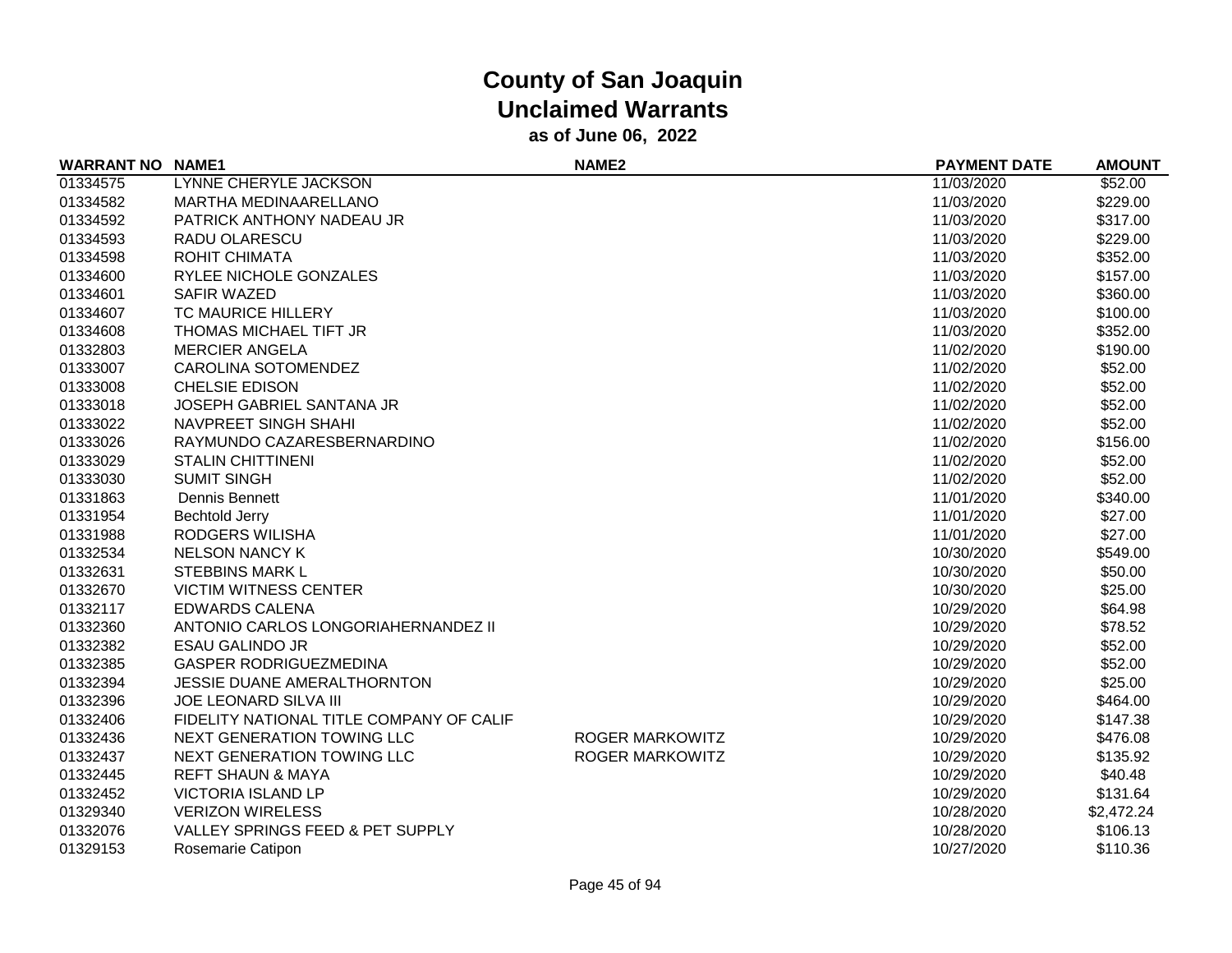| <b>WARRANT NO NAME1</b> |                                                    | NAME <sub>2</sub>                    | <b>PAYMENT DATE</b>  | <b>AMOUNT</b> |
|-------------------------|----------------------------------------------------|--------------------------------------|----------------------|---------------|
| 01328943                | MILLMORE JUSTIN A                                  |                                      | 10/26/2020           | \$51.21       |
| 01328944                | <b>MUSTER ASHLEY</b>                               |                                      | 10/26/2020           | \$28.99       |
| 01328664                | <b>BROWN JENNIFER</b>                              |                                      | 10/23/2020           | \$1,300.52    |
| 01328665                | FERNANDEZ EVELYN                                   |                                      | 10/23/2020           | \$71.63       |
| 01328733                | <b>CARRINGTON COLLEGE</b>                          |                                      | 10/23/2020           | \$441.19      |
| 01328768                | BED BATH & BEYOND OF CALIF LLC                     | C/O TAX DEPARTMENT                   | 10/23/2020           | \$516.09      |
| 01328801                | <b>GRIMSLEY, STEPH</b>                             |                                      | 10/23/2020           | \$283.39      |
| 01328809                | KINGS BRIDGE HOLDINGS LLC                          | ECS FINANCIAL SERVICES INC TAX AGENT | 10/23/2020           | \$269.06      |
| 01328818                | LIND, DAVE K                                       |                                      | 10/23/2020           | \$262.22      |
| 01328851                | WONG LAI HING YIP TR                               |                                      | 10/23/2020           | \$62.09       |
| 01328496                | LAUREL ALEJANDRO                                   |                                      | 10/22/2020           | \$300.00      |
| 01328547                | CHICAGO TITLE COMPANY                              |                                      | 10/22/2020           | \$305.86      |
| 01328190                | <b>HORTON SENTWALI A</b>                           |                                      | 10/21/2020           | \$34.20       |
| 01328002                | <b>JESSIE PROVENCIO</b>                            |                                      | 10/20/2020           | \$12.00       |
| 01327417                | BANDEGAN MOHAMMAD & MOTAMENI MANDANA               |                                      | 10/19/2020           | \$51.80       |
| 01327418                | BANDEGAN MOHAMMAD & MOTAMENI MANDANA               |                                      | 10/19/2020           | \$17.00       |
| 01327425                | <b>BELAVIGI SARVESH &amp; RACHANA</b>              |                                      | 10/19/2020           | \$27.66       |
| 01327451                | <b>CERVANTEZ MARGARITA</b>                         |                                      | 10/19/2020           | \$36.60       |
| 01327459                | <b>CRUZ GEORGE GEORGE &amp; MARYELLA</b>           |                                      | 10/19/2020           | \$176.46      |
| 01327508                | GOURU SRINIVASA GUPTA & VISHWANATHAM SHA           |                                      | 10/19/2020           | \$617.08      |
| 01327509                | GOURU SRINIVASA GUPTA & VISHWANATHAM SHA           |                                      | 10/19/2020           | \$383.68      |
| 01327512                | <b>GUGLIELMONI, MICHAEL JOSEPH &amp; EVELYN TR</b> |                                      | 10/19/2020           | \$127.36      |
| 01327530                | JAMBULA DHARMAENRA R & KAKARLA SREEDEVI            |                                      | 10/19/2020           | \$15.78       |
| 01327608                | PRETTYMAN CHARLENE D ETAL                          |                                      | 10/19/2020           | \$10.60       |
| 01327631                | ROBINSON KRUEM SAMUEL JOSEPH ETAL                  |                                      | 10/19/2020           | \$147.08      |
| 01327641                | <b>SAN JOAQUIN INVESTMENTS</b>                     |                                      | 10/19/2020           | \$33.14       |
| 01327678                | SMITH DONNA LEE EST                                | <b>THOMAS PETERSON</b>               | 10/19/2020           | \$45.74       |
| 01327698                | US BANK NATIONAL ASSOCIATION TR                    | OCWEN FINANCIAL CORPORATION          | ATTN: TRA 10/19/2020 | \$435.32      |
| 01327724                | WIRE TWO WIRE INC                                  |                                      | 10/19/2020           | \$11.74       |
| 01327733                | YE RU CONG                                         |                                      | 10/19/2020           | \$116.50      |
| 01327101                | <b>TUALLA CHRISTINE</b>                            |                                      | 10/16/2020           | \$9.77        |
| 01326464                | DAVENPORT CATRICE                                  |                                      | 10/14/2020           | \$62.10       |
| 01326682                | <b>SAFEWAY INC</b>                                 | C/O ALBERTSONS COMPANIES INC         | 10/14/2020           | \$5,363.27    |
| 01326186                | <b>COBARRUBIAS ZACHARY</b>                         |                                      | 10/13/2020           | \$55.68       |
| 01326206                | <b>MARCHINI PAUL J</b>                             |                                      | 10/13/2020           | \$25.00       |
| 01325962                | <b>STATE OF CALIFORNIA</b>                         |                                      | 10/12/2020           | \$73.00       |
| 01326025                | <b>VICTORINO JEROMY S</b>                          |                                      | 10/12/2020           | \$15.00       |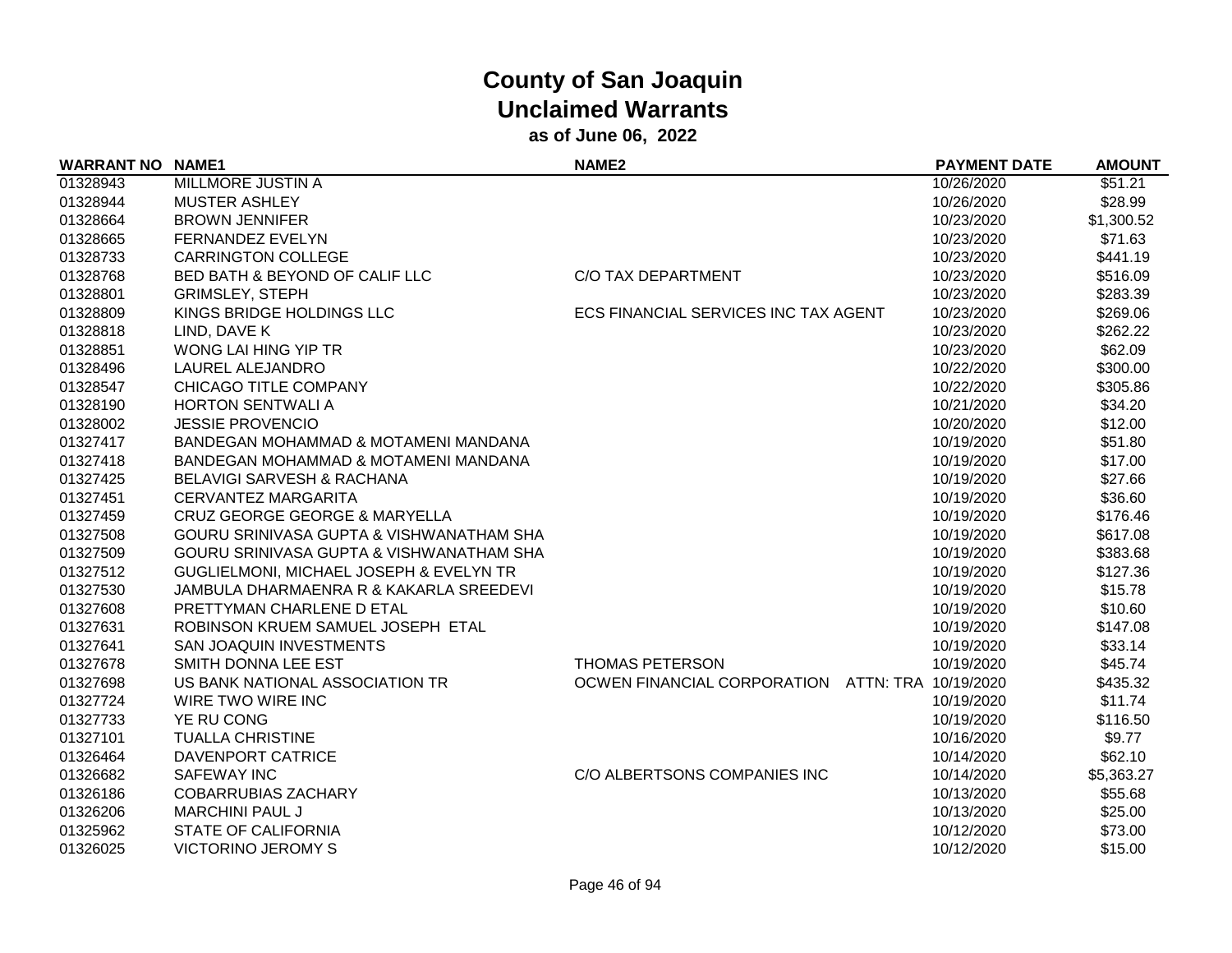| <b>WARRANT NO</b> | <b>NAME1</b>              | <b>NAME2</b> | <b>PAYMENT DATE</b> | <b>AMOUNT</b> |
|-------------------|---------------------------|--------------|---------------------|---------------|
| 01325409          | CHAVEZ, PATRICIA          |              | 10/09/2020          | \$50.00       |
| 01325412          | CHUN, LUI MAY             |              | 10/09/2020          | \$11.50       |
| 01325434          | DARETTA, KIM              |              | 10/09/2020          | \$50.00       |
| 01325436          | DAY, JOHN                 |              | 10/09/2020          | \$150.00      |
| 01325449          | DUDLEY, EFFIE             |              | 10/09/2020          | \$9.12        |
| 01325457          | <b>EDGARDO CANLAS</b>     |              | 10/09/2020          | \$60.00       |
| 01325460          | <b>EMERICK, DEBORAH</b>   |              | 10/09/2020          | \$10.44       |
| 01325474          | FIELDS, DAN               |              | 10/09/2020          | \$25.00       |
| 01325494          | GARCIA, GUADALUPE         |              | 10/09/2020          | \$10.08       |
| 01325503          | <b>GOLDSTEIN, ALLAN</b>   |              | 10/09/2020          | \$97.44       |
| 01325510          | HACK, SHERRY L            |              | 10/09/2020          | \$107.75      |
| 01325514          | HARDY, JEANETTA           |              | 10/09/2020          | \$14.66       |
| 01325515          | HERNANDEZ, MARIA          |              | 10/09/2020          | \$19.32       |
| 01325517          | HILL, BERNADINE           |              | 10/09/2020          | \$25.00       |
| 01325536          | <b>JAIME SAUCE</b>        |              | 10/09/2020          | \$5.00        |
| 01325538          | <b>JAMEN JONES</b>        |              | 10/09/2020          | \$100.00      |
| 01325558          | KAIT, AMBER & PAUL        |              | 10/09/2020          | \$9.60        |
| 01325562          | <b>KELLEY, ERNESTINE</b>  |              | 10/09/2020          | \$14.97       |
| 01325575          | <b>LARISSA YANG</b>       |              | 10/09/2020          | \$285.92      |
| 01325587          | MAGANA, JILLIAN           |              | 10/09/2020          | \$25.00       |
| 01325595          | MARTINEZ, FELIPA          |              | 10/09/2020          | \$2.10        |
| 01325611          | <b>MORALES, THOMAS</b>    |              | 10/09/2020          | \$25.00       |
| 01325653          | PAZ, LANA                 |              | 10/09/2020          | \$12.70       |
| 01325672          | PLANK, GLEN               |              | 10/09/2020          | \$22.41       |
| 01325698          | RODRIGUEZ, TONY           |              | 10/09/2020          | \$10.07       |
| 01325700          | ROMERO, ANTONIA           |              | 10/09/2020          | \$93.87       |
| 01325708          | SALLY BEAUTY SUPPLY       |              | 10/09/2020          | \$448.59      |
| 01325725          | <b>SHIRLEY HUGHEY</b>     |              | 10/09/2020          | \$10.10       |
| 01325735          | SNOW, WILLIAM H           |              | 10/09/2020          | \$12.46       |
| 01325738          | <b>SPAUGH, RODGER</b>     |              | 10/09/2020          | \$24.57       |
| 01325753          | TAFOLLA, GLENN & JESSICA  |              | 10/09/2020          | \$18.13       |
| 01325758          | TAYLOR, BENJAMIN A        |              | 10/09/2020          | \$50.00       |
| 01325774          | <b>VALERIA ECHEVERRIA</b> |              | 10/09/2020          | \$1,537.00    |
| 01325810          | ZACHARY FARRELL           |              | 10/09/2020          | \$200.00      |
| 01325814          | ZUNIGA, ANDRES            |              | 10/09/2020          | \$50.00       |
| 01325125          | <b>PHAM NHUNG</b>         |              | 10/08/2020          | \$84.40       |
| 01324494          | <b>CHEUNG MICHAEL</b>     |              | 10/07/2020          | \$33.35       |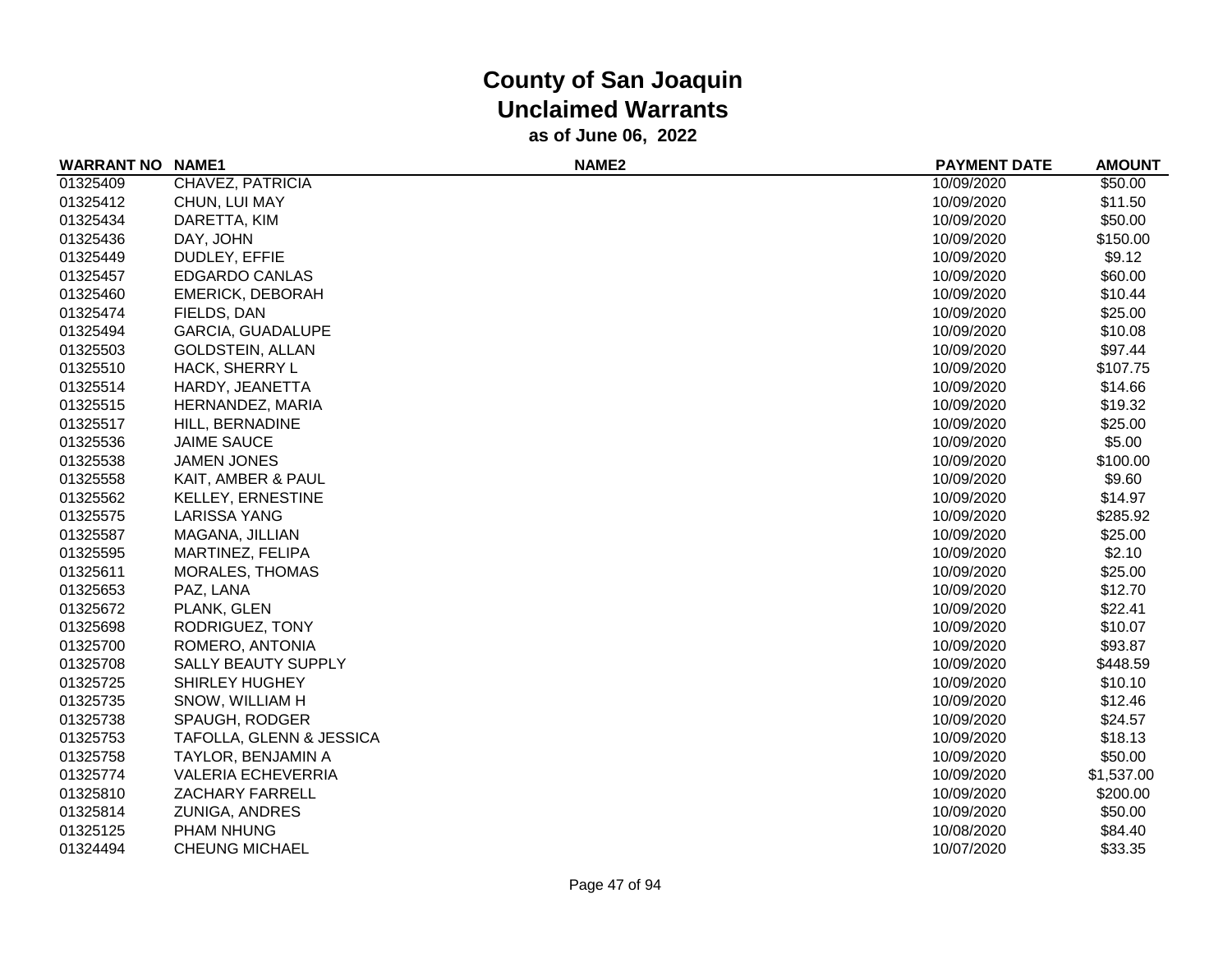| <b>WARRANT NO</b> | <b>NAME1</b>                        | NAME <sub>2</sub>            | <b>PAYMENT DATE</b> | <b>AMOUNT</b> |
|-------------------|-------------------------------------|------------------------------|---------------------|---------------|
| 01324657          | WOODWARD PAULA                      |                              | 10/07/2020          | \$26.39       |
| 01324355          | EVOQUA WATER TECHNOLOGIES LLC       | <b>EWT HOLDINGS III CORP</b> | 10/06/2020          | \$9,520.59    |
| 01324428          | HUNT & SONS INC                     |                              | 10/06/2020          | \$344.83      |
| 01324431          | EVOLUTION CONSULTING SOUTH LLC      |                              | 10/06/2020          | \$163.08      |
| 01324081          | PROST GARY                          |                              | 10/05/2020          | \$300.00      |
| 01320959          | RODGERS WILISHA                     |                              | 10/01/2020          | \$27.00       |
| 01322011          | AT&T                                |                              | 10/01/2020          | \$316.65      |
| 01322296          | <b>Bechtold Jerry</b>               |                              | 10/01/2020          | \$27.00       |
| 01322371          | <b>EMILIO ANTHONY APODACA</b>       |                              | 10/01/2020          | \$52.00       |
| 01322373          | JASMINE ALEXANDRIA NICOLE RIVAS     |                              | 10/01/2020          | \$244.00      |
| 01322374          | <b>JOSE CHAVEZ</b>                  |                              | 10/01/2020          | \$52.00       |
| 01322384          | TREVON DALLEN SELLS                 |                              | 10/01/2020          | \$52.00       |
| 01321709          | MELGAR ALBA & JUAN                  |                              | 09/30/2020          | \$34.57       |
| 01321789          | <b>COUNTY OF LOS ANGELES</b>        |                              | 09/30/2020          | \$35.00       |
| 01321306          | ERICH KENNETH HUTCHINSON            |                              | 09/28/2020          | \$65.00       |
| 01321321          | LEO FERNANDEZ STODOMINGO            |                              | 09/28/2020          | \$229.00      |
| 01321323          | <b>LINDA LEE HARDING</b>            |                              | 09/28/2020          | \$300.00      |
| 01321325          | MARCO ELESBAAN GARCIAMENDEZ         |                              | 09/28/2020          | \$102.00      |
| 01321326          | NEETU TRIVEDI                       |                              | 09/28/2020          | \$229.00      |
| 01321334          | TYLER IAN BETTERIDGE                |                              | 09/28/2020          | \$10.00       |
| 01321335          | <b>ZHENHAO WEN</b>                  |                              | 09/28/2020          | \$42.95       |
| 01317590          | <b>ANACOM MEDTEK</b>                | ANACOME GENERAL CORPORATION  | 09/24/2020          | \$1,107.95    |
| 01317619          | DART CONTAINER COMPANY              |                              | 09/24/2020          | \$175.00      |
| 01317868          | <b>COPPETTI JAMES &amp; L JUNE</b>  |                              | 09/24/2020          | \$383.04      |
| 01317893          | <b>GALINDO BENJAMIN &amp; SOFIA</b> |                              | 09/24/2020          | \$286.26      |
| 01318032          | TAYLOR NIKOSHA ETAL                 | <b>MARIO VITAL</b>           | 09/24/2020          | \$23.37       |
| 01317294          | CENTRAL SANITARY SUPPLY             |                              | 09/23/2020          | \$757.77      |
| 01317297          | <b>CHEUNG MICHAEL</b>               |                              | 09/23/2020          | \$16.10       |
| 01317477          | <b>SMITH SHEKINAH</b>               |                              | 09/23/2020          | \$30.00       |
| 01317568          | NADAR NICHOLAS HAMDAN               |                              | 09/23/2020          | \$150.00      |
| 01316217          | <b>NEWAJ DAVE</b>                   |                              | 09/21/2020          | \$125.25      |
| 01316255          | DONNOE & ASSOCIATES INC             |                              | 09/21/2020          | \$850.00      |
| 01316349          | CHICAGO TITLE COMPANY               |                              | 09/21/2020          | \$19.40       |
| 01316369          | STARR PROPERTY MANAGEMENT INC       |                              | 09/21/2020          | \$10.02       |
| 01316387          | ATC REALTY NINE INC                 | ATTN JEFFREY K SCOTT         | 09/21/2020          | \$1,139.42    |
| 01316388          | ATC REALTY NINE INC                 | ATTN JEFFREY K SCOTT         | 09/21/2020          | \$110.08      |
| 01316389          | ATC REALTY NINE INC                 | ATTN JEFFREY K SCOTT         | 09/21/2020          | \$3,826.48    |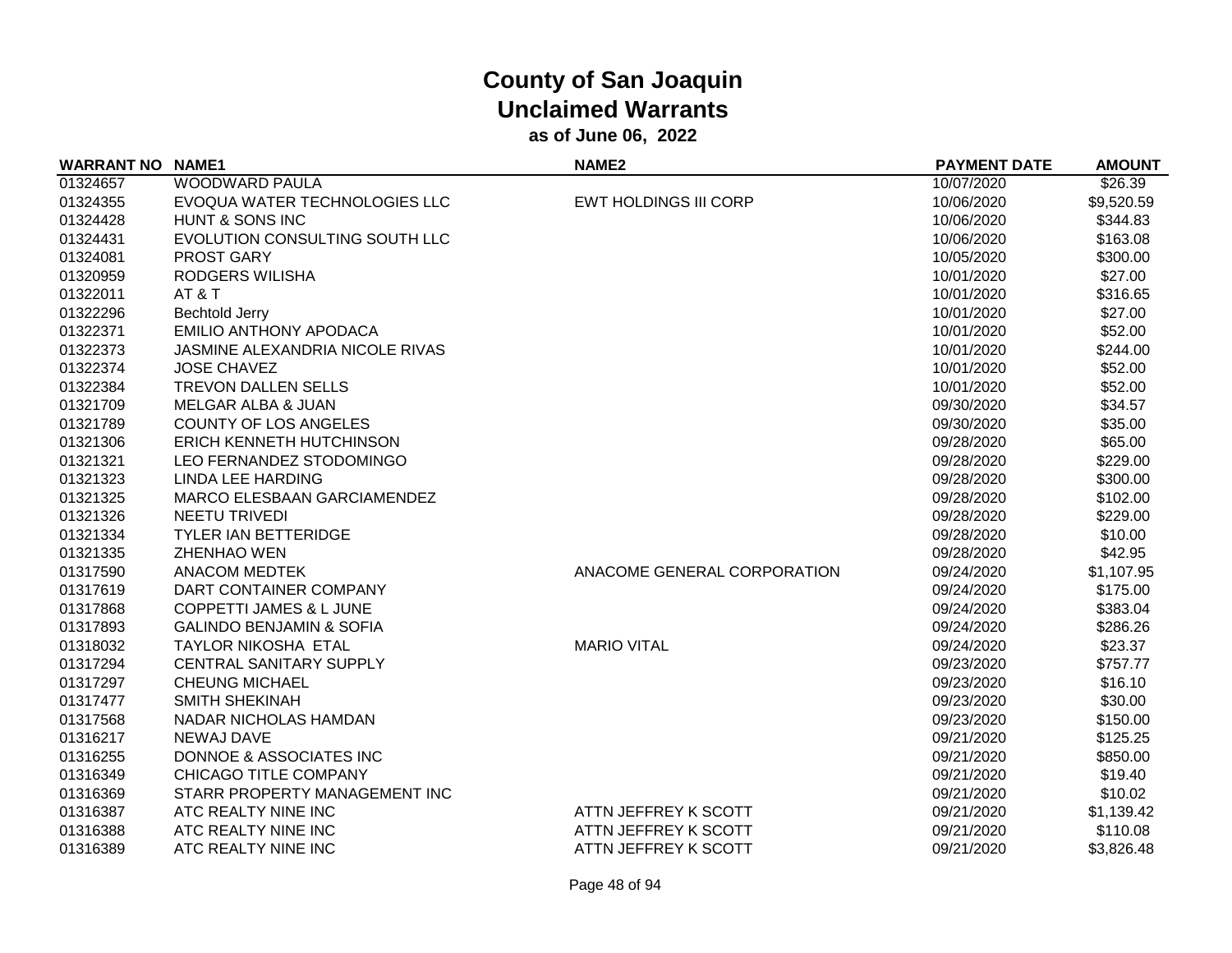| <b>WARRANT NO</b> | <b>NAME1</b>                            | NAME <sub>2</sub>                            | <b>PAYMENT DATE</b> | <b>AMOUNT</b> |
|-------------------|-----------------------------------------|----------------------------------------------|---------------------|---------------|
| 01316390          | <b>BAGRI SARBJIT ETAL</b>               | ANIL & RESHMA WADHWANI                       | 09/21/2020          | \$39.06       |
| 01316399          | <b>BARRIOS LUIS &amp; MARIA R</b>       |                                              | 09/21/2020          | \$22.70       |
| 01316405          | BEDFORD WILLIAM C ETAL                  | FRANK RAE BEDFORD                            | 09/21/2020          | \$155.48      |
| 01316406          | BEDFORD WILLIAM C ETAL                  | FRANK RAE BEDFORD                            | 09/21/2020          | \$22.44       |
| 01316414          | BIER, WAYNE W                           |                                              | 09/21/2020          | \$689.82      |
| 01316453          | <b>CHAN HEATHER</b>                     |                                              | 09/21/2020          | \$408.00      |
| 01316469          | COTTON, AIMEE                           |                                              | 09/21/2020          | \$329.91      |
| 01316470          | COTTON, AIMEE                           |                                              | 09/21/2020          | \$191.80      |
| 01316472          | <b>CRUZ GEORGE &amp; MARYELLA</b>       |                                              | 09/21/2020          | \$374.02      |
| 01316497          | DRUMONDE MARCUS & PIMENTEL HOLLIE       |                                              | 09/21/2020          | \$28.44       |
| 01316502          | ESPANA, JULIO                           |                                              | 09/21/2020          | \$199.08      |
| 01316510          | FOGGIATO PETER A ETAL & ROBERTA A       | <b>JOSEPH S MORENO &amp; LAUREEN E TIBON</b> | 09/21/2020          | \$477.51      |
| 01316529          | <b>GRAALFS, ELLEN LYNN ETAL</b>         | <b>MICHAEL GRAALFFS</b>                      | 09/21/2020          | \$143.76      |
| 01316530          | <b>GRAALFS, ELLEN LYNN ETAL</b>         | <b>MICHAEL GRAALFFS</b>                      | 09/21/2020          | \$336.12      |
| 01316531          | <b>GRAHAM BARBARA BISHOP TR</b>         |                                              | 09/21/2020          | \$290.50      |
| 01316532          | <b>GRAHAM BARBARA BISHOP TR</b>         |                                              | 09/21/2020          | \$1,733.46    |
| 01316536          | GUGLIELMONI, MICHAEL JOSEPH & EVELYN TR |                                              | 09/21/2020          | \$258.30      |
| 01316566          | JIMENEZ XAVIER & JIMENEZ ELVA MEDINA    |                                              | 09/21/2020          | \$92.02       |
| 01316665          | OLIVIERI GRILLO, LUCIA C                |                                              | 09/21/2020          | \$31.72       |
| 01316666          | OLIVIERI GRILLO, LUCIA C                |                                              | 09/21/2020          | \$396.96      |
| 01316667          | OLIVIERI GRILLO, LUCIA C                |                                              | 09/21/2020          | \$47.18       |
| 01316678          | OSTER, RICHARD LEE                      |                                              | 09/21/2020          | \$704.52      |
| 01316685          | PAYNE ANTOINETTE                        |                                              | 09/21/2020          | \$54.18       |
| 01316696          | PROPERTY 85                             |                                              | 09/21/2020          | \$480.28      |
| 01316697          | PROPERTY 85                             |                                              | 09/21/2020          | \$361.72      |
| 01316728          | <b>SEC OF HUD</b>                       | <b>LOAN GUARANTY SERVICES</b>                | 09/21/2020          | \$71.96       |
| 01316734          | SINGH BHUPINDER & PARAMJIT              |                                              | 09/21/2020          | \$654.84      |
| 01316765          | <b>SUMAN KULDEEP K</b>                  |                                              | 09/21/2020          | \$103.96      |
| 01316766          | <b>SUMAN KULDEEP K</b>                  |                                              | 09/21/2020          | \$284.38      |
| 01316829          | CAL-CENTRAL EQUIPMENT CO                |                                              | 09/21/2020          | \$192.12      |
| 01316931          | MANTECA OB & GYN MED GROUP              | <b>MAH KELLY</b>                             | 09/21/2020          | \$2,300.00    |
| 01316173          | <b>ROGER C HAHN</b>                     |                                              | 09/18/2020          | \$20.00       |
| 01316176          | SALIHU & NAOMI BARGOMA                  |                                              | 09/18/2020          | \$20.00       |
| 01315546          | KHAN MUHAMMAD                           |                                              | 09/17/2020          | \$10.00       |
| 01315643          | <b>WALKER VETERINARY HOSPITAL</b>       |                                              | 09/17/2020          | \$225.66      |
| 01315216          | PATRICIA FENSTERWALD                    | C/O EMMI                                     | 09/16/2020          | \$13.28       |
| 01315236          | <b>WENTWORTH AMANDA</b>                 |                                              | 09/16/2020          | \$50.00       |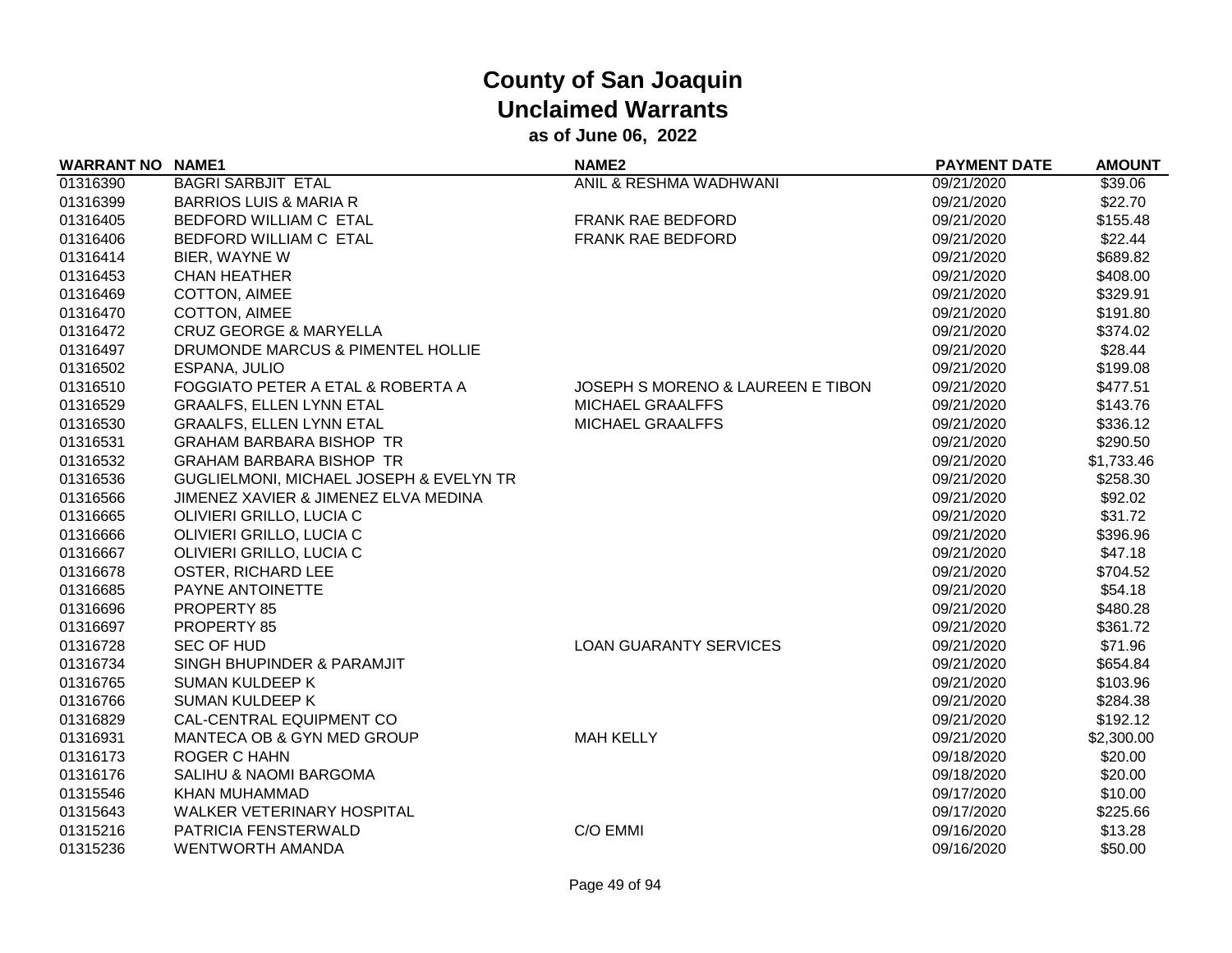| <b>WARRANT NO NAME1</b> |                                         | <b>NAME2</b>         | <b>PAYMENT DATE</b> | <b>AMOUNT</b> |
|-------------------------|-----------------------------------------|----------------------|---------------------|---------------|
| 01314596                | BOATENG MARY OR BOATENG AGYAPONG KOFI   |                      | 09/15/2020          | \$20.00       |
| 01315054                | NORTH AMERICAN TITLE COMPANY            |                      | 09/15/2020          | \$21.75       |
| 01314380                | <b>COUNTY OF LOS ANGELES</b>            |                      | 09/14/2020          | \$35.00       |
| 01314568                | <b>TRUMARK HOMES</b>                    |                      | 09/14/2020          | \$21,761.02   |
| 01313962                | COLORADO DEPT OF HEALTH                 | <b>VITAL RECORDS</b> | 09/11/2020          | \$5.25        |
| 01313963                | COUNTY OF EL DORADO                     |                      | 09/11/2020          | \$30.00       |
| 01313675                | CHICAGO TITLE                           |                      | 09/10/2020          | \$25.01       |
| 01313679                | <b>CHICAGO TITLE COMPANY</b>            |                      | 09/10/2020          | \$10.01       |
| 01313696                | <b>EMILIANO H ASTA</b>                  |                      | 09/10/2020          | \$18.15       |
| 01313700                | FIDELITY NATIONAL TITLE CO              |                      | 09/10/2020          | \$73.43       |
| 01313706                | FIRST AMERICAN TITLE CO                 |                      | 09/10/2020          | \$393.21      |
| 01313707                | FIRST AMERICAN TITLE CO                 |                      | 09/10/2020          | \$193.32      |
| 01313708                | FIRST AMERICAN TITLE CO                 |                      | 09/10/2020          | \$369.72      |
| 01313709                | FIRST AMERICAN TITLE CO                 |                      | 09/10/2020          | \$33.30       |
| 01313713                | <b>FRANCISCO CASTRO</b>                 |                      | 09/10/2020          | \$100.00      |
| 01313733                | <b>MARIANA GALLEGOS</b>                 |                      | 09/10/2020          | \$52.86       |
| 01313735                | MICHAEL A RUBIOLO                       |                      | 09/10/2020          | \$60.85       |
| 01313741                | OLD REPUBLIC TITLE                      |                      | 09/10/2020          | \$16.10       |
| 01313754                | THE SIGN SHOP                           |                      | 09/10/2020          | \$54.06       |
| 01313755                | THE SIGN SHOP                           |                      | 09/10/2020          | \$59.64       |
| 01313756                | THE SIGN SHOP                           |                      | 09/10/2020          | \$359.99      |
| 01313758                | TIM REYNOLDS                            |                      | 09/10/2020          | \$12.88       |
| 01313759                | <b>TIMIOS TITLE</b>                     |                      | 09/10/2020          | \$98.17       |
| 01313764                | TRUST FBO DANIEL A MOORE SAMUEL D PEDEN |                      | 09/10/2020          | \$12.00       |
| 01313769                | WFG NATIONAL TITLE INSURANCE CO         |                      | 09/10/2020          | \$448.57      |
| 01309648                | <b>LOPEZ ALEXIS</b>                     |                      | 09/09/2020          | \$10.70       |
| 01309651                | <b>MALDONADO VERONICA</b>               |                      | 09/09/2020          | \$8.74        |
| 01309739                | COUNTY OF LOS ANGELES                   |                      | 09/09/2020          | \$35.00       |
| 01309745                | <b>COUNTY OF STANISLAUS</b>             |                      | 09/09/2020          | \$35.00       |
| 01309746                | <b>COUNTY OF STANISLAUS</b>             |                      | 09/09/2020          | \$35.00       |
| 01312888                | FIRST AMERICAN TITLE COMPANY            |                      | 09/09/2020          | \$45.99       |
| 01312897                | OLD REPUBLIC TITLE COMPANY              |                      | 09/09/2020          | \$36.25       |
| 01312905                | <b>ACERO, ENRIQUE</b>                   |                      | 09/09/2020          | \$12.59       |
| 01312913                | ALCON, THOMAS & MERCY                   |                      | 09/09/2020          | \$11.80       |
| 01312922                | ANAYA, MARCIO & MAYRA                   |                      | 09/09/2020          | \$16.06       |
| 01312925                | ANSELMO, LYDELL                         |                      | 09/09/2020          | \$10.68       |
| 01312948                | <b>BEVERLY CAPEHART</b>                 |                      | 09/09/2020          | \$.97         |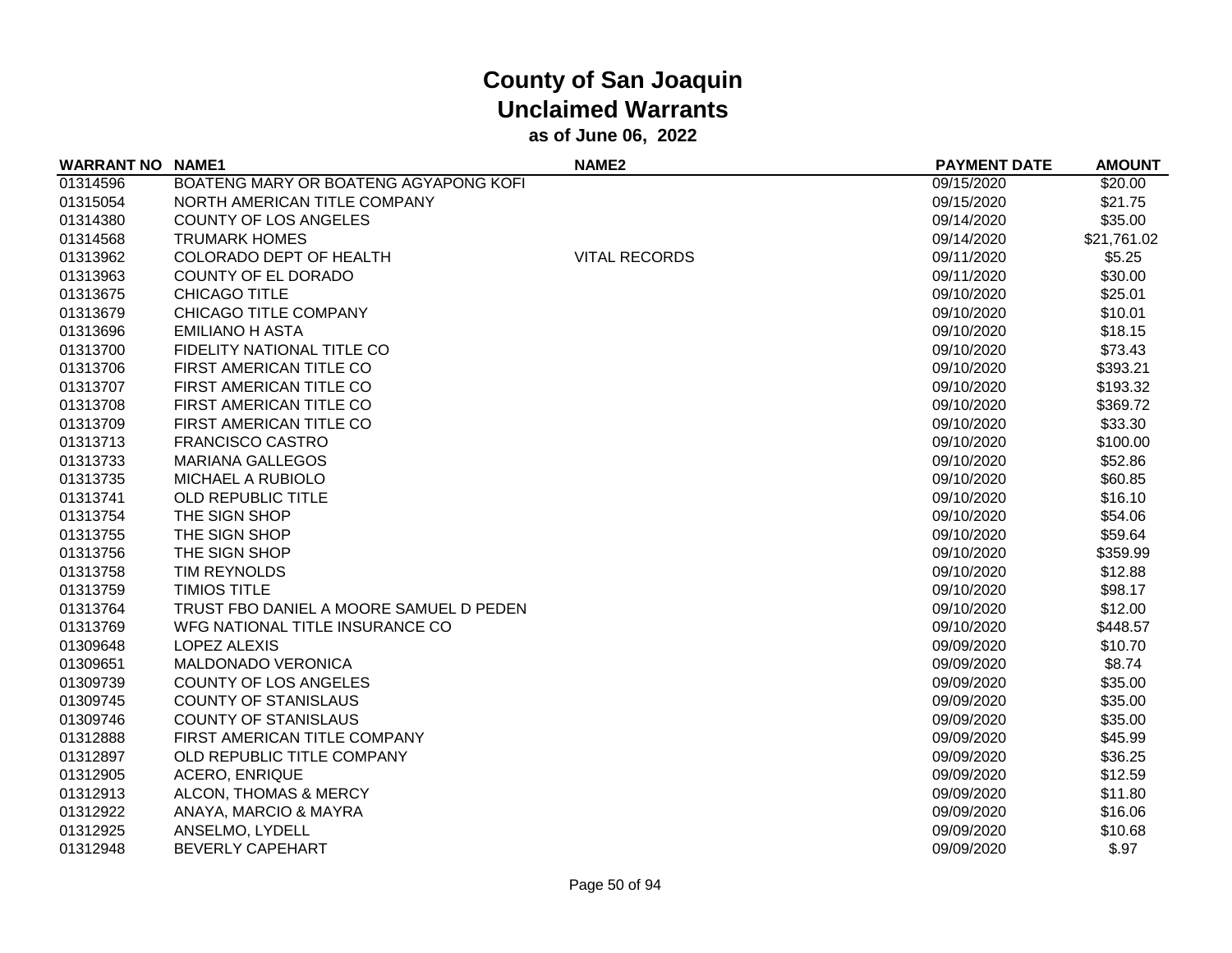| <b>WARRANT NO NAME1</b> |                                       | NAME <sub>2</sub> | <b>PAYMENT DATE</b> | <b>AMOUNT</b> |
|-------------------------|---------------------------------------|-------------------|---------------------|---------------|
| 01312975                | CAROLINA CASANOVA                     |                   | 09/09/2020          | \$50.00       |
| 01312977                | CHAPIN, CHARLES                       |                   | 09/09/2020          | \$18.05       |
| 01312979                | CHAVEZ, PATRICIA                      |                   | 09/09/2020          | \$100.00      |
| 01313043                | FIREMENS FUND INC                     |                   | 09/09/2020          | \$199.98      |
| 01313065                | <b>GUZMAN, CESAR LUCAS</b>            |                   | 09/09/2020          | \$17.72       |
| 01313074                | HILL, BERNADINE                       |                   | 09/09/2020          | \$40.00       |
| 01313083                | HUNDAL, AJINDERJIT                    |                   | 09/09/2020          | \$13.74       |
| 01313089                | <b>JAMEN JONES</b>                    |                   | 09/09/2020          | \$400.00      |
| 01313116                | <b>LARISSA YANG</b>                   |                   | 09/09/2020          | \$381.23      |
| 01313124                | <b>LOBEL FINANCIAL</b>                |                   | 09/09/2020          | \$367.80      |
| 01313132                | LUCCHESI, JENNIFER                    |                   | 09/09/2020          | \$120.00      |
| 01313137                | MAGANA, JILLIAN                       |                   | 09/09/2020          | \$25.00       |
| 01313167                | NAZIR, MUHAMMAD                       |                   | 09/09/2020          | \$11.44       |
| 01313195                | PAZ, LANA                             |                   | 09/09/2020          | \$12.70       |
| 01313216                | RACKLEY, DANNY ALAN                   |                   | 09/09/2020          | \$15.44       |
| 01313232                | RIVERA, MARIA                         |                   | 09/09/2020          | \$12.26       |
| 01313241                | ROMERO, ANTONIA                       |                   | 09/09/2020          | \$93.87       |
| 01313253                | SANCHEZ, JOAQUIN                      |                   | 09/09/2020          | \$11.31       |
| 01313257                | SAUNDERS, JEFFREY                     |                   | 09/09/2020          | \$136.36      |
| 01313264                | SHAH, HYATT                           |                   | 09/09/2020          | \$17.02       |
| 01313277                | SOFTWARE ETC                          |                   | 09/09/2020          | \$100.00      |
| 01313278                | SOPHAL SUN                            |                   | 09/09/2020          | \$100.00      |
| 01313279                | SPAUGH, RODGER                        |                   | 09/09/2020          | \$24.58       |
| 01313303                | <b>TARGET</b>                         |                   | 09/09/2020          | \$655.77      |
| 01313361                | <b>ZUNIGA, ANDRES</b>                 |                   | 09/09/2020          | \$100.00      |
| 01309255                | <b>ROBERSON ASHLEY</b>                |                   | 09/08/2020          | \$20.00       |
| 01309288                | WASHINGTON STATE DEPARTMENT OF HEALTH |                   | 09/08/2020          | \$40.00       |
| 01309479                | <b>BALTAZAR CARRANZA</b>              |                   | 09/08/2020          | \$2.89        |
| 01309485                | <b>CRI PROPERTY MANAGEMENT</b>        |                   | 09/08/2020          | \$17.83       |
| 01309517                | <b>RUBEN MATALEON</b>                 |                   | 09/08/2020          | \$2.77        |
| 01309524                | <b>TIMOTHY ALLEN</b>                  |                   | 09/08/2020          | \$61.41       |
| 01309535                | <b>MOON TIMOTHY</b>                   |                   | 09/08/2020          | \$177.49      |
| 01308962                | KITAYNIK ZACHARY                      |                   | 09/04/2020          | \$215.33      |
| 01308973                | <b>MEAD DOROTHY</b>                   |                   | 09/04/2020          | \$410.33      |
| 01309053                | SATAEVA ANGELINA                      |                   | 09/04/2020          | \$20.32       |
| 01308553                | <b>JOHNSON MONIQUE S</b>              |                   | 09/03/2020          | \$23.58       |
| 01308574                | <b>MAYES DANTE</b>                    |                   | 09/03/2020          | \$5.18        |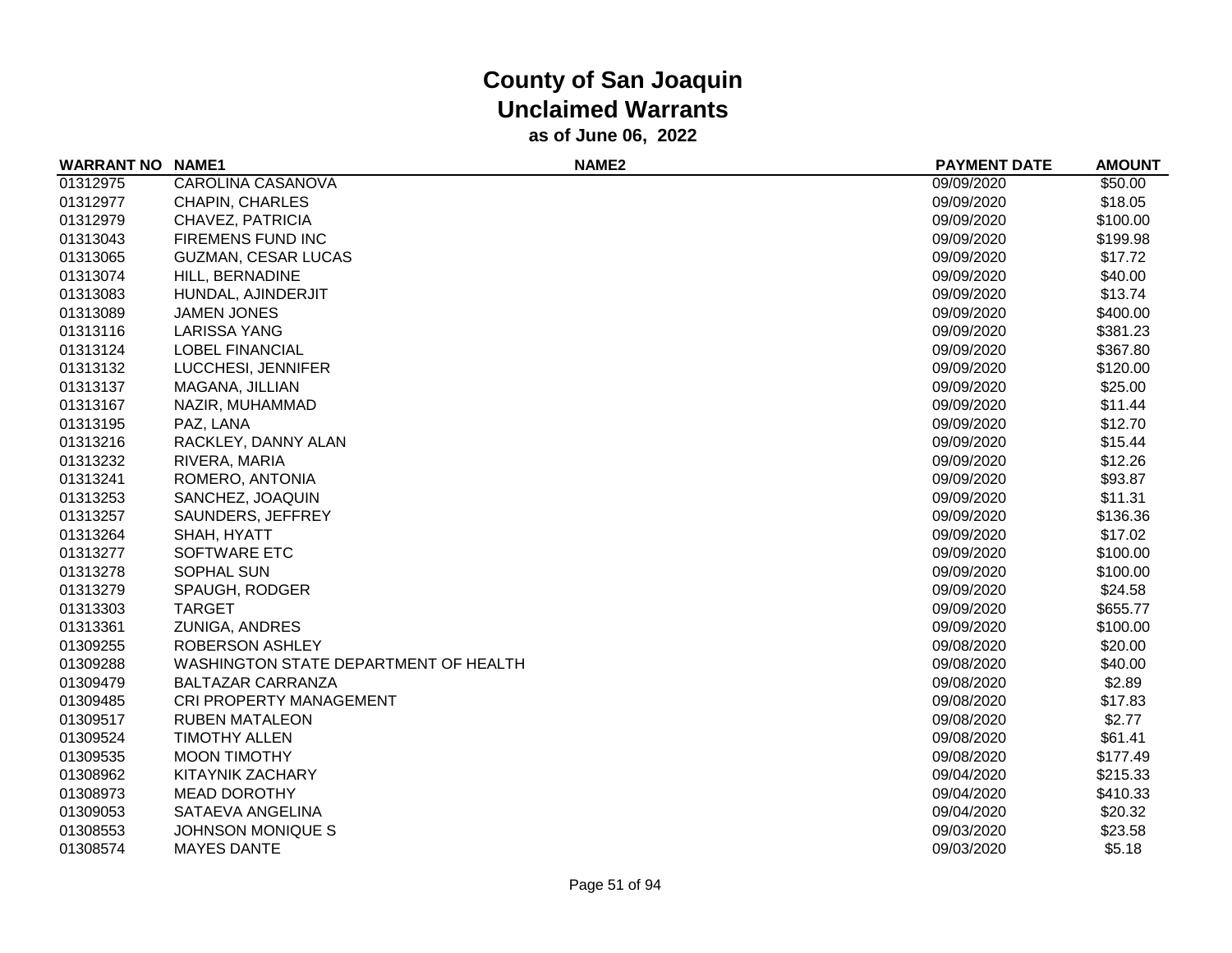| <b>WARRANT NO NAME1</b> |                                         | NAME <sub>2</sub> | <b>PAYMENT DATE</b> | <b>AMOUNT</b> |
|-------------------------|-----------------------------------------|-------------------|---------------------|---------------|
| 01308621                | <b>SMITH HAROLD</b>                     |                   | 09/03/2020          | \$50.00       |
| 01308683                | NATH RABINDRA & ROSELINE                |                   | 09/03/2020          | \$215.20      |
| 01306741                | <b>CLAY CHRISTOPHER</b>                 |                   | 09/02/2020          | \$18.00       |
| 01306895                | <b>HORTON SENTWALI A</b>                |                   | 09/02/2020          | \$35.64       |
| 01308436                | CHICAGO TITLE COMPANY                   |                   | 09/02/2020          | \$98.50       |
| 01308439                | FIDELITY NATIONAL TITLE COMPANY         |                   | 09/02/2020          | \$1,599.97    |
| 01305027                | <b>Bechtold Jerry</b>                   |                   | 09/01/2020          | \$27.00       |
| 01305993                | HEALTH ADVOCATES LLC                    |                   | 09/01/2020          | \$150.63      |
| 01306087                | <b>BRUCE GABRIELSON</b>                 | C/O EMMI          | 09/01/2020          | \$36.32       |
| 01306111                | <b>JON DOWELL</b>                       | C/O EMMI          | 09/01/2020          | \$13.28       |
| 01306145                | <b>MAHONEY ALVIN MD</b>                 |                   | 09/01/2020          | \$338.19      |
| 01306592                | <b>CHICAGO TITLE</b>                    |                   | 09/01/2020          | \$2,094.70    |
| 01306596                | FIDELITY NATIONAL TITLE                 |                   | 09/01/2020          | \$63.17       |
| 01306597                | FIRST AMERICAN TITLE                    |                   | 09/01/2020          | \$23.13       |
| 01306598                | FIRST AMERICAN TITLE                    |                   | 09/01/2020          | \$15.00       |
| 01306616                | <b>STEWART TITLE</b>                    |                   | 09/01/2020          | \$316.26      |
| 01306617                | <b>STEWART TITLE</b>                    |                   | 09/01/2020          | \$212.60      |
| 01305870                | <b>Karen Peters</b>                     |                   | 08/31/2020          | \$300.00      |
| 01305871                | <b>Karen Peters</b>                     |                   | 08/31/2020          | \$300.00      |
| 01305872                | ALANZO AJTZALAM MORALES                 |                   | 08/31/2020          | \$244.00      |
| 01305876                | DAVID JUSTIN MARTINEZ                   |                   | 08/31/2020          | \$52.00       |
| 01305894                | CALIFORNIA BUSINESS ESCROW INC          |                   | 08/31/2020          | \$483.99      |
| 01305895                | CALIFORNIA BUSINESS ESCROW INC          |                   | 08/31/2020          | \$225.00      |
| 01305283                | <b>LYTLE MEL</b>                        |                   | 08/27/2020          | \$120.00      |
| 01302146                | ALFORD JARED A                          |                   | 08/25/2020          | \$175.00      |
| 01301493                | <b>DATA TICKET INC</b>                  |                   | 08/24/2020          | \$805.85      |
| 01301582                | <b>COUNTY OF STANISLAUS</b>             |                   | 08/24/2020          | \$56.00       |
| 01301268                | <b>CHEUNG MICHAEL</b>                   |                   | 08/21/2020          | \$38.53       |
| 01301339                | PAYMENT LYNN                            |                   | 08/21/2020          | \$6.33        |
| 01301353                | RUIZ DONALD ROBERT OR RUIZ GLORIA MORAN |                   | 08/21/2020          | \$20.00       |
| 01301015                | <b>NEASE DESIREE</b>                    |                   | 08/20/2020          | \$6.96        |
| 01301055                | PACIFIC GAS & ELECTRIC CO               |                   | 08/20/2020          | \$264.90      |
| 01300038                | <b>STONE JACK</b>                       |                   | 08/18/2020          | \$150.00      |
| 01300074                | FLYN KAIDA-YIP, MD                      |                   | 08/18/2020          | \$491.00      |
| 01300517                | <b>DAMIEN JAMES PAULO</b>               |                   | 08/18/2020          | \$52.00       |
| 01300519                | DUC MINH NGUYEN                         |                   | 08/18/2020          | \$52.00       |
| 01300526                | <b>HEATHER MARIN WILSON</b>             |                   | 08/18/2020          | \$35.00       |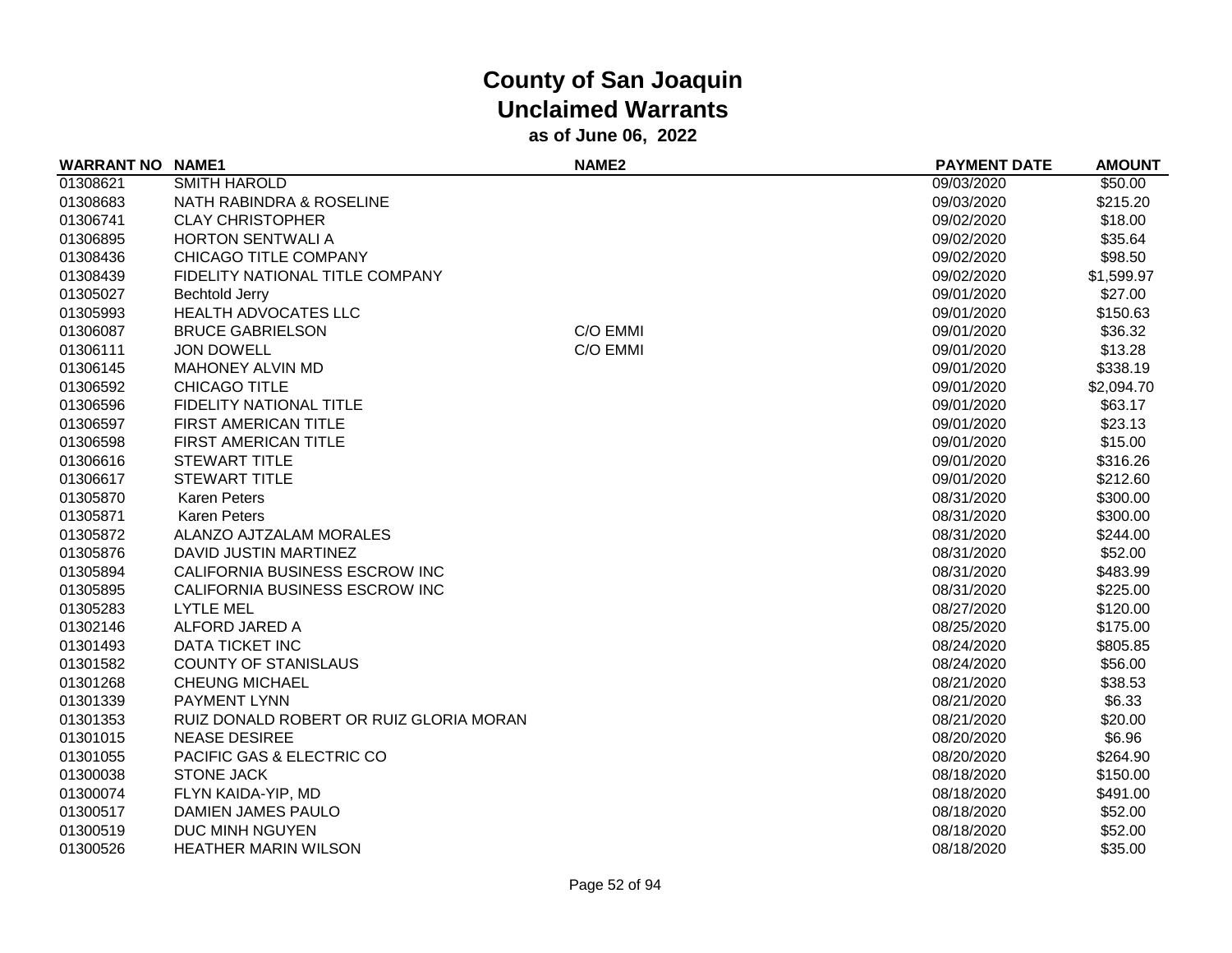| <b>WARRANT NO NAME1</b> |                                      | NAME <sub>2</sub> | <b>PAYMENT DATE</b> | <b>AMOUNT</b> |
|-------------------------|--------------------------------------|-------------------|---------------------|---------------|
| 01299700                | <b>CLAIR MEGHAN</b>                  |                   | 08/17/2020          | \$32.20       |
| 01298750                | AGUSTIN AVALOSOROZCO                 |                   | 08/11/2020          | \$35.00       |
| 01298762                | <b>JACQUELINE JAYNE SHAUH</b>        |                   | 08/11/2020          | \$52.00       |
| 01298763                | <b>JESUS GARCIAVASQUEZ</b>           |                   | 08/11/2020          | \$52.00       |
| 01298780                | REYNA LETICIA MENERACONTRERAS        |                   | 08/11/2020          | \$52.00       |
| 01298786                | <b>SERGIO RODRIGUEZ DIAZ</b>         |                   | 08/11/2020          | \$278.00      |
| 01297491                | AMAZON                               |                   | 08/10/2020          | \$150.00      |
| 01297498                | AT&T                                 |                   | 08/10/2020          | \$15.78       |
| 01297504                | <b>BANAAG, JOSE</b>                  |                   | 08/10/2020          | \$5.40        |
| 01297525                | CABANILLA, TERESITA                  |                   | 08/10/2020          | \$5.40        |
| 01297538                | <b>CANDICE IVANCO</b>                |                   | 08/10/2020          | \$50.00       |
| 01297554                | CONDE, MYRNA AND REYNANTE            |                   | 08/10/2020          | \$5.40        |
| 01297567                | DECENA, BYRON                        |                   | 08/10/2020          | \$100.00      |
| 01297585                | <b>EAGLE CREDIT UNION</b>            |                   | 08/10/2020          | \$75.00       |
| 01297591                | ELIAS, PETER & RAYAN                 |                   | 08/10/2020          | \$11.80       |
| 01297604                | FENNER, JIM                          |                   | 08/10/2020          | \$12.29       |
| 01297605                | FIELDS, DAN                          |                   | 08/10/2020          | \$25.00       |
| 01297620                | <b>FUENTES, GERARDO</b>              |                   | 08/10/2020          | \$50.00       |
| 01297637                | <b>GREENBERG, DEBORAH</b>            |                   | 08/10/2020          | \$18.53       |
| 01297662                | <b>JESUS ESQUIVEL</b>                |                   | 08/10/2020          | \$21.49       |
| 01297671                | <b>JOSE DURANCHILLERON</b>           |                   | 08/10/2020          | \$510.36      |
| 01297694                | LOPEZ, RAMON                         |                   | 08/10/2020          | \$4.56        |
| 01297698                | MACHADO, EDWARD                      |                   | 08/10/2020          | \$100.00      |
| 01297701                | MAGANA, JILLIAN                      |                   | 08/10/2020          | \$25.00       |
| 01297717                | MICHELLE DAVID                       |                   | 08/10/2020          | \$50.00       |
| 01297749                | PAMINTUAN, REYNALDO                  |                   | 08/10/2020          | \$5.40        |
| 01297760                | PATRICIO, ZENAIDO                    |                   | 08/10/2020          | \$5.40        |
| 01297780                | PLANK, GLEN                          |                   | 08/10/2020          | \$22.41       |
| 01297809                | ROMERO, ANTONIA                      |                   | 08/10/2020          | \$93.87       |
| 01297812                | ROSAL, JEFFREY                       |                   | 08/10/2020          | \$4.56        |
| 01297825                | SEIBEL, KENT                         |                   | 08/10/2020          | \$11.30       |
| 01297833                | SHIED, TONY AND MURPHY, BERNARD      |                   | 08/10/2020          | \$6.23        |
| 01297844                | SPAUGH, RODGER                       |                   | 08/10/2020          | \$24.57       |
| 01297880                | URBINA, ISIDRO                       |                   | 08/10/2020          | \$4.56        |
| 01297891                | VELASQUEZ, ELADIO                    |                   | 08/10/2020          | \$4.56        |
| 01297892                | <b>VELASQUEZ, MARGARITA VERONICA</b> |                   | 08/10/2020          | \$100.00      |
| 01297908                | <b>WILSON, VIOMA</b>                 |                   | 08/10/2020          | \$21.81       |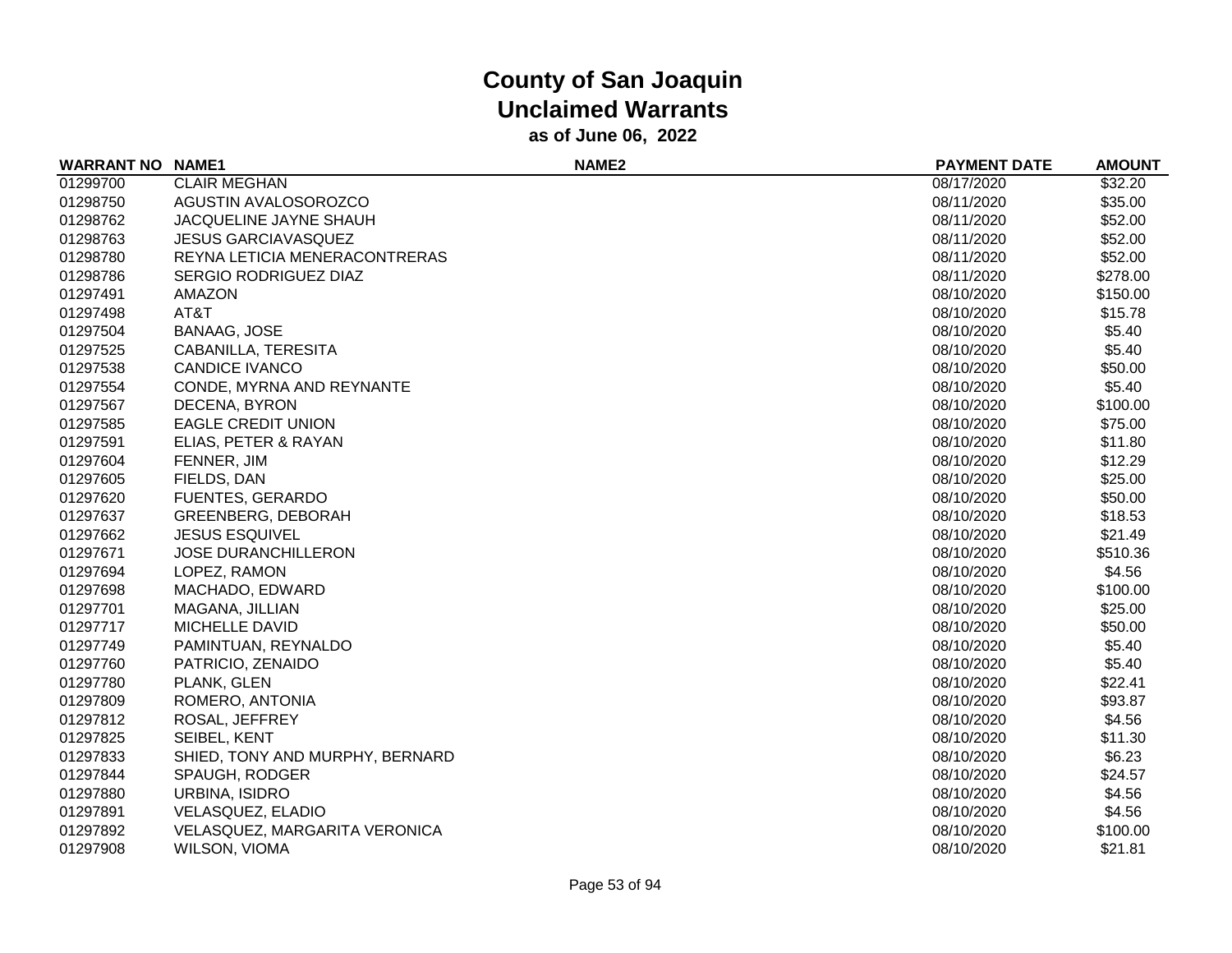| <b>WARRANT NO NAME1</b> |                                        | <b>NAME2</b>                                     | <b>PAYMENT DATE</b> | <b>AMOUNT</b> |
|-------------------------|----------------------------------------|--------------------------------------------------|---------------------|---------------|
| 01297916                | <b>ZUNIGA, ANDRES</b>                  |                                                  | 08/10/2020          | \$125.00      |
| 01297921                | <b>AMRITPAL SINGH</b>                  |                                                  | 08/10/2020          | \$317.00      |
| 01297925                | <b>BRANDI SHEA SERNA</b>               |                                                  | 08/10/2020          | \$35.00       |
| 01297929                | CHRISTOPHER ROBERT PADILLA             |                                                  | 08/10/2020          | \$52.00       |
| 01297935                | EZEQUIEL VILLARRUEZ ALVAREZ            |                                                  | 08/10/2020          | \$274.00      |
| 01297949                | <b>LANI JEAN BAKER</b>                 |                                                  | 08/10/2020          | \$52.00       |
| 01297960                | <b>SERGY GRAFF WYMER</b>               |                                                  | 08/10/2020          | \$35.00       |
| 01297961                | <b>TAHAL SINGH DHILLON</b>             |                                                  | 08/10/2020          | \$229.00      |
| 01296790                | <b>BARCLAY JACOB</b>                   |                                                  | 08/07/2020          | \$5.27        |
| 01296980                | <b>MARCHINI PAUL J</b>                 |                                                  | 08/07/2020          | \$25.00       |
| 01297161                | MIRANDA SYLVIA L                       |                                                  | 08/07/2020          | \$54.75       |
| 01297162                | <b>MOHEBI IMRAN</b>                    |                                                  | 08/07/2020          | \$20.00       |
| 01297169                | <b>WILKINS ASHLEY B</b>                |                                                  | 08/07/2020          | \$374.00      |
| 01296590                | SAN DIEGO REGIONAL TRAINING CENTER     | SOUTHERN CALIFORNIA INTERGOVERNMENTAL 08/06/2020 |                     | \$825.00      |
| 01296593                | <b>SOUZA BRENTON</b>                   |                                                  | 08/06/2020          | \$53.23       |
| 01294329                | <b>TRADEMARK POOL &amp; SPA</b>        |                                                  | 08/04/2020          | \$757.74      |
| 01294347                | <b>SOCIAL SECURITY</b>                 |                                                  | 08/04/2020          | \$2.00        |
| 01296317                | <b>TAYLOR MARIE PERRAULT</b>           |                                                  | 08/04/2020          | \$52.00       |
| 01296318                | <b>TOBY MARK GOECKERITZ</b>            |                                                  | 08/04/2020          | \$52.00       |
| 01293912                | DIALYSIS AND PHERESIS TECHNOLOGIES INC | <b>KAG CHAIRS</b>                                | 08/03/2020          | \$103.40      |
| 01293927                | <b>GOBBLE</b>                          |                                                  | 08/03/2020          | \$2,712.02    |
| 01292753                | <b>Bechtold Jerry</b>                  |                                                  | 08/01/2020          | \$27.00       |
| 01293696                | YANG JAI                               |                                                  | 07/31/2020          | \$36.84       |
| 01293701                | ARIZONA DEPARTMENT OF HEALTH SVCS      | <b>VITAL RECORDS</b>                             | 07/31/2020          | \$40.00       |
| 01293720                | <b>STATE OF CALIFORNIA</b>             |                                                  | 07/31/2020          | \$73.00       |
| 01293814                | <b>BRIAN JOSEPH WEEKS</b>              |                                                  | 07/31/2020          | \$52.00       |
| 01293815                | CAROLINA MARTHA MARTINEZ               |                                                  | 07/31/2020          | \$52.00       |
| 01293816                | CATRINA ANGELINA MANZO                 |                                                  | 07/31/2020          | \$52.00       |
| 01293824                | DARELL LAVAR RIGMADEN                  |                                                  | 07/31/2020          | \$52.00       |
| 01293848                | LATOYA LINETTE HUGHES                  |                                                  | 07/31/2020          | \$52.00       |
| 01293856                | MIGUEL ANGEL ARROYO                    |                                                  | 07/31/2020          | \$52.00       |
| 01293868                | <b>SMITH HOUN</b>                      |                                                  | 07/31/2020          | \$52.00       |
| 01293200                | <b>COVIDIEN SALES LLC</b>              | <b>GIVEN IMAGING</b>                             | 07/30/2020          | \$2,212.42    |
| 01293221                | <b>FLYN KAIDA-YIP</b>                  |                                                  | 07/30/2020          | \$800.00      |
| 01293370                | <b>WALKER VETERINARY HOSPITAL</b>      |                                                  | 07/30/2020          | \$195.00      |
| 01293381                | GILTON SOLID WASTE MANAGEMENT INC      |                                                  | 07/30/2020          | \$56.23       |
| 01293455                | Sharon A Craig                         |                                                  | 07/30/2020          | \$124.00      |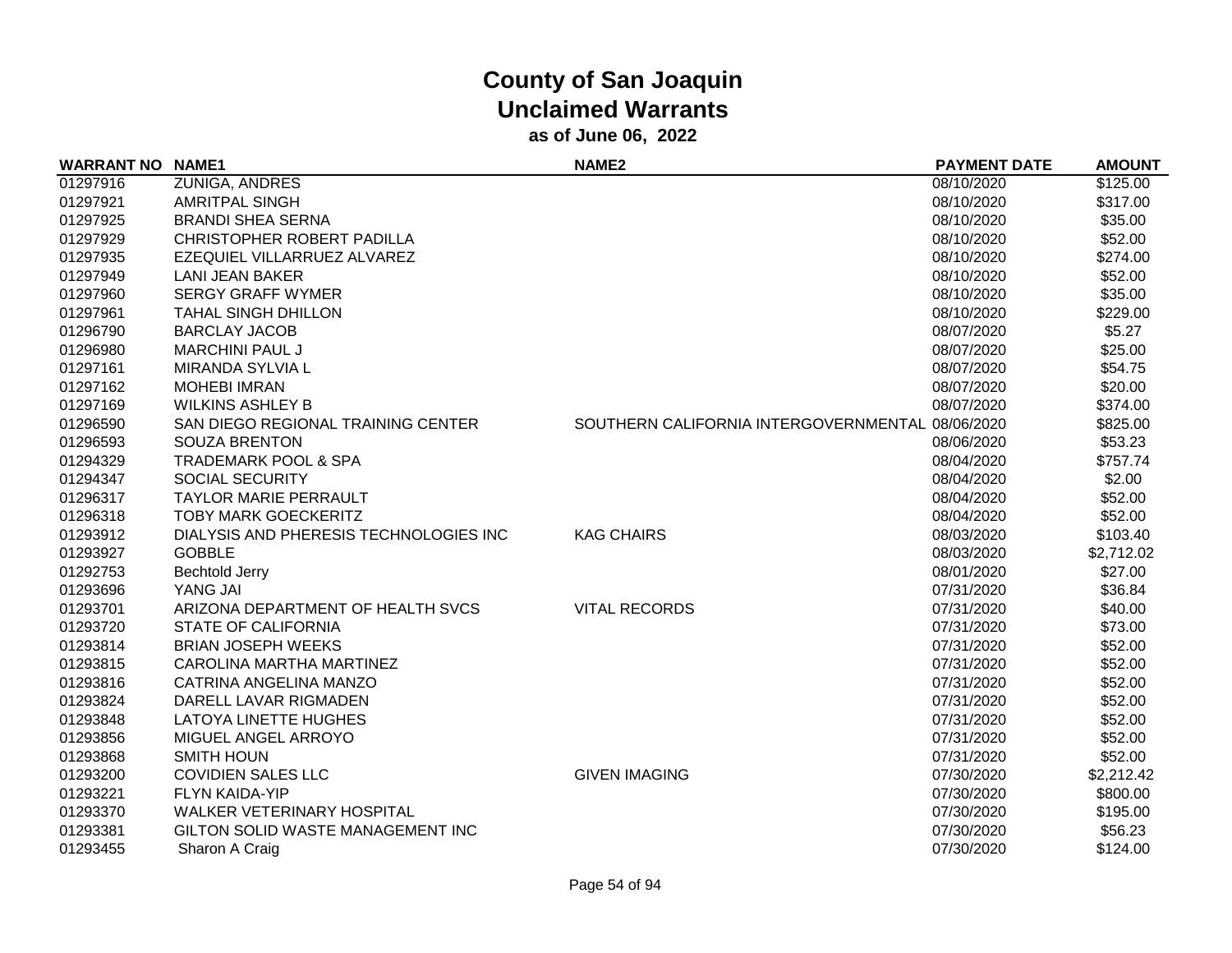| <b>WARRANT NO</b> | <b>NAME1</b>                      | <b>NAME2</b>                     | <b>PAYMENT DATE</b> | <b>AMOUNT</b> |
|-------------------|-----------------------------------|----------------------------------|---------------------|---------------|
| 01293456          | Sharon A Craig                    |                                  | 07/30/2020          | \$122.00      |
| 01293466          | "GUADAGNOLO, GERALD F TR ETAL"    |                                  | 07/30/2020          | \$148.84      |
| 01293471          | "HYER, GEOFFREY & K"              |                                  | 07/30/2020          | \$49.50       |
| 01293475          | "NEVL, VLADIMIR ETAL"             |                                  | 07/30/2020          | \$14.50       |
| 01293476          | "NICORA, SILVIO D FAMILY TRUST"   |                                  | 07/30/2020          | \$22.51       |
| 01293478          | "OLIVIERI GRILLO, LUCIA"          |                                  | 07/30/2020          | \$549.30      |
| 01292875          | <b>DEBNATH BODHISATTVA</b>        |                                  | 07/29/2020          | \$174.39      |
| 01292991          | <b>COUNTY OF FRESNO</b>           | <b>COUNTY RECORDER</b>           | 07/29/2020          | \$19.00       |
| 01293033          | SAN JOAQUIN COUNTY SUPERIOR COURT |                                  | 07/29/2020          | \$30.00       |
| 01289768          | <b>IBARRA PUENTES HENRY</b>       |                                  | 07/28/2020          | \$18.28       |
| 01289816          | <b>TUOLUMNE COUNTY</b>            |                                  | 07/28/2020          | \$50.00       |
| 01289817          | <b>TUOLUMNE COUNTY</b>            |                                  | 07/28/2020          | \$50.00       |
| 01289867          | Ai NETWORKS INC                   | ARTIFICIAL INTELLIGENCE NETWORKS | 07/28/2020          | \$1,140.00    |
| 01292839          | J INES MENDOZA SANCHES            |                                  | 07/28/2020          | \$12.00       |
| 01289275          | <b>ALI SABAH</b>                  |                                  | 07/27/2020          | \$1,543.77    |
| 01289324          | BUTLER, JAMES E & MYRNA M         |                                  | 07/27/2020          | \$182.40      |
| 01289331          | <b>CERVANTEZ MARGARITA</b>        |                                  | 07/27/2020          | \$63.29       |
| 01289333          | <b>CHAABAN STEVE &amp; JILL</b>   |                                  | 07/27/2020          | \$32.45       |
| 01289349          | COMCAST OF CALIFORNIA XIII INC    |                                  | 07/27/2020          | \$19,410.13   |
| 01289392          | EXCEPTIONAL ENTERPRISE GROUP INC  |                                  | 07/27/2020          | \$100.26      |
| 01289393          | EXCEPTIONAL ENTERPRISE GROUP INC  |                                  | 07/27/2020          | \$49.22       |
| 01289398          | FCPT HOLDINGS LLC                 | APPLE GILROY INC                 | 07/27/2020          | \$161.78      |
| 01289400          | FINCH, BARBARA I TR               |                                  | 07/27/2020          | \$115.49      |
| 01289401          | FINCH, BARBARA I TR               |                                  | 07/27/2020          | \$124.23      |
| 01289402          | FINCH, BARBARA I TR               |                                  | 07/27/2020          | \$99.30       |
| 01289406          | FREDERICK, NATALIE RIVERA         |                                  | 07/27/2020          | \$140.89      |
| 01289407          | FREDERICK, NATALIE RIVERA         |                                  | 07/27/2020          | \$132.08      |
| 01289408          | <b>FREDERICK, NATALIE RIVERA</b>  |                                  | 07/27/2020          | \$130.68      |
| 01289409          | FREDERICK, NATALIE RIVERA         |                                  | 07/27/2020          | \$128.82      |
| 01289410          | FREDERICK, NATALIE RIVERA         |                                  | 07/27/2020          | \$127.28      |
| 01289461          | <b>KE SOLUTIONS INC</b>           |                                  | 07/27/2020          | \$205.49      |
| 01289470          | LAGORIO, MARK S & KAREN           |                                  | 07/27/2020          | \$31.08       |
| 01289471          | LAGORIO, MARK S & KAREN           |                                  | 07/27/2020          | \$49.53       |
| 01289493          | LOWRY JUANITA                     |                                  | 07/27/2020          | \$708.71      |
| 01289494          | LOWRY JUANITA                     |                                  | 07/27/2020          | \$755.46      |
| 01289495          | LOWRY, JUANITA                    |                                  | 07/27/2020          | \$117.93      |
| 01289496          | LOWRY, JUANITA                    |                                  | 07/27/2020          | \$109.64      |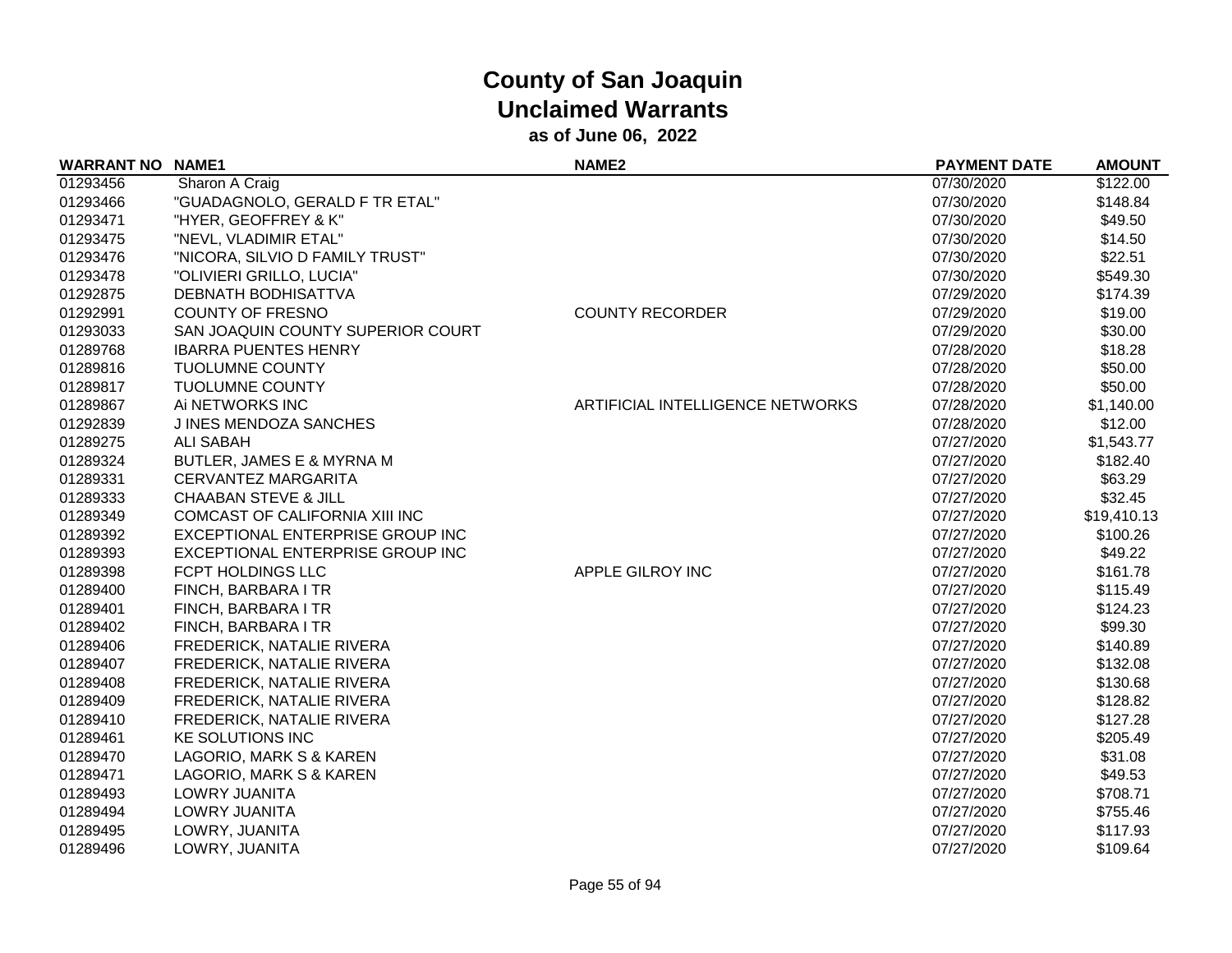| <b>WARRANT NO</b> | <b>NAME1</b>                          | <b>NAME2</b>                                        | <b>PAYMENT DATE</b> | <b>AMOUNT</b> |
|-------------------|---------------------------------------|-----------------------------------------------------|---------------------|---------------|
| 01289497          | LOWRY, JUANITA                        |                                                     | 07/27/2020          | \$38.81       |
| 01289502          | M & K PHILLIPS FAMILY LTD PTP         |                                                     | 07/27/2020          | \$46.40       |
| 01289542          | NATTU SUNDAR & RAJAGOPALAN RADHA      |                                                     | 07/27/2020          | \$60.70       |
| 01289543          | NATTU SUNDAR & RAJAGOPALAN RADHA      |                                                     | 07/27/2020          | \$230.33      |
| 01289550          | <b>NGUYEN BAO &amp; EUREZA</b>        |                                                     | 07/27/2020          | \$93.07       |
| 01289565          | OLIVIERI GRILLO, LUCIA C              |                                                     | 07/27/2020          | \$586.36      |
| 01289580          | PHILLIPS, MICHAEL J & KRISTY TR       |                                                     | 07/27/2020          | \$123.74      |
| 01289589          | PW FUND B LP                          | PAC WEST INUSTRIAL EQUITIES LP @ LEGAL D            | 07/27/2020          | \$649.76      |
| 01289590          | PW FUND B LP                          | PAC WEST INUSTRIAL EQUITIES LP @ LEGAL D 07/27/2020 |                     | \$1,602.68    |
| 01289591          | PW FUND B LP                          | PAC WEST INUSTRIAL EQUITIES LP @ LEGAL D 07/27/2020 |                     | \$459.62      |
| 01289632          | SIERRA ANGEL SALVADOR                 |                                                     | 07/27/2020          | \$81.10       |
| 01289635          | SINGH BHUPINDER PAL & KAUR RAMANDEEP  |                                                     | 07/27/2020          | \$65.00       |
| 01289648          | <b>SLL LLC</b>                        | GOLDEN STATE REAL ESTATE INVESTMENTS LL(07/27/2020  |                     | \$659.80      |
| 01289649          | <b>SLL LLC</b>                        | GOLDEN STATE REAL ESTATE INVESTMENTS LL(07/27/2020  |                     | \$1,822.66    |
| 01289650          | <b>SLL LLC</b>                        | GOLDEN STATE REAL ESTATE INVESTMENTS LL(07/27/2020  |                     | \$1,502.88    |
| 01289651          | <b>SLL LLC</b>                        | GOLDEN STATE REAL ESTATE INVESTMENTS LL(07/27/2020  |                     | \$2,875.40    |
| 01289692          | WEI JIEWEI                            |                                                     | 07/27/2020          | \$69.78       |
| 01289696          | WINKELMAN TED ETAL                    |                                                     | 07/27/2020          | \$621.35      |
| 01289697          | <b>WINKELMAN TED ETAL</b>             |                                                     | 07/27/2020          | \$152.33      |
| 01288722          | <b>CELIA OJEDA</b>                    |                                                     | 07/23/2020          | \$52.00       |
| 01288724          | DANIEL VINCENT RUIZ                   |                                                     | 07/23/2020          | \$52.00       |
| 01288728          | <b>DOMINIC LEON ESTRADA</b>           |                                                     | 07/23/2020          | \$52.00       |
| 01288731          | <b>GABRIEL DEJESUS MALDONADO</b>      |                                                     | 07/23/2020          | \$52.00       |
| 01288732          | <b>GAURAV SINGH</b>                   |                                                     | 07/23/2020          | \$229.00      |
| 01288751          | <b>JOSE G RODRIGUEZ ESQUIVEL</b>      |                                                     | 07/23/2020          | \$469.00      |
| 01288757          | KHALIL DESHAWN SMITH                  |                                                     | 07/23/2020          | \$52.00       |
| 01288758          | KRISTIFER DANIEL RODRIGUEZ            |                                                     | 07/23/2020          | \$50.00       |
| 01288765          | <b>MADELENE TUASON RANESES</b>        |                                                     | 07/23/2020          | \$52.00       |
| 01288771          | <b>MATTHEW M MORALES</b>              |                                                     | 07/23/2020          | \$25.35       |
| 01288772          | <b>MATTHEW WILLIAM MEEHLEIS</b>       |                                                     | 07/23/2020          | \$348.00      |
| 01288773          | MAURICIO ALFARO OROPEZA               |                                                     | 07/23/2020          | \$229.00      |
| 01288780          | PETER J DICORTI                       |                                                     | 07/23/2020          | \$317.00      |
| 01288110          | AMERICAN PAKISTANI ASSOCIATION OF SJC |                                                     | 07/22/2020          | \$700.00      |
| 01288165          | <b>KOO JAJIN</b>                      |                                                     | 07/22/2020          | \$143.18      |
| 01288104          | <b>JOSEPH MELSHA</b>                  |                                                     | 07/21/2020          | \$629.00      |
| 01287491          | ALFORD JARED A                        |                                                     | 07/20/2020          | \$175.00      |
| 01287154          | <b>HELSBY SHERRI</b>                  |                                                     | 07/17/2020          | \$120.00      |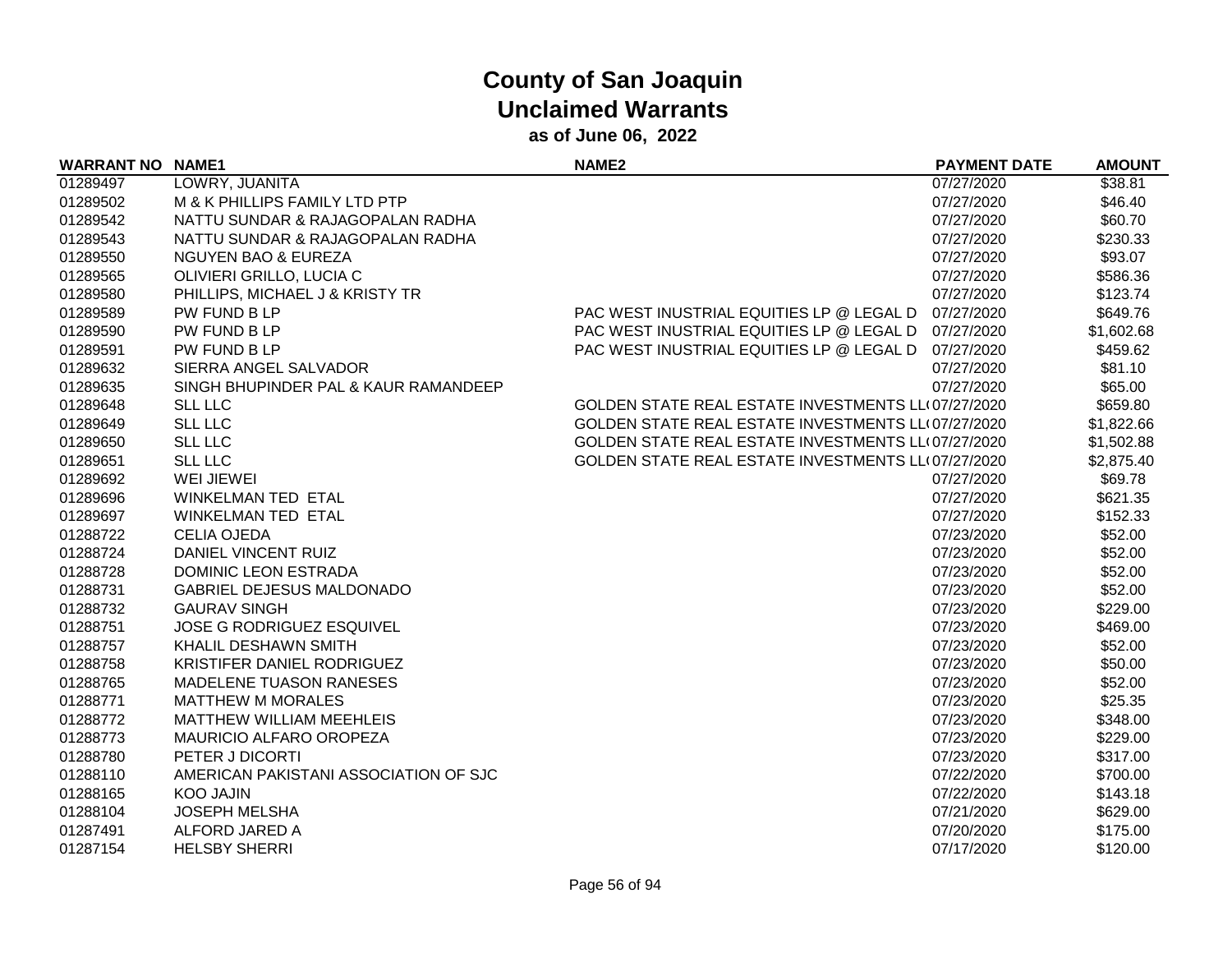| <b>WARRANT NO</b> | <b>NAME1</b>                     | NAME <sub>2</sub> | <b>PAYMENT DATE</b> | <b>AMOUNT</b> |
|-------------------|----------------------------------|-------------------|---------------------|---------------|
| 01286769          | <b>CHEUNG MICHAEL</b>            |                   | 07/16/2020          | \$100.63      |
| 01286804          | <b>JUAREZ BOBBIE</b>             |                   | 07/16/2020          | \$2.30        |
| 01286954          | CALATLANTIC CALIFORNIA ELK GROVE |                   | 07/16/2020          | \$320.39      |
| 01286955          | CALATLANTIC TITLE                |                   | 07/16/2020          | \$118.43      |
| 01286962          | <b>CHICAGO TITLE</b>             |                   | 07/16/2020          | \$51.03       |
| 01286964          | <b>CHICAGO TITLE</b>             |                   | 07/16/2020          | \$29.77       |
| 01286965          | <b>CHICAGO TITLE</b>             |                   | 07/16/2020          | \$14.65       |
| 01286966          | CHICAGO TITLE                    |                   | 07/16/2020          | \$120.81      |
| 01287002          | <b>EVELYN MERLOS</b>             |                   | 07/16/2020          | \$135.89      |
| 01287009          | FIRST AMERICAN TITLE             |                   | 07/16/2020          | \$31.32       |
| 01287012          | <b>FIRST AMERICAN TITLE</b>      |                   | 07/16/2020          | \$139.58      |
| 01287021          | <b>GEORGE LEVITT</b>             |                   | 07/16/2020          | \$17.55       |
| 01287058          | NORTH AMERICAN TITLE             |                   | 07/16/2020          | \$139.52      |
| 01287091          | ROBELIO OROZCO                   |                   | 07/16/2020          | \$10.55       |
| 01287097          | <b>SERVICELINK</b>               |                   | 07/16/2020          | \$108.67      |
| 01287099          | <b>STEPHANIE MAGANA</b>          |                   | 07/16/2020          | \$44.03       |
| 01287100          | STEWART TITLE OF CALIFORNIA      |                   | 07/16/2020          | \$782.90      |
| 01287116          | V AND V FARMS                    |                   | 07/16/2020          | \$72.53       |
| 01286636          | <b>MAGANA JESUS</b>              |                   | 07/15/2020          | \$20.15       |
| 01286652          | <b>VALLES RUBEN</b>              |                   | 07/15/2020          | \$22.62       |
| 01286422          | SUNRUN INSTALLATION SERVICES INC |                   | 07/14/2020          | \$792.00      |
| 01286163          | <b>HERNANDEZ LYDIA CARMEN</b>    |                   | 07/13/2020          | \$272.06      |
| 01286175          | <b>CALATLANTIC TITLE INC</b>     |                   | 07/13/2020          | \$150.00      |
| 01286182          | <b>CHEN JINHUA</b>               |                   | 07/13/2020          | \$387.95      |
| 01286210          | TIDWELL VICTORIA V               |                   | 07/13/2020          | \$2,000.00    |
| 01285374          | <b>ACERO, ENRIQUE</b>            |                   | 07/10/2020          | \$12.59       |
| 01285390          | AMAZON                           |                   | 07/10/2020          | \$150.00      |
| 01285396          | ANAYA, MARCIO & MAYRA            |                   | 07/10/2020          | \$47.97       |
| 01285397          | ANCHETA, RENATO                  |                   | 07/10/2020          | \$493.00      |
| 01285401          | ARANDA, DIANE                    |                   | 07/10/2020          | \$12.90       |
| 01285404          | ARROYO, JOANN                    |                   | 07/10/2020          | \$45.78       |
| 01285416          | <b>BARBIERI, SEAN</b>            |                   | 07/10/2020          | \$443.00      |
| 01285421          | <b>BENSON, LINDA</b>             |                   | 07/10/2020          | \$143.00      |
| 01285428          | <b>BONGARD, PAUL N</b>           |                   | 07/10/2020          | \$21.73       |
| 01285431          | BOSWELL, VELMA AND GLENN         |                   | 07/10/2020          | \$2,586.00    |
| 01285457          | <b>CARDENAS, JOSE</b>            |                   | 07/10/2020          | \$92.00       |
| 01285464          | <b>CHAPIN, CHARLES</b>           |                   | 07/10/2020          | \$18.05       |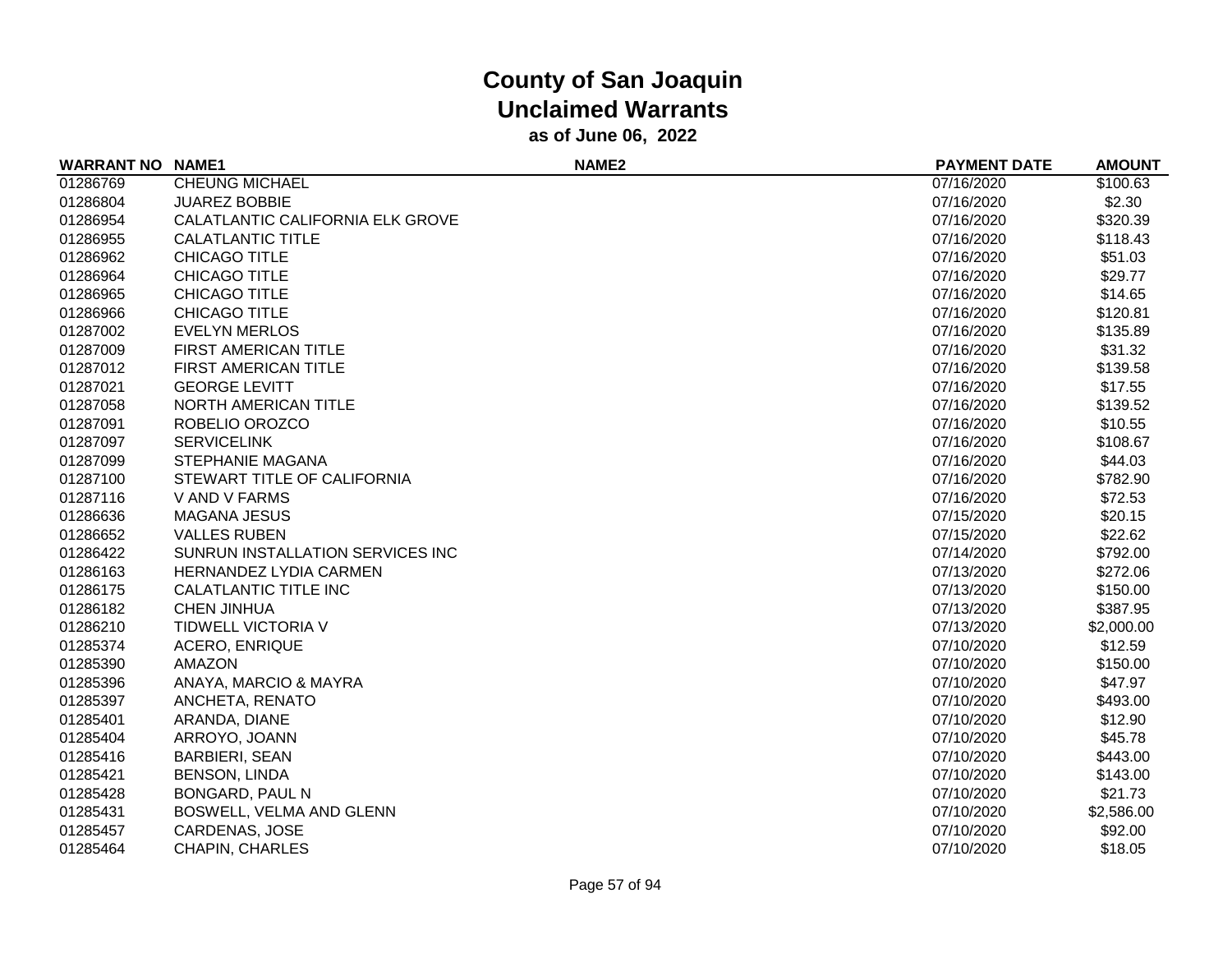| <b>WARRANT NO NAME1</b> |                            | NAME <sub>2</sub> | <b>PAYMENT DATE</b> | <b>AMOUNT</b> |
|-------------------------|----------------------------|-------------------|---------------------|---------------|
| 01285465                | <b>CHASE BANK</b>          |                   | 07/10/2020          | \$223.00      |
| 01285467                | CHAVEZ, PATRICIA           |                   | 07/10/2020          | \$50.00       |
| 01285473                | CHUN, LUI MAY              |                   | 07/10/2020          | \$11.51       |
| 01285475                | <b>CITI BANK</b>           |                   | 07/10/2020          | \$495.00      |
| 01285476                | <b>CITY OF LODI</b>        |                   | 07/10/2020          | \$444.00      |
| 01285492                | <b>CITY OF TRACY</b>       |                   | 07/10/2020          | \$47.00       |
| 01285498                | CORTEZ, BLANCA             |                   | 07/10/2020          | \$177.00      |
| 01285501                | <b>CROWSON, SHERYL</b>     |                   | 07/10/2020          | \$241.00      |
| 01285511                | DECENA, BYRON              |                   | 07/10/2020          | \$100.00      |
| 01285515                | <b>DENNIS SANFILIPPO</b>   |                   | 07/10/2020          | \$50.00       |
| 01285554                | FIELDS, DAN                |                   | 07/10/2020          | \$25.00       |
| 01285581                | <b>GARRETT ISAACSON</b>    |                   | 07/10/2020          | \$526.00      |
| 01285582                | <b>GARY XIA</b>            |                   | 07/10/2020          | \$62.00       |
| 01285586                | <b>GINA SCHMID</b>         |                   | 07/10/2020          | \$25.00       |
| 01285593                | GRAHAM, REBEKAH AND JOSEPH |                   | 07/10/2020          | \$711.00      |
| 01285603                | HARDMOND, DELORIS          |                   | 07/10/2020          | \$290.00      |
| 01285604                | HARDY, JEANETTA            |                   | 07/10/2020          | \$34.06       |
| 01285633                | <b>JAMAL NAGI</b>          |                   | 07/10/2020          | \$50.00       |
| 01285640                | <b>JC PENNEY</b>           |                   | 07/10/2020          | \$91.00       |
| 01285641                | <b>JC PENNEY</b>           |                   | 07/10/2020          | \$139.99      |
| 01285642                | <b>JC PENNEY</b>           |                   | 07/10/2020          | \$54.00       |
| 01285643                | <b>JCPENNEY'S</b>          |                   | 07/10/2020          | \$1,321.00    |
| 01285689                | LODI ACE HARDWARE          |                   | 07/10/2020          | \$83.00       |
| 01285692                | LODI MEMORIAL CEMETERY     |                   | 07/10/2020          | \$10.08       |
| 01285695                | LOPEZ-HERNANDEZ, PERLA     |                   | 07/10/2020          | \$1,616.78    |
| 01285698                | LUCIO, ALYSIA              |                   | 07/10/2020          | \$127.86      |
| 01285714                | MARTIN, GENE               |                   | 07/10/2020          | \$1,217.17    |
| 01285715                | MARTINEZ, CRUZ             |                   | 07/10/2020          | \$402.00      |
| 01285723                | <b>MCKINLEY, DENNIS</b>    |                   | 07/10/2020          | \$5.00        |
| 01285744                | NATIONS INSURANCE CO       |                   | 07/10/2020          | \$556.00      |
| 01285746                | NAYAK, SATISH              |                   | 07/10/2020          | \$18.00       |
| 01285752                | <b>ORCHARD SUPPLY</b>      |                   | 07/10/2020          | \$100.00      |
| 01285775                | PADGETT, HARVEY            |                   | 07/10/2020          | \$23.00       |
| 01285784                | PAZ, LANA                  |                   | 07/10/2020          | \$12.70       |
| 01285799                | PG&E                       |                   | 07/10/2020          | \$55.00       |
| 01285818                | RACKLEY, DANNY ALAN        |                   | 07/10/2020          | \$15.44       |
| 01285848                | ROBERT, JAMES LILLARD      |                   | 07/10/2020          | \$248.00      |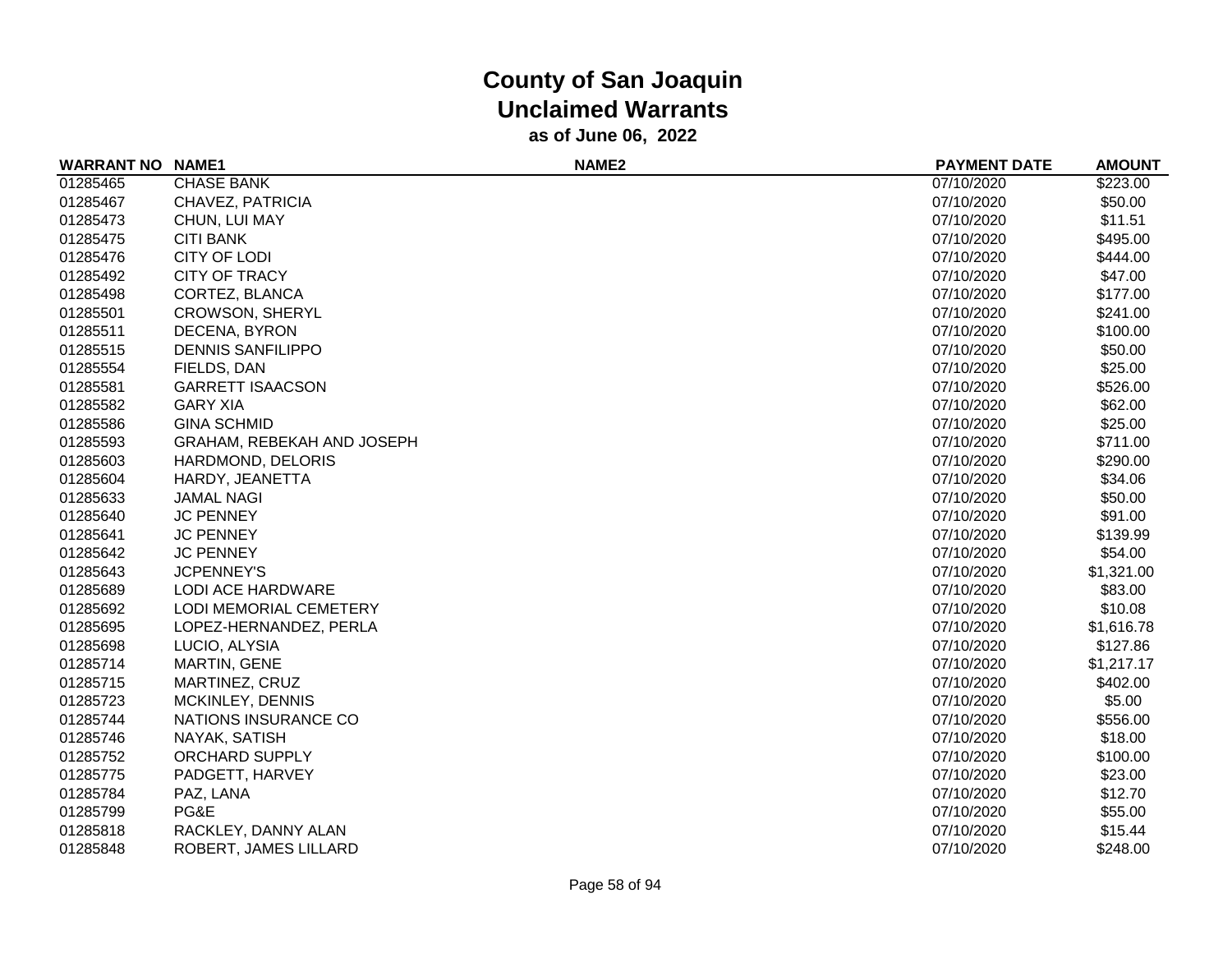| <b>WARRANT NO NAME1</b> |                             | NAME <sub>2</sub>      | <b>PAYMENT DATE</b> | <b>AMOUNT</b> |
|-------------------------|-----------------------------|------------------------|---------------------|---------------|
| 01285879                | SHAH, HYATT                 |                        | 07/10/2020          | \$17.02       |
| 01285896                | SMITH, ADRIENNE             |                        | 07/10/2020          | \$131.20      |
| 01285897                | SMITH, JOSEPH               |                        | 07/10/2020          | \$150.00      |
| 01285900                | SOPHAL SUN                  |                        | 07/10/2020          | \$100.00      |
| 01285901                | SOPHAL, KRISHA              |                        | 07/10/2020          | \$338.40      |
| 01285902                | SPAUGH, RODGER              |                        | 07/10/2020          | \$24.58       |
| 01285920                | <b>SUSAN VALENCIA</b>       |                        | 07/10/2020          | \$152.32      |
| 01285928                | <b>TARGET</b>               |                        | 07/10/2020          | \$100.00      |
| 01285930                | <b>TARGET AP RECOVERY</b>   |                        | 07/10/2020          | \$166.28      |
| 01285933                | <b>TERRILL, GORDON</b>      |                        | 07/10/2020          | \$661.00      |
| 01285936                | THE BUDDIST ASSOCIATION     |                        | 07/10/2020          | \$1,486.00    |
| 01285954                | UNIVERSITY OF PACIFIC       |                        | 07/10/2020          | \$302.00      |
| 01285983                | <b>VERN LEWIS SUNDSTORM</b> |                        | 07/10/2020          | \$190.00      |
| 01285992                | <b>WAL MART</b>             |                        | 07/10/2020          | \$1,570.38    |
| 01285996                | <b>WALMART</b>              |                        | 07/10/2020          | \$39.92       |
| 01285997                | WALMART NEIGHBORHOOD MARKET |                        | 07/10/2020          | \$248.00      |
| 01285999                | <b>WALMART SUPERCENTER</b>  |                        | 07/10/2020          | \$264.00      |
| 01286006                | <b>WILLIAMS, ROBERT</b>     |                        | 07/10/2020          | \$368.00      |
| 01286014                | ZHONG, QIMING               |                        | 07/10/2020          | \$251.00      |
| 01284835                | <b>CARDINAL HEALTH</b>      |                        | 07/08/2020          | \$46.29       |
| 01284618                | <b>RAMAN RAJNI</b>          |                        | 07/07/2020          | \$23.00       |
| 01284782                | ADRIAN DREW GARCIA          |                        | 07/07/2020          | \$52.00       |
| 01284788                | <b>BILLY KALENDA</b>        |                        | 07/07/2020          | \$52.00       |
| 01284795                | <b>DOUA THAO</b>            |                        | 07/07/2020          | \$52.00       |
| 01284796                | EDMUNDO J ROJAS ROMERO      |                        | 07/07/2020          | \$52.00       |
| 01284800                | <b>GURSHARAN SINGH VIRK</b> |                        | 07/07/2020          | \$52.00       |
| 01284805                | JOSE DELGADILLO BARNEL      |                        | 07/07/2020          | \$52.00       |
| 01284810                | <b>KEITH RICHARD DOSIER</b> |                        | 07/07/2020          | \$229.00      |
| 01284814                | MIGUEL ANGEL GARCIA         |                        | 07/07/2020          | \$52.00       |
| 01284815                | NICHOLAS CHARLES SAPORITO   |                        | 07/07/2020          | \$52.00       |
| 01284824                | CHICAGO TITLE               |                        | 07/07/2020          | \$14.54       |
| 01284825                | <b>JOHN L EASTER</b>        |                        | 07/07/2020          | \$16.91       |
| 01282665                | ALHARBY KHALED ETAL         |                        | 07/02/2020          | \$88.48       |
| 01282676                | <b>BEST BUY #980729</b>     | MARVIN F POER & CO     | 07/02/2020          | \$3,173.34    |
| 01282677                | <b>BEST BUY #980729</b>     | MARVIN F POER & CO     | 07/02/2020          | \$2,295.91    |
| 01282678                | <b>BEST BUY STORES LP</b>   | C/O MARVIN F POER & CO | 07/02/2020          | \$874.33      |
| 01282679                | BEST BUY STORES LP          | C/O MARVIN F POER & CO | 07/02/2020          | \$1,203.00    |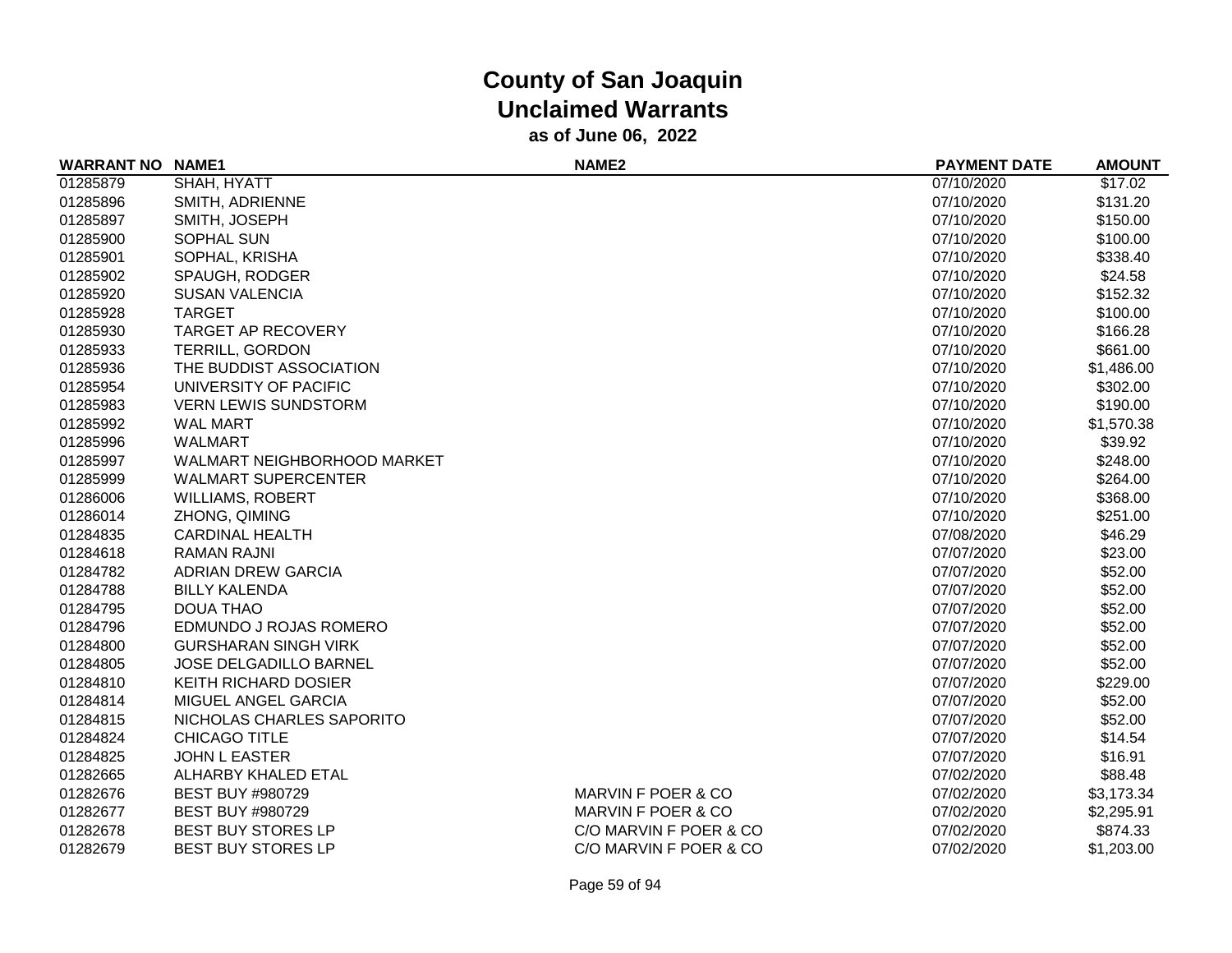| <b>WARRANT NO NAME1</b> |                                         | NAME <sub>2</sub>      | <b>PAYMENT DATE</b> | <b>AMOUNT</b> |
|-------------------------|-----------------------------------------|------------------------|---------------------|---------------|
| 01282680                | <b>BEST BUY STORES LP</b>               | C/O MARVIN F POER & CO | 07/02/2020          | \$1,845.02    |
| 01282681                | <b>BEST BUY STORES LP</b>               | C/O MARVIN F POER & CO | 07/02/2020          | \$615.01      |
| 01282729                | <b>CUEVAS LORENA R</b>                  |                        | 07/02/2020          | \$252.72      |
| 01282737                | DELPAPA, ALFRED J                       |                        | 07/02/2020          | \$14.75       |
| 01282748                | ESPANA, JULIO                           |                        | 07/02/2020          | \$202.45      |
| 01282754                | FAST LANE CENTRAL VALLEY LLC            |                        | 07/02/2020          | \$684.84      |
| 01282789                | <b>HOLLINGSWORTH EVELYNE</b>            |                        | 07/02/2020          | \$54.64       |
| 01282813                | <b>KEMEX PROPERTIES LLC</b>             |                        | 07/02/2020          | \$1,091.76    |
| 01282814                | <b>KEMEX PROPERTIES LLC</b>             |                        | 07/02/2020          | \$302.34      |
| 01282815                | <b>KEMEX PROPERTIES LLC</b>             |                        | 07/02/2020          | \$2,025.46    |
| 01282816                | <b>KEMEX PROPERTIES LLC</b>             |                        | 07/02/2020          | \$147.20      |
| 01282849                | MCCREE HENRY IV                         |                        | 07/02/2020          | \$25.24       |
| 01282866                | NASH, ROBERT C                          |                        | 07/02/2020          | \$30.73       |
| 01282893                | PEREZ SANTOS B LOPEZ & SANCHEZ MARTINEZ |                        | 07/02/2020          | \$114.02      |
| 01282896                | PLANTE MICHAEL JOSEPH                   |                        | 07/02/2020          | \$112.34      |
| 01282924                | SHELLENBERGER, ROBERT & ALICE TR        |                        | 07/02/2020          | \$109.16      |
| 01282926                | SINGH BHUPINDER PAL & KAUR RAMANDEEP    |                        | 07/02/2020          | \$286.45      |
| 01282955                | <b>SPAULDING BAHIYA TR</b>              |                        | 07/02/2020          | \$77.94       |
| 01282979                | URESTE RUBEN TR                         |                        | 07/02/2020          | \$106.92      |
| 01282983                | <b>VEGAACEVEDO JOSE HUMBERTO</b>        |                        | 07/02/2020          | \$142.16      |
| 01282988                | <b>VIRTUE REALTY GROUP</b>              |                        | 07/02/2020          | \$1,078.86    |
| 01282989                | VO HYUY                                 |                        | 07/02/2020          | \$168.18      |
| 01281864                | Bechtold Jerry                          |                        | 07/01/2020          | \$27.00       |
| 01281920                | SPINOLA ALEXANDER                       |                        | 07/01/2020          | \$27.00       |
| 01282479                | <b>BARROGA KIMBERLY</b>                 |                        | 07/01/2020          | \$150.00      |
| 01282267                | <b>SOMEL AMARDEEP</b>                   |                        | 06/30/2020          | \$15.53       |
| 01282280                | PEREZ FRANCES                           |                        | 06/30/2020          | \$12.48       |
| 01282295                | AMANDA BADGETT CRNA INC                 |                        | 06/30/2020          | \$4,140.00    |
| 01282088                | <b>RUIZ NANCY</b>                       |                        | 06/29/2020          | \$.96         |
| 01282093                | <b>DMV</b>                              |                        | 06/29/2020          | \$82.00       |
| 01282162                | <b>PAEZ LISA</b>                        |                        | 06/29/2020          | \$32.70       |
| 01281930                | CHAD YOURDON                            |                        | 06/26/2020          | \$643.64      |
| 01281940                | MIKE J SMITH                            |                        | 06/26/2020          | \$36.41       |
| 01278919                | <b>HOUBEIN GORMAN</b>                   |                        | 06/25/2020          | \$75.00       |
| 01279070                | <b>JACOT LANCE GABRIEL</b>              |                        | 06/25/2020          | \$60.40       |
| 01279081                | LAW OFFICE OF KATIE K LIMAS             | <b>KATIE K LIMAS</b>   | 06/25/2020          | \$215.40      |
| 01278061                | OCCUPATIONAL HEALTH SERVICES            |                        | 06/22/2020          | \$90.00       |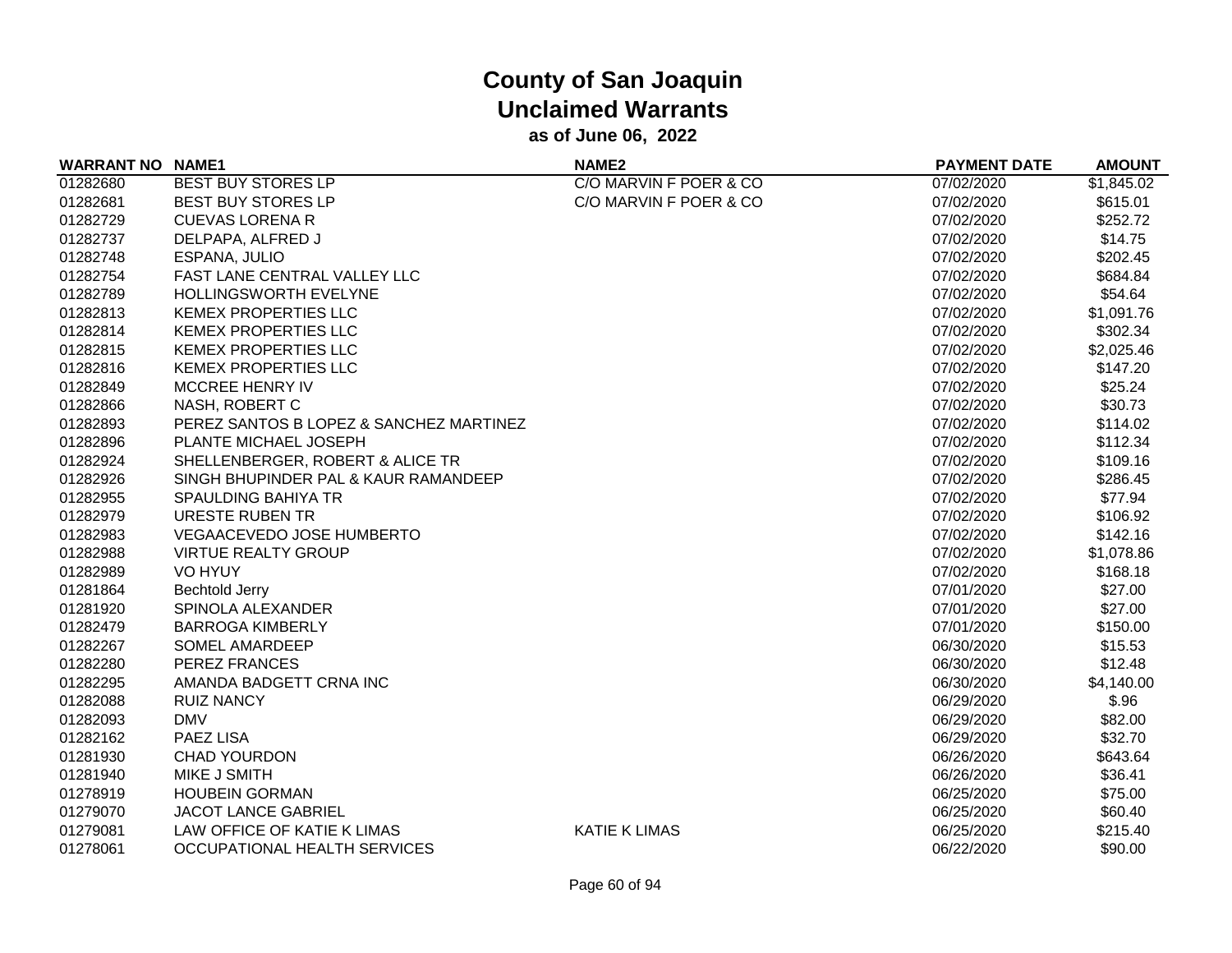| <b>WARRANT NO NAME1</b> |                                        | <b>NAME2</b>                           | <b>PAYMENT DATE</b> | <b>AMOUNT</b> |
|-------------------------|----------------------------------------|----------------------------------------|---------------------|---------------|
| 01278069                | CIRILO ROCHA JACQUELINE                |                                        | 06/22/2020          | \$147.59      |
| 01278190                | <b>SHANDS DAVE</b>                     |                                        | 06/22/2020          | \$571.78      |
| 01278322                | STEWART TITLE OF CALIFORNIA            |                                        | 06/22/2020          | \$182.14      |
| 01277733                | <b>FIDDLER ANTONIO</b>                 |                                        | 06/19/2020          | \$50.00       |
| 01277736                | <b>HERNANDEZ SAVANNAH</b>              |                                        | 06/19/2020          | \$50.00       |
| 01277210                | <b>CAZZALI VANESSA</b>                 |                                        | 06/18/2020          | \$287.59      |
| 01277484                | MALDONADO ARACELY                      |                                        | 06/18/2020          | \$38.33       |
| 01277485                | <b>SAVAGE SERVICES</b>                 |                                        | 06/18/2020          | \$79.04       |
| 01277538                | <b>COBANK ACB</b>                      |                                        | 06/18/2020          | \$238.09      |
| 01277039                | SOUTH BAY FOUNDRY INC                  |                                        | 06/17/2020          | \$126.65      |
| 01277066                | CASTRO HERNANDEZ, BLANCA ESTELA        |                                        | 06/17/2020          | \$50.00       |
| 01277073                | CRUZ, LUIS                             |                                        | 06/17/2020          | \$100.00      |
| 01277080                | GEORGE, CAROL JOHANN                   |                                        | 06/17/2020          | \$410.27      |
| 01277081                | GONZALEZ, JOSE                         |                                        | 06/17/2020          | \$280.00      |
| 01276608                | <b>CARDINAL HEALTH</b>                 |                                        | 06/16/2020          | \$228.80      |
| 01276642                | <b>DIXON TIM</b>                       |                                        | 06/16/2020          | \$6,860.00    |
| 01276822                | <b>FLOYD OBRIEN</b>                    |                                        | 06/16/2020          | \$168.50      |
| 01276831                | <b>OPERATING ENGINEERS</b>             | <b>HEALTH &amp; WELFARE TRUST FUND</b> | 06/16/2020          | \$92.16       |
| 01276834                | WISE, CHRISTOPHER                      |                                        | 06/16/2020          | \$250.00      |
| 01276838                | <b>SPIVY DON'YA</b>                    |                                        | 06/16/2020          | \$50.00       |
| 01276845                | <b>FLORES LORENA</b>                   |                                        | 06/16/2020          | \$.13         |
| 01276413                | HI TECH MUFFLER & NEW RADIATOR         |                                        | 06/15/2020          | \$80.00       |
| 01275907                | <b>CCHCS</b>                           |                                        | 06/12/2020          | \$3,300.34    |
| 01275908                | <b>OBRIEN, FLOYD</b>                   |                                        | 06/12/2020          | \$168.50      |
| 01276041                | ALEXANDER KYLE & ERIN                  |                                        | 06/12/2020          | \$44.54       |
| 01276052                | ARMAS, JOSE R D & ROSALINDA R          |                                        | 06/12/2020          | \$15.36       |
| 01276090                | CHATFIELD, CHARLES & ASHLEY            |                                        | 06/12/2020          | \$15.41       |
| 01276146                | <b>GREEN F SUE FEHLMAN TR</b>          |                                        | 06/12/2020          | \$77.04       |
| 01276150                | HASHMI, SYED RAMIN ETAL                |                                        | 06/12/2020          | \$15.17       |
| 01276205                | MOKSOUPHANH, LALING                    |                                        | 06/12/2020          | \$16.10       |
| 01276207                | <b>MORGAN EDEN J</b>                   |                                        | 06/12/2020          | \$267.40      |
| 01276253                | SANTOS, ARTHUR P & MARIVIC M           |                                        | 06/12/2020          | \$15.36       |
| 01276257                | SIERRA ANGEL SALVADOR                  |                                        | 06/12/2020          | \$82.64       |
| 01276260                | SINGH HARKAMAL & KAUR SUKHMANDEEP ETAL | <b>RAMANDEEP SINGH</b>                 | 06/12/2020          | \$16.10       |
| 01276298                | USSERY DANTHONY ROMERO M ETAL          | <b>JESSICA A PHIN</b>                  | 06/12/2020          | \$25.86       |
| 01276312                | ZARATE, NORMA                          |                                        | 06/12/2020          | \$17.71       |
| 01274947                | <b>CHEUNG MICHAEL</b>                  |                                        | 06/10/2020          | \$29.90       |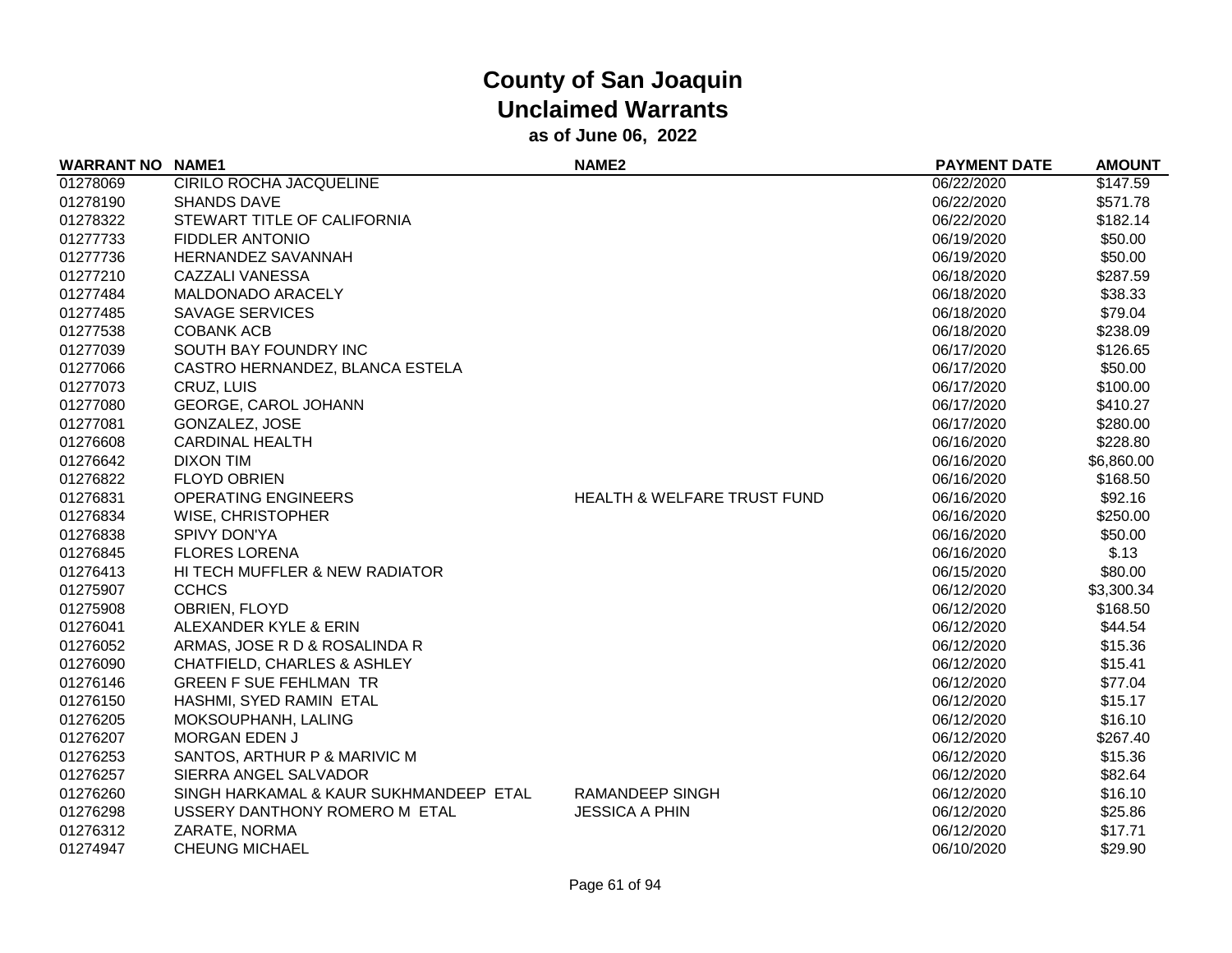| <b>WARRANT NO</b> | <b>NAME1</b>                          | NAME <sub>2</sub> | <b>PAYMENT DATE</b> | <b>AMOUNT</b> |
|-------------------|---------------------------------------|-------------------|---------------------|---------------|
| 01275012          | LAINFIESTA SILVA ANGELICA             |                   | 06/10/2020          | \$454.00      |
| 01275111          | <b>CRUZ GOMEZ NAYELI</b>              |                   | 06/10/2020          | \$50.00       |
| 01275136          | HOBLITZELL JAMES J IV                 |                   | 06/10/2020          | \$164.15      |
| 01275196          | AZEVEDO CECELIA                       |                   | 06/10/2020          | \$157.00      |
| 01275202          | <b>CARLIE DEANDRE L</b>               |                   | 06/10/2020          | \$35.79       |
| 01275235          | SALGADO PHILLIP J JR                  |                   | 06/10/2020          | \$50.00       |
| 01274404          | AGUILAR, CAROLINE                     |                   | 06/09/2020          | \$16.39       |
| 01274414          | <b>AMAZON</b>                         |                   | 06/09/2020          | \$150.00      |
| 01274420          | ANAYA, MARCIO & MAYRA                 |                   | 06/09/2020          | \$16.06       |
| 01274427          | AT&T                                  |                   | 06/09/2020          | \$15.78       |
| 01274449          | BLOOMQUIST, NATASHA                   |                   | 06/09/2020          | \$610.96      |
| 01274450          | <b>BNSF RAILWAY</b>                   |                   | 06/09/2020          | \$373.00      |
| 01274454          | <b>BRITTON, LEFEITEAI</b>             |                   | 06/09/2020          | \$1,618.83    |
| 01274480          | <b>CERVANTES, JESUS</b>               |                   | 06/09/2020          | \$75.00       |
| 01274483          | CHAVEZ, PATRICIA                      |                   | 06/09/2020          | \$50.00       |
| 01274484          | <b>CHELSEA PADDACK</b>                |                   | 06/09/2020          | \$2.00        |
| 01274503          | COMASKEY, GEORGE                      |                   | 06/09/2020          | \$101.00      |
| 01274526          | DONALD HASENBUHLER                    |                   | 06/09/2020          | \$161.00      |
| 01274556          | FIELDS, DAN                           |                   | 06/09/2020          | \$25.00       |
| 01274559          | FIREMENS FUND INC                     |                   | 06/09/2020          | \$49.99       |
| 01274576          | <b>GARCIA, GUSMARO</b>                |                   | 06/09/2020          | \$19.51       |
| 01274584          | <b>GLI CORPORATION RISK SOLUTIONS</b> |                   | 06/09/2020          | \$50.00       |
| 01274591          | GUZMAN, CESAR LUCAS                   |                   | 06/09/2020          | \$17.72       |
| 01274598          | <b>HERTZ VEHICLES LLC</b>             |                   | 06/09/2020          | \$1,714.00    |
| 01274600          | HOLLOWAY, BILL                        |                   | 06/09/2020          | \$6.00        |
| 01274619          | <b>JIAN OUYANG</b>                    |                   | 06/09/2020          | \$50.00       |
| 01274621          | JIMENEZ, CAROL & HENRY                |                   | 06/09/2020          | \$50.00       |
| 01274629          | <b>JORGE FLORES</b>                   |                   | 06/09/2020          | \$.11         |
| 01274638          | <b>KELLEY, ERNESTINE</b>              |                   | 06/09/2020          | \$19.96       |
| 01274669          | MAGANA, JILLIAN                       |                   | 06/09/2020          | \$50.00       |
| 01274681          | MENDEZ, BENNY                         |                   | 06/09/2020          | \$603.00      |
| 01274700          | OFFICER LOREEN GAMBOA                 |                   | 06/09/2020          | \$1,607.00    |
| 01274736          | PG&E                                  |                   | 06/09/2020          | \$55.00       |
| 01274752          | PLANK, GLEN                           |                   | 06/09/2020          | \$44.82       |
| 01274771          | RIVERA, MARIA                         |                   | 06/09/2020          | \$12.26       |
| 01274778          | ROMERO, ANTONIA                       |                   | 06/09/2020          | \$187.74      |
| 01274781          | ROWLETT, DEBRA                        |                   | 06/09/2020          | \$234.24      |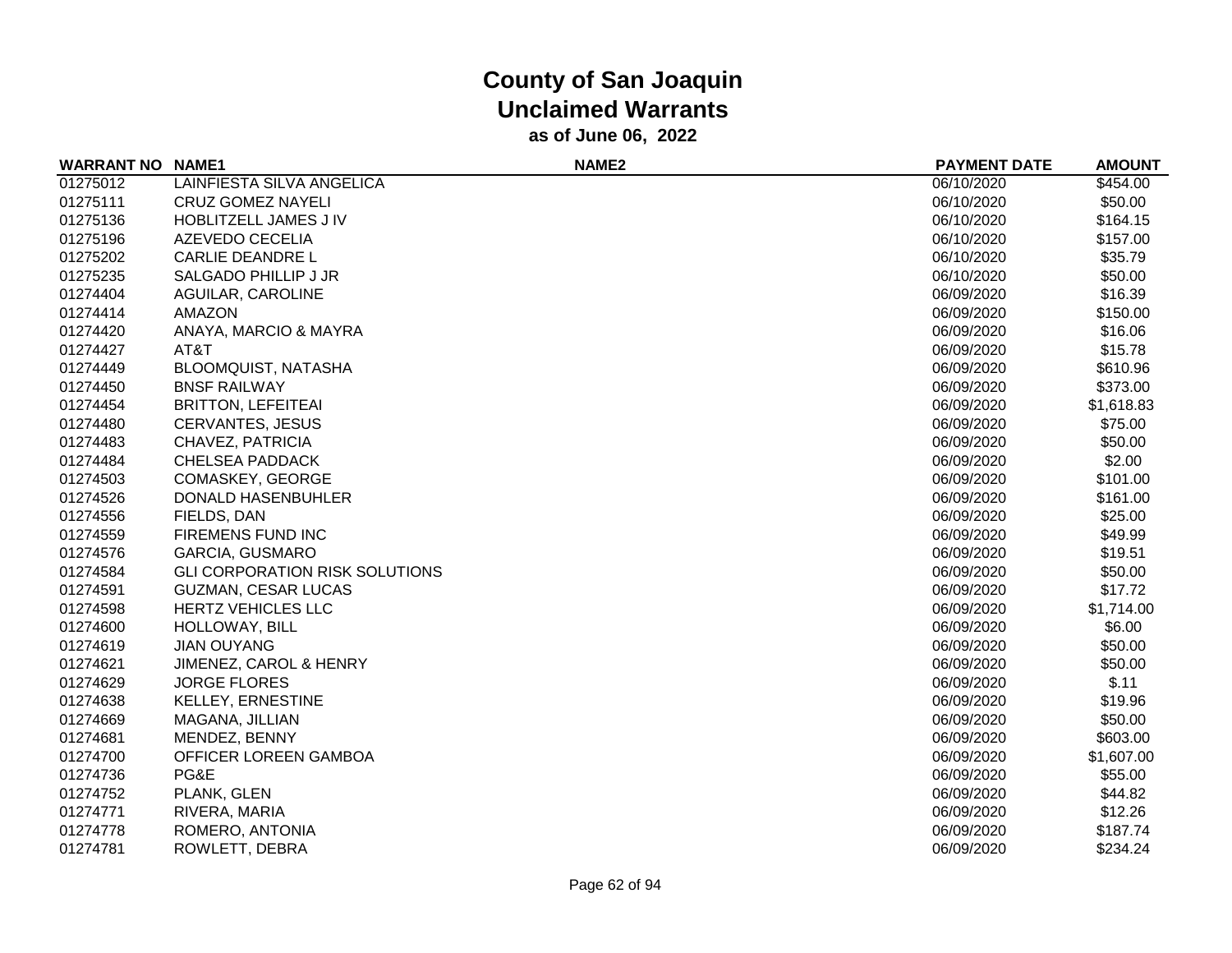| <b>WARRANT NO NAME1</b> |                                       | NAME <sub>2</sub>                | <b>PAYMENT DATE</b> | <b>AMOUNT</b> |
|-------------------------|---------------------------------------|----------------------------------|---------------------|---------------|
| 01274787                | SAKATA, SHANA                         |                                  | 06/09/2020          | \$100.00      |
| 01274820                | SPAUGH, RODGER                        |                                  | 06/09/2020          | \$24.57       |
| 01274839                | <b>TARGET</b>                         |                                  | 06/09/2020          | \$176.00      |
| 01274840                | <b>TARGET AP RECOVERT</b>             |                                  | 06/09/2020          | \$75.00       |
| 01274854                | <b>UNION BANK</b>                     |                                  | 06/09/2020          | \$15.12       |
| 01274907                | ZUNIGA, ANDRES                        |                                  | 06/09/2020          | \$250.00      |
| 01274034                | <b>SALINAS ALEJANDRO</b>              |                                  | 06/08/2020          | \$50.00       |
| 01273662                | COUNTY ENGINEERS ASSOCIATION OF CALIF |                                  | 06/05/2020          | \$50.00       |
| 01273724                | <b>MILLER VERONICA</b>                |                                  | 06/05/2020          | \$.08         |
| 01273784                | <b>TENIO TRINA</b>                    |                                  | 06/05/2020          | \$.55         |
| 01273844                | <b>CVS PHARMACY</b>                   | <b>NANCY MORITA</b>              | 06/05/2020          | \$3,325.06    |
| 01273391                | <b>ESTANTE BETH</b>                   |                                  | 06/04/2020          | \$41.40       |
| 01273395                | <b>FLORES THOMAS E</b>                |                                  | 06/04/2020          | \$.29         |
| 01273400                | <b>GRUNSKY JAMES</b>                  |                                  | 06/04/2020          | \$116.12      |
| 01273576                | CALIFORNIA BUSINESS ESCROW INC        |                                  | 06/04/2020          | \$44.99       |
| 01273577                | CALIFORNIA BUSINESS ESCROW INC        |                                  | 06/04/2020          | \$108.45      |
| 01273580                | <b>FIRST AMERICAN TITLE</b>           |                                  | 06/04/2020          | \$70.50       |
| 01273182                | <b>CARDINAL HEALTH</b>                |                                  | 06/03/2020          | \$237.54      |
| 01273237                | PIMENTEL GUILLERMINA                  |                                  | 06/03/2020          | \$24.95       |
| 01271767                | <b>SOUNG LIAN MD</b>                  |                                  | 06/02/2020          | \$100.00      |
| 01270817                | <b>Karen Peters</b>                   |                                  | 06/01/2020          | \$300.00      |
| 01270886                | <b>BROWN CYNTHIA</b>                  |                                  | 06/01/2020          | \$27.00       |
| 01270889                | <b>Bechtold Jerry</b>                 |                                  | 06/01/2020          | \$27.00       |
| 01270940                | <b>SISSLE THERESA</b>                 |                                  | 06/01/2020          | \$27.00       |
| 01271439                | <b>SALEH MELONIE</b>                  |                                  | 06/01/2020          | \$32.69       |
| 01271446                | <b>SMITH BOB</b>                      |                                  | 06/01/2020          | \$35.22       |
| 01271468                | ABEL BECERRA SALAZAR                  |                                  | 06/01/2020          | \$70.00       |
| 01271474                | ARANA MARROQUIN, ERNESTINA            |                                  | 06/01/2020          | \$100.00      |
| 01271507                | MORO, ANGELICA                        |                                  | 06/01/2020          | \$80.00       |
| 01271575                | FARM AND AUTO SUPPLY INC              | <b>GRAFFIGNA BROS AUTO PARTS</b> | 06/01/2020          | \$249.14      |
| 01271139                | <b>ANA ALEMAN</b>                     |                                  | 05/29/2020          | \$70.00       |
| 01271152                | <b>CLAUDIA YANEZ AGUIRRE</b>          |                                  | 05/29/2020          | \$140.00      |
| 01271155                | CRUZ, RUBEN                           |                                  | 05/29/2020          | \$70.00       |
| 01271176                | KAUR, GURDEEP                         |                                  | 05/29/2020          | \$70.00       |
| 01271185                | <b>MODESTO CARRION CERVANTES</b>      |                                  | 05/29/2020          | \$320.00      |
| 01271186                | MONJARAS, JOSE                        |                                  | 05/29/2020          | \$70.00       |
| 01271188                | MORENO JIMENEZ, TANIA JAZMIN          |                                  | 05/29/2020          | \$10.00       |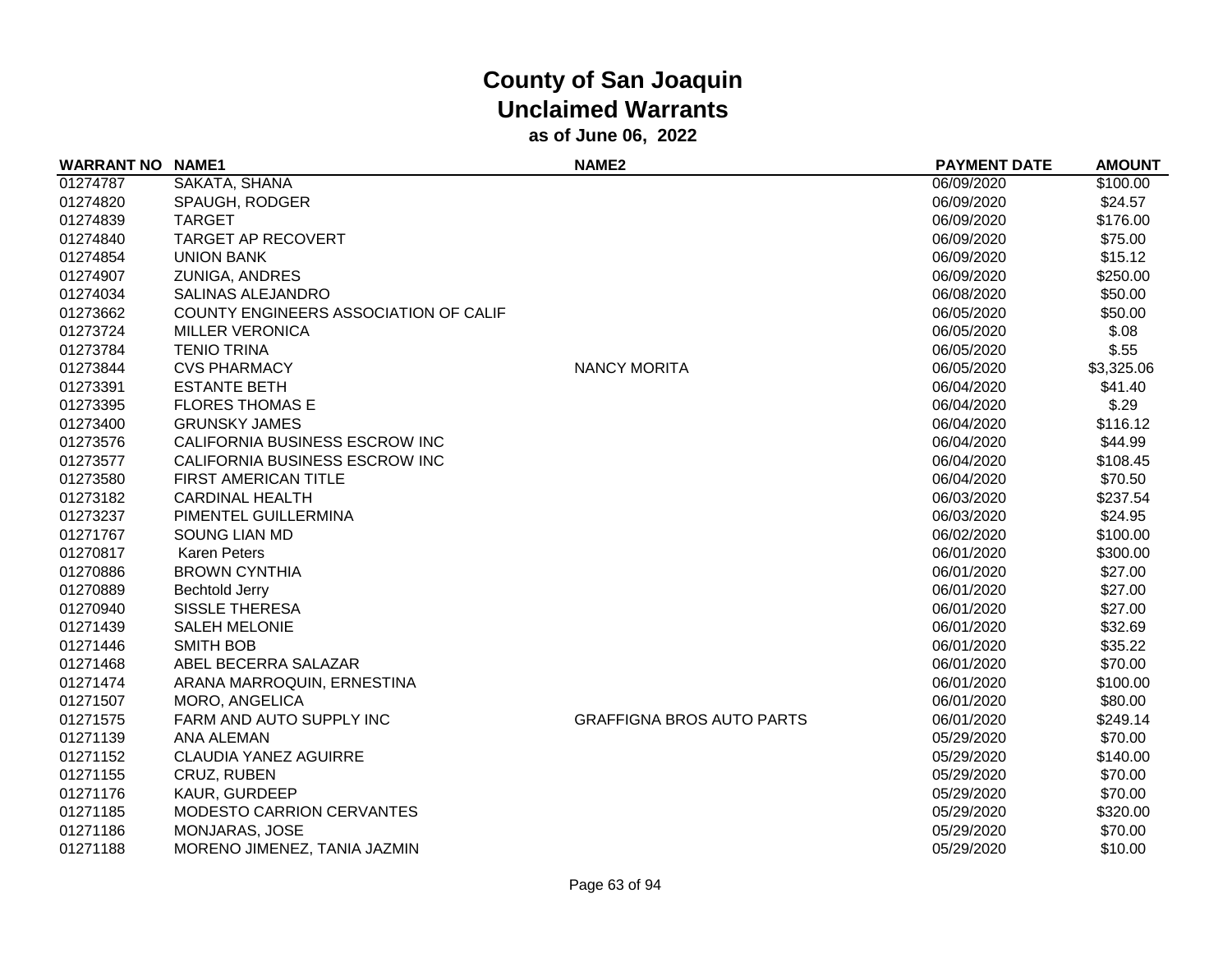| <b>WARRANT NO NAME1</b> |                                 | NAME <sub>2</sub>                                 | <b>PAYMENT DATE</b> | <b>AMOUNT</b> |
|-------------------------|---------------------------------|---------------------------------------------------|---------------------|---------------|
| 01271198                | SAMUEL, JACOB M                 |                                                   | 05/29/2020          | \$70.00       |
| 01271242                | NICHOLSON MARY ANN              |                                                   | 05/29/2020          | \$75.00       |
| 01268173                | <b>EGGERS NICOLAS</b>           |                                                   | 05/28/2020          | \$.89         |
| 01268186                | <b>LOGSTON JENNIFER</b>         |                                                   | 05/28/2020          | \$.40         |
| 01268187                | <b>LONG LATIERA</b>             |                                                   | 05/28/2020          | \$.09         |
| 01268192                | <b>MIRAFLOR CHARITY</b>         |                                                   | 05/28/2020          | \$.75         |
| 01268218                | <b>STEWART DEVIN</b>            |                                                   | 05/28/2020          | \$.76         |
| 01268220                | <b>SWEENEY MICHAEL</b>          |                                                   | 05/28/2020          | \$.60         |
| 01268223                | <b>TORRES ANITA</b>             |                                                   | 05/28/2020          | \$30.00       |
| 01268225                | <b>TYLER RASHENDA</b>           |                                                   | 05/28/2020          | \$1.83        |
| 01268236                | <b>WELCH NANCY</b>              |                                                   | 05/28/2020          | \$.43         |
| 01267821                | CENTRAL SANITARY SUPPLY         |                                                   | 05/27/2020          | \$39.24       |
| 01267849                | <b>BOESCH DOYCE</b>             |                                                   | 05/27/2020          | \$7,000.00    |
| 01267997                | <b>DORAN RACHEL</b>             |                                                   | 05/27/2020          | \$1,376.35    |
| 01268030                | <b>MAHIL PARMINDER</b>          |                                                   | 05/27/2020          | \$28.70       |
| 01268043                | NOGARE, GERALDINE M TR          |                                                   | 05/27/2020          | \$16.22       |
| 01268052                | PENN MANAGEMENT                 |                                                   | 05/27/2020          | \$355.90      |
| 01268087                | STRATEGIC ENTERPRISES INC       |                                                   | 05/27/2020          | \$18.14       |
| 01268105                | US BANK NATIONAL ASSOCIATION TR | OCWEN LOAN SERVICING LLC<br><b>ATTN: TRAIL</b>    | 05/27/2020          | \$1,059.90    |
| 01268118                | CHICAGO TITLE CO                |                                                   | 05/27/2020          | \$31.31       |
| 01268119                | DEBRA J JOHNSTON                |                                                   | 05/27/2020          | \$20.00       |
| 01268124                | <b>LAWYERS TITLE CO</b>         |                                                   | 05/27/2020          | \$18.48       |
| 01267330                | YUMUL DANILO MD                 |                                                   | 05/22/2020          | \$100.00      |
| 01266844                | APILADO MARTINA                 |                                                   | 05/21/2020          | \$.27         |
| 01266876                | COPELAND-BRATTHAUER NICHOLAS    |                                                   | 05/21/2020          | \$.98         |
| 01266911                | <b>JACKSON MARY</b>             |                                                   | 05/21/2020          | \$.50         |
| 01266915                | <b>JOHNSON NIKOL</b>            |                                                   | 05/21/2020          | \$.59         |
| 01266921                | <b>MAYORGA LINDA</b>            |                                                   | 05/21/2020          | \$.58         |
| 01267011                | <b>MARTINEZ CHRISHNA</b>        |                                                   | 05/21/2020          | \$8.05        |
| 01267014                | <b>WASHINGTON GAIL</b>          |                                                   | 05/21/2020          | \$10.00       |
| 01266530                | <b>BIG VALLEY THRIFT</b>        | UNITED BREAST CANCER RESEARCH FOUNDATI 05/20/2020 |                     | \$2,853.87    |
| 01266701                | VALDEZ, BEATRIZ L               |                                                   | 05/20/2020          | \$50.00       |
| 01266718                | <b>COUNTY OF WASHOE</b>         | <b>SHERIFFS OFFICE</b>                            | 05/20/2020          | \$28.80       |
| 01266108                | <b>RAMOS RITA</b>               |                                                   | 05/18/2020          | \$.10         |
| 01266142                | AGUILAR VALASCO, REYNA          |                                                   | 05/18/2020          | \$20.00       |
| 01266205                | BOETHING TREELAND FARMS INC     |                                                   | 05/18/2020          | \$958.32      |
| 01266207                | BPP RETAIL CENTERS CORP         |                                                   | 05/18/2020          | \$2,069.92    |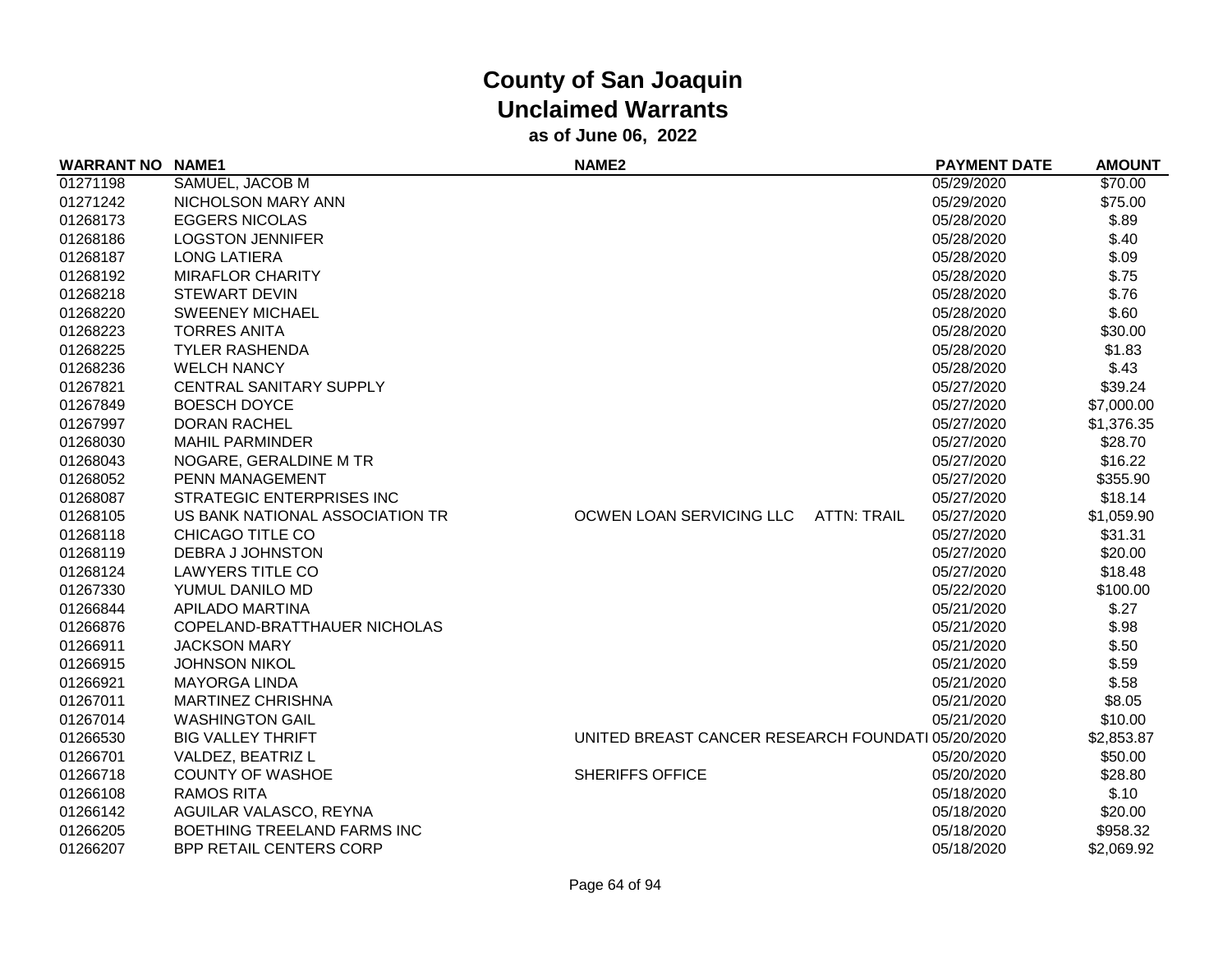| <b>WARRANT NO</b> | <b>NAME1</b>                             | NAME <sub>2</sub> | <b>PAYMENT DATE</b> | <b>AMOUNT</b> |
|-------------------|------------------------------------------|-------------------|---------------------|---------------|
| 01266208          | BPP RETAIL CENTERS CORP C/O REVANTAGE CO |                   | 05/18/2020          | \$462.52      |
| 01266209          | BPP RETAIL CENTERS CORP. C/O REVANTAGE C |                   | 05/18/2020          | \$125.97      |
| 01266210          | BPP RETAIL CENTERS CORP. C/O REVANTAGE C |                   | 05/18/2020          | \$283.20      |
| 01266260          | HALLENBERGER, MICHAEL F TR ETAL          |                   | 05/18/2020          | \$357.58      |
| 01266269          | MANRIQUEZ ERNESTINO R & ROJAS MANRIQUEZ  |                   | 05/18/2020          | \$128.28      |
| 01266293          | NUTHI KARUNA & SUBBARAO V                |                   | 05/18/2020          | \$19.40       |
| 01266294          | <b>NUTHI KARUNA &amp; SUBBARAO V</b>     |                   | 05/18/2020          | \$76.91       |
| 01266311          | SAUNDERS, BEVERLEE J TR                  |                   | 05/18/2020          | \$829.08      |
| 01266317          | <b>SJC TAX COLLECTOR</b>                 |                   | 05/18/2020          | \$102.89      |
| 01265889          | <b>GUERRERO LUCIANO</b>                  |                   | 05/15/2020          | \$50.00       |
| 01265383          | <b>BAFFORD COURTNEY</b>                  |                   | 05/14/2020          | \$.14         |
| 01265385          | <b>BIANCO JONEVA</b>                     |                   | 05/14/2020          | \$.71         |
| 01265389          | <b>CABRERA JUANA</b>                     |                   | 05/14/2020          | \$.87         |
| 01265395          | <b>CARLIE DEANDRE</b>                    |                   | 05/14/2020          | \$.13         |
| 01265396          | <b>CARTER RAVEN</b>                      |                   | 05/14/2020          | \$.29         |
| 01265404          | <b>COSTA ASHLEY</b>                      |                   | 05/14/2020          | \$.87         |
| 01265405          | <b>COSTA CRAIG</b>                       |                   | 05/14/2020          | \$.72         |
| 01265416          | <b>ERICKSON JUSTIN</b>                   |                   | 05/14/2020          | \$.69         |
| 01265422          | <b>FREER JUSTIN</b>                      |                   | 05/14/2020          | \$.31         |
| 01265423          | <b>GALINDO VANESSA</b>                   |                   | 05/14/2020          | \$.96         |
| 01265424          | <b>GARRETT BRIA</b>                      |                   | 05/14/2020          | \$.90         |
| 01265425          | <b>GARRIDO TIFFANY</b>                   |                   | 05/14/2020          | \$.24         |
| 01265430          | <b>HARRIS CHANTEL</b>                    |                   | 05/14/2020          | \$.01         |
| 01265435          | <b>HERNANDEZ BRANDY</b>                  |                   | 05/14/2020          | \$.79         |
| 01265446          | <b>LANDEROS ANGELINA</b>                 |                   | 05/14/2020          | \$.33         |
| 01265447          | <b>LEAL HILARIO</b>                      |                   | 05/14/2020          | \$.04         |
| 01265450          | <b>LETUA TRISTA</b>                      |                   | 05/14/2020          | \$.07         |
| 01265451          | <b>LEWIS ANTHONY</b>                     |                   | 05/14/2020          | \$.01         |
| 01265453          | <b>MACKEY ELTER</b>                      |                   | 05/14/2020          | \$.09         |
| 01265456          | <b>MARRUJO ELENA</b>                     |                   | 05/14/2020          | \$.59         |
| 01265457          | <b>MARTIN CHAZLYN</b>                    |                   | 05/14/2020          | \$.97         |
| 01265458          | <b>MASON LASHAWN</b>                     |                   | 05/14/2020          | \$.54         |
| 01265466          | <b>NAVA VERONICA</b>                     |                   | 05/14/2020          | \$.60         |
| 01265471          | <b>NUNEZ GERARDO</b>                     |                   | 05/14/2020          | \$.50         |
| 01265478          | <b>OTT BRIANNE</b>                       |                   | 05/14/2020          | \$.26         |
| 01265486          | PLEASANTS ADRIENNE                       |                   | 05/14/2020          | \$65.78       |
| 01265495          | <b>REA CRYSTAL</b>                       |                   | 05/14/2020          | \$.15         |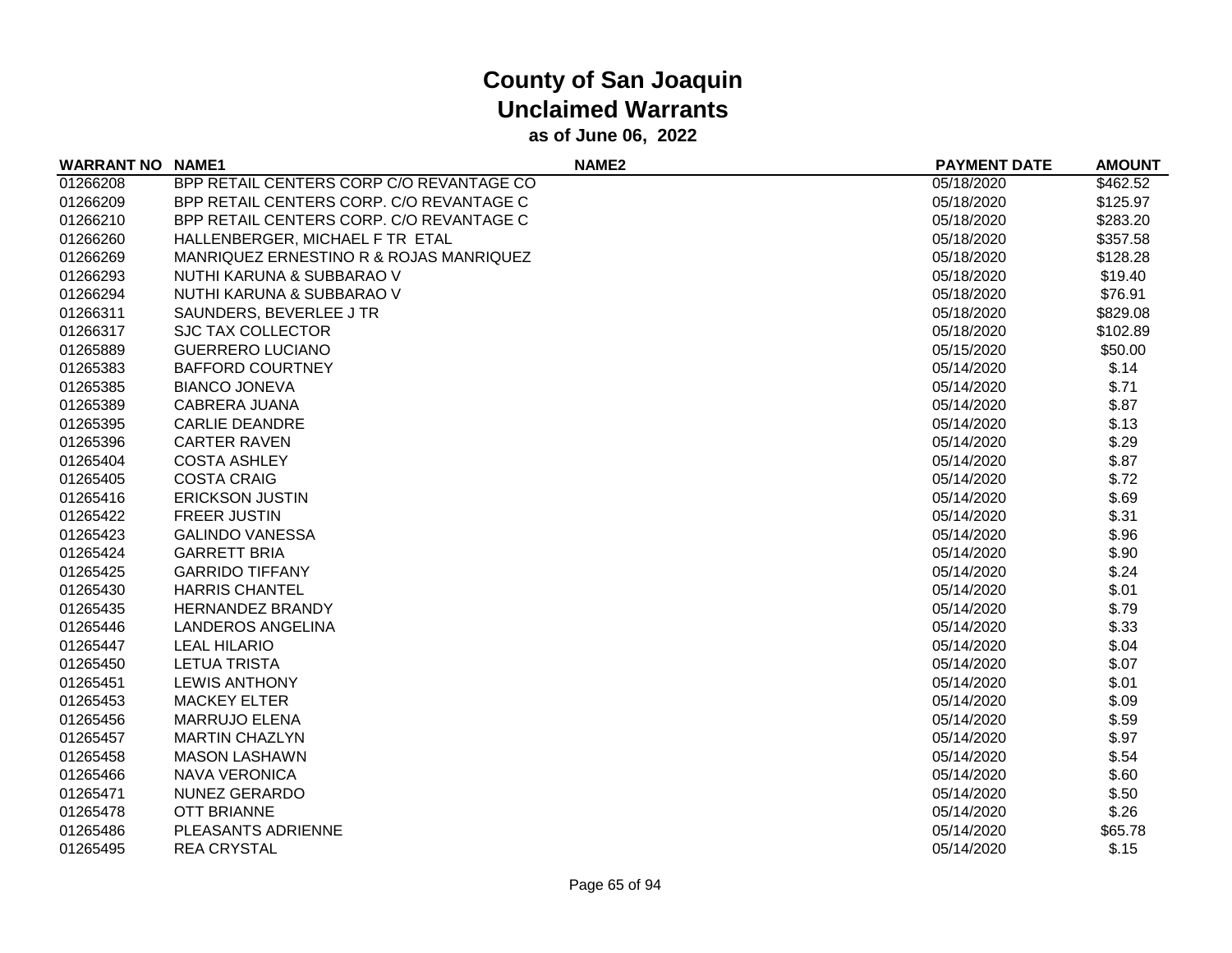| <b>WARRANT NO NAME1</b> |                                 | NAME <sub>2</sub>                   | <b>PAYMENT DATE</b> | <b>AMOUNT</b> |
|-------------------------|---------------------------------|-------------------------------------|---------------------|---------------|
| 01265498                | ROBINSON JOAN                   |                                     | 05/14/2020          | \$.67         |
| 01265506                | SANCHEZ ABELARDO                |                                     | 05/14/2020          | \$.80         |
| 01265507                | <b>SENIOR JENNIFER</b>          |                                     | 05/14/2020          | \$.29         |
| 01265509                | <b>SIERRA ROBERTO</b>           |                                     | 05/14/2020          | \$.32         |
| 01265512                | <b>SMITH KELLY</b>              |                                     | 05/14/2020          | \$.11         |
| 01265525                | TIDWELL STAZANEA S              |                                     | 05/14/2020          | \$.05         |
| 01265530                | <b>VARNER SCHYLER</b>           |                                     | 05/14/2020          | \$.43         |
| 01265535                | <b>VONGKHAMSING CHRISTINE</b>   |                                     | 05/14/2020          | \$.60         |
| 01265536                | <b>WATSON CHRISTOPHER</b>       |                                     | 05/14/2020          | \$.58         |
| 01265540                | <b>WHITE MONISHA</b>            |                                     | 05/14/2020          | \$.03         |
| 01265543                | YOUNG STACY                     |                                     | 05/14/2020          | \$.28         |
| 01265743                | SECOND HARVEST FOOD BANK        |                                     | 05/14/2020          | \$11,332.91   |
| 01265048                | <b>GHAFOORI WAZIR AHMAD</b>     |                                     | 05/13/2020          | \$.50         |
| 01265153                | <b>SARABIA CHRISTINA</b>        |                                     | 05/13/2020          | \$.06         |
| 01265156                | <b>SELSOR SHARILYN</b>          |                                     | 05/13/2020          | \$.17         |
| 01265163                | <b>SIMMONS KENYAHN</b>          |                                     | 05/13/2020          | \$.02         |
| 01265173                | <b>SNYDER ANTHONY</b>           |                                     | 05/13/2020          | \$.12         |
| 01265174                | <b>SOK SANA</b>                 |                                     | 05/13/2020          | \$.97         |
| 01265184                | <b>STONE NYGHIA</b>             |                                     | 05/13/2020          | \$.02         |
| 01265188                | <b>TAPIA TINA</b>               |                                     | 05/13/2020          | \$.11         |
| 01265251                | US ARMY CORPS OF ENGINEERS      |                                     | 05/13/2020          | \$6,000.00    |
| 01265294                | <b>HERRERA PASCALE</b>          |                                     | 05/13/2020          | \$11.04       |
| 01265299                | <b>TAYLOR MORRISON HOMES</b>    |                                     | 05/13/2020          | \$5.11        |
| 01264688                | <b>MULLINS ERICA</b>            |                                     | 05/12/2020          | \$.01         |
| 01264887                | FIDELITY NATIONAL TITLE COMPANY |                                     | 05/12/2020          | \$1,249.13    |
| 01264904                | <b>MARY E WILSON TR</b>         |                                     | 05/12/2020          | \$9.87        |
| 01264915                | PLOWSHEER INC                   |                                     | 05/12/2020          | \$293.03      |
| 01264935                | <b>CARTER OLEVEA A</b>          |                                     | 05/12/2020          | \$82.00       |
| 01264939                | <b>JACOBS JAMES W</b>           |                                     | 05/12/2020          | \$270.00      |
| 01264949                | TULA JOSE A                     |                                     | 05/12/2020          | \$1.92        |
| 01264081                | DE LA LUZ ANTONIO               |                                     | 05/11/2020          | \$1,133.00    |
| 01264099                | <b>LEXISNEXIS</b>               | LEXISNEXIS RISK DATA MANAGEMENT INC | 05/11/2020          | \$1,245.00    |
| 01264100                | LOUNECHANY ALEXIS               |                                     | 05/11/2020          | \$.10         |
| 01264101                | <b>MCCUIN KANDICE</b>           |                                     | 05/11/2020          | \$.50         |
| 01264106                | <b>MENDOZA MARISA</b>           |                                     | 05/11/2020          | \$.50         |
| 01264115                | RAMIREZ AZUCENA                 |                                     | 05/11/2020          | \$.90         |
| 01264119                | <b>REED JESSICA</b>             |                                     | 05/11/2020          | \$.09         |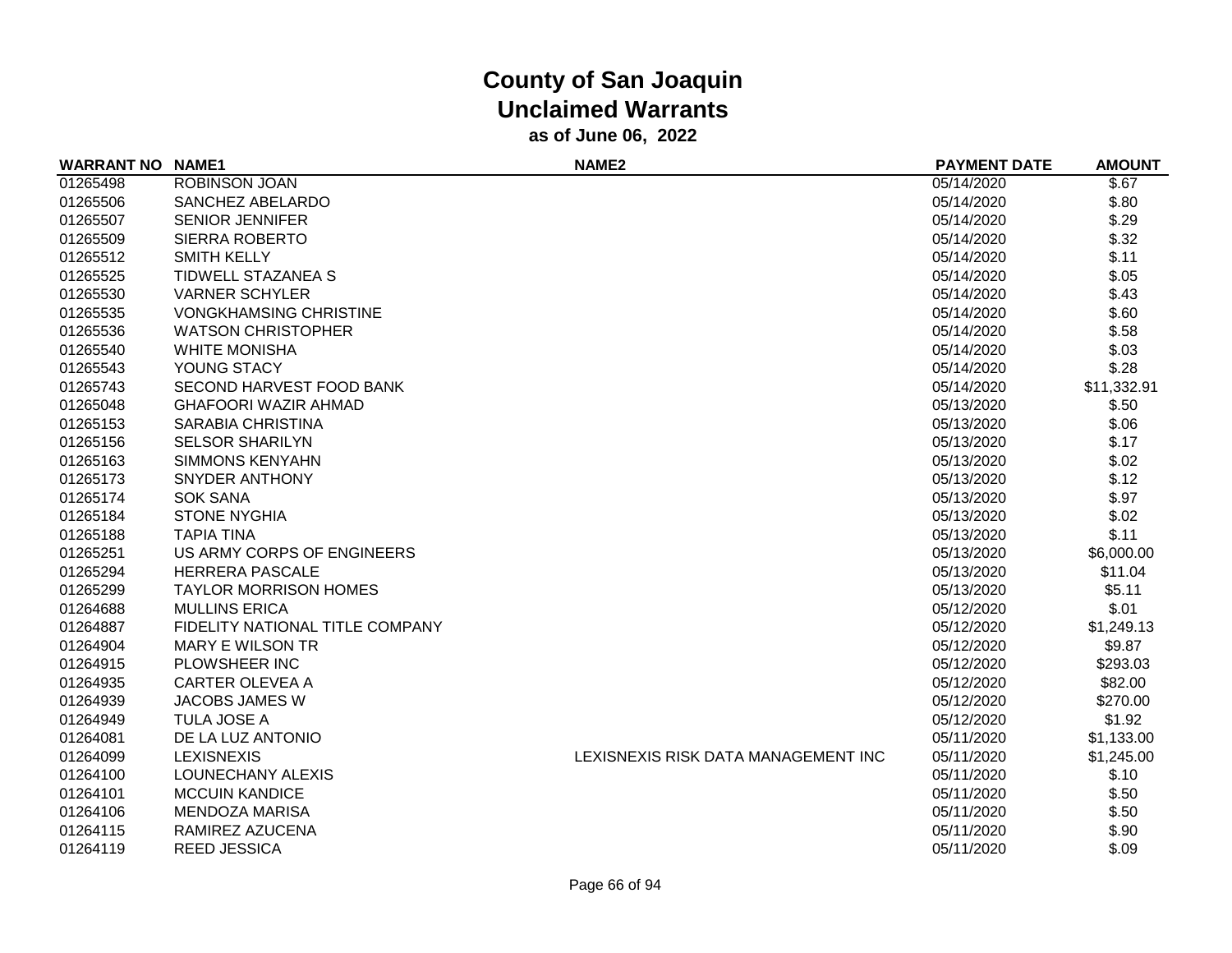| <b>WARRANT NO</b> | <b>NAME1</b>                             | NAME <sub>2</sub> | <b>PAYMENT DATE</b> | <b>AMOUNT</b> |
|-------------------|------------------------------------------|-------------------|---------------------|---------------|
| 01264122          | RICHARDSON JESSICA ANNE                  |                   | 05/11/2020          | \$.17         |
| 01264144          | AMERICAN OLIVE OIL PRODUCERS ASSOCIATION |                   | 05/11/2020          | \$300.00      |
| 01264172          | <b>ACERO, ENRIQUE</b>                    |                   | 05/11/2020          | \$12.59       |
| 01264184          | <b>AMAZON</b>                            |                   | 05/11/2020          | \$150.00      |
| 01264211          | <b>BIAS, JOYCE K</b>                     |                   | 05/11/2020          | \$10.00       |
| 01264213          | <b>BLAKNEY, JILLIAN</b>                  |                   | 05/11/2020          | \$16.17       |
| 01264220          | <b>BROWN, LESLIE</b>                     |                   | 05/11/2020          | \$120.00      |
| 01264243          | <b>CHAPIN, CHARLES</b>                   |                   | 05/11/2020          | \$18.05       |
| 01264244          | CHAVEZ, PATRICIA                         |                   | 05/11/2020          | \$50.00       |
| 01264289          | <b>EARNESTINE MAYS</b>                   |                   | 05/11/2020          | \$5.00        |
| 01264293          | <b>EDGARDO CANLAS</b>                    |                   | 05/11/2020          | \$60.00       |
| 01264298          | <b>EMERICK, DEBORAH</b>                  |                   | 05/11/2020          | \$13.05       |
| 01264304          | ESPINDOLA, RICARDO & MARIA               |                   | 05/11/2020          | \$18.69       |
| 01264311          | FIELDS, DAN                              |                   | 05/11/2020          | \$25.00       |
| 01264335          | <b>GLI CORPORATION RISK SOLUTIONS</b>    |                   | 05/11/2020          | \$100.00      |
| 01264336          | GONZALEZ, JUAN                           |                   | 05/11/2020          | \$727.94      |
| 01264337          | <b>GORDON OR CHERYL CHRISTENSEN</b>      |                   | 05/11/2020          | \$250.00      |
| 01264342          | HARDY, JEANETTA                          |                   | 05/11/2020          | \$14.65       |
| 01264353          | HUERTA, TRINIDAD                         |                   | 05/11/2020          | \$.41         |
| 01264354          | HUNDAL, AJINDERJIT                       |                   | 05/11/2020          | \$18.32       |
| 01264356          | <b>IRVING, GERTHA</b>                    |                   | 05/11/2020          | \$151.00      |
| 01264359          | <b>JAMEN JONES</b>                       |                   | 05/11/2020          | \$238.00      |
| 01264404          | MAGANA, JILLIAN                          |                   | 05/11/2020          | \$25.00       |
| 01264412          | MARTINEZ, FRANK & RUBIO, STEPHAN         |                   | 05/11/2020          | \$36.83       |
| 01264458          | PAJARILLO, IGNACIO                       |                   | 05/11/2020          | \$4.56        |
| 01264465          | PARTNERSHIP CATTLE OWNERS                |                   | 05/11/2020          | \$50.00       |
| 01264476          | PG&E                                     |                   | 05/11/2020          | \$55.00       |
| 01264484          | PG&E                                     |                   | 05/11/2020          | \$151.00      |
| 01264488          | PICK N PULL                              |                   | 05/11/2020          | \$100.00      |
| 01264500          | <b>REED EQUIPMENT CO</b>                 |                   | 05/11/2020          | \$145.00      |
| 01264501          | <b>REESE, MONICA</b>                     |                   | 05/11/2020          | \$248.00      |
| 01264510          | RING, VALENTINA                          |                   | 05/11/2020          | \$283.00      |
| 01264522          | ROLAND, STEVEN AND KIM                   |                   | 05/11/2020          | \$138.75      |
| 01264526          | <b>RYDER</b>                             |                   | 05/11/2020          | \$65.44       |
| 01264533          | SANTILLAN, CANDY                         |                   | 05/11/2020          | \$195.00      |
| 01264538          | SHAH, HYATT                              |                   | 05/11/2020          | \$17.02       |
| 01264545          | SHIRLEY HUGHEY                           |                   | 05/11/2020          | \$11.56       |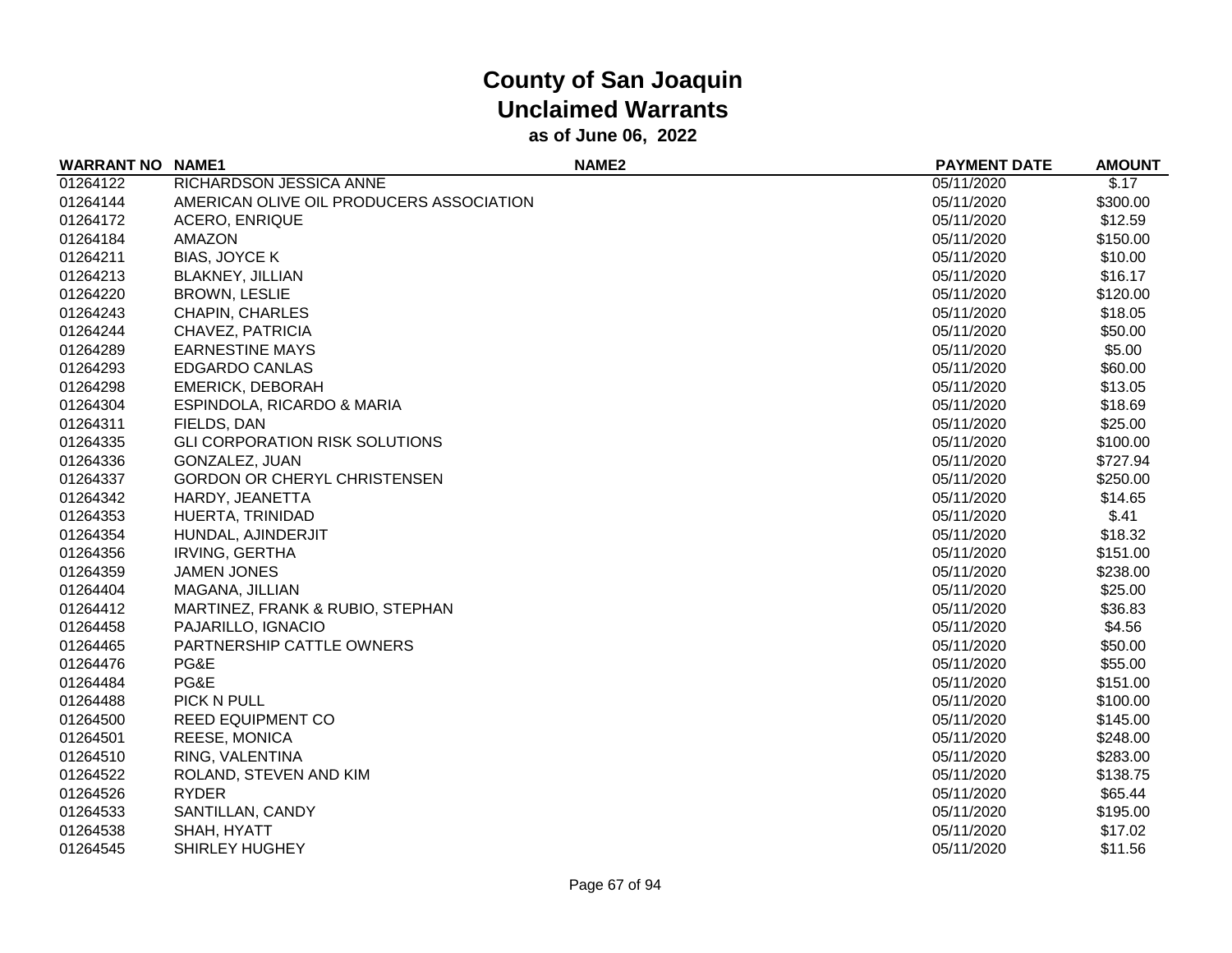| <b>WARRANT NO NAME1</b> |                                       | NAME <sub>2</sub>      | <b>PAYMENT DATE</b> | <b>AMOUNT</b> |
|-------------------------|---------------------------------------|------------------------|---------------------|---------------|
| 01264555                | <b>SOPHAL SUN</b>                     |                        | 05/11/2020          | \$100.00      |
| 01264556                | SPAUGH, RODGER                        |                        | 05/11/2020          | \$24.58       |
| 01264579                | TAVIZON, MARINA                       |                        | 05/11/2020          | \$93.00       |
| 01264582                | TORDA, SUSANNE                        |                        | 05/11/2020          | \$50.00       |
| 01263925                | <b>AGUIRRE MAUREEN A</b>              |                        | 05/08/2020          | \$.12         |
| 01263999                | <b>BUZZ OATES MANAGEMENT SERVICES</b> |                        | 05/08/2020          | \$5,065.30    |
| 01264003                | DEPARTMENT OF VETERANS AFFAIRS        |                        | 05/08/2020          | \$2,448.16    |
| 01263453                | <b>ADAMS NYKERIA</b>                  |                        | 05/07/2020          | \$.21         |
| 01263478                | <b>BRADLEY BRADLEY B</b>              |                        | 05/07/2020          | \$.20         |
| 01263491                | <b>CANO BARBARA</b>                   |                        | 05/07/2020          | \$.13         |
| 01263524                | <b>DIAGNOSTIC MEDICAL</b>             |                        | 05/07/2020          | \$329.00      |
| 01263537                | <b>FAULK EULAINNA</b>                 |                        | 05/07/2020          | \$.42         |
| 01263541                | <b>FLORES CAITLIN A</b>               |                        | 05/07/2020          | \$.46         |
| 01263553                | <b>GILLIAM MAURICE</b>                |                        | 05/07/2020          | \$.45         |
| 01263574                | <b>HOWARD AMANDA</b>                  |                        | 05/07/2020          | \$.70         |
| 01263587                | <b>JORDAN OSCAR</b>                   |                        | 05/07/2020          | \$.50         |
| 01263596                | <b>KRESS SCOTT</b>                    |                        | 05/07/2020          | \$.50         |
| 01263602                | <b>LEK SAILLARITH</b>                 |                        | 05/07/2020          | \$.20         |
| 01263609                | LUJAN ALEJANDRA                       |                        | 05/07/2020          | \$.27         |
| 01263632                | <b>NIBLOCK WENDY</b>                  |                        | 05/07/2020          | \$.19         |
| 01263636                | <b>OJEDA FUENTES CARINA</b>           |                        | 05/07/2020          | \$.32         |
| 01263662                | <b>ROBERTS RYIAN</b>                  |                        | 05/07/2020          | \$.40         |
| 01263664                | RODRIGUEZ MARICAR                     |                        | 05/07/2020          | \$.37         |
| 01263670                | <b>SEALS ALISHA</b>                   |                        | 05/07/2020          | \$.45         |
| 01263702                | <b>VICKERS SHAUNTRELL</b>             |                        | 05/07/2020          | \$.27         |
| 01263711                | YANG SAE                              |                        | 05/07/2020          | \$.21         |
| 01263304                | <b>CACHO TIFFANY</b>                  |                        | 05/06/2020          | \$.33         |
| 01263312                | <b>CHEMSEARCHFE</b>                   | <b>NCH CORPORATION</b> | 05/06/2020          | \$327.00      |
| 01263314                | <b>CISNEROS CASSANDRA M</b>           |                        | 05/06/2020          | \$.32         |
| 01263337                | <b>LANDA YANET A</b>                  |                        | 05/06/2020          | \$.46         |
| 01263358                | PICHINTE TIFFANIE                     |                        | 05/06/2020          | \$.43         |
| 01263445                | EULALIO P MENDOZA                     |                        | 05/06/2020          | \$12.00       |
| 01263009                | <b>BAUTISTA MARIANO</b>               |                        | 05/05/2020          | \$.51         |
| 01263011                | <b>BESSER KAYLA</b>                   |                        | 05/05/2020          | \$.65         |
| 01263013                | <b>BLOUNT MYCHAELA</b>                |                        | 05/05/2020          | \$.56         |
| 01263015                | <b>BROOK DEJA A</b>                   |                        | 05/05/2020          | \$.53         |
| 01263016                | <b>BROWN JESSICA</b>                  |                        | 05/05/2020          | \$50.00       |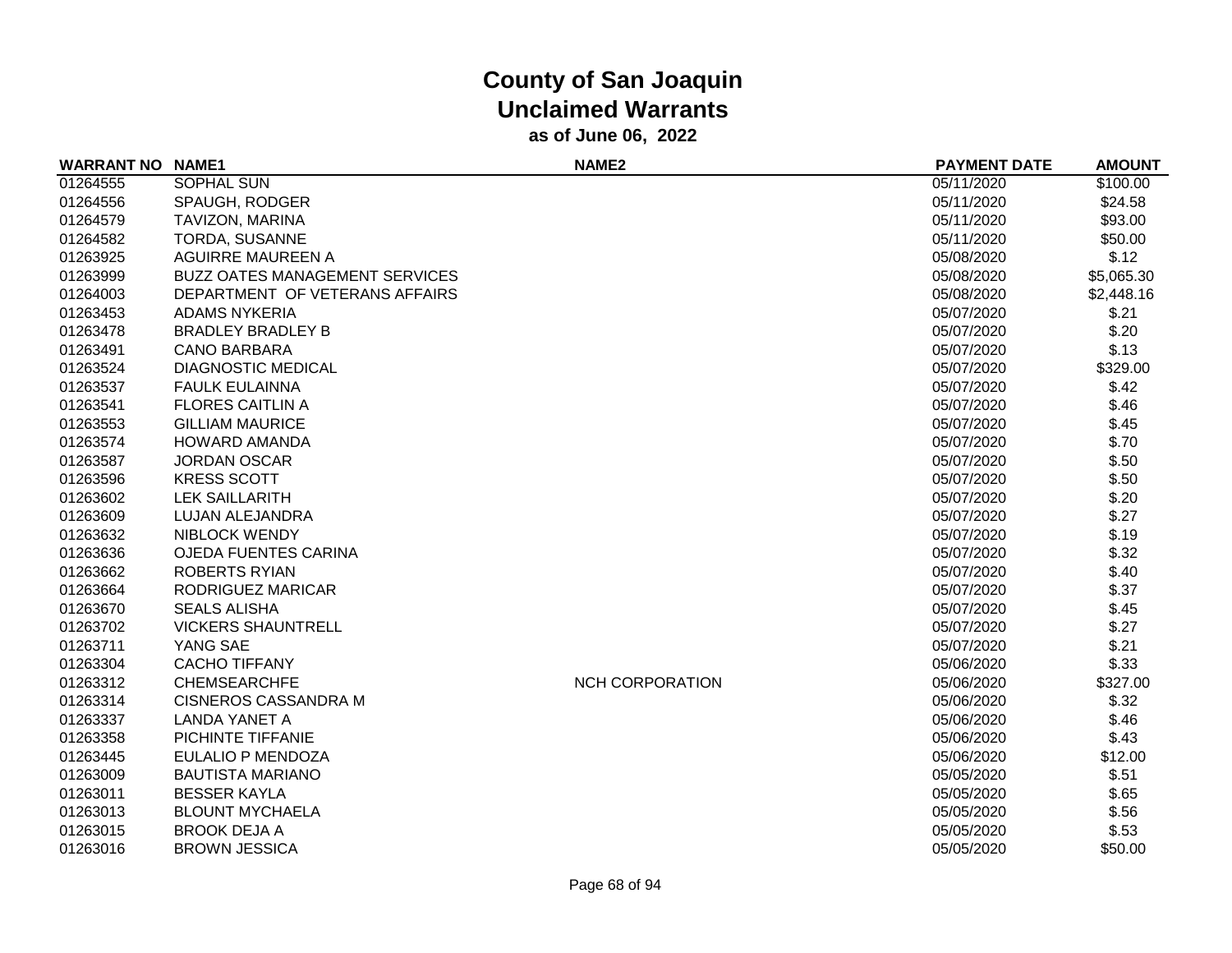| <b>WARRANT NO NAME1</b> |                                      | NAME <sub>2</sub>     | <b>PAYMENT DATE</b> | <b>AMOUNT</b> |
|-------------------------|--------------------------------------|-----------------------|---------------------|---------------|
| 01263021                | <b>CARNEGIE FAQEEH</b>               |                       | 05/05/2020          | \$.82         |
| 01263022                | <b>CASTRO CHRISTAL</b>               |                       | 05/05/2020          | \$.47         |
| 01263042                | <b>DUL THAWI</b>                     |                       | 05/05/2020          | \$.50         |
| 01263056                | <b>GARCIA BRITTANY</b>               |                       | 05/05/2020          | \$28.50       |
| 01263057                | <b>GARCIA ELIZABETH</b>              |                       | 05/05/2020          | \$.46         |
| 01263058                | <b>GARCIA JESSICA</b>                |                       | 05/05/2020          | \$7.00        |
| 01263061                | <b>GORMAN JAMES JR III</b>           |                       | 05/05/2020          | \$.54         |
| 01263063                | <b>GRAVES SANDRA</b>                 |                       | 05/05/2020          | \$.49         |
| 01263071                | <b>JACOBS NICOLE</b>                 |                       | 05/05/2020          | \$.34         |
| 01263082                | LIRA MAKAYLA J                       |                       | 05/05/2020          | \$.78         |
| 01263083                | <b>LIVINGSTON SHERRY</b>             |                       | 05/05/2020          | \$.66         |
| 01263087                | <b>MACIAS JESSICA</b>                |                       | 05/05/2020          | \$.36         |
| 01263097                | <b>MORRIS OMAR</b>                   |                       | 05/05/2020          | \$.34         |
| 01263099                | <b>NHOTHSIRI VANNY</b>               |                       | 05/05/2020          | \$.62         |
| 01263110                | PANGUACHIT KHAM                      |                       | 05/05/2020          | \$.65         |
| 01263153                | <b>TAYLOR AMBER</b>                  |                       | 05/05/2020          | \$.61         |
| 01263162                | <b>TIONSON LA SHIONTA</b>            |                       | 05/05/2020          | \$.86         |
| 01263166                | UNIVERSITY OF THE PACIFIC            |                       | 05/05/2020          | \$250.00      |
| 01263171                | <b>VELIS CHRISTINA</b>               |                       | 05/05/2020          | \$.72         |
| 01261400                | <b>CLINE JESSICA</b>                 |                       | 05/04/2020          | \$.75         |
| 01261425                | <b>GARIBAY ANGELINA</b>              |                       | 05/04/2020          | \$.96         |
| 01261429                | <b>HAYNES ONITHA</b>                 |                       | 05/04/2020          | \$.76         |
| 01261438                | <b>LOVES HEATING &amp; AIR</b>       |                       | 05/04/2020          | \$105.00      |
| 01261455                | <b>OJO OSAYUWAMEN</b>                |                       | 05/04/2020          | \$.85         |
| 01261468                | <b>REED MALIK</b>                    |                       | 05/04/2020          | \$.80         |
| 01261484                | <b>SENISHEN MICHAEL</b>              |                       | 05/04/2020          | \$158.00      |
| 01261498                | <b>TOVAR ANYSSA</b>                  |                       | 05/04/2020          | \$.96         |
| 01262967                | BROOKSIDE LAKE COMMUNITY ASSOCIATION |                       | 05/04/2020          | \$49.74       |
| 01262969                | FIDELITY NATIONAL TITLE CO           |                       | 05/04/2020          | \$942.94      |
| 01262970                | FIDELITY NATIONAL TITLE COMPANY      |                       | 05/04/2020          | \$361.87      |
| 01262987                | STEWART TITLE GUARANTY COMPANY       |                       | 05/04/2020          | \$1,906.21    |
| 01259839                | Helen M Donnelly                     |                       | 05/01/2020          | \$340.00      |
| 01259983                | RODGERS WILISHA                      |                       | 05/01/2020          | \$27.00       |
| 01261325                | LA LOMA MEDICAL OFFICE INC           | <b>LOVATO ESTEBAN</b> | 05/01/2020          | \$6,125.00    |
| 01261369                | VALLEY OAK PEDIATRIC ASSOCIATES INC  |                       | 05/01/2020          | \$9,475.00    |
| 01260647                | <b>FUNG URSULA</b>                   |                       | 04/30/2020          | \$33.93       |
| 01260659                | <b>HOPKINS TANYA</b>                 |                       | 04/30/2020          | \$110.00      |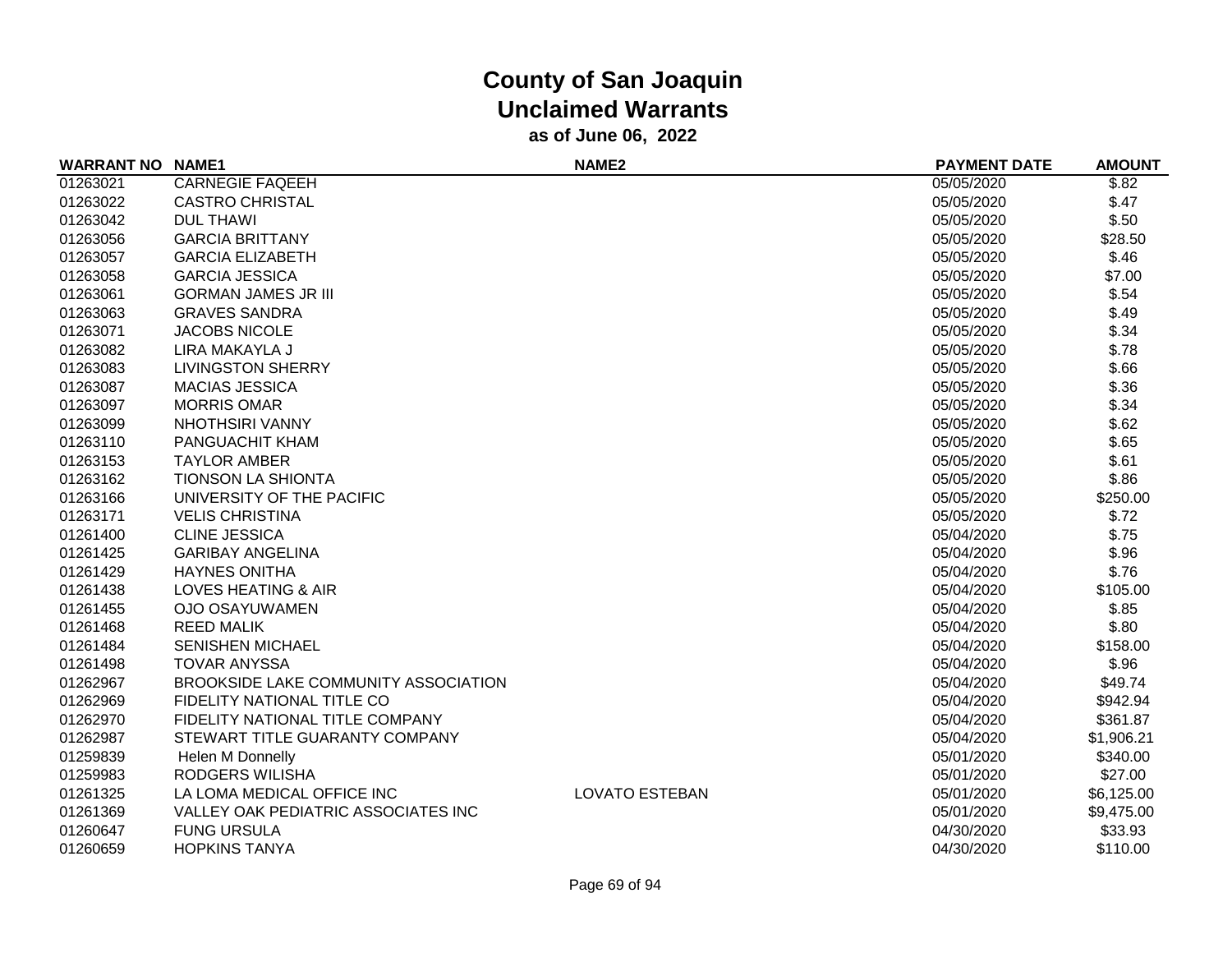| <b>WARRANT NO</b> | <b>NAME1</b>                 | <b>NAME2</b>                      | <b>PAYMENT DATE</b> | <b>AMOUNT</b> |
|-------------------|------------------------------|-----------------------------------|---------------------|---------------|
| 01260805          | PICO BOBBIE M                |                                   | 04/30/2020          | \$75.00       |
| 01260981          | Hamilton Elementary School   |                                   | 04/30/2020          | \$250.00      |
| 01260504          | CARDONA-ZUNIGA, JAIME        |                                   | 04/29/2020          | \$140.00      |
| 01260241          | <b>JUACHE-LUNA MARITZA</b>   |                                   | 04/28/2020          | \$140.95      |
| 01257034          | FRITH SANDY                  |                                   | 04/23/2020          | \$.87         |
| 01257045          | HOLLOWAY CHARAE NICHELLE     |                                   | 04/23/2020          | \$.93         |
| 01257050          | <b>JOSHUA ASHLEY</b>         |                                   | 04/23/2020          | \$.99         |
| 01257057          | <b>MEJORADO VERONICA</b>     |                                   | 04/23/2020          | \$1.58        |
| 01257082          | <b>RIGMAIDEN DOUGLAS</b>     |                                   | 04/23/2020          | \$.79         |
| 01256747          | <b>ORTEZ SARAH</b>           |                                   | 04/22/2020          | \$16.76       |
| 01256517          | <b>FUENTES LILLIE</b>        |                                   | 04/21/2020          | \$.50         |
| 01256527          | <b>HEM VANNY</b>             |                                   | 04/21/2020          | \$.31         |
| 01256563          | <b>MORGAN DEREK</b>          |                                   | 04/21/2020          | \$143.80      |
| 01256577          | PALARUAN RUBY ANA            |                                   | 04/21/2020          | \$34.00       |
| 01256600          | <b>REYES VANESSA</b>         |                                   | 04/21/2020          | \$.50         |
| 01256612          | <b>STEELE VANESSA</b>        |                                   | 04/21/2020          | \$.75         |
| 01255765          | <b>BALDERAS AUDREY</b>       |                                   | 04/20/2020          | \$.56         |
| 01255803          | <b>FERNANDEZ MICHAEL</b>     |                                   | 04/20/2020          | \$.02         |
| 01255912          | <b>SOUZA DANIEL</b>          |                                   | 04/20/2020          | \$.86         |
| 01255948          | <b>WALKER LEE</b>            |                                   | 04/20/2020          | \$.17         |
| 01255952          | <b>WESSON EMMETT</b>         |                                   | 04/20/2020          | \$.77         |
| 01256066          | <b>CLARK ZACHARY</b>         |                                   | 04/20/2020          | \$25.00       |
| 01256195          | <b>BARNEY DAVID WILLIAM</b>  |                                   | 04/20/2020          | \$148.06      |
| 01256240          | EDISON PARK VINEYARDS LLC    |                                   | 04/20/2020          | \$66.34       |
| 01256251          | <b>FLORES NORMA</b>          |                                   | 04/20/2020          | \$18.82       |
| 01256267          | <b>GARCIA SHIRLEY TR</b>     |                                   | 04/20/2020          | \$76.77       |
| 01256316          | LEONARDINI, SAROYA J TR ETAL | <b>LEONARDINI FAMILY FARMS LP</b> | 04/20/2020          | \$70.00       |
| 01256317          | LEONARDINI, SAROYA J TR ETAL | <b>LEONARDINI FAMILY FARMS LP</b> | 04/20/2020          | \$82.12       |
| 01256362          | PENALOZA, ABEL GONZALEZ      |                                   | 04/20/2020          | \$985.26      |
| 01256365          | POLLARD, BILL JR             | DBA BILL POLLARD JR ACCOUNTING    | 04/20/2020          | \$342.43      |
| 01256383          | RAO SANJAY & DESHPANDE VEENA |                                   | 04/20/2020          | \$19.15       |
| 01256390          | ROMERO DANIELA ETAL          |                                   | 04/20/2020          | \$13.31       |
| 01256428          | <b>TRAN PHI NAM</b>          |                                   | 04/20/2020          | \$353.80      |
| 01255592          | <b>GODSOE CHRISTOPHER</b>    |                                   | 04/17/2020          | \$.75         |
| 01255660          | <b>SYTECH SOLUTIONS INC</b>  |                                   | 04/17/2020          | \$570.00      |
| 01255266          | MCDONALD ANTOINE             |                                   | 04/16/2020          | \$8.17        |
| 01255375          | PEREIRA DENISE               |                                   | 04/16/2020          | \$547.91      |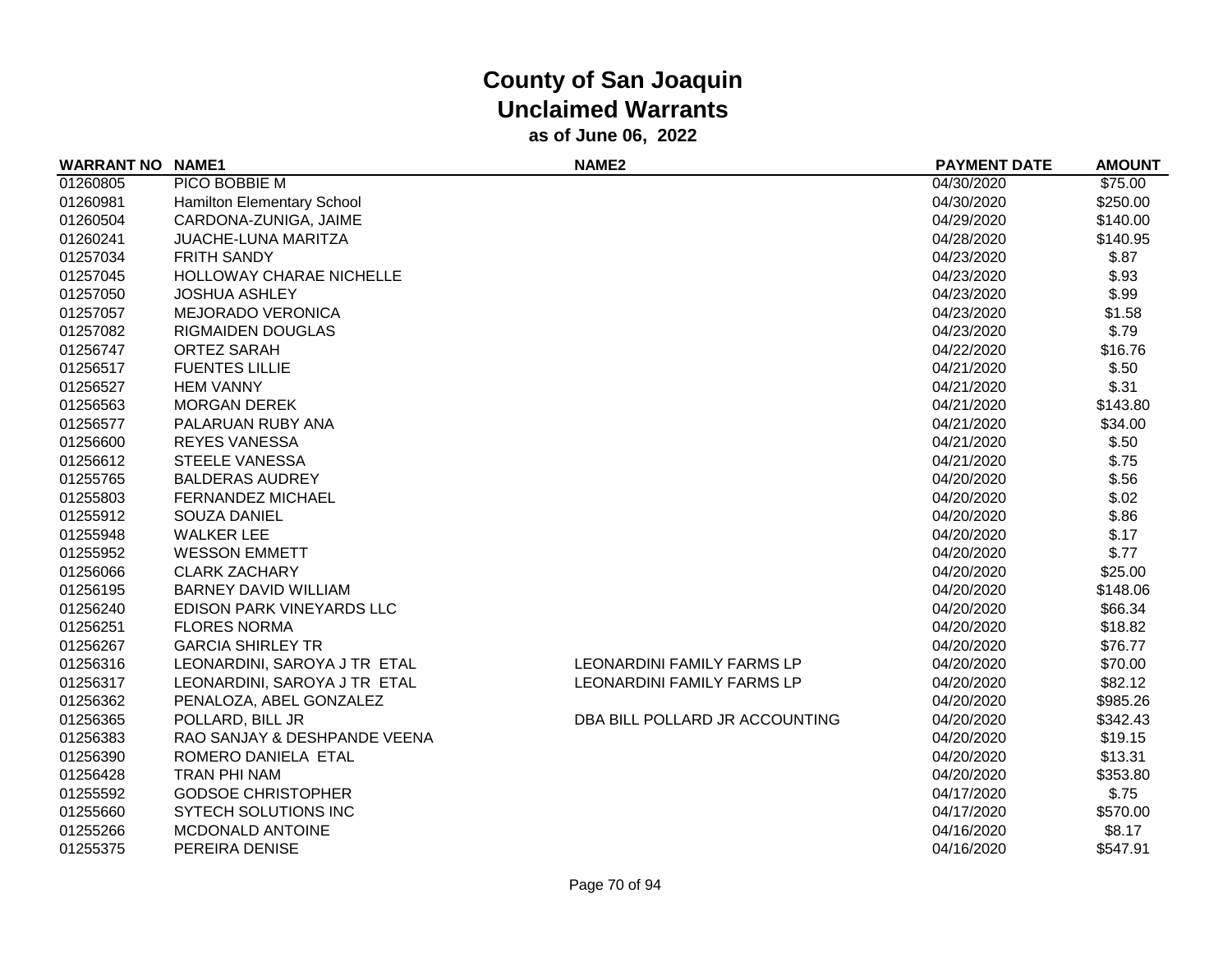| <b>WARRANT NO NAME1</b> |                                          | <b>NAME2</b>         | <b>PAYMENT DATE</b> | <b>AMOUNT</b> |
|-------------------------|------------------------------------------|----------------------|---------------------|---------------|
| 01255423                | COUNTY OF SAN JOAQUIN ENVIRONMENTAL HEAL |                      | 04/16/2020          | \$562.40      |
| 01253658                | <b>AASEN CHRISTINA</b>                   |                      | 04/15/2020          | \$165.00      |
| 01253834                | BOUNYALATH MALEIYAH MORADY SAE           |                      | 04/15/2020          | \$165.00      |
| 01253866                | <b>BUREK KASSANDRA</b>                   |                      | 04/15/2020          | \$220.00      |
| 01253890                | <b>CAOILI ALANI</b>                      |                      | 04/15/2020          | \$165.00      |
| 01253937                | <b>CHAVEZ GERARDO</b>                    |                      | 04/15/2020          | \$165.00      |
| 01253957                | <b>CHURCH SUSAN</b>                      |                      | 04/15/2020          | \$165.00      |
| 01254012                | <b>DECOSTA SAMANTHA</b>                  |                      | 04/15/2020          | \$165.00      |
| 01254090                | <b>FERRERO JULIA</b>                     |                      | 04/15/2020          | \$112.00      |
| 01254110                | <b>FLORES BLANCA</b>                     |                      | 04/15/2020          | \$220.00      |
| 01254169                | <b>GERMINO ANNABELLE</b>                 |                      | 04/15/2020          | \$165.00      |
| 01254180                | <b>GODOY ELIZABETH</b>                   |                      | 04/15/2020          | \$165.00      |
| 01254227                | <b>HANDEL REBEKAH</b>                    |                      | 04/15/2020          | \$165.00      |
| 01254440                | <b>LOPEZ INGRID</b>                      |                      | 04/15/2020          | \$165.00      |
| 01254536                | <b>MEI YUSEN</b>                         |                      | 04/15/2020          | \$165.00      |
| 01254600                | NARANJO JESSICA                          |                      | 04/15/2020          | \$165.00      |
| 01254742                | <b>RAMIREZ CONNIE</b>                    |                      | 04/15/2020          | \$165.00      |
| 01254759                | RAVIKANSAR ADHARSH                       |                      | 04/15/2020          | \$165.00      |
| 01254818                | ROMERO ALICIA                            |                      | 04/15/2020          | \$11.50       |
| 01254977                | <b>STREMPEL AMY</b>                      |                      | 04/15/2020          | \$165.00      |
| 01255053                | <b>TRAN KAITLYN</b>                      |                      | 04/15/2020          | \$165.00      |
| 01255119                | W L MANTECA PROPERTY L L C               |                      | 04/15/2020          | \$100.00      |
| 01255159                | <b>WILSON SARAH</b>                      |                      | 04/15/2020          | \$165.00      |
| 01255169                | <b>WRIGHT ETHAN</b>                      |                      | 04/15/2020          | \$165.00      |
| 01253165                | <b>ALLEN EDNA L</b>                      |                      | 04/14/2020          | \$21.50       |
| 01253192                | <b>DEANDA VERONICA</b>                   |                      | 04/14/2020          | \$41.07       |
| 01253216                | <b>LOPEZ CHRISTIAN</b>                   |                      | 04/14/2020          | \$.54         |
| 01253226                | <b>NOSANOW LEAH</b>                      |                      | 04/14/2020          | \$1.00        |
| 01253227                | <b>ORTA ALYSSA</b>                       |                      | 04/14/2020          | \$.71         |
| 01253238                | <b>RUPPERT JOHN</b>                      |                      | 04/14/2020          | \$.36         |
| 01252825                | <b>SUMMERS LESLIE</b>                    |                      | 04/10/2020          | \$32.09       |
| 01252151                | <b>CARDINAL HEALTH</b>                   |                      | 04/08/2020          | \$837.11      |
| 01252273                | <b>STEMEN CAROLYN</b>                    |                      | 04/08/2020          | \$35.19       |
| 01252328                | COLORADO DEPT OF HEALTH                  | <b>VITAL RECORDS</b> | 04/08/2020          | \$27.75       |
| 01251300                | CAL WEST AG SERVICES INC                 |                      | 04/07/2020          | \$35.00       |
| 01251407                | MERRIWEATHER SANDRA                      |                      | 04/07/2020          | \$102.35      |
| 01251634                | <b>AGUAYO, ENRIQUE &amp;</b>             |                      | 04/07/2020          | \$3.78        |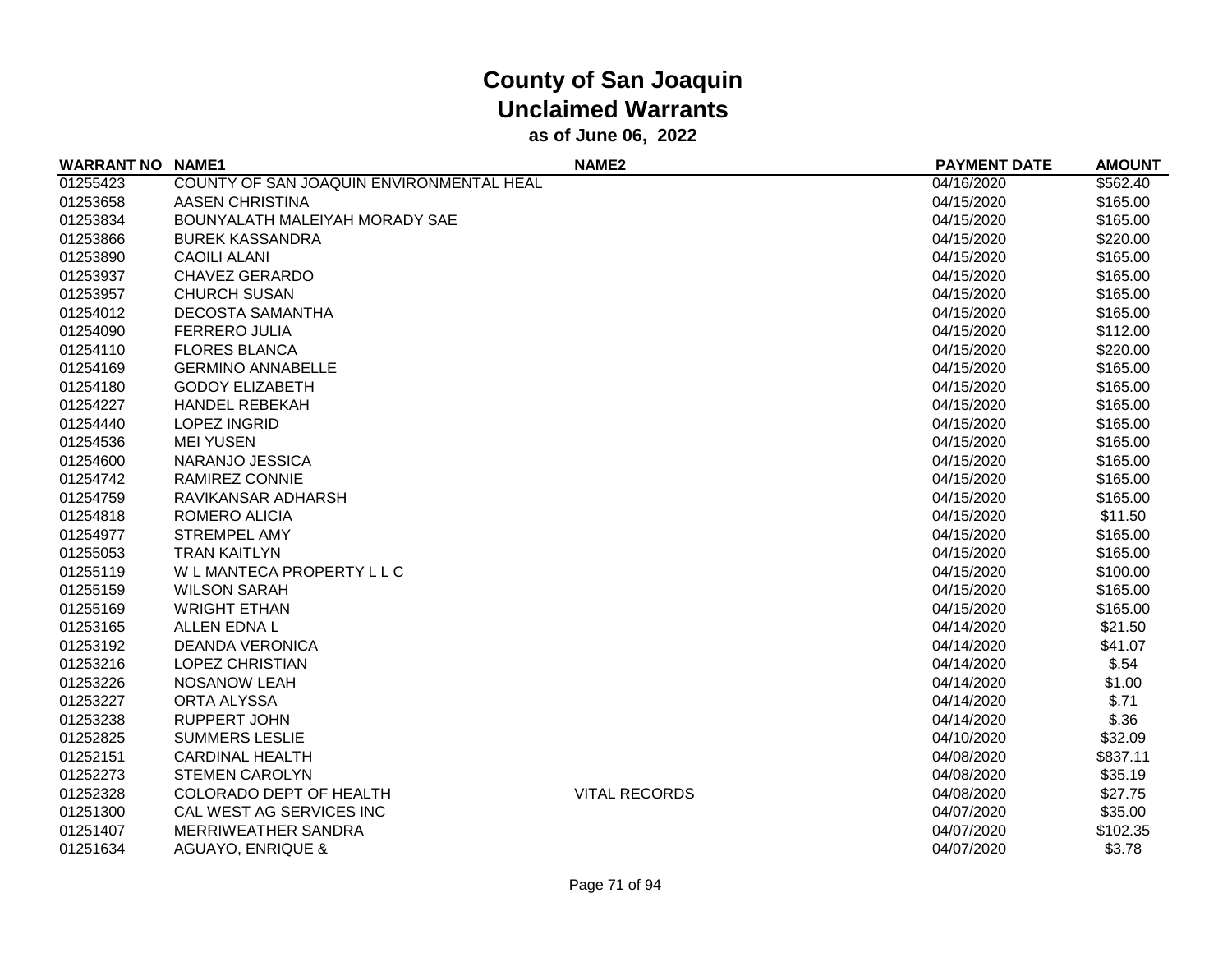| <b>WARRANT NO</b> | <b>NAME1</b>                       | NAME <sub>2</sub> | <b>PAYMENT DATE</b> | <b>AMOUNT</b> |
|-------------------|------------------------------------|-------------------|---------------------|---------------|
| 01251646          | ANAYA, MARCIO & MAYRA              |                   | 04/07/2020          | \$16.06       |
| 01251651          | AT&T                               |                   | 04/07/2020          | \$15.78       |
| 01251672          | BONGARD, PAUL N                    |                   | 04/07/2020          | \$1.52        |
| 01251674          | <b>BRAGGER, BETTY</b>              |                   | 04/07/2020          | \$4.32        |
| 01251690          | <b>CAPITAL INSURANCE</b>           |                   | 04/07/2020          | \$25.00       |
| 01251693          | <b>CERVANTES, JESUS</b>            |                   | 04/07/2020          | \$75.00       |
| 01251695          | CHAVEZ, PATRICIA                   |                   | 04/07/2020          | \$50.00       |
| 01251710          | <b>CLARK, ALEXIS MONIQUE</b>       |                   | 04/07/2020          | \$13.79       |
| 01251726          | DAVID HIDROGO                      |                   | 04/07/2020          | \$150.00      |
| 01251762          | FENNER, JIM                        |                   | 04/07/2020          | \$12.28       |
| 01251763          | FIELDS, DAN                        |                   | 04/07/2020          | \$25.00       |
| 01251764          | FILBERT, BRANDON                   |                   | 04/07/2020          | \$30.00       |
| 01251766          | FIRST CONGRETIONAL CHURCH OF RIPON |                   | 04/07/2020          | \$61.25       |
| 01251775          | FORSYTHE, DANIEL & LINDA           |                   | 04/07/2020          | \$1.62        |
| 01251785          | <b>GARCIA, GUSMARO</b>             |                   | 04/07/2020          | \$19.50       |
| 01251800          | GUZMAN, CESAR LUCAS                |                   | 04/07/2020          | \$17.72       |
| 01251801          | <b>GUZMAN, CIPRIANO LUCAS</b>      |                   | 04/07/2020          | \$11.40       |
| 01251805          | HERNANDEZ, MARY                    |                   | 04/07/2020          | \$3.68        |
| 01251817          | HUFFMAN, ELLA                      |                   | 04/07/2020          | \$1.08        |
| 01251824          | <b>JAMEN JONES</b>                 |                   | 04/07/2020          | \$100.00      |
| 01251829          | JIMENEZ, CAROL & HENRY             |                   | 04/07/2020          | \$50.00       |
| 01251871          | MAGANA, JILLIAN                    |                   | 04/07/2020          | \$25.00       |
| 01251879          | MATOS, JOHN                        |                   | 04/07/2020          | \$2.89        |
| 01251921          | PADGETT, HARVEY                    |                   | 04/07/2020          | \$25.00       |
| 01251932          | PG&E                               |                   | 04/07/2020          | \$55.00       |
| 01251965          | RING, VALENTINA                    |                   | 04/07/2020          | \$200.00      |
| 01251968          | RIVERA, MARIA                      |                   | 04/07/2020          | \$12.44       |
| 01251978          | ROLA, RONALD                       |                   | 04/07/2020          | \$5.94        |
| 01251980          | ROMERO, ANTONIA                    |                   | 04/07/2020          | \$93.87       |
| 01251984          | <b>RYDER</b>                       |                   | 04/07/2020          | \$65.44       |
| 01251987          | <b>SAFECO</b>                      |                   | 04/07/2020          | \$8.16        |
| 01251994          | SANCHEZ, JESUS &                   |                   | 04/07/2020          | \$6.04        |
| 01251995          | SANDOVAL, JUAN                     |                   | 04/07/2020          | \$2.89        |
| 01251999          | <b>SELLONS, KEITH</b>              |                   | 04/07/2020          | \$3.78        |
| 01252020          | SPAUGH, RODGER                     |                   | 04/07/2020          | \$24.57       |
| 01252027          | STONE, JACK                        |                   | 04/07/2020          | \$300.00      |
| 01252032          | SUSANNE LUMIDAO                    |                   | 04/07/2020          | \$100.00      |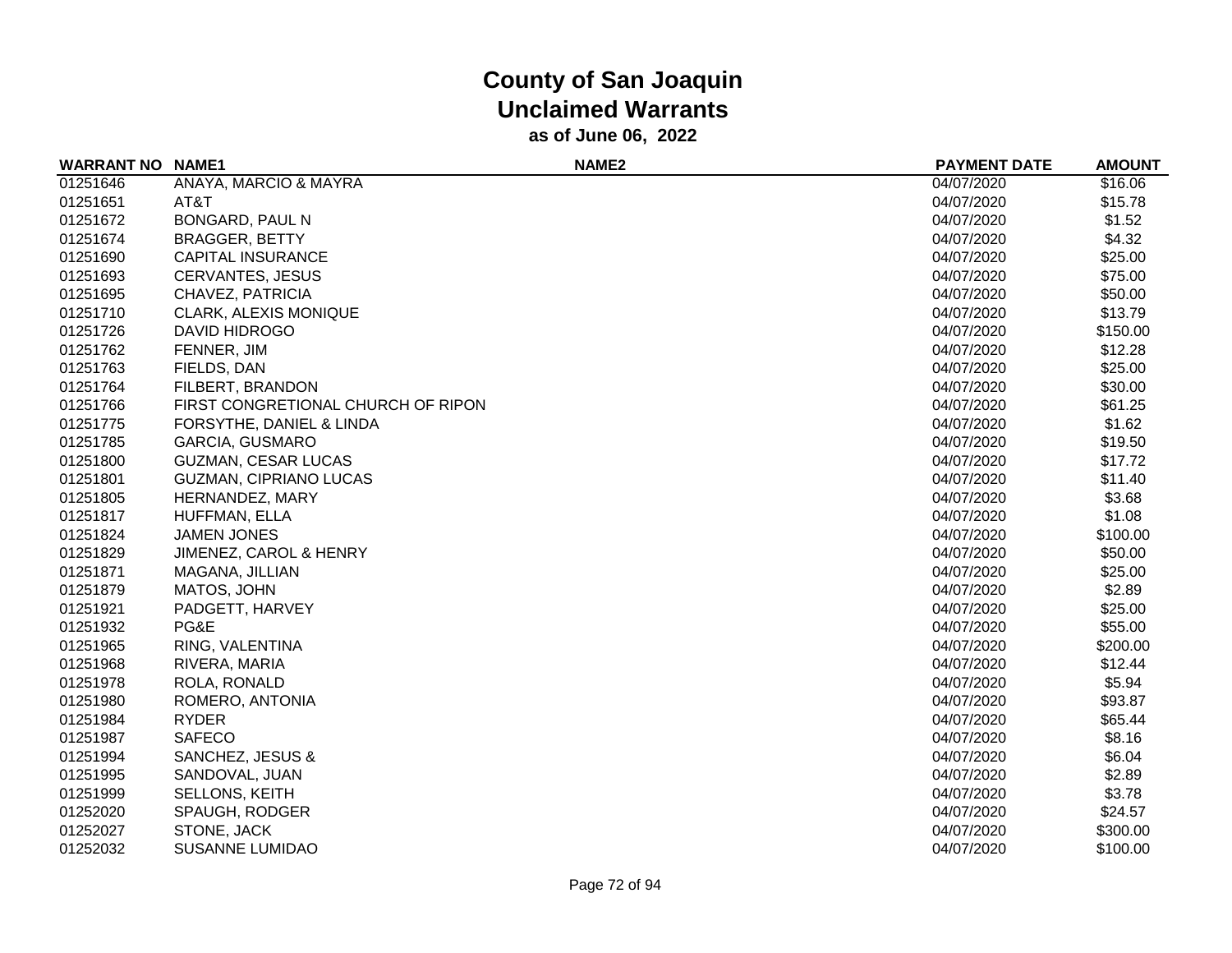| <b>WARRANT NO NAME1</b> |                                        | NAME <sub>2</sub>          | <b>PAYMENT DATE</b> | <b>AMOUNT</b> |
|-------------------------|----------------------------------------|----------------------------|---------------------|---------------|
| 01252080                | <b>VICTOR SERRATOS</b>                 |                            | 04/07/2020          | \$12.58       |
| 01252100                | <b>ZUMIES</b>                          |                            | 04/07/2020          | \$50.00       |
| 01252101                | <b>ZUNIGA, ANDRES</b>                  |                            | 04/07/2020          | \$125.00      |
| 01251197                | CASTANEDA BENSILADO JR                 |                            | 04/06/2020          | \$10.00       |
| 01251252                | <b>HARRISON NATALIA N</b>              |                            | 04/06/2020          | \$308.00      |
| 01250917                | <b>THOMPSON CHRISTOPHER G</b>          |                            | 04/03/2020          | \$340.46      |
| 01248997                | SERVICE FIRST OF NORTHERN CALIFORNIA   |                            | 04/02/2020          | \$1,081.63    |
| 01249079                | ISIDRO RIVERA, ESMERALDA               |                            | 04/02/2020          | \$92.00       |
| 01249097                | LOPEZ GONZALEZ, ERNESTO                |                            | 04/02/2020          | \$143.00      |
| 01249099                | MARTINEZ-PEREZ, MIGUEL                 |                            | 04/02/2020          | \$20.00       |
| 01249100                | <b>METCALF, CHARLES</b>                |                            | 04/02/2020          | \$90.00       |
| 01249104                | PANNU, YUVRAJ SINGH                    |                            | 04/02/2020          | \$111.00      |
| 01249112                | RODRIGUEZ, ROSA JANETH                 |                            | 04/02/2020          | \$360.00      |
| 01247356                | Helen M Donnelly                       |                            | 04/01/2020          | \$340.00      |
| 01248525                | <b>KAREN CAMPBELL</b>                  |                            | 04/01/2020          | \$190.00      |
| 01247745                | <b>HORTON SENTWALI A</b>               |                            | 03/30/2020          | \$35.64       |
| 01247806                | ALDRIDGE WESTLEY                       |                            | 03/30/2020          | \$22.21       |
| 01247820                | <b>BARNEY DAVID WILLIAM</b>            |                            | 03/30/2020          | \$531.10      |
| 01247821                | <b>BARNEY DAVID WILLIAM</b>            |                            | 03/30/2020          | \$304.92      |
| 01247822                | <b>BARNEY DAVID WILLIAM</b>            |                            | 03/30/2020          | \$611.97      |
| 01247848                | <b>CARTER, MADELENE TR</b>             |                            | 03/30/2020          | \$691.23      |
| 01247849                | <b>CARTER, MADELENE TR</b>             |                            | 03/30/2020          | \$372.14      |
| 01247863                | <b>CONTRERAS ANGEL S</b>               |                            | 03/30/2020          | \$175.26      |
| 01247874                | DEUTSCHE BANK NATIONAL TRUST TR        |                            | 03/30/2020          | \$61.18       |
| 01247875                | DEUTSCHE BANK NATIONAL TRUST TR        |                            | 03/30/2020          | \$387.24      |
| 01247879                | EDISON PARK VINEYARDS LLC              |                            | 03/30/2020          | \$88.04       |
| 01247909                | HALE JOHNATHAN LYN & BRITTNEY          |                            | 03/30/2020          | \$59.56       |
| 01247944                | J CHINCHIOLO, RANCH INC                |                            | 03/30/2020          | \$102.42      |
| 01247946                | JOHN PESTANA FAMILY TRUST              |                            | 03/30/2020          | \$57.14       |
| 01247969                | KRAMER STEVEN S & ALEJANDRA R          |                            | 03/30/2020          | \$70.86       |
| 01247982                | LEONARDINI, SAROYA J TR ETAL           | LEONARDINI FAMILY FARMS LP | 03/30/2020          | \$220.74      |
| 01247983                | LEONARDINI, SAROYA J TR ETAL           | LEONARDINI FAMILY FARMS LP | 03/30/2020          | \$114.27      |
| 01247984                | LEONARDINI, SAROYA J TR ETAL           | LEONARDINI FAMILY FARMS LP | 03/30/2020          | \$15.25       |
| 01247985                | LIAO JIEFANG                           |                            | 03/30/2020          | \$55.92       |
| 01248066                | SIABAN IBRAHIM JAMES & CINDY ALEJANDRA |                            | 03/30/2020          | \$13.70       |
| 01248114                | WAL MART STORES INC                    | DEPT #8916                 | 03/30/2020          | \$611.07      |
| 01248132                | YOUNG CALEB J & VANESSA                |                            | 03/30/2020          | \$72.60       |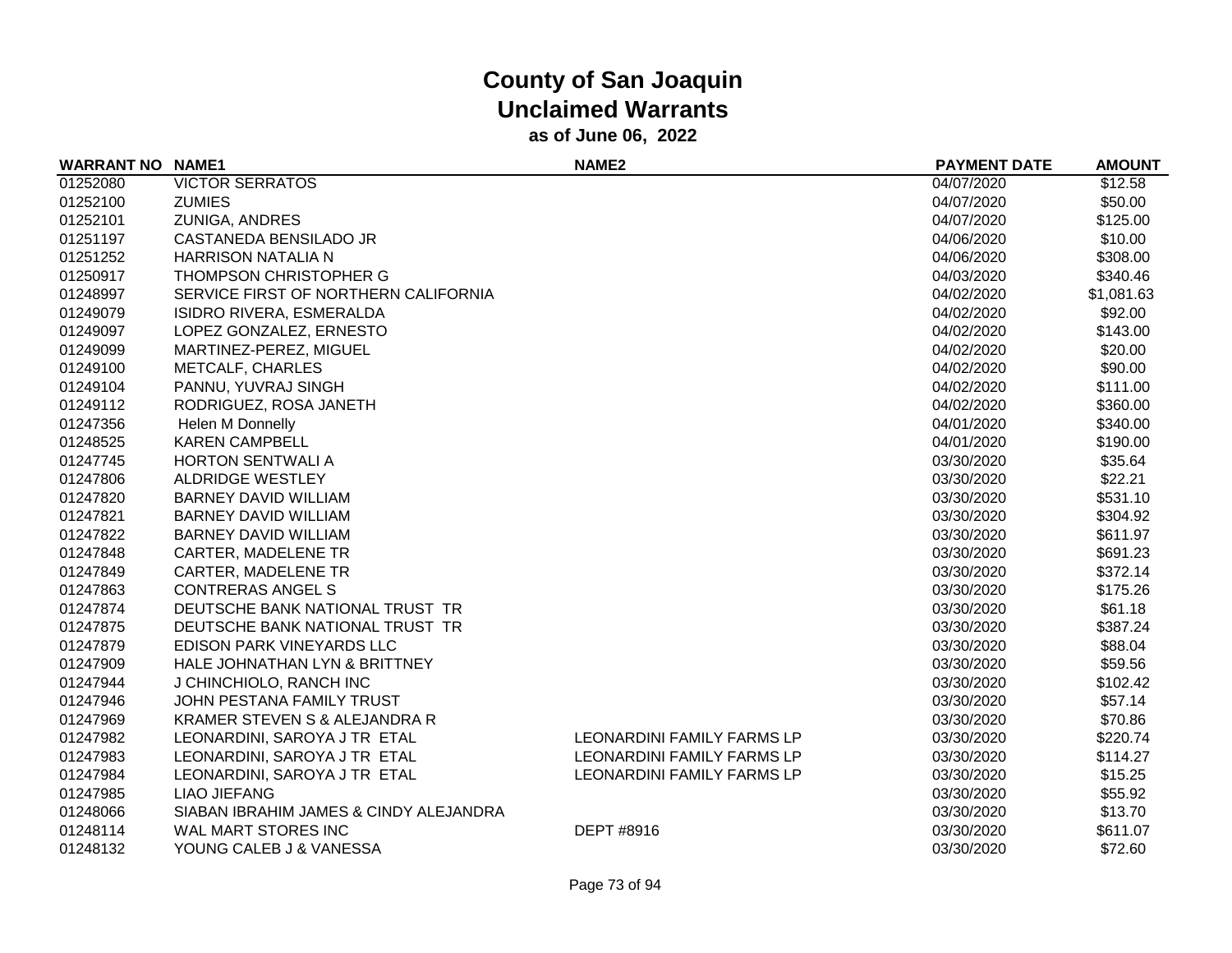| <b>WARRANT NO NAME1</b> |                                       | NAME <sub>2</sub>             | <b>PAYMENT DATE</b> | <b>AMOUNT</b> |
|-------------------------|---------------------------------------|-------------------------------|---------------------|---------------|
| 01244445                | <b>BARRIOS AMADEO</b>                 |                               | 03/27/2020          | \$.20         |
| 01244486                | <b>DIGGINS CORDELIA</b>               |                               | 03/27/2020          | \$.47         |
| 01244553                | LICHTWARDT ANDREW                     |                               | 03/27/2020          | \$.18         |
| 01244613                | <b>REYES MARIA</b>                    |                               | 03/27/2020          | \$.55         |
| 01244667                | <b>CCHCS</b>                          | C/O EMMI                      | 03/27/2020          | \$159.06      |
| 01244669                | <b>CCHCS - ATTN: HIS REFUNDS UNIT</b> | C/O EMMI                      | 03/27/2020          | \$361.78      |
| 01244738                | MOUNTAIN HOUSE COMMUNITY SVC DISTRICT |                               | 03/27/2020          | \$445.20      |
| 01244749                | US BANK CORPORATE PAYMENT SYSTEMS     |                               | 03/27/2020          | \$3,515.59    |
| 01244098                | <b>COST PLUS INC</b>                  |                               | 03/26/2020          | \$784.88      |
| 01244174                | <b>MISSION UNIFORM SERVICE</b>        | <b>MISSION LINEN SUPPLY</b>   | 03/26/2020          | \$24.75       |
| 01243763                | <b>BACA MICHAEL</b>                   |                               | 03/25/2020          | \$.81         |
| 01243818                | <b>FOLTZ NICOLE</b>                   |                               | 03/25/2020          | \$.18         |
| 01243843                | LOURENCO JENNA                        |                               | 03/25/2020          | \$.18         |
| 01243846                | MANTECA CHAMBER OF COMMERCE           |                               | 03/25/2020          | \$125.00      |
| 01244009                | UNITED STATES POSTAL SERVICE          | <b>STAMP FULFILLMENT SVCS</b> | 03/25/2020          | \$120.00      |
| 01243580                | MEJIA VASQUEZ, JUAN                   |                               | 03/24/2020          | \$20.00       |
| 01243583                | MENDOZA, RAFAEL                       |                               | 03/24/2020          | \$40.00       |
| 01243612                | PHILLIPS NICOLE                       |                               | 03/24/2020          | \$188.48      |
| 01243620                | <b>SMITH MARCUS</b>                   |                               | 03/24/2020          | \$68.00       |
| 01243624                | <b>VICTORIA LUIS</b>                  |                               | 03/24/2020          | \$16.00       |
| 01243625                | VILLAGOMEZ EDUARDO O                  |                               | 03/24/2020          | \$4.00        |
| 01243677                | <b>CLARK ZACHARY</b>                  |                               | 03/24/2020          | \$25.00       |
| 01243144                | <b>RUSSELL MARK</b>                   |                               | 03/23/2020          | \$.49         |
| 01243192                | <b>CUBILLO, BRENDA PEREZ</b>          |                               | 03/23/2020          | \$20.00       |
| 01243196                | HERNANDEZ-MACIAS, FELIPE              |                               | 03/23/2020          | \$55.75       |
| 01243205                | MURRILLONGONZALEZ, ROBERTO            |                               | 03/23/2020          | \$25.00       |
| 01243206                | NATIONAL ELEVATOR INDUSTRY HEALTH     |                               | 03/23/2020          | \$9,429.80    |
| 01243219                | RAMOS, ANTONIO                        |                               | 03/23/2020          | \$20.00       |
| 01243232                | SALADO GONZALEZ, JESUS                |                               | 03/23/2020          | \$70.00       |
| 01243237                | SANTANA MONTES, SANDRA                |                               | 03/23/2020          | \$9.00        |
| 01243238                | SANTIAGO-SANTO, LAURENCIA             |                               | 03/23/2020          | \$70.00       |
| 01243320                | Burlington Coat Factory - B790        |                               | 03/23/2020          | \$45.75       |
| 01243338                | QUINGSONG CAO                         |                               | 03/23/2020          | \$52.00       |
| 01242938                | <b>LEE ADRIAN</b>                     |                               | 03/20/2020          | \$50.00       |
| 01242959                | RODIN RANCH FARMERS MARKET            |                               | 03/20/2020          | \$50.00       |
| 01242683                | Burlington Coat Factory - B790        |                               | 03/19/2020          | \$33.76       |
| 01242045                | DIAZ BASTIDA, AGUSTIN                 |                               | 03/18/2020          | \$70.00       |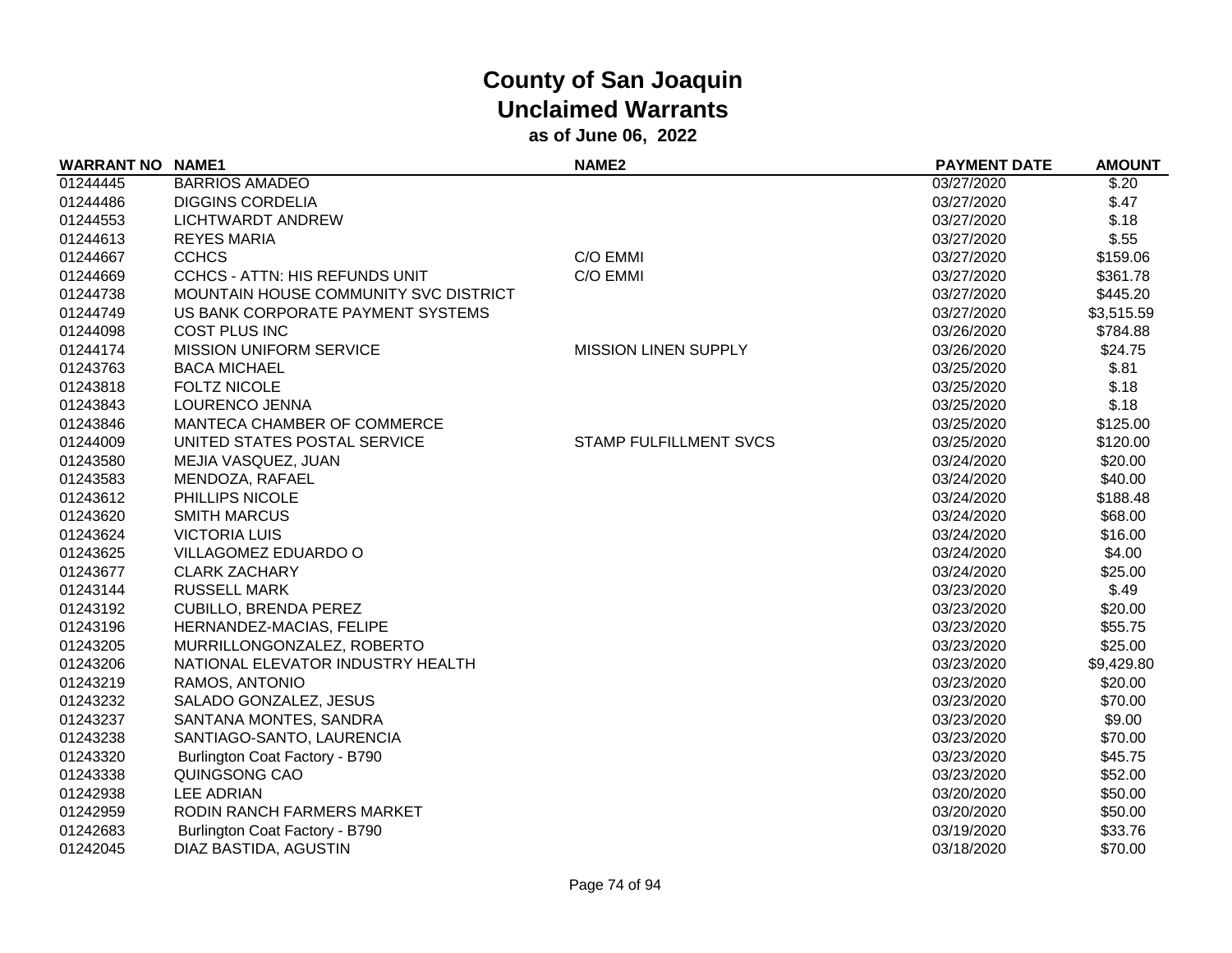| <b>WARRANT NO NAME1</b> |                                          | NAME <sub>2</sub> | <b>PAYMENT DATE</b> | <b>AMOUNT</b> |
|-------------------------|------------------------------------------|-------------------|---------------------|---------------|
| 01242050                | GAVINA, MANUELA                          |                   | 03/18/2020          | \$150.00      |
| 01242067                | HERNANDEZ, ELVIA L                       |                   | 03/18/2020          | \$55.07       |
| 01242083                | RAMIREZ HERNANDEZ, EUSEBIO               |                   | 03/18/2020          | \$222.00      |
| 01242084                | RAMIREZ MENDOZA, HILDA                   |                   | 03/18/2020          | \$70.00       |
| 01242085                | RIVERA FLORIANO, SILVIA                  |                   | 03/18/2020          | \$70.00       |
| 01242093                | SMITH, RUBY                              |                   | 03/18/2020          | \$91.51       |
| 01242100                | VALENCIA, GRACIELA                       |                   | 03/18/2020          | \$20.00       |
| 01242102                | VEGASUAREZ, EDUARDO                      |                   | 03/18/2020          | \$17.00       |
| 01241581                | ZERBO RACHEL                             |                   | 03/16/2020          | \$31.11       |
| 01241598                | <b>BIAGI GEORGE JR</b>                   |                   | 03/16/2020          | \$165.00      |
| 01241602                | <b>CAPSA</b>                             |                   | 03/16/2020          | \$975.00      |
| 01241262                | STERICYCLE INC                           |                   | 03/13/2020          | \$390.91      |
| 01240539                | <b>MERITT CHRISTINE</b>                  |                   | 03/12/2020          | \$8.63        |
| 01240670                | <b>ACERO, ENRIQUE</b>                    |                   | 03/12/2020          | \$12.59       |
| 01240689                | ARCEO, MICHAEL                           |                   | 03/12/2020          | \$50.00       |
| 01240698                | <b>BARRERA, MARIO</b>                    |                   | 03/12/2020          | \$30.00       |
| 01240704                | <b>BELFIELD, CALVIN</b>                  |                   | 03/12/2020          | \$220.00      |
| 01240709                | <b>BETHEA, MINNIE</b>                    |                   | 03/12/2020          | \$11.64       |
| 01240712                | <b>BLODGETT, LYNDON</b>                  |                   | 03/12/2020          | \$120.00      |
| 01240714                | <b>BOCCHIARO, JOHN JULIUS</b>            |                   | 03/12/2020          | \$20.00       |
| 01240721                | CAESER TRUILLO SILVA AND JULIA VILLALOBO |                   | 03/12/2020          | \$10.59       |
| 01240738                | CHAVEZ, PATRICIA                         |                   | 03/12/2020          | \$50.00       |
| 01240745                | <b>CITALLI PADILLA</b>                   |                   | 03/12/2020          | \$.51         |
| 01240752                | <b>CITY OF STOCKTON</b>                  |                   | 03/12/2020          | \$20.00       |
| 01240753                | <b>CITY OF STOCKTON</b>                  |                   | 03/12/2020          | \$20.00       |
| 01240767                | DE BENEDETTI, ZANA                       |                   | 03/12/2020          | \$60.00       |
| 01240788                | <b>EDGARDO CANLAS</b>                    |                   | 03/12/2020          | \$70.00       |
| 01240794                | <b>ERICA VILLASENOR</b>                  |                   | 03/12/2020          | \$.54         |
| 01240796                | ESPERANZA JUAREZ                         |                   | 03/12/2020          | \$300.00      |
| 01240800                | EUGENE HAMMERSON                         |                   | 03/12/2020          | \$100.00      |
| 01240809                | FIELDS, DAN                              |                   | 03/12/2020          | \$50.00       |
| 01240831                | <b>GARCIA, AUGUSTIN</b>                  |                   | 03/12/2020          | \$50.00       |
| 01240845                | <b>GREAT PRAIRIE RISK SOLUTIONS, INC</b> |                   | 03/12/2020          | \$409.79      |
| 01240854                | <b>HELEN WISLER</b>                      |                   | 03/12/2020          | \$400.00      |
| 01240857                | <b>HILDA ALBOR</b>                       |                   | 03/12/2020          | \$2.82        |
| 01240872                | <b>JAMEN JONES</b>                       |                   | 03/12/2020          | \$100.00      |
| 01240881                | <b>JESUS &amp; GRISELA ESTRADA</b>       |                   | 03/12/2020          | \$.54         |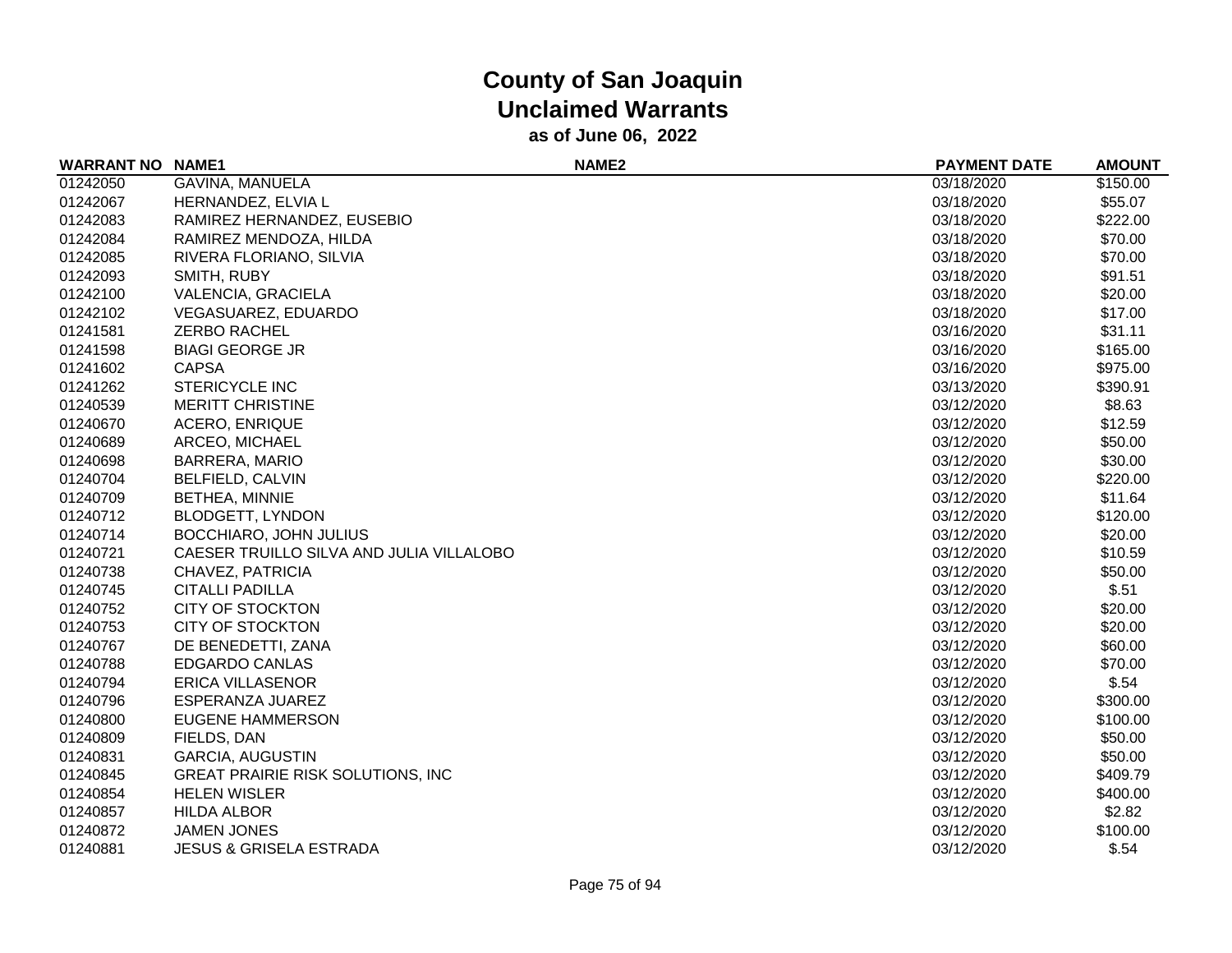| <b>WARRANT NO NAME1</b> |                                      | NAME <sub>2</sub> | <b>PAYMENT DATE</b> | <b>AMOUNT</b> |
|-------------------------|--------------------------------------|-------------------|---------------------|---------------|
| 01240889                | <b>JOSE MUNOZ</b>                    |                   | 03/12/2020          | \$1.47        |
| 01240909                | LODI MEMORIAL CEMETERY               |                   | 03/12/2020          | \$10.08       |
| 01240923                | <b>MARCELA LOPEZ</b>                 |                   | 03/12/2020          | \$.72         |
| 01240935                | MERLINO, OLETA                       |                   | 03/12/2020          | \$25.00       |
| 01240947                | O'REILLY AUTO PARTS                  |                   | 03/12/2020          | \$160.00      |
| 01241010                | ROMERO, ANTONIA                      |                   | 03/12/2020          | \$96.69       |
| 01241016                | <b>RYDER</b>                         |                   | 03/12/2020          | \$65.44       |
| 01241028                | SEIBEL, KENT                         |                   | 03/12/2020          | \$11.30       |
| 01241031                | SHAH, HYATT                          |                   | 03/12/2020          | \$17.02       |
| 01241045                | SMITH, JOSEPH                        |                   | 03/12/2020          | \$70.00       |
| 01241050                | SOTO, RICHARD                        |                   | 03/12/2020          | \$69.67       |
| 01241054                | STEPHANY & GABRIEL LOPEZ             |                   | 03/12/2020          | \$3.78        |
| 01241071                | <b>TARGET AP RECOVERY</b>            |                   | 03/12/2020          | \$50.00       |
| 01241102                | VICTIM COMPENSATION PROGRAM          |                   | 03/12/2020          | \$22.10       |
| 01241118                | <b>ZUMIES</b>                        |                   | 03/12/2020          | \$50.00       |
| 01241119                | ZUNIGA, ANDRES                       |                   | 03/12/2020          | \$125.00      |
| 01240247                | LODI UNIFIED SCHOOL DISTRICT         |                   | 03/11/2020          | \$175.00      |
| 01240249                | <b>MAKA SHEREE</b>                   |                   | 03/11/2020          | \$43.70       |
| 01240315                | <b>US SURGICAL</b>                   |                   | 03/11/2020          | \$506.33      |
| 01240333                | <b>STENSON CHRISTOPHER</b>           |                   | 03/11/2020          | \$60.00       |
| 01240457                | Helen M Donnelly                     |                   | 03/11/2020          | \$340.00      |
| 01240462                | CERVANTEZ JOSEPH A III               |                   | 03/11/2020          | \$150.00      |
| 01239838                | <b>CORVEY BRANDI</b>                 |                   | 03/10/2020          | \$95.91       |
| 01240137                | LAW OFFICE OF TODD MARTIN ESQ        |                   | 03/10/2020          | \$392.50      |
| 01239588                | LENOIR YOLANDA                       |                   | 03/09/2020          | \$38.17       |
| 01239645                | <b>TELLY ADRIANA</b>                 |                   | 03/09/2020          | \$10.00       |
| 01239793                | <b>WILLIMINGTON TRUST NA SUCCESS</b> |                   | 03/09/2020          | \$211.36      |
| 01239220                | ALPHA CARD SYSTEMS                   |                   | 03/06/2020          | \$139.76      |
| 01239476                | <b>FRANCISCO HERNANDEZ</b>           |                   | 03/06/2020          | \$278.00      |
| 01239503                | <b>VALENTIN TARASOV</b>              |                   | 03/06/2020          | \$229.00      |
| 01238985                | MANTECA UNIFIED SCHOOL DISTRICT      |                   | 03/05/2020          | \$450.00      |
| 01237155                | <b>FAIRLY DESIREE</b>                |                   | 03/03/2020          | \$126.00      |
| 01238536                | FIDELITY NATIONAL TITLE CO           |                   | 03/03/2020          | \$88.52       |
| 01238550                | <b>NEVIUS LAURA</b>                  |                   | 03/03/2020          | \$42.00       |
| 01238551                | NEXUSS CONNECT ESCROW                |                   | 03/03/2020          | \$1,127.69    |
| 01236705                | <b>KAUR HARMEET</b>                  |                   | 03/02/2020          | \$14.12       |
| 01236744                | <b>RIOS TERI</b>                     |                   | 03/02/2020          | \$220.00      |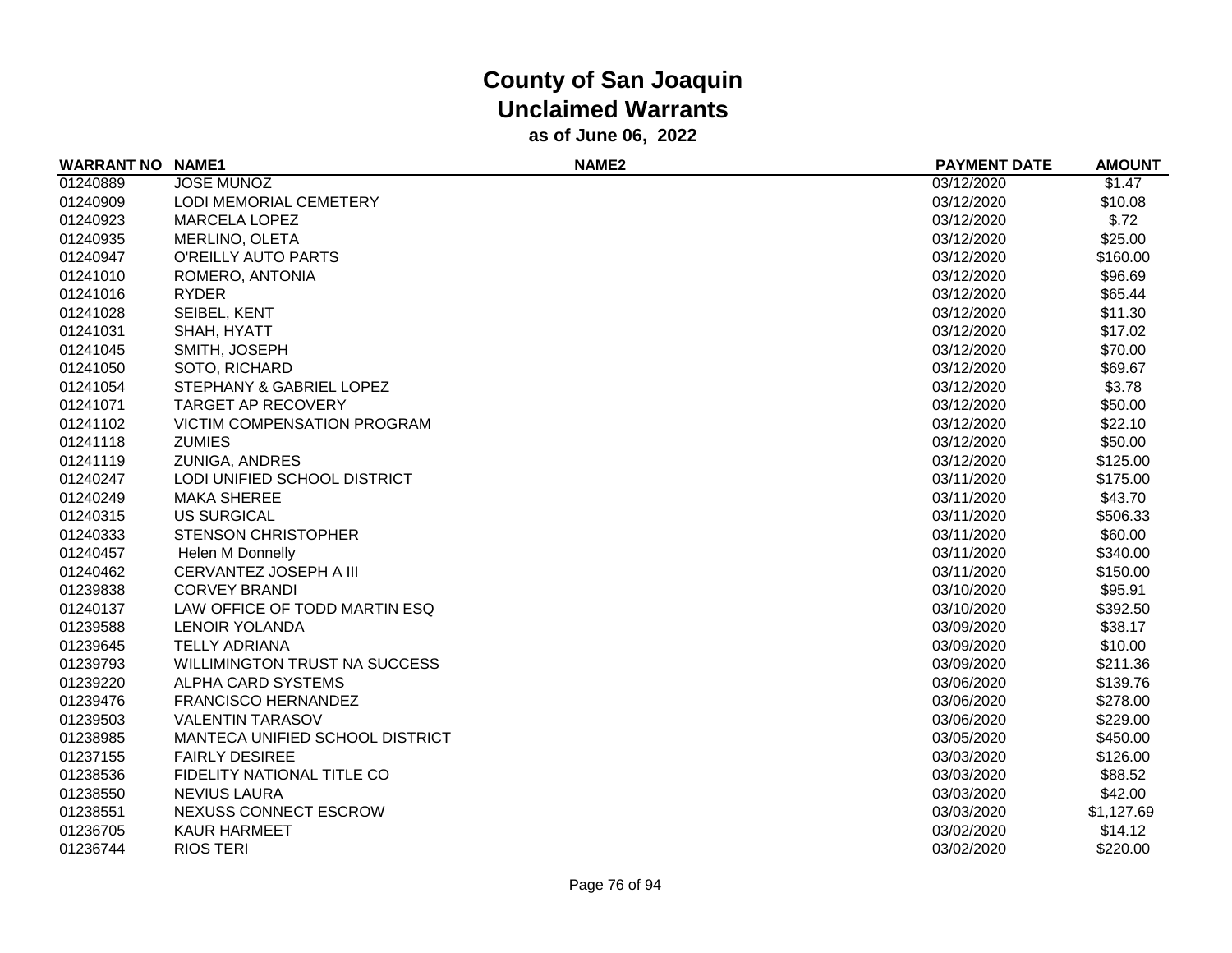| <b>WARRANT NO</b> | <b>NAME1</b>                 | NAME <sub>2</sub>    | <b>PAYMENT DATE</b> | <b>AMOUNT</b> |
|-------------------|------------------------------|----------------------|---------------------|---------------|
| 01236749          | <b>SCARIMBOLO CECILIA</b>    |                      | 03/02/2020          | \$8.17        |
| 01236787          | BRAVO ROJAS, JUANA           |                      | 03/02/2020          | \$170.00      |
| 01236826          | CHHENG, SWEETHEART C         |                      | 03/02/2020          | \$5.00        |
| 01235766          | <b>DUL THAWI</b>             |                      | 02/28/2020          | \$.50         |
| 01236033          | <b>ADRIAN GARY CARDENAS</b>  |                      | 02/28/2020          | \$52.00       |
| 01236035          | AMANDEEP SINGH               |                      | 02/28/2020          | \$469.00      |
| 01236040          | DAMIAN JAMEL BARLOW          |                      | 02/28/2020          | \$52.00       |
| 01236041          | DIEGO LOPEZ                  |                      | 02/28/2020          | \$52.00       |
| 01236051          | KENNETH NATHANIEL PERALES    |                      | 02/28/2020          | \$52.00       |
| 01236056          | MAGDALENO BELTRAN BALDEROS   |                      | 02/28/2020          | \$11.45       |
| 01236057          | MARCO ANTONIO SANTOS ALVAREZ |                      | 02/28/2020          | \$52.00       |
| 01236058          | <b>MARK JAMES VLASAK</b>     |                      | 02/28/2020          | \$35.00       |
| 01236085          | <b>ALDRIDGE WESTLEY</b>      |                      | 02/28/2020          | \$19.89       |
| 01236107          | <b>BARNES GEORGE ETAL</b>    | <b>JEANETTE COTT</b> | 02/28/2020          | \$19.56       |
| 01236108          | <b>BARNES GEORGE ETAL</b>    | <b>JEANETTE COTT</b> | 02/28/2020          | \$32.60       |
| 01236110          | <b>BEACON LAND COMPANY</b>   |                      | 02/28/2020          | \$222.65      |
| 01236111          | <b>BEACON LAND COMPANY</b>   |                      | 02/28/2020          | \$222.65      |
| 01236112          | <b>BEACON LAND COMPANY</b>   |                      | 02/28/2020          | \$222.65      |
| 01236113          | <b>BEACON LAND COMPANY</b>   |                      | 02/28/2020          | \$222.65      |
| 01236114          | <b>BEACON LAND COMPANY</b>   |                      | 02/28/2020          | \$222.65      |
| 01236115          | <b>BEACON LAND COMPANY</b>   |                      | 02/28/2020          | \$222.65      |
| 01236116          | <b>BEACON LAND COMPANY</b>   |                      | 02/28/2020          | \$222.65      |
| 01236117          | <b>BEACON LAND COMPANY</b>   |                      | 02/28/2020          | \$222.65      |
| 01236118          | <b>BEACON LAND COMPANY</b>   |                      | 02/28/2020          | \$222.65      |
| 01236119          | <b>BEACON LAND COMPANY</b>   |                      | 02/28/2020          | \$222.65      |
| 01236120          | <b>BEACON LAND COMPANY</b>   |                      | 02/28/2020          | \$222.65      |
| 01236121          | <b>BEACON LAND COMPANY</b>   |                      | 02/28/2020          | \$222.65      |
| 01236122          | <b>BEACON LAND COMPANY</b>   |                      | 02/28/2020          | \$222.65      |
| 01236123          | <b>BEACON LAND COMPANY</b>   |                      | 02/28/2020          | \$222.65      |
| 01236124          | <b>BEACON LAND COMPANY</b>   |                      | 02/28/2020          | \$222.65      |
| 01236125          | <b>BEACON LAND COMPANY</b>   |                      | 02/28/2020          | \$222.65      |
| 01236126          | <b>BEACON LAND COMPANY</b>   |                      | 02/28/2020          | \$222.65      |
| 01236127          | <b>BEACON LAND COMPANY</b>   |                      | 02/28/2020          | \$222.65      |
| 01236128          | <b>BEACON LAND COMPANY</b>   |                      | 02/28/2020          | \$222.65      |
| 01236129          | <b>BEACON LAND COMPANY</b>   |                      | 02/28/2020          | \$222.65      |
| 01236130          | <b>BEACON LAND COMPANY</b>   |                      | 02/28/2020          | \$222.65      |
| 01236131          | BEACON LAND COMPANY          |                      | 02/28/2020          | \$222.65      |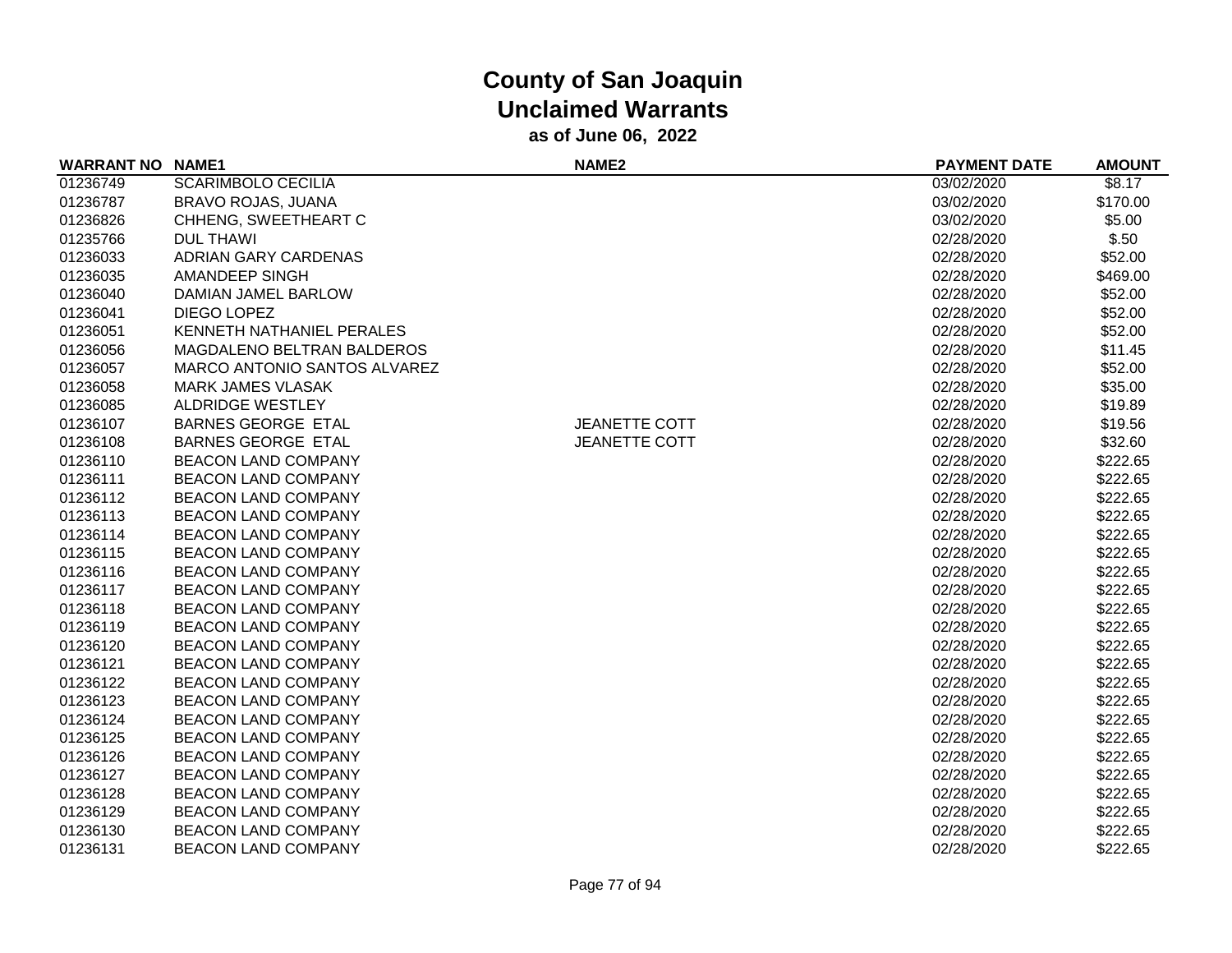| <b>WARRANT NO NAME1</b> |                            | NAME <sub>2</sub> | <b>PAYMENT DATE</b> | <b>AMOUNT</b> |
|-------------------------|----------------------------|-------------------|---------------------|---------------|
| 01236132                | <b>BEACON LAND COMPANY</b> |                   | 02/28/2020          | \$222.65      |
| 01236133                | <b>BEACON LAND COMPANY</b> |                   | 02/28/2020          | \$222.65      |
| 01236134                | <b>BEACON LAND COMPANY</b> |                   | 02/28/2020          | \$222.65      |
| 01236135                | <b>BEACON LAND COMPANY</b> |                   | 02/28/2020          | \$222.65      |
| 01236136                | <b>BEACON LAND COMPANY</b> |                   | 02/28/2020          | \$222.65      |
| 01236137                | <b>BEACON LAND COMPANY</b> |                   | 02/28/2020          | \$222.65      |
| 01236138                | <b>BEACON LAND COMPANY</b> |                   | 02/28/2020          | \$222.65      |
| 01236139                | <b>BEACON LAND COMPANY</b> |                   | 02/28/2020          | \$222.65      |
| 01236140                | <b>BEACON LAND COMPANY</b> |                   | 02/28/2020          | \$222.65      |
| 01236141                | <b>BEACON LAND COMPANY</b> |                   | 02/28/2020          | \$222.65      |
| 01236142                | <b>BEACON LAND COMPANY</b> |                   | 02/28/2020          | \$222.65      |
| 01236143                | <b>BEACON LAND COMPANY</b> |                   | 02/28/2020          | \$222.65      |
| 01236144                | <b>BEACON LAND COMPANY</b> |                   | 02/28/2020          | \$222.65      |
| 01236145                | <b>BEACON LAND COMPANY</b> |                   | 02/28/2020          | \$222.65      |
| 01236146                | <b>BEACON LAND COMPANY</b> |                   | 02/28/2020          | \$222.65      |
| 01236147                | <b>BEACON LAND COMPANY</b> |                   | 02/28/2020          | \$222.65      |
| 01236148                | <b>BEACON LAND COMPANY</b> |                   | 02/28/2020          | \$222.65      |
| 01236149                | <b>BEACON LAND COMPANY</b> |                   | 02/28/2020          | \$222.65      |
| 01236150                | <b>BEACON LAND COMPANY</b> |                   | 02/28/2020          | \$222.65      |
| 01236151                | <b>BEACON LAND COMPANY</b> |                   | 02/28/2020          | \$222.65      |
| 01236152                | <b>BEACON LAND COMPANY</b> |                   | 02/28/2020          | \$222.65      |
| 01236153                | <b>BEACON LAND COMPANY</b> |                   | 02/28/2020          | \$222.65      |
| 01236154                | <b>BEACON LAND COMPANY</b> |                   | 02/28/2020          | \$222.65      |
| 01236155                | <b>BEACON LAND COMPANY</b> |                   | 02/28/2020          | \$222.65      |
| 01236156                | <b>BEACON LAND COMPANY</b> |                   | 02/28/2020          | \$222.65      |
| 01236157                | <b>BEACON LAND COMPANY</b> |                   | 02/28/2020          | \$222.65      |
| 01236158                | <b>BEACON LAND COMPANY</b> |                   | 02/28/2020          | \$222.65      |
| 01236159                | <b>BEACON LAND COMPANY</b> |                   | 02/28/2020          | \$222.65      |
| 01236160                | <b>BEACON LAND COMPANY</b> |                   | 02/28/2020          | \$222.65      |
| 01236161                | <b>BEACON LAND COMPANY</b> |                   | 02/28/2020          | \$222.65      |
| 01236162                | <b>BEACON LAND COMPANY</b> |                   | 02/28/2020          | \$222.65      |
| 01236163                | <b>BEACON LAND COMPANY</b> |                   | 02/28/2020          | \$222.65      |
| 01236164                | <b>BEACON LAND COMPANY</b> |                   | 02/28/2020          | \$222.65      |
| 01236165                | <b>BEACON LAND COMPANY</b> |                   | 02/28/2020          | \$222.65      |
| 01236166                | <b>BEACON LAND COMPANY</b> |                   | 02/28/2020          | \$222.65      |
| 01236167                | <b>BEACON LAND COMPANY</b> |                   | 02/28/2020          | \$222.65      |
| 01236168                | <b>BEACON LAND COMPANY</b> |                   | 02/28/2020          | \$222.65      |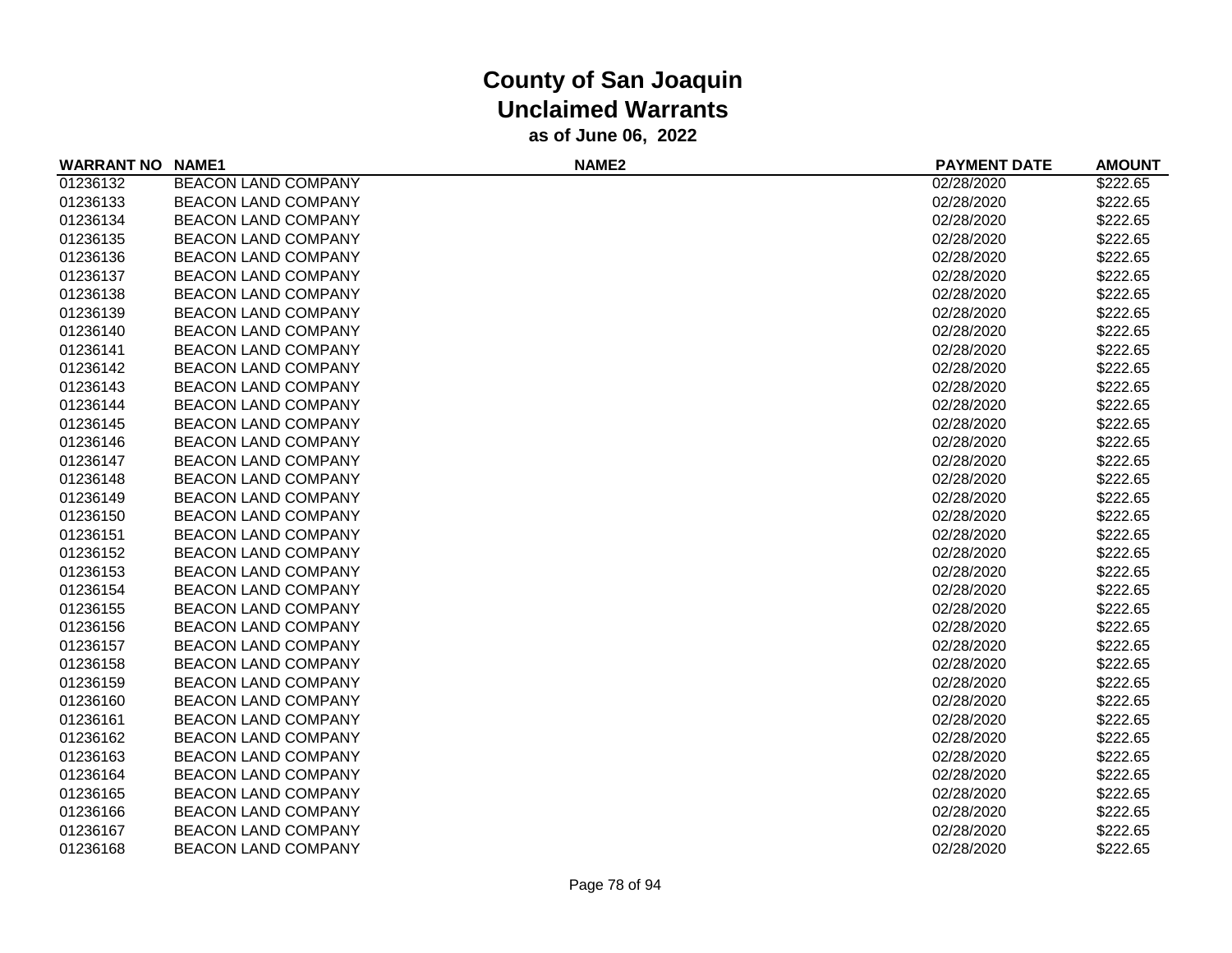| <b>WARRANT NO NAME1</b> |                            | NAME <sub>2</sub> | <b>PAYMENT DATE</b> | <b>AMOUNT</b> |
|-------------------------|----------------------------|-------------------|---------------------|---------------|
| 01236169                | <b>BEACON LAND COMPANY</b> |                   | 02/28/2020          | \$222.65      |
| 01236170                | <b>BEACON LAND COMPANY</b> |                   | 02/28/2020          | \$222.65      |
| 01236171                | <b>BEACON LAND COMPANY</b> |                   | 02/28/2020          | \$222.65      |
| 01236172                | <b>BEACON LAND COMPANY</b> |                   | 02/28/2020          | \$222.65      |
| 01236173                | <b>BEACON LAND COMPANY</b> |                   | 02/28/2020          | \$222.65      |
| 01236174                | <b>BEACON LAND COMPANY</b> |                   | 02/28/2020          | \$222.65      |
| 01236175                | <b>BEACON LAND COMPANY</b> |                   | 02/28/2020          | \$222.65      |
| 01236176                | <b>BEACON LAND COMPANY</b> |                   | 02/28/2020          | \$222.65      |
| 01236177                | BEACON LAND COMPANY        |                   | 02/28/2020          | \$222.65      |
| 01236178                | <b>BEACON LAND COMPANY</b> |                   | 02/28/2020          | \$222.65      |
| 01236179                | <b>BEACON LAND COMPANY</b> |                   | 02/28/2020          | \$222.65      |
| 01236180                | <b>BEACON LAND COMPANY</b> |                   | 02/28/2020          | \$222.65      |
| 01236181                | <b>BEACON LAND COMPANY</b> |                   | 02/28/2020          | \$222.65      |
| 01236182                | <b>BEACON LAND COMPANY</b> |                   | 02/28/2020          | \$222.65      |
| 01236183                | <b>BEACON LAND COMPANY</b> |                   | 02/28/2020          | \$222.65      |
| 01236184                | <b>BEACON LAND COMPANY</b> |                   | 02/28/2020          | \$222.65      |
| 01236185                | <b>BEACON LAND COMPANY</b> |                   | 02/28/2020          | \$222.65      |
| 01236186                | <b>BEACON LAND COMPANY</b> |                   | 02/28/2020          | \$222.65      |
| 01236187                | <b>BEACON LAND COMPANY</b> |                   | 02/28/2020          | \$222.65      |
| 01236188                | <b>BEACON LAND COMPANY</b> |                   | 02/28/2020          | \$222.65      |
| 01236189                | <b>BEACON LAND COMPANY</b> |                   | 02/28/2020          | \$222.65      |
| 01236190                | <b>BEACON LAND COMPANY</b> |                   | 02/28/2020          | \$222.65      |
| 01236191                | <b>BEACON LAND COMPANY</b> |                   | 02/28/2020          | \$222.65      |
| 01236192                | <b>BEACON LAND COMPANY</b> |                   | 02/28/2020          | \$222.65      |
| 01236193                | <b>BEACON LAND COMPANY</b> |                   | 02/28/2020          | \$222.65      |
| 01236194                | <b>BEACON LAND COMPANY</b> |                   | 02/28/2020          | \$222.65      |
| 01236195                | <b>BEACON LAND COMPANY</b> |                   | 02/28/2020          | \$222.65      |
| 01236196                | <b>BEACON LAND COMPANY</b> |                   | 02/28/2020          | \$222.65      |
| 01236197                | <b>BEACON LAND COMPANY</b> |                   | 02/28/2020          | \$222.65      |
| 01236198                | <b>BEACON LAND COMPANY</b> |                   | 02/28/2020          | \$222.65      |
| 01236199                | <b>BEACON LAND COMPANY</b> |                   | 02/28/2020          | \$222.65      |
| 01236200                | <b>BEACON LAND COMPANY</b> |                   | 02/28/2020          | \$222.65      |
| 01236201                | BEACON LAND COMPANY        |                   | 02/28/2020          | \$222.65      |
| 01236202                | <b>BEACON LAND COMPANY</b> |                   | 02/28/2020          | \$222.65      |
| 01236203                | <b>BEACON LAND COMPANY</b> |                   | 02/28/2020          | \$222.65      |
| 01236204                | <b>BEACON LAND COMPANY</b> |                   | 02/28/2020          | \$222.65      |
| 01236205                | <b>BEACON LAND COMPANY</b> |                   | 02/28/2020          | \$222.65      |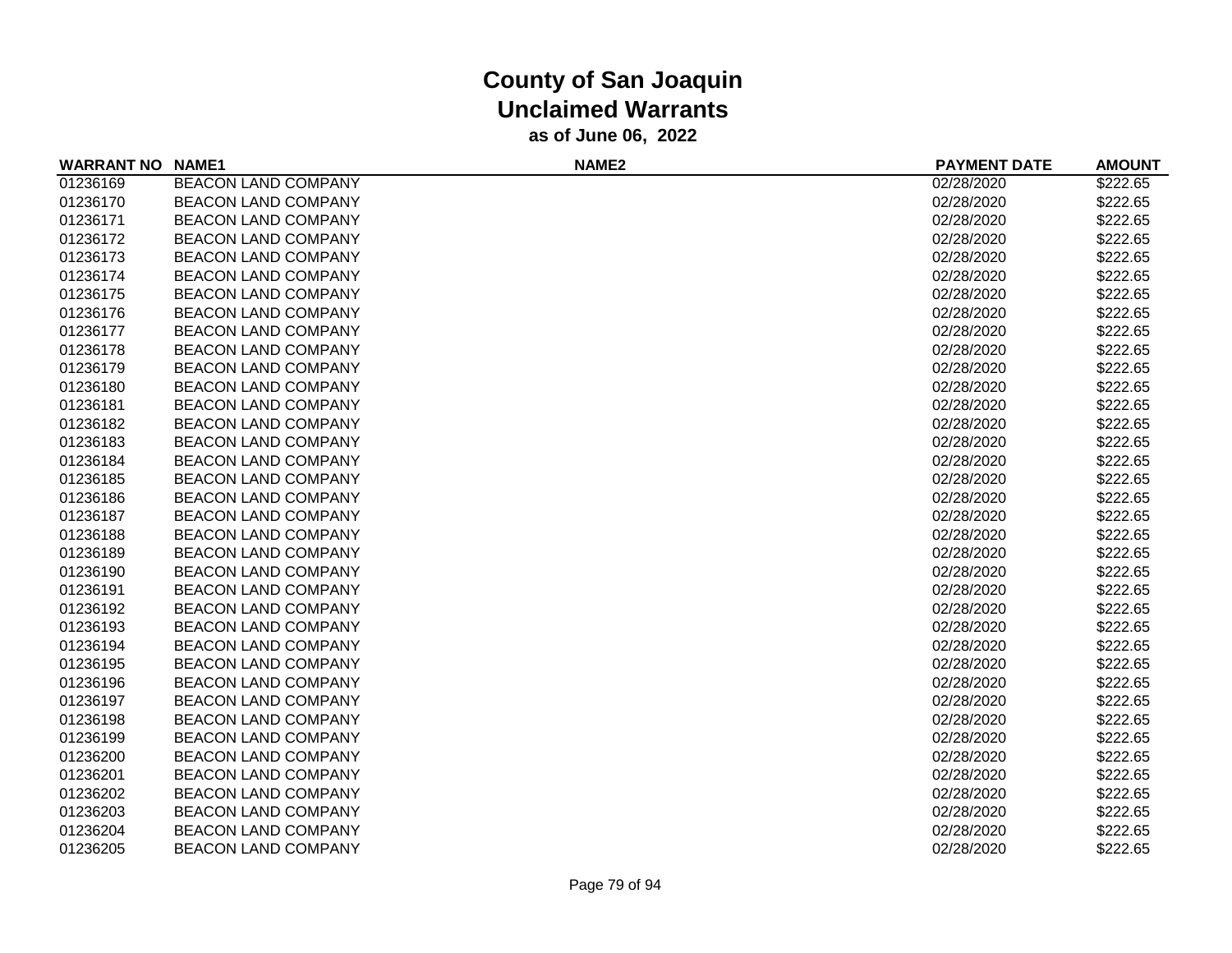| <b>WARRANT NO NAME1</b> |                            | NAME <sub>2</sub> | <b>PAYMENT DATE</b> | <b>AMOUNT</b> |
|-------------------------|----------------------------|-------------------|---------------------|---------------|
| 01236206                | <b>BEACON LAND COMPANY</b> |                   | 02/28/2020          | \$222.65      |
| 01236207                | <b>BEACON LAND COMPANY</b> |                   | 02/28/2020          | \$222.65      |
| 01236208                | <b>BEACON LAND COMPANY</b> |                   | 02/28/2020          | \$222.65      |
| 01236209                | <b>BEACON LAND COMPANY</b> |                   | 02/28/2020          | \$222.65      |
| 01236210                | <b>BEACON LAND COMPANY</b> |                   | 02/28/2020          | \$222.65      |
| 01236211                | <b>BEACON LAND COMPANY</b> |                   | 02/28/2020          | \$222.65      |
| 01236212                | <b>BEACON LAND COMPANY</b> |                   | 02/28/2020          | \$222.65      |
| 01236213                | <b>BEACON LAND COMPANY</b> |                   | 02/28/2020          | \$222.65      |
| 01236214                | <b>BEACON LAND COMPANY</b> |                   | 02/28/2020          | \$222.65      |
| 01236215                | <b>BEACON LAND COMPANY</b> |                   | 02/28/2020          | \$222.65      |
| 01236216                | <b>BEACON LAND COMPANY</b> |                   | 02/28/2020          | \$222.65      |
| 01236217                | <b>BEACON LAND COMPANY</b> |                   | 02/28/2020          | \$222.65      |
| 01236218                | <b>BEACON LAND COMPANY</b> |                   | 02/28/2020          | \$222.65      |
| 01236219                | <b>BEACON LAND COMPANY</b> |                   | 02/28/2020          | \$222.65      |
| 01236220                | <b>BEACON LAND COMPANY</b> |                   | 02/28/2020          | \$222.65      |
| 01236221                | <b>BEACON LAND COMPANY</b> |                   | 02/28/2020          | \$222.65      |
| 01236222                | <b>BEACON LAND COMPANY</b> |                   | 02/28/2020          | \$222.65      |
| 01236223                | <b>BEACON LAND COMPANY</b> |                   | 02/28/2020          | \$222.65      |
| 01236224                | <b>BEACON LAND COMPANY</b> |                   | 02/28/2020          | \$222.65      |
| 01236225                | <b>BEACON LAND COMPANY</b> |                   | 02/28/2020          | \$222.65      |
| 01236226                | <b>BEACON LAND COMPANY</b> |                   | 02/28/2020          | \$222.65      |
| 01236227                | <b>BEACON LAND COMPANY</b> |                   | 02/28/2020          | \$222.65      |
| 01236228                | <b>BEACON LAND COMPANY</b> |                   | 02/28/2020          | \$222.65      |
| 01236229                | <b>BEACON LAND COMPANY</b> |                   | 02/28/2020          | \$222.65      |
| 01236230                | <b>BEACON LAND COMPANY</b> |                   | 02/28/2020          | \$222.65      |
| 01236231                | <b>BEACON LAND COMPANY</b> |                   | 02/28/2020          | \$222.65      |
| 01236232                | <b>BEACON LAND COMPANY</b> |                   | 02/28/2020          | \$222.65      |
| 01236233                | <b>BEACON LAND COMPANY</b> |                   | 02/28/2020          | \$222.65      |
| 01236234                | <b>BEACON LAND COMPANY</b> |                   | 02/28/2020          | \$222.65      |
| 01236235                | <b>BEACON LAND COMPANY</b> |                   | 02/28/2020          | \$222.65      |
| 01236236                | <b>BEACON LAND COMPANY</b> |                   | 02/28/2020          | \$222.65      |
| 01236237                | <b>BEACON LAND COMPANY</b> |                   | 02/28/2020          | \$222.65      |
| 01236238                | <b>BEACON LAND COMPANY</b> |                   | 02/28/2020          | \$222.65      |
| 01236239                | <b>BEACON LAND COMPANY</b> |                   | 02/28/2020          | \$222.65      |
| 01236240                | <b>BEACON LAND COMPANY</b> |                   | 02/28/2020          | \$222.65      |
| 01236241                | <b>BEACON LAND COMPANY</b> |                   | 02/28/2020          | \$222.65      |
| 01236242                | <b>BEACON LAND COMPANY</b> |                   | 02/28/2020          | \$222.65      |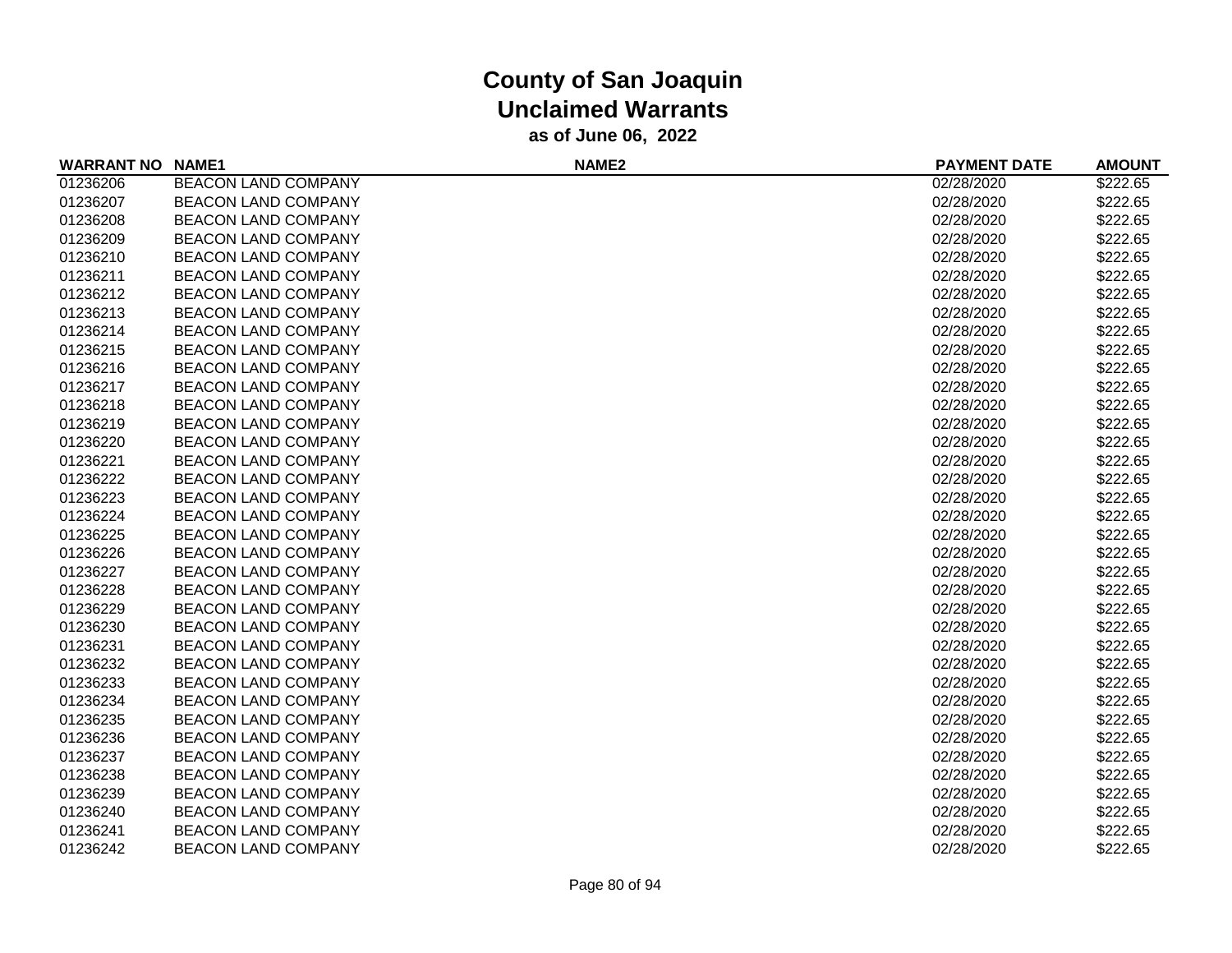| <b>WARRANT NO NAME1</b> |                                          | <b>NAME2</b>                            | <b>PAYMENT DATE</b> | <b>AMOUNT</b> |
|-------------------------|------------------------------------------|-----------------------------------------|---------------------|---------------|
| 01236243                | <b>BEACON LAND COMPANY</b>               |                                         | 02/28/2020          | \$222.65      |
| 01236249                | <b>BOR ERNST W</b>                       |                                         | 02/28/2020          | \$58.60       |
| 01236264                | <b>CAPUTO BRADLEY JAY</b>                |                                         | 02/28/2020          | \$11.02       |
| 01236265                | CARDENAS MARIA DEL SOCCORRO ETAL         | ALEJANDRO RAMIREZ                       | 02/28/2020          | \$47.44       |
| 01236270                | CECCARELLI, ROBERT ETAL                  |                                         | 02/28/2020          | \$156.02      |
| 01236308                | <b>FOSTER DAIRY FARMS</b>                | DBA CRYSTAL CREAMERY                    | 02/28/2020          | \$35.95       |
| 01236321                | GONSALVES JOSE F & MARY L                |                                         | 02/28/2020          | \$84.50       |
| 01236353                | <b>JACKSON GENEVA F EST</b>              |                                         | 02/28/2020          | \$25.08       |
| 01236389                | LEWIS GERALDINE GIRON                    |                                         | 02/28/2020          | \$939.34      |
| 01236394                | <b>MADRID GILBERT TR</b>                 |                                         | 02/28/2020          | \$22.19       |
| 01236397                | MAYS, ROBERT P                           |                                         | 02/28/2020          | \$1,882.52    |
| 01236405                | MILLIRON KEITH C EST                     |                                         | 02/28/2020          | \$43.44       |
| 01236558                | PAIZ ALFREDO DE JESUS SALGUERO           |                                         | 02/28/2020          | \$28.96       |
| 01236588                | SINGH SURINDER PAL                       |                                         | 02/28/2020          | \$427.36      |
| 01236589                | SINGH SURINDER PAL                       |                                         | 02/28/2020          | \$97.22       |
| 01236590                | SINGH SURINDER PAL                       |                                         | 02/28/2020          | \$30.90       |
| 01236591                | SINGH SURINDER PAL                       |                                         | 02/28/2020          | \$97.22       |
| 01236646                | <b>WHITE LAURETTA A</b>                  |                                         | 02/28/2020          | \$16.40       |
| 01236647                | WOLD LAVERNE G EST                       |                                         | 02/28/2020          | \$41.36       |
| 01235492                | <b>FORD BREANNA</b>                      |                                         | 02/27/2020          | \$20.35       |
| 01235644                | ABELSON HOWARD                           |                                         | 02/27/2020          | \$33.00       |
| 01232741                | WOODBRIDGE FIREFIGHTERS ASSOCIATION      |                                         | 02/26/2020          | \$97.02       |
| 01232084                | CABEBE CONSTRUCTION INC                  |                                         | 02/25/2020          | \$244.37      |
| 01232129                | <b>IMAGE ACCESS CORP</b>                 |                                         | 02/25/2020          | \$4,471.63    |
| 01232218                | SUNRUN INSTALLATION SERVICES INC         |                                         | 02/25/2020          | \$528.00      |
| 01232326                | <b>HORISONS UNLIMITED</b>                |                                         | 02/25/2020          | \$4.74        |
| 01231826                | <b>BANKS EZELL</b>                       |                                         | 02/24/2020          | \$.26         |
| 01231835                | CALIFORNIA ASSOC PUBLIC PURCHASING OFFIC |                                         | 02/24/2020          | \$130.00      |
| 01231923                | <b>SAFI PASARLAY</b>                     |                                         | 02/24/2020          | \$.83         |
| 01231575                | <b>HERRERA LEANNE</b>                    |                                         | 02/21/2020          | \$.06         |
| 01231188                | <b>CREATIVE VISION PRINTING</b>          | PRINTWELL PRESS / CREATIVE PRINTING INC | 02/20/2020          | \$130.80      |
| 01231234                | <b>JOHNSON ELLEN</b>                     |                                         | 02/20/2020          | \$129.04      |
| 01231280                | ALCANTARA-FLORES, ARACELI                |                                         | 02/20/2020          | \$30.00       |
| 01231336                | <b>MACDONNELL DANIEL</b>                 |                                         | 02/20/2020          | \$246.75      |
| 01230058                | ALLIED CREDIT UNION                      |                                         | 02/18/2020          | \$300.00      |
| 01230067                | ANAYA, MARCIO & MAYRA                    |                                         | 02/18/2020          | \$16.06       |
| 01230070                | ARCEO, MICHAEL                           |                                         | 02/18/2020          | \$50.00       |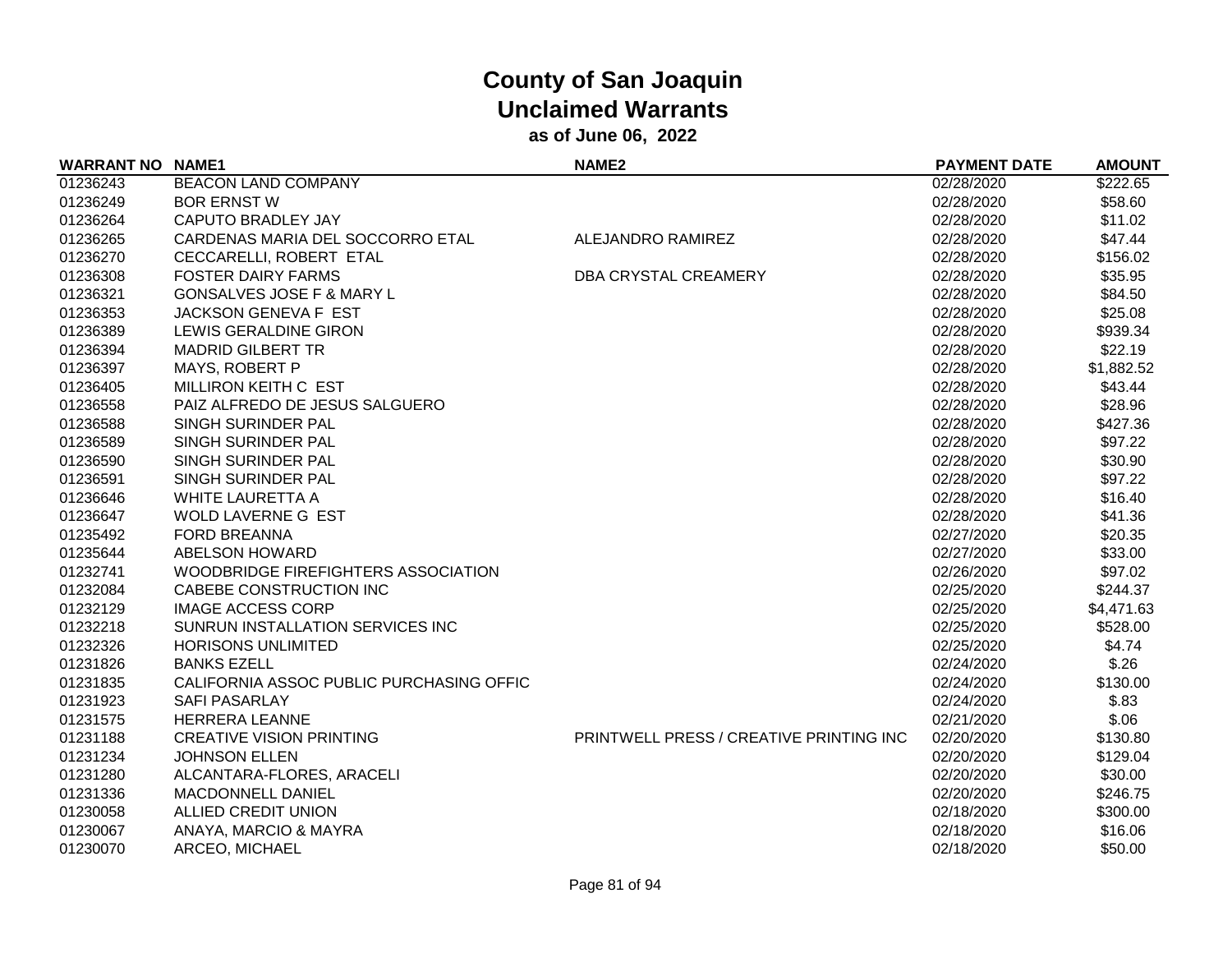| <b>WARRANT NO</b> | <b>NAME1</b>                 | <b>NAME2</b> | <b>PAYMENT DATE</b> | <b>AMOUNT</b> |
|-------------------|------------------------------|--------------|---------------------|---------------|
| 01230071          | AREVALOS, JOSE R             |              | 02/18/2020          | \$25.00       |
| 01230074          | AT&T                         |              | 02/18/2020          | \$15.78       |
| 01230081          | BAIRD, ANGELA                |              | 02/18/2020          | \$127.73      |
| 01230087          | <b>BARBIERI, SEAN</b>        |              | 02/18/2020          | \$362.91      |
| 01230092          | BENARD, HOWARD P             |              | 02/18/2020          | \$21.39       |
| 01230102          | BOCCHIARO, JOHN JULIUS       |              | 02/18/2020          | \$40.00       |
| 01230110          | <b>BUCHAN, STEVEN W</b>      |              | 02/18/2020          | \$25.62       |
| 01230135          | <b>CERVANTES, JESUS</b>      |              | 02/18/2020          | \$75.00       |
| 01230140          | CHAVEZ, PATRICIA             |              | 02/18/2020          | \$50.00       |
| 01230150          | <b>CITY OF STOCKTON</b>      |              | 02/18/2020          | \$80.00       |
| 01230156          | CLARK, CAROL                 |              | 02/18/2020          | \$800.00      |
| 01230175          | DECENA, BYRON                |              | 02/18/2020          | \$100.00      |
| 01230202          | <b>EDGARDO CANLAS</b>        |              | 02/18/2020          | \$100.00      |
| 01230205          | <b>EMERICK, DEBORAH</b>      |              | 02/18/2020          | \$13.05       |
| 01230210          | <b>ENTERPRISE RENT-A-CAR</b> |              | 02/18/2020          | \$264.00      |
| 01230223          | FIELDS, DAN                  |              | 02/18/2020          | \$25.00       |
| 01230224          | FILBERT, BRANDON             |              | 02/18/2020          | \$50.00       |
| 01230249          | <b>GARCIA, GUADALUPE</b>     |              | 02/18/2020          | \$10.71       |
| 01230250          | GARCIA, JOSE&JOSE            |              | 02/18/2020          | \$150.00      |
| 01230256          | GILES, JOSE                  |              | 02/18/2020          | \$25.00       |
| 01230266          | GOROSPE, JEREMY AND ELMA     |              | 02/18/2020          | \$20.00       |
| 01230271          | <b>GUZMAN, CESAR LUCAS</b>   |              | 02/18/2020          | \$17.72       |
| 01230274          | HARDY, JEANETTA              |              | 02/18/2020          | \$14.66       |
| 01230305          | <b>JESUS ESQUIVEL</b>        |              | 02/18/2020          | \$14.32       |
| 01230306          | JIMENEZ, CAROL & HENRY       |              | 02/18/2020          | \$100.00      |
| 01230316          | <b>JONES, LAMORRIS</b>       |              | 02/18/2020          | \$31.00       |
| 01230325          | <b>KELLEY, ERNESTINE</b>     |              | 02/18/2020          | \$14.97       |
| 01230334          | <b>KUNCE, BETTY</b>          |              | 02/18/2020          | \$62.64       |
| 01230341          | <b>LAURA MACK</b>            |              | 02/18/2020          | \$28.34       |
| 01230343          | LEA, DEBRA                   |              | 02/18/2020          | \$10.00       |
| 01230366          | <b>MAEHL, FRANCES</b>        |              | 02/18/2020          | \$10.65       |
| 01230367          | MAGANA, JILLIAN              |              | 02/18/2020          | \$25.00       |
| 01230412          | O'REILLY AUTO PARTS          |              | 02/18/2020          | \$140.00      |
| 01230414          | OJEDA-REYES, BENITO          |              | 02/18/2020          | \$20.00       |
| 01230416          | <b>OLIVIA ORTIZ</b>          |              | 02/18/2020          | \$195.73      |
| 01230449          | PAZ, LANA                    |              | 02/18/2020          | \$19.05       |
| 01230458          | PG&E                         |              | 02/18/2020          | \$110.00      |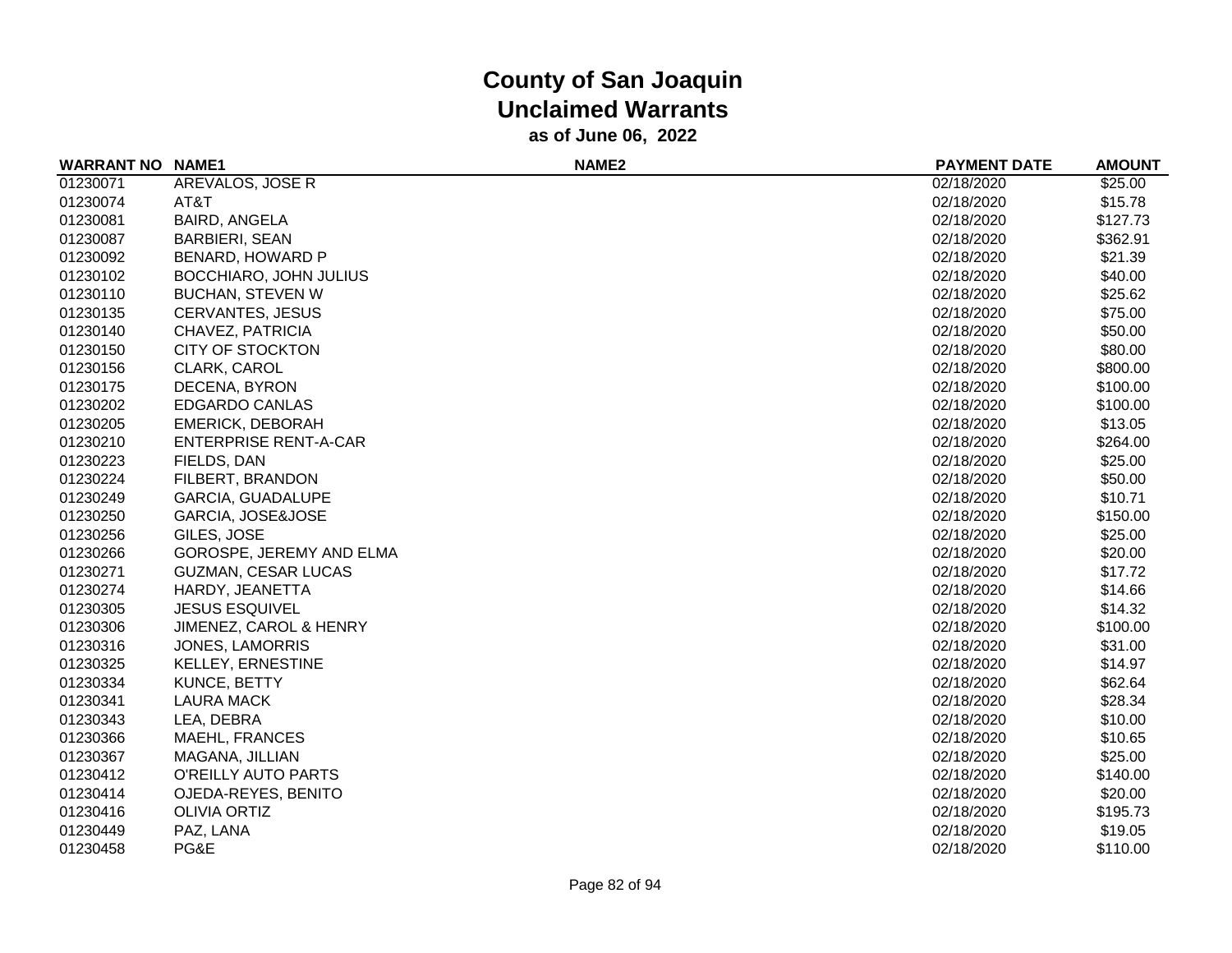| <b>WARRANT NO</b> | <b>NAME1</b>                | NAME <sub>2</sub> | <b>PAYMENT DATE</b> | <b>AMOUNT</b> |
|-------------------|-----------------------------|-------------------|---------------------|---------------|
| 01230466          | PG&E                        |                   | 02/18/2020          | \$200.00      |
| 01230472          | PHILLIP HUI                 |                   | 02/18/2020          | \$150.00      |
| 01230479          | PORTIA FRAZIER              |                   | 02/18/2020          | \$360.51      |
| 01230487          | REBECCA WASHINGTON          |                   | 02/18/2020          | \$15.00       |
| 01230511          | <b>RYDER</b>                |                   | 02/18/2020          | \$65.44       |
| 01230520          | SANCHEZ, DAVID & JOANN      |                   | 02/18/2020          | \$18.03       |
| 01230548          | SNOW, WILLIAM H             |                   | 02/18/2020          | \$12.46       |
| 01230550          | <b>SOPHAL SUN</b>           |                   | 02/18/2020          | \$50.00       |
| 01230551          | SPAUGH, RODGER              |                   | 02/18/2020          | \$24.58       |
| 01230553          | <b>STAPLES</b>              |                   | 02/18/2020          | \$6.00        |
| 01230602          | VALTERZA, ROBERT            |                   | 02/18/2020          | \$25.79       |
| 01230607          | <b>VAUGHN, SHIRLEY</b>      |                   | 02/18/2020          | \$10.00       |
| 01230643          | WAGSTAFF, WILLIAM MANUEL    |                   | 02/18/2020          | \$25.00       |
| 01230662          | <b>ZUMIES</b>               |                   | 02/18/2020          | \$50.00       |
| 01230663          | <b>ZUNIGA, ANDRES</b>       |                   | 02/18/2020          | \$100.00      |
| 01230775          | <b>SONIA CASTRO</b>         |                   | 02/18/2020          | \$33.09       |
| 01229620          | C & R FENCE CONTRACTORS INC |                   | 02/14/2020          | \$195.00      |
| 01229765          | JONES BARRY J JR            |                   | 02/14/2020          | \$3.41        |
| 01229766          | <b>JORDAN BRIAN</b>         |                   | 02/14/2020          | \$84.73       |
| 01229778          | <b>HELEN MCCARTY</b>        |                   | 02/14/2020          | \$56.60       |
| 01229779          | <b>IVAN PENA VACA</b>       |                   | 02/14/2020          | \$150.00      |
| 01229792          | <b>RAY GOMEZ</b>            |                   | 02/14/2020          | \$150.00      |
| 01228878          | <b>CHEUNG MICHAEL</b>       |                   | 02/13/2020          | \$152.95      |
| 01228879          | <b>CINTAS CORPORATION</b>   |                   | 02/13/2020          | \$234.69      |
| 01229146          | <b>CHICAGO TITLE</b>        |                   | 02/13/2020          | \$58.26       |
| 01229162          | DRP CA 3 LLC                |                   | 02/13/2020          | \$44.01       |
| 01229163          | <b>EG RETAIL</b>            |                   | 02/13/2020          | \$5,681.57    |
| 01229164          | <b>EG RETAIL</b>            |                   | 02/13/2020          | \$3,636.88    |
| 01229165          | <b>EG RETAIL</b>            |                   | 02/13/2020          | \$3,626.65    |
| 01229166          | EL GRULLENSE 5              |                   | 02/13/2020          | \$88.23       |
| 01229170          | FIRST AMERICAN TITLE        |                   | 02/13/2020          | \$196.84      |
| 01229171          | FIRST AMERICAN TITLE        |                   | 02/13/2020          | \$72.87       |
| 01229173          | FIRST AMERICAN TITLE        |                   | 02/13/2020          | \$49.03       |
| 01229239          | MIREYA BOJORQUEZ            |                   | 02/13/2020          | \$106.94      |
| 01229247          | NORTH AMERICAN TITLE        |                   | 02/13/2020          | \$753.81      |
| 01229270          | REDWOOD ESCROW SERVICES INC |                   | 02/13/2020          | \$13.44       |
| 01229318          | <b>WFG NATIONAL TITLE</b>   |                   | 02/13/2020          | \$577.35      |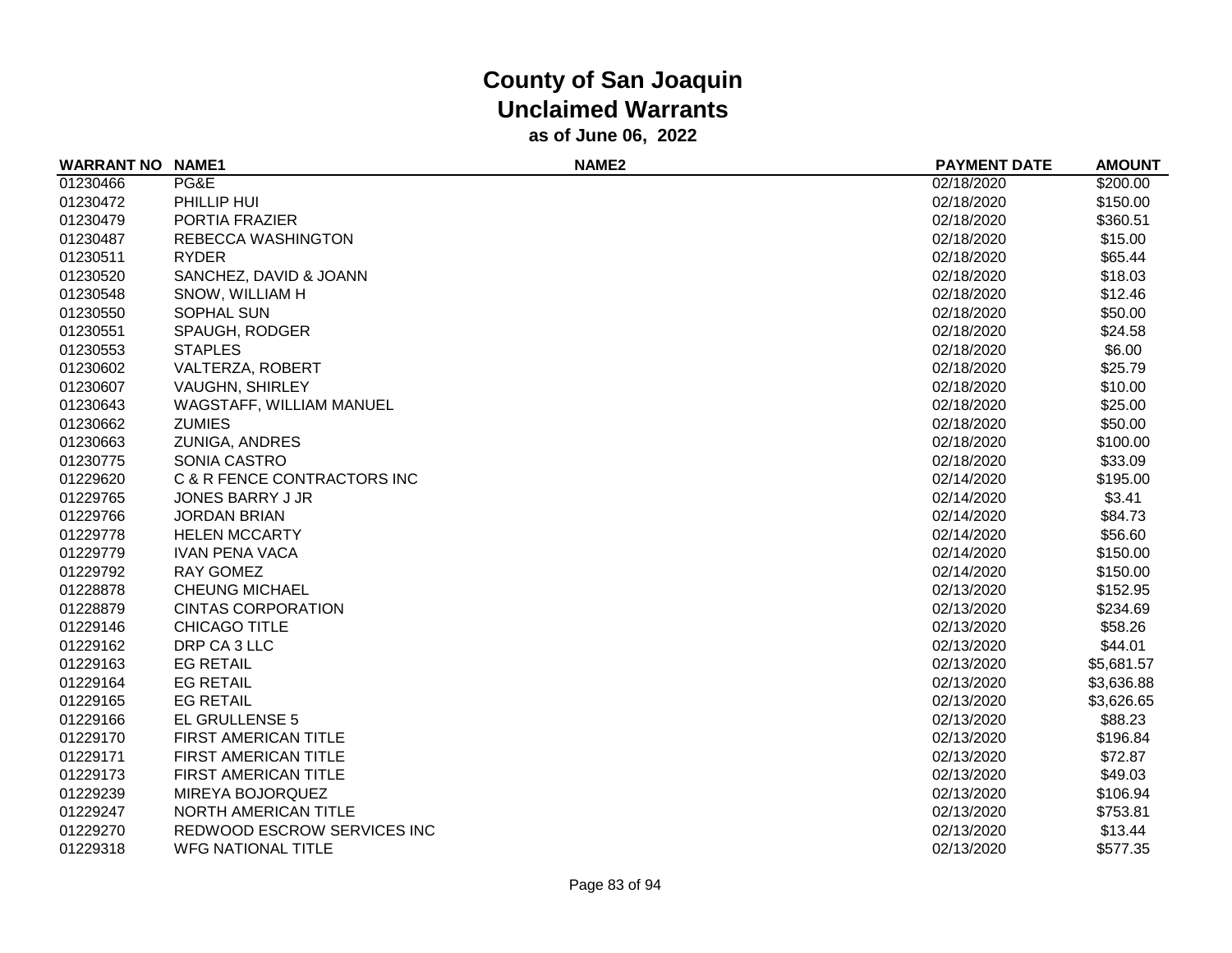| <b>WARRANT NO</b> | <b>NAME1</b>                             | NAME <sub>2</sub>                | <b>PAYMENT DATE</b> | <b>AMOUNT</b> |
|-------------------|------------------------------------------|----------------------------------|---------------------|---------------|
| 01228609          | LAW OFFICES OF STEPHENSON                | <b>ACQUISTO &amp; COLMAN</b>     | 02/12/2020          | \$1,532.10    |
| 01228676          | SIOSON-MARTINEZ MILLETTE                 |                                  | 02/12/2020          | \$34.50       |
| 01228403          | AIRGAS USA LLC - WEST DIVISION           | C/O AIRGAS INC - CORP TAX DEPT   | 02/11/2020          | \$646.16      |
| 01228407          | BOCK, GERALD N TR ETAL                   | DBA CALIFORNIA SKIN LASER CENTER | 02/11/2020          | \$771.13      |
| 01228456          | SINGH, DILBAGH                           |                                  | 02/11/2020          | \$38.83       |
| 01228457          | SINGH, DILBAGH                           |                                  | 02/11/2020          | \$45.55       |
| 01228463          | ELLA R JOHNSON                           |                                  | 02/11/2020          | \$24.00       |
| 01228067          | FERNANDEZ EVELYN                         |                                  | 02/10/2020          | \$74.33       |
| 01228138          | ARIZONA DEPARTMENT OF HEALTH SVCS        | <b>VITAL RECORDS</b>             | 02/10/2020          | \$30.00       |
| 01228139          | ARIZONA DEPARTMENT OF HEALTH SVCS        | <b>VITAL RECORDS</b>             | 02/10/2020          | \$30.00       |
| 01228156          | CLARK PEST CONTROL OF STOCKTON INC       |                                  | 02/10/2020          | \$840.00      |
| 01227608          | ALAMEDA COUNTY SHERIFF'S OFFICE          |                                  | 02/07/2020          | \$1,070.00    |
| 01227813          | <b>BACHAND VICTOR</b>                    |                                  | 02/07/2020          | \$23.00       |
| 01227818          | <b>DMV</b>                               |                                  | 02/07/2020          | \$37.00       |
| 01227984          | <b>DEUTSCHE BANK</b>                     |                                  | 02/07/2020          | \$20.00       |
| 01227515          | CHICAGO TITLE                            |                                  | 02/06/2020          | \$18.18       |
| 01227532          | <b>DENG XUELAN</b>                       |                                  | 02/06/2020          | \$300.00      |
| 01227013          | <b>VICTORIA BAKER</b>                    |                                  | 02/05/2020          | \$15.83       |
| 01227055          | LEADERSHIP STOCKTON ALUMNI ASSOCIATION   |                                  | 02/05/2020          | \$1,000.00    |
| 01227220          | <b>LAURA SANCHEZ</b>                     |                                  | 02/05/2020          | \$134.65      |
| 01227221          | LEONARDO VERGARA                         |                                  | 02/05/2020          | \$1,392.78    |
| 01227224          | PETER A SWAN                             |                                  | 02/05/2020          | \$24.57       |
| 01227230          | ALONZO PHILIP LOGAN                      |                                  | 02/05/2020          | \$25.00       |
| 01227239          | <b>FRANKIE BERNARD STUMPS</b>            |                                  | 02/05/2020          | \$35.50       |
| 01227253          | MOHAMMED SALEH AHM HASSAN                |                                  | 02/05/2020          | \$52.00       |
| 01227256          | <b>SE RIM KANG</b>                       |                                  | 02/05/2020          | \$52.00       |
| 01225287          | POLYGRAPH PROOF POSITIVE                 | <b>GORDON JANENE</b>             | 02/04/2020          | \$1,125.00    |
| 01225122          | <b>Bryan Tuttle</b>                      |                                  | 02/03/2020          | \$60.00       |
| 01223677          | <b>Cheryl Flores</b>                     |                                  | 02/01/2020          | \$126.00      |
| 01223798          | ALEXANDER JILL                           |                                  | 02/01/2020          | \$27.00       |
| 01224470          | <b>AGUILAR JESSICA</b>                   |                                  | 01/31/2020          | \$1.17        |
| 01224698          | NATIONAL ASSOCIATION FOR THE ADVANCEMENT | OF COLORED PEOPLE                | 01/31/2020          | \$920.00      |
| 01224329          | <b>RICHARDSON FLONZEL</b>                |                                  | 01/30/2020          | \$300.00      |
| 01224435          | DAISY JASMINE AGUILAR                    |                                  | 01/30/2020          | \$52.00       |
| 01224451          | SARDUL SINGH DEOL                        |                                  | 01/30/2020          | \$52.00       |
| 01220964          | <b>DENTON KELLY</b>                      |                                  | 01/28/2020          | \$171.10      |
| 01220816          | <b>BUTTICCI JOSHUA</b>                   |                                  | 01/27/2020          | \$75.00       |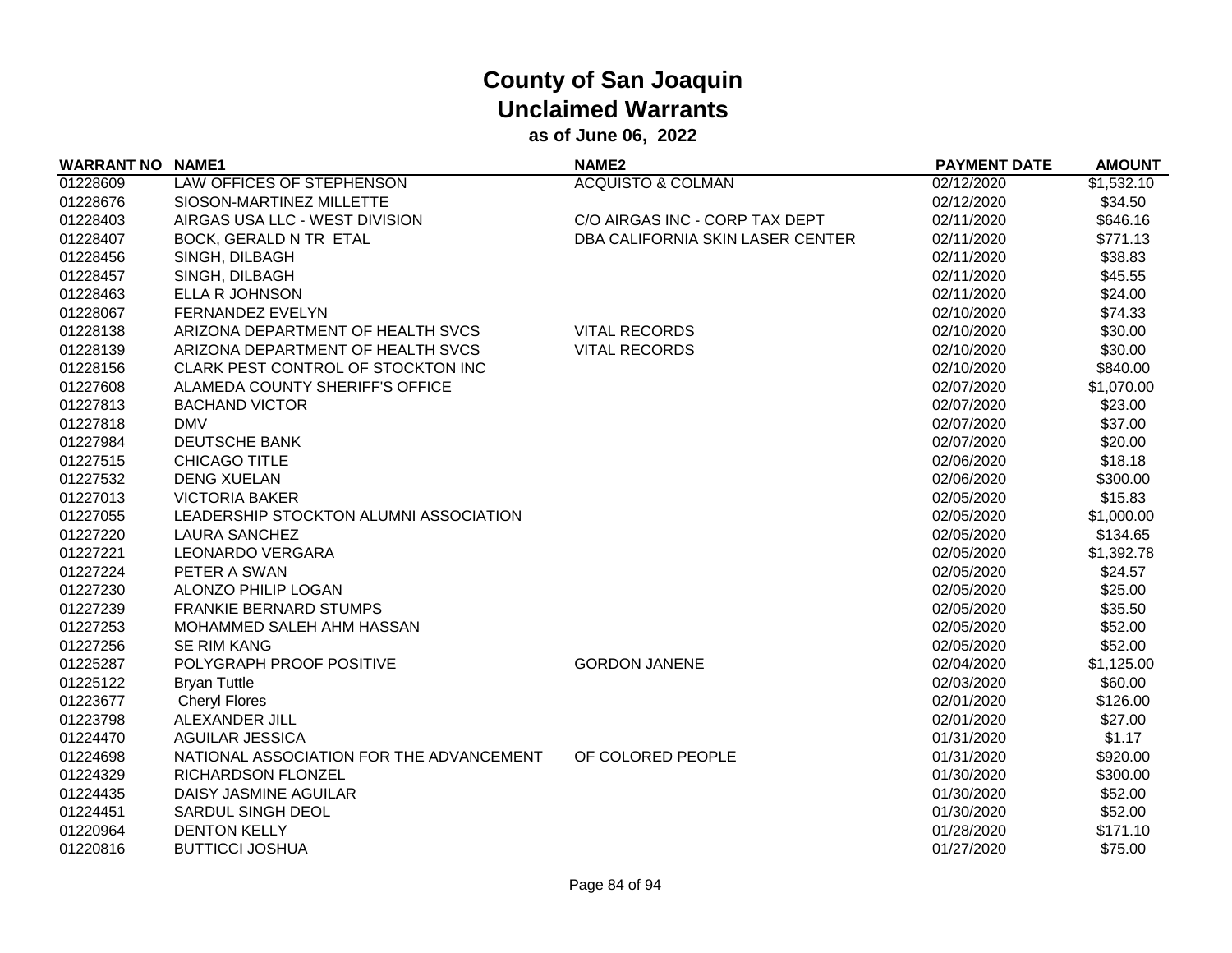| <b>WARRANT NO NAME1</b> |                                  | NAME <sub>2</sub> | <b>PAYMENT DATE</b> | <b>AMOUNT</b> |
|-------------------------|----------------------------------|-------------------|---------------------|---------------|
| 01220837                | <b>US BANK</b>                   |                   | 01/27/2020          | \$3,169.57    |
| 01220842                | <b>HORTON SENTWALI A</b>         |                   | 01/27/2020          | \$34.20       |
| 01220872                | PELUCCA DENNIS                   |                   | 01/27/2020          | \$100.00      |
| 01220422                | <b>HARDIN MADISON</b>            |                   | 01/24/2020          | \$50.00       |
| 01220425                | <b>MEDINA ARIANA</b>             |                   | 01/24/2020          | \$55.00       |
| 01220522                | CALATLANTIC GROUP INC            |                   | 01/24/2020          | \$57.34       |
| 01220561                | WILLIAMS, PAUL R & SARAH L       |                   | 01/24/2020          | \$158.37      |
| 01220584                | CHICAGO TITLE COMPANY            |                   | 01/24/2020          | \$143.34      |
| 01220592                | FIRST BAPTIST CHURCH             |                   | 01/24/2020          | \$53.21       |
| 01220594                | FREEDOM MORTGAGE                 |                   | 01/24/2020          | \$462.71      |
| 01220596                | <b>HYUNH NGOC</b>                |                   | 01/24/2020          | \$711.17      |
| 01220598                | <b>JACQUELINE PALLAS</b>         |                   | 01/24/2020          | \$93.76       |
| 01220630                | <b>PENNYMAC</b>                  |                   | 01/24/2020          | \$936.27      |
| 01220639                | SYSTEM TRANSPORT INC             |                   | 01/24/2020          | \$444.67      |
| 01219703                | <b>MYERS PAMELA</b>              |                   | 01/22/2020          | \$189.19      |
| 01219726                | CHICAGO TITLE                    |                   | 01/22/2020          | \$147.45      |
| 01219792                | <b>CHARLES ANTHONY MIDDLETON</b> |                   | 01/22/2020          | \$52.00       |
| 01219807                | <b>JESSICA APRIL PHIN</b>        |                   | 01/22/2020          | \$52.00       |
| 01219816                | NICOLAS JOSEPH ROSSO             |                   | 01/22/2020          | \$52.00       |
| 01218550                | CALIFORNIA FOSTER FAMILIES INC   |                   | 01/17/2020          | \$453.18      |
| 01218133                | <b>CHEUNG MICHAEL</b>            |                   | 01/16/2020          | \$16.82       |
| 01218307                | DEL CASTILLO PEREZ LILIANA       |                   | 01/16/2020          | \$121.21      |
| 01218310                | <b>FUENTES CESAR</b>             |                   | 01/16/2020          | \$251.32      |
| 01217772                | <b>KENDALL LORI</b>              |                   | 01/15/2020          | \$4.00        |
| 01217840                | ROP CALIFORNIA FOSTER FAMILIES   |                   | 01/15/2020          | \$146.20      |
| 01217884                | CENTERPOINT INTEGRATED SOLUTIONS |                   | 01/15/2020          | \$250.00      |
| 01218005                | <b>CALABRACE JOHN</b>            |                   | 01/15/2020          | \$497.00      |
| 01218029                | <b>GRANT BRIANNA</b>             |                   | 01/15/2020          | \$497.00      |
| 01218035                | <b>HENDLEY MORGAN</b>            |                   | 01/15/2020          | \$497.00      |
| 01218055                | MCDONALD DOUGLAS SCOTT           |                   | 01/15/2020          | \$497.00      |
| 01218066                | RAJAEE OMEED                     |                   | 01/15/2020          | \$497.00      |
| 01218071                | <b>RIETA PATRICIA</b>            |                   | 01/15/2020          | \$497.00      |
| 01218078                | <b>STOKMAN STEPHANIE</b>         |                   | 01/15/2020          | \$497.00      |
| 01218091                | <b>WONG JESSICA</b>              |                   | 01/15/2020          | \$497.00      |
| 01216883                | <b>LANE TERESA</b>               |                   | 01/14/2020          | \$2.27        |
| 01216997                | <b>ACERO, ENRIQUE</b>            |                   | 01/14/2020          | \$12.59       |
| 01217000                | AGUILAR, CAROLINE                |                   | 01/14/2020          | \$16.39       |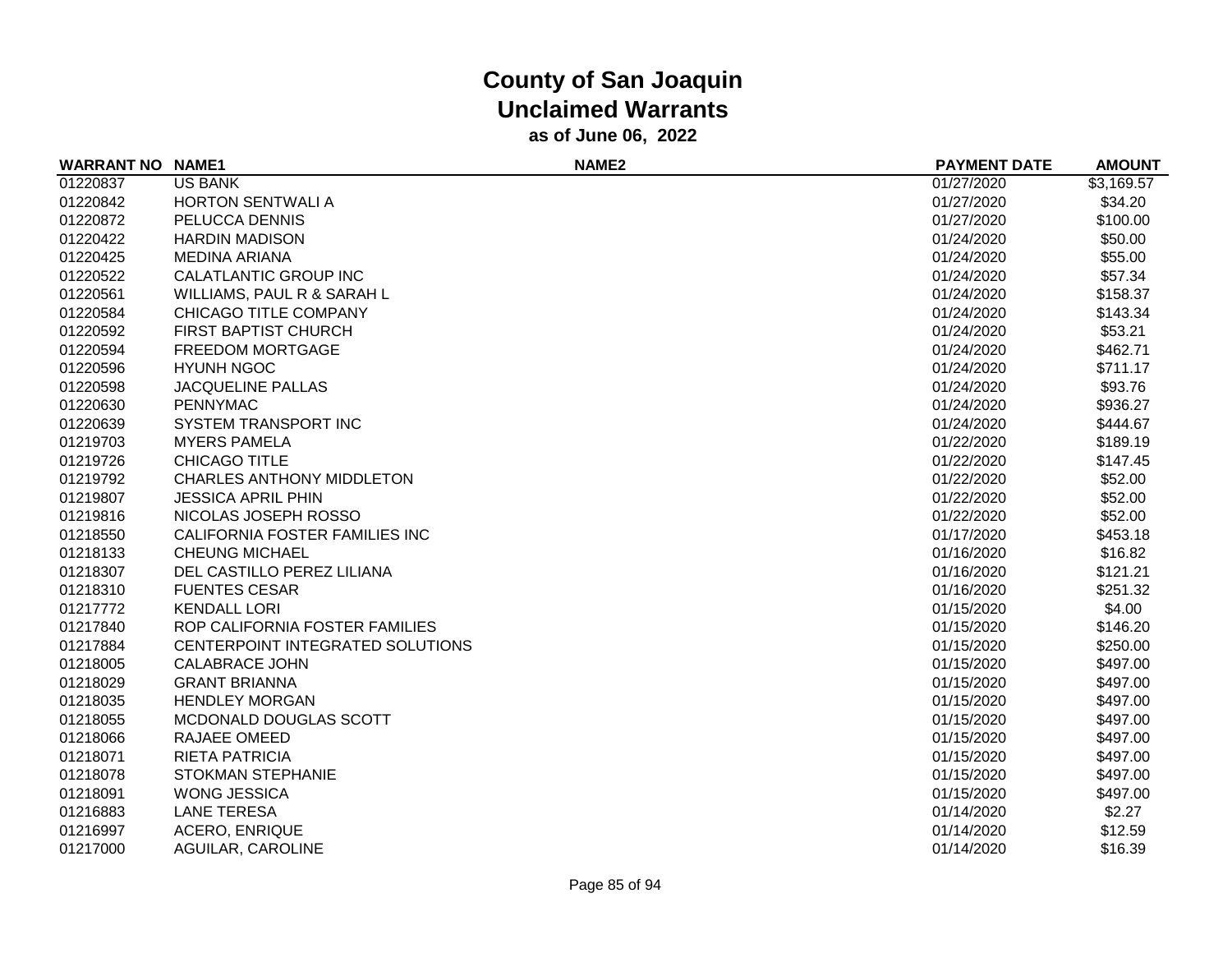| <b>WARRANT NO NAME1</b> |                                       | NAME <sub>2</sub> | <b>PAYMENT DATE</b> | <b>AMOUNT</b> |
|-------------------------|---------------------------------------|-------------------|---------------------|---------------|
| 01217013                | ANDREWS, GARY                         |                   | 01/14/2020          | \$3.30        |
| 01217049                | BOTELHO, JOHN                         |                   | 01/14/2020          | \$50.00       |
| 01217054                | <b>BROWN, LISA</b>                    |                   | 01/14/2020          | \$10.10       |
| 01217081                | CHAVEZ, PATRICIA                      |                   | 01/14/2020          | \$50.00       |
| 01217088                | CHUN, LUI MAY                         |                   | 01/14/2020          | \$11.51       |
| 01217092                | CITICORP CREDIT SERVICES              |                   | 01/14/2020          | \$14.76       |
| 01217093                | <b>CITY OF LODI</b>                   |                   | 01/14/2020          | \$100.00      |
| 01217098                | <b>CITY OF STOCKTON</b>               |                   | 01/14/2020          | \$20.00       |
| 01217100                | <b>CITY OF STOCKTON</b>               |                   | 01/14/2020          | \$100.00      |
| 01217104                | <b>COACH WORKS</b>                    |                   | 01/14/2020          | \$100.00      |
| 01217111                | <b>CREDIT ACCEPTANCE CORP</b>         |                   | 01/14/2020          | \$200.00      |
| 01217118                | DACUS, JAKE                           |                   | 01/14/2020          | \$10.00       |
| 01217121                | <b>DANIEL JEFFERS</b>                 |                   | 01/14/2020          | \$20.00       |
| 01217123                | DE BENEDETTI, ZANA                    |                   | 01/14/2020          | \$60.00       |
| 01217137                | DOMINGO, LILA                         |                   | 01/14/2020          | \$2.68        |
| 01217144                | <b>DUANE MURRAY</b>                   |                   | 01/14/2020          | \$700.00      |
| 01217160                | <b>ENTERPRISE RENT-A-CAR</b>          |                   | 01/14/2020          | \$176.00      |
| 01217170                | <b>FACTORY 2 U</b>                    |                   | 01/14/2020          | \$134.00      |
| 01217175                | FELKINS, STEPHEN                      |                   | 01/14/2020          | \$100.00      |
| 01217176                | FIELDS, DAN                           |                   | 01/14/2020          | \$25.00       |
| 01217184                | FLORES, JUAN                          |                   | 01/14/2020          | \$25.00       |
| 01217200                | GARCIA, JOSE&JOSE                     |                   | 01/14/2020          | \$150.00      |
| 01217212                | <b>GLI CORPORATION RISK SOLUTIONS</b> |                   | 01/14/2020          | \$50.00       |
| 01217217                | <b>GORDON OR CHERYL CHRISTENSEN</b>   |                   | 01/14/2020          | \$250.00      |
| 01217220                | <b>GREENBERG, DEBORAH</b>             |                   | 01/14/2020          | \$18.53       |
| 01217222                | <b>GUERRERO, JOEY J</b>               |                   | 01/14/2020          | \$46.24       |
| 01217224                | <b>GUZMAN, CESAR LUCAS</b>            |                   | 01/14/2020          | \$17.72       |
| 01217230                | HERNANDEZ, BARBARA                    |                   | 01/14/2020          | \$50.00       |
| 01217240                | HOWARD, DOLORES                       |                   | 01/14/2020          | \$60.00       |
| 01217260                | <b>JESUS ESQUIVEL</b>                 |                   | 01/14/2020          | \$14.32       |
| 01217262                | JIMENEZ, ANTONIO                      |                   | 01/14/2020          | \$14.28       |
| 01217272                | JONES, KARYN                          |                   | 01/14/2020          | \$3.85        |
| 01217282                | KELLOR, AL                            |                   | 01/14/2020          | \$50.00       |
| 01217295                | <b>LAURA MACK</b>                     |                   | 01/14/2020          | \$14.17       |
| 01217305                | LOSK, GARRY                           |                   | 01/14/2020          | \$3.24        |
| 01217313                | MAGANA, JILLIAN                       |                   | 01/14/2020          | \$50.00       |
| 01217328                | MCMICKIN, TONI                        |                   | 01/14/2020          | \$50.00       |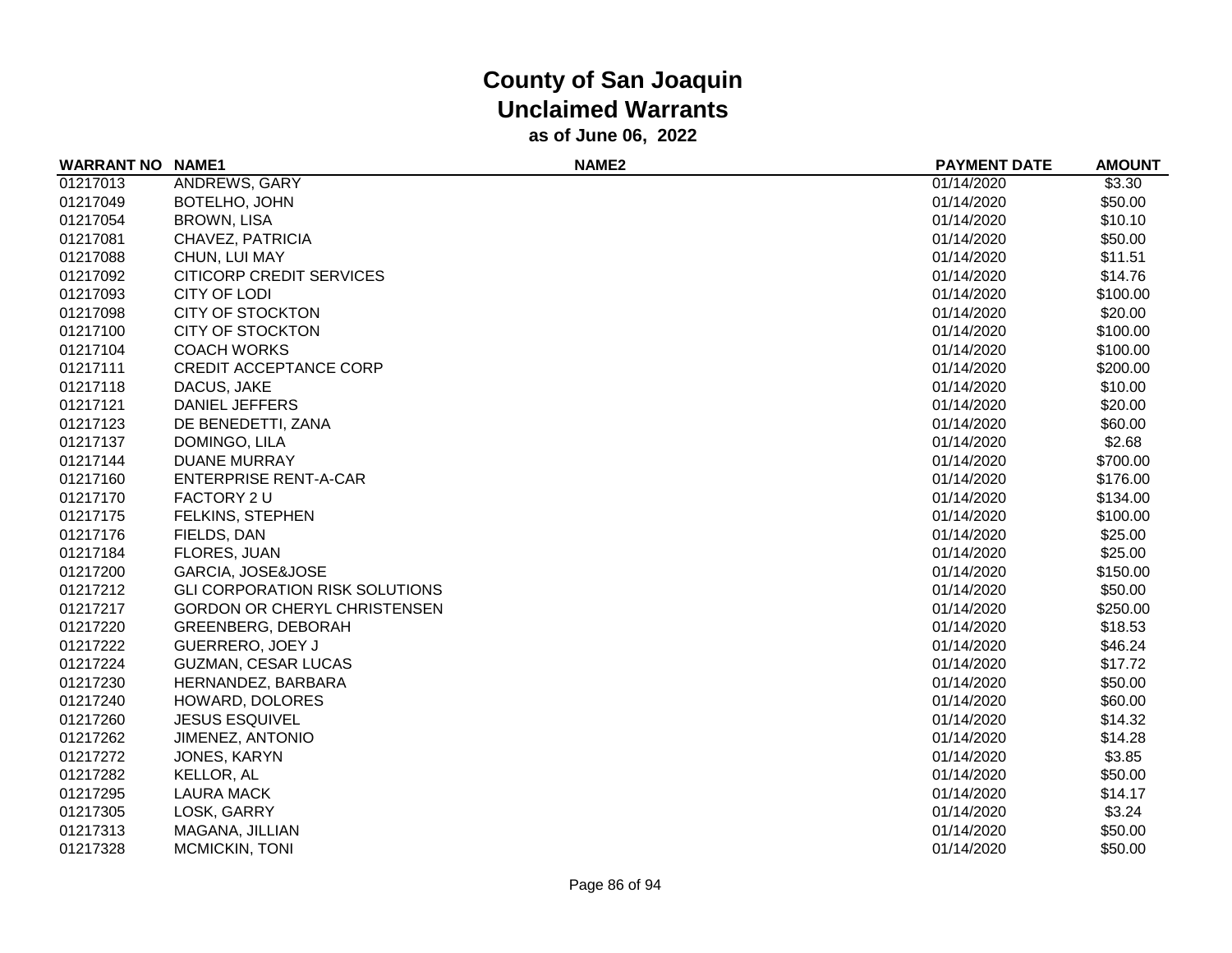| <b>WARRANT NO</b> | <b>NAME1</b>                      | <b>NAME2</b>           | <b>PAYMENT DATE</b> | <b>AMOUNT</b> |
|-------------------|-----------------------------------|------------------------|---------------------|---------------|
| 01217334          | MONTANEZ, JAIME                   |                        | 01/14/2020          | \$115.43      |
| 01217349          | NAZIR, MUHAMMAD                   |                        | 01/14/2020          | \$10.54       |
| 01217355          | OJEDA-REYES, BENITO               |                        | 01/14/2020          | \$30.00       |
| 01217359          | OSCAR & BLANCA CASTENDA           |                        | 01/14/2020          | \$10.23       |
| 01217380          | PARTNERSHIP CATTLE OWNERS         |                        | 01/14/2020          | \$100.00      |
| 01217410          | PREYER, JOHNNY III                |                        | 01/14/2020          | \$111.00      |
| 01217411          | PRIDE, DEBORAH                    |                        | 01/14/2020          | \$48.89       |
| 01217413          | RAGONE, MARC ANTHONY              |                        | 01/14/2020          | \$111.00      |
| 01217418          | REBECCA WASHINGTON                |                        | 01/14/2020          | \$10.00       |
| 01217443          | <b>RYDER</b>                      |                        | 01/14/2020          | \$65.44       |
| 01217445          | S B C COMMUNICATIONS-PACIFIC BELL |                        | 01/14/2020          | \$50.00       |
| 01217458          | <b>SAVE MART</b>                  |                        | 01/14/2020          | \$20.00       |
| 01217463          | SHAH, HYATT                       |                        | 01/14/2020          | \$17.02       |
| 01217484          | SMITH, JEAN                       |                        | 01/14/2020          | \$4.40        |
| 01217485          | SMITH, JOSEPH                     |                        | 01/14/2020          | \$175.00      |
| 01217486          | SNOW, WILLIAM H                   |                        | 01/14/2020          | \$12.46       |
| 01217490          | SOPHAL SUN                        |                        | 01/14/2020          | \$50.00       |
| 01217491          | SPAUGH, RODGER                    |                        | 01/14/2020          | \$73.72       |
| 01217526          | TRIGO, ROMEO                      |                        | 01/14/2020          | \$20.00       |
| 01217530          | <b>UC DAVIS</b>                   |                        | 01/14/2020          | \$150.00      |
| 01217534          | VALTERZA, ROBERT                  |                        | 01/14/2020          | \$25.79       |
| 01217536          | VASQUEZ, ALEJANDRINO              |                        | 01/14/2020          | \$14.78       |
| 01217568          | WAGSTAFF, WILLIAM MANUEL          |                        | 01/14/2020          | \$50.00       |
| 01217584          | YANG, YER                         |                        | 01/14/2020          | \$143.88      |
| 01217595          | <b>ZUMIES</b>                     |                        | 01/14/2020          | \$50.00       |
| 01216303          | CALATLANTIC GROUP INC             |                        | 01/10/2020          | \$492.71      |
| 01216321          | HOLGUIN, DORA ETAL                |                        | 01/10/2020          | \$434.10      |
| 01216322          | HOLGUIN, DORA ETAL                |                        | 01/10/2020          | \$432.15      |
| 01216330          | JOHN PESTANA FAMILY TRUST         |                        | 01/10/2020          | \$174.34      |
| 01216331          | JOHN PESTANA FAMILY TRUST         |                        | 01/10/2020          | \$96.84       |
| 01216334          | KUMAR NALINI LATA                 |                        | 01/10/2020          | \$11.65       |
| 01216336          | LIM, TIM                          | DBA MAIN STREET DONUTS | 01/10/2020          | \$637.26      |
| 01216338          | LIM, TIM                          | DBA MAIN STREET DONUTS | 01/10/2020          | \$194.52      |
| 01216351          | <b>MILLIRON KEITH C EST</b>       |                        | 01/10/2020          | \$143.89      |
| 01216380          | ANASTASIA DENISE GONZALES         |                        | 01/10/2020          | \$52.00       |
| 01216384          | BRYAN ZOLA MITCHELL               |                        | 01/10/2020          | \$11.00       |
| 01216390          | ELIANA HERNANDEZ ROMERO           |                        | 01/10/2020          | \$52.00       |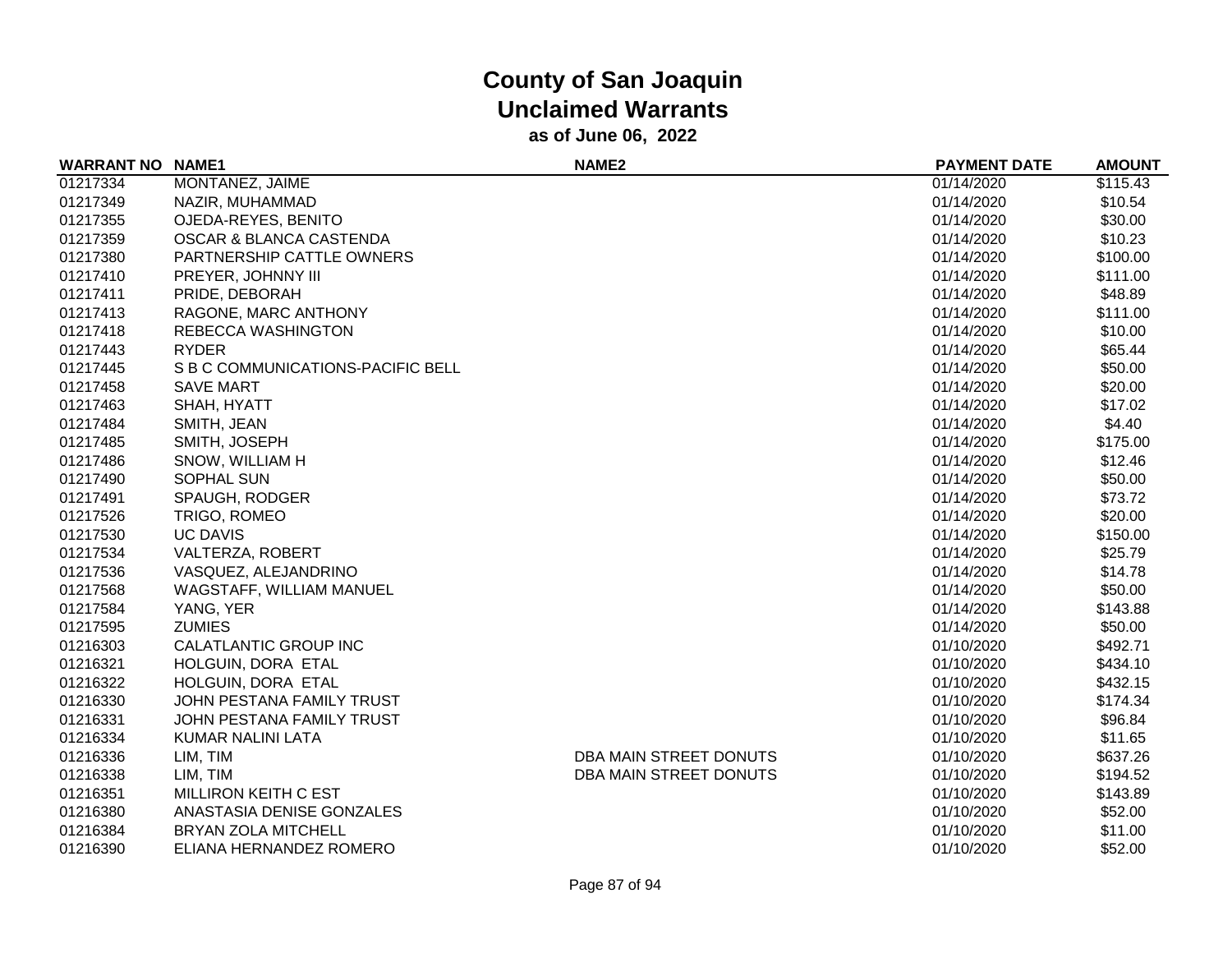| <b>WARRANT NO</b> | <b>NAME1</b>                       | <b>NAME2</b>                   | <b>PAYMENT DATE</b> | <b>AMOUNT</b> |
|-------------------|------------------------------------|--------------------------------|---------------------|---------------|
| 01216393          | <b>GIANNA DANIELLE WALLACE</b>     |                                | 01/10/2020          | \$52.00       |
| 01216402          | LEO BLAINE SULLIVAN                |                                | 01/10/2020          | \$52.00       |
| 01216414          | <b>RAVINDER S BISLA</b>            |                                | 01/10/2020          | \$52.00       |
| 01216422          | TURKY KHALID ALGHAMDI              |                                | 01/10/2020          | \$52.00       |
| 01216434          | <b>GARCIA PHILLIP ANTHONY</b>      |                                | 01/10/2020          | \$18.67       |
| 01216438          | <b>JONES BARRY J JR</b>            |                                | 01/10/2020          | \$.95         |
| 01216443          | ROTHENBERGER CHRISTOPHER           |                                | 01/10/2020          | \$50.00       |
| 01216445          | SINGH BALWINDER KAUR SATWINDER     |                                | 01/10/2020          | \$.01         |
| 01215887          | <b>MENDOZA MARIA</b>               |                                | 01/09/2020          | \$59.57       |
| 01215342          | <b>BOONE DONTASIA</b>              |                                | 01/08/2020          | \$50.00       |
| 01215343          | <b>BOOTH HARLEY</b>                |                                | 01/08/2020          | \$50.00       |
| 01213025          | <b>MENDONCA KATIE</b>              |                                | 01/03/2020          | \$20.00       |
| 01213054          | SACRAMENTO SUPERIOR COURT CLERK    |                                | 01/03/2020          | \$38.00       |
| 01212824          | <b>MORTENSON GREG</b>              |                                | 01/02/2020          | \$128.79      |
| 01212837          | <b>OREILLY AUTO PARTS</b>          |                                | 01/02/2020          | \$253.67      |
| 01211471          | <b>Cheryl Flores</b>               |                                | 01/01/2020          | \$126.00      |
| 01212456          | <b>LISA HUGHES</b>                 |                                | 12/31/2019          | \$40.54       |
| 01212463          | <b>MARIAN GILKA</b>                |                                | 12/31/2019          | \$78.88       |
| 01212607          | YUJIN RAMEN NOODLE BAR             |                                | 12/31/2019          | \$10.45       |
| 01212618          | <b>BRATCHER, STEVEN</b>            |                                | 12/31/2019          | \$910.74      |
| 01212620          | <b>CELIA ZHANG</b>                 |                                | 12/31/2019          | \$1,005.83    |
| 01212633          | <b>GRIBAUDO, JOHNNY TR</b>         |                                | 12/31/2019          | \$494.34      |
| 01212639          | HURTADO, EDGAR & LESDY C           |                                | 12/31/2019          | \$96.74       |
| 01212642          | LIM, TIM                           | DBA MAIN STREET DONUTS         | 12/31/2019          | \$136.37      |
| 01212301          | <b>WATSON WILLIAM JEFF</b>         |                                | 12/30/2019          | \$31.77       |
| 01212366          | EKUDOM CHARAJAVANAPHET             |                                | 12/30/2019          | \$115.00      |
| 01211888          | <b>LEMA</b>                        |                                | 12/27/2019          | \$321.48      |
| 01211779          | ARMOR FIRE EXTINGUISHER            |                                | 12/26/2019          | \$419.45      |
| 01211783          | <b>BURNS TRUCK &amp; TRAILER</b>   |                                | 12/26/2019          | \$2,718.85    |
| 01211784          | <b>BUTTICCI JOSHUA</b>             |                                | 12/26/2019          | \$75.00       |
| 01211787          | <b>CRESCENT WORK &amp; OUTDOOR</b> |                                | 12/26/2019          | \$1,831.15    |
| 01211800          | <b>NAPA AUTO PARTS</b>             | CENTRAL VALLEY MOTOR PARTS INC | 12/26/2019          | \$539.38      |
| 01208807          | <b>BARRAZA JESSICA</b>             |                                | 12/24/2019          | \$52.20       |
| 01208820          | <b>CHEUNG MICHAEL</b>              |                                | 12/24/2019          | \$56.26       |
| 01208907          | KATHLEEN A. LEHMAN                 |                                | 12/24/2019          | \$44.13       |
| 01208529          | <b>LISA HUGHES</b>                 |                                | 12/23/2019          | \$35.26       |
| 01208652          | <b>TALIAFERRO JOSEPH DALE</b>      |                                | 12/23/2019          | \$600.00      |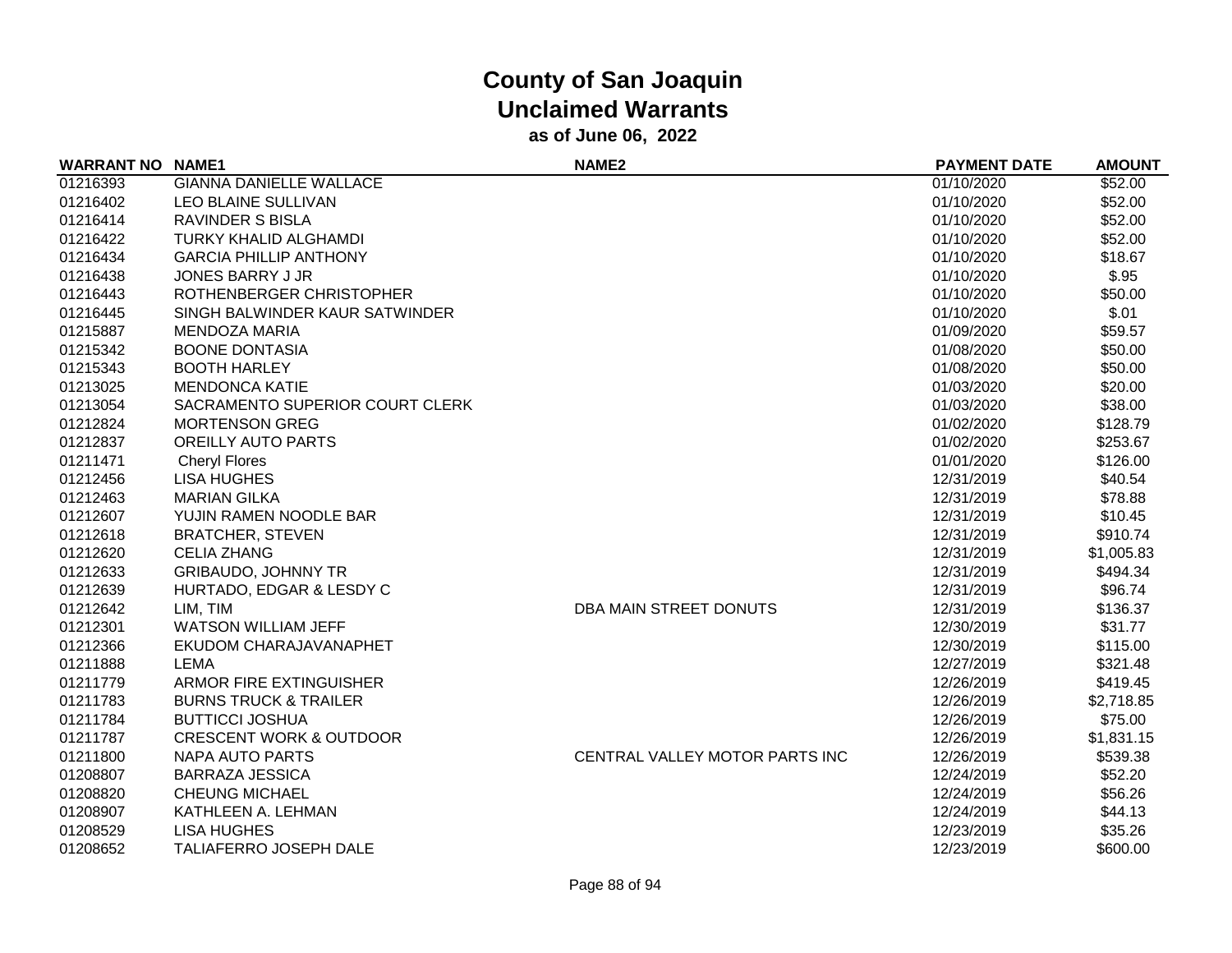| <b>WARRANT NO NAME1</b> |                                                    | NAME <sub>2</sub>      | <b>PAYMENT DATE</b> | <b>AMOUNT</b> |
|-------------------------|----------------------------------------------------|------------------------|---------------------|---------------|
| 01208125                | <b>GOLDEN STATE BREEDERS</b>                       |                        | 12/20/2019          | \$80.00       |
| 01208201                | <b>COUNTY OF SACRAMENTO</b>                        | SHERIFF CIVIL DIVISION | 12/20/2019          | \$35.00       |
| 01208255                | BROCCHINI FAMILY PARTNERSHIP ETAL                  | PANERA LLC (LESSEE)    | 12/20/2019          | \$2,638.14    |
| 01208256                | BROCCHINI FAMILY PARTNERSHIP ETAL                  | PANERA LLC (LESSEE)    | 12/20/2019          | \$3,510.53    |
| 01208299                | <b>GUZMAN RAMON A FLORES &amp; FLORES ADREANNA</b> |                        | 12/20/2019          | \$230.56      |
| 01208361                | PASSALACQUA TEGAN & PASSALACQUA OLIVIA             |                        | 12/20/2019          | \$269.69      |
| 01208416                | CHELSEA LAUREN DOUGLAS                             |                        | 12/20/2019          | \$207.25      |
| 01208440                | <b>JOEL CUEVAS RAMOS</b>                           |                        | 12/20/2019          | \$52.00       |
| 01208447                | KIMBERLY PATRICE ANTHONY                           |                        | 12/20/2019          | \$52.00       |
| 01208455                | PETER ALLEN BARLETT                                |                        | 12/20/2019          | \$281.00      |
| 01207943                | <b>ZAMORA CYNTHIA</b>                              |                        | 12/19/2019          | \$46.39       |
| 01207974                | <b>ESTHER JEE</b>                                  | C/O EMMI               | 12/19/2019          | \$53.53       |
| 01207989                | MANTECA UNIFIED SCHOOL DISTRICT                    |                        | 12/19/2019          | \$15.00       |
| 01207469                | PIPER, STEVEN FREDERICK                            |                        | 12/18/2019          | \$30.00       |
| 01207473                | RHODES, GRACE ESTELLA                              |                        | 12/18/2019          | \$20.74       |
| 01207487                | THORNTON, YVONNE                                   |                        | 12/18/2019          | \$20.00       |
| 01207644                | MCFADDEN ANDRAMICA TANISHA NICOLE                  |                        | 12/18/2019          | \$32.24       |
| 01207675                | VEERAMALLA VENKATARAMESH SYDARAO & CHEET           |                        | 12/18/2019          | \$621.46      |
| 01206737                | <b>JOSEPH EMMANUEL</b>                             |                        | 12/16/2019          | \$.62         |
| 01206795                | PAULO VANESSA                                      |                        | 12/16/2019          | \$.92         |
| 01206843                | <b>SMITH KIMBERLY</b>                              |                        | 12/16/2019          | \$252.88      |
| 01206995                | AMROCK TITLE CALIFORNIA INC                        |                        | 12/16/2019          | \$14.49       |
| 01206999                | <b>BROOKVIEW PROPERTIES</b>                        |                        | 12/16/2019          | \$293.54      |
| 01207000                | <b>CHICAGO TITLE</b>                               |                        | 12/16/2019          | \$54.13       |
| 01207002                | <b>DARLENE FULTCHER</b>                            |                        | 12/16/2019          | \$23.64       |
| 01207017                | <b>JAMES W CAUGHRAN</b>                            |                        | 12/16/2019          | \$2,402.57    |
| 01207020                | LOANDEPOT                                          |                        | 12/16/2019          | \$1,122.82    |
| 01207038                | ROSALIA PEREZ DE MELENDREZ                         |                        | 12/16/2019          | \$68.94       |
| 01206386                | <b>INLAND PSYCHIATRIC OFFICES</b>                  |                        | 12/13/2019          | \$900.00      |
| 01205997                | PACIFIC BIOMEDICAL EQ INC                          |                        | 12/12/2019          | \$280.57      |
| 01206249                | NARINDER SINGH JHANGRIA                            |                        | 12/12/2019          | \$386.00      |
| 01206293                | <b>ORTIZ ROSE</b>                                  |                        | 12/12/2019          | \$317.70      |
| 01205772                | <b>COMPASS BANK</b>                                |                        | 12/11/2019          | \$200.76      |
| 01205773                | <b>COMPASS BANK</b>                                |                        | 12/11/2019          | \$273.42      |
| 01205774                | <b>COMPASS BANK</b>                                |                        | 12/11/2019          | \$215.22      |
| 01205834                | PRO DIRECT CONSULTING INC                          |                        | 12/11/2019          | \$370.52      |
| 01205835                | RAMIREZ HECTOR IVAN RUIZ                           |                        | 12/11/2019          | \$28.84       |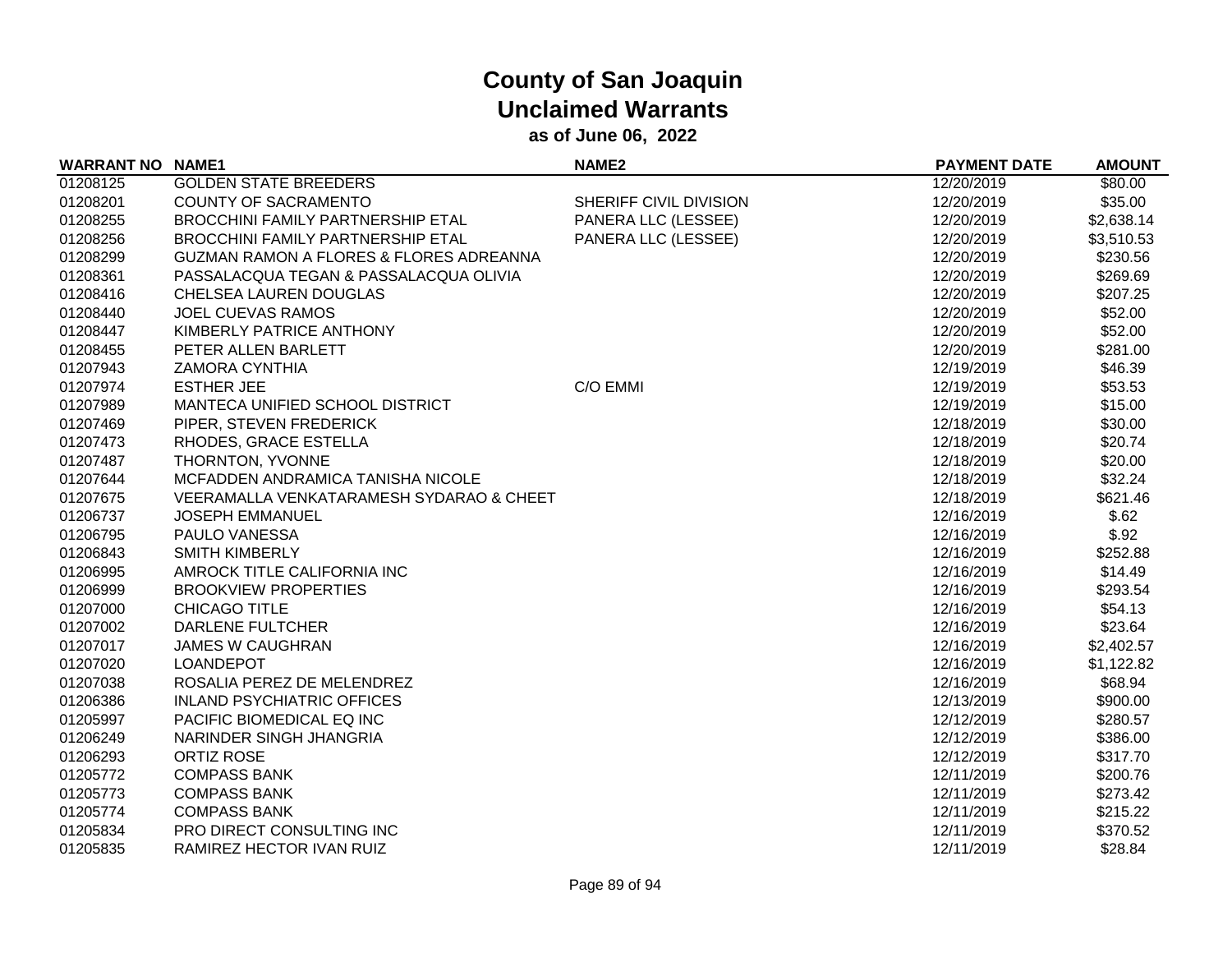| <b>WARRANT NO</b> | <b>NAME1</b>                     | NAME <sub>2</sub> | <b>PAYMENT DATE</b> | <b>AMOUNT</b> |
|-------------------|----------------------------------|-------------------|---------------------|---------------|
| 01205837          | SEFNCO COMMUNICATIONS INC        |                   | 12/11/2019          | \$5,577.29    |
| 01204798          | ALLEN, JAMES                     |                   | 12/10/2019          | \$10.34       |
| 01204799          | ALONZO, HUMBERTO                 |                   | 12/10/2019          | \$100.00      |
| 01204806          | ANAYA, MARCIO & MAYRA            |                   | 12/10/2019          | \$16.06       |
| 01204828          | <b>BED BATH &amp; BEYOND</b>     |                   | 12/10/2019          | \$300.00      |
| 01204861          | <b>CERVANTES, JESUS</b>          |                   | 12/10/2019          | \$150.00      |
| 01204863          | CHAVEZ, PATRICIA                 |                   | 12/10/2019          | \$50.00       |
| 01204901          | <b>DANIEL JEFFERS</b>            |                   | 12/10/2019          | \$10.00       |
| 01204915          | DOMINIC, JAMES                   |                   | 12/10/2019          | \$12.08       |
| 01204942          | FELKINS, STEPHEN                 |                   | 12/10/2019          | \$50.00       |
| 01204943          | FENNER, JIM                      |                   | 12/10/2019          | \$12.28       |
| 01204944          | FIELDS, DAN                      |                   | 12/10/2019          | \$25.00       |
| 01204969          | GARCIA, JOSE&JOSE                |                   | 12/10/2019          | \$150.00      |
| 01204981          | <b>GREENBERG, DEBORAH</b>        |                   | 12/10/2019          | \$18.53       |
| 01204990          | HERNANDEZ, BARBARA               |                   | 12/10/2019          | \$50.00       |
| 01204997          | HUNDAL, AJINDERJIT               |                   | 12/10/2019          | \$13.74       |
| 01205000          | HUYNH, NILA                      |                   | 12/10/2019          | \$13.87       |
| 01205002          | HUYNH, XUAN NGOC                 |                   | 12/10/2019          | \$26.30       |
| 01205028          | <b>KAMRAN AFSHARI</b>            |                   | 12/10/2019          | \$11.82       |
| 01205031          | <b>KELLOR, AL</b>                |                   | 12/10/2019          | \$50.00       |
| 01205050          | LU, GIAU                         |                   | 12/10/2019          | \$20.96       |
| 01205054          | MAGANA, JILLIAN                  |                   | 12/10/2019          | \$25.00       |
| 01205086          | NICKOLAS H SPANOS JR             |                   | 12/10/2019          | \$13.99       |
| 01205094          | OSORIO, SADOL & DE OSORIO, WENDY |                   | 12/10/2019          | \$18.04       |
| 01205117          | PATTERSON, ELISE N               |                   | 12/10/2019          | \$173.64      |
| 01205118          | PAZ, LANA                        |                   | 12/10/2019          | \$12.70       |
| 01205127          | PG&E                             |                   | 12/10/2019          | \$100.00      |
| 01205141          | PICK N PULL                      |                   | 12/10/2019          | \$100.00      |
| 01205145          | POTTER, APRIL                    |                   | 12/10/2019          | \$42.86       |
| 01205148          | RAMOS, GLORIA                    |                   | 12/10/2019          | \$20.00       |
| 01205150          | <b>RAYBURN, FRANCES S</b>        |                   | 12/10/2019          | \$50.00       |
| 01205160          | RING, VALENTINA                  |                   | 12/10/2019          | \$50.00       |
| 01205170          | ROBERT N BLEWETT                 |                   | 12/10/2019          | \$10.00       |
| 01205183          | <b>RYDER</b>                     |                   | 12/10/2019          | \$65.44       |
| 01205192          | SANCHEZ, DANIEL                  |                   | 12/10/2019          | \$964.27      |
| 01205200          | <b>SHIRLEY HUGHEY</b>            |                   | 12/10/2019          | \$11.54       |
| 01205210          | SNOW, WILLIAM H                  |                   | 12/10/2019          | \$12.46       |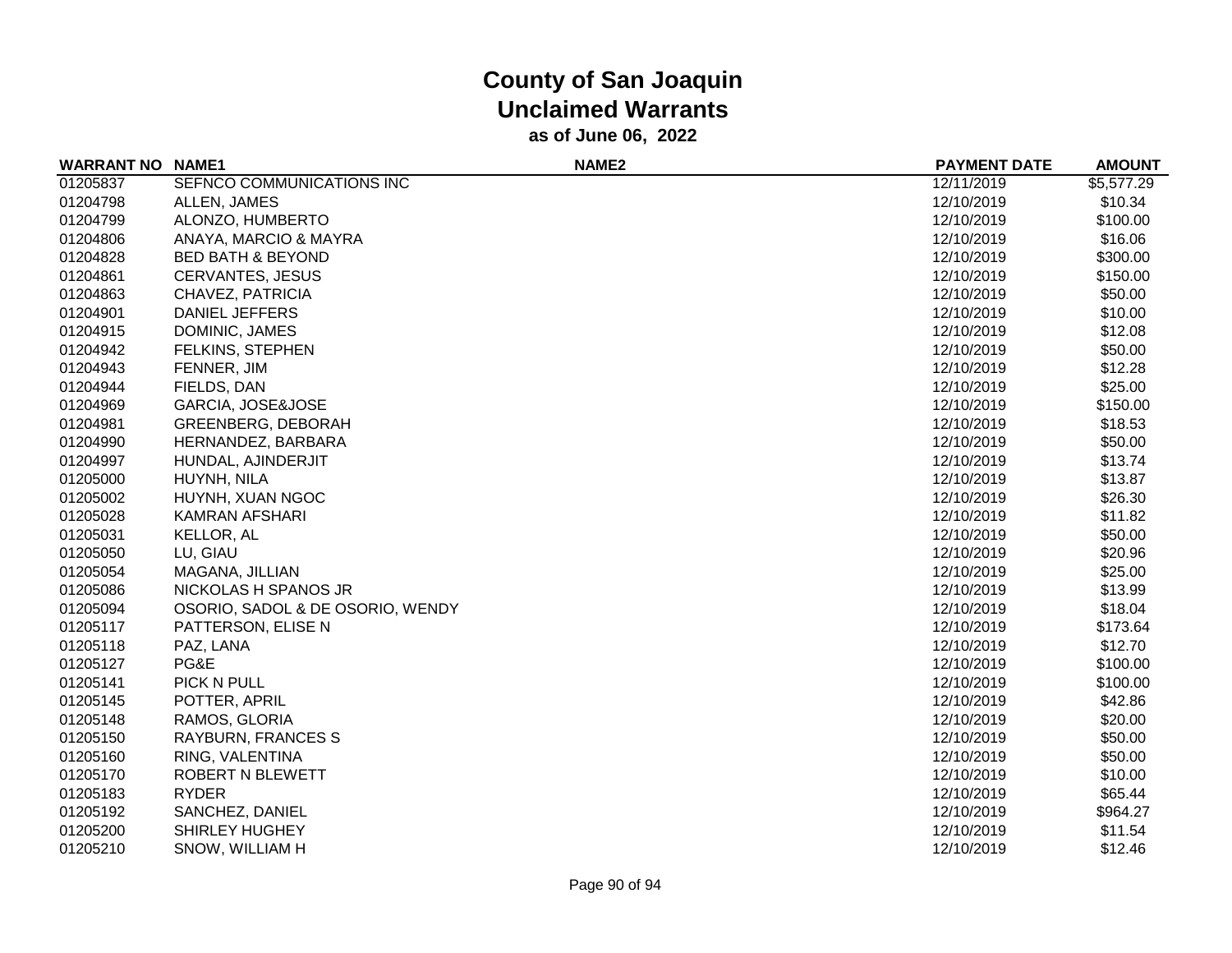| <b>WARRANT NO NAME1</b> |                                  | NAME <sub>2</sub>  | <b>PAYMENT DATE</b> | <b>AMOUNT</b> |
|-------------------------|----------------------------------|--------------------|---------------------|---------------|
| 01205241                | THORPE, VICTORIA                 |                    | 12/10/2019          | \$200.00      |
| 01205257                | VAUGHN, SHIRLEY                  |                    | 12/10/2019          | \$10.00       |
| 01205303                | YOUNG, TRACIE ANN                |                    | 12/10/2019          | \$100.00      |
| 01205309                | <b>ZUMIES</b>                    |                    | 12/10/2019          | \$50.00       |
| 01204394                | ALEXANDER ANDREW T               |                    | 12/09/2019          | \$400.00      |
| 01204397                | <b>BENSON JAMAA A</b>            |                    | 12/09/2019          | \$37.27       |
| 01204399                | <b>CORTEZ MICHAEL A</b>          |                    | 12/09/2019          | \$29.92       |
| 01204403                | <b>FAKOURY CYNTHIA M</b>         |                    | 12/09/2019          | \$.06         |
| 01204407                | <b>MARCHETTI DINO J</b>          |                    | 12/09/2019          | \$44.00       |
| 01204411                | <b>SIERRA MARY CLEO</b>          |                    | 12/09/2019          | \$37.09       |
| 01203810                | ANEJA ANKUR & SAXENA RASHMI      |                    | 12/06/2019          | \$375.76      |
| 01204022                | ROMERO VIDAL                     |                    | 12/06/2019          | \$39.60       |
| 01203563                | <b>LAINI HUNTER</b>              |                    | 12/05/2019          | \$155.00      |
| 01203606                | SEPULVEDA GUADALUPE              |                    | 12/05/2019          | \$8.70        |
| 01201617                | <b>D'LILAHS CAKERY LLC</b>       |                    | 12/03/2019          | \$220.11      |
| 01200170                | <b>SCHAFFNER PAUL</b>            |                    | 12/01/2019          | \$27.00       |
| 01200172                | <b>SISSLE THERESA</b>            |                    | 12/01/2019          | \$27.00       |
| 01201073                | <b>CUSTER DAWN</b>               |                    | 11/27/2019          | \$64.25       |
| 01200883                | ALLEC NORA D ETAL                | RICHARD J TRAVERSO | 11/26/2019          | \$80.49       |
| 01200884                | AMERICAN MEDICAL RESPONSE INC    |                    | 11/26/2019          | \$8,394.91    |
| 01200886                | ARNOLD, WALTER E & DIANNE L TR   |                    | 11/26/2019          | \$130.48      |
| 01200937                | HERNANDEZ, ROBERTO               |                    | 11/26/2019          | \$887.50      |
| 01200947                | <b>LAPOINT LUCIA DOMENICA TR</b> |                    | 11/26/2019          | \$1,442.61    |
| 01200954                | LLANEZ JOSE B & THERESA MARIE S  |                    | 11/26/2019          | \$178.29      |
| 01200974                | REITE, EDGAR ELLSWORTH ETAL      |                    | 11/26/2019          | \$88.81       |
| 01201017                | <b>JENNIFER DURBAN</b>           |                    | 11/26/2019          | \$38.00       |
| 01201023                | LUIS DANIEL ALVAREZ              |                    | 11/26/2019          | \$52.00       |
| 01201037                | SAMUEL BLAKE VARON               |                    | 11/26/2019          | \$44.00       |
| 01201041                | <b>UVELIA GONZALEZ</b>           |                    | 11/26/2019          | \$215.60      |
| 01200275                | RIZVI MUHAMMAD WAQAR             |                    | 11/25/2019          | \$210.44      |
| 01200292                | <b>SMITH KIMBERLY</b>            |                    | 11/25/2019          | \$106.82      |
| 01200328                | <b>HOLLY JOSH</b>                |                    | 11/25/2019          | \$24.86       |
| 01200334                | <b>REGAN KRISTY</b>              |                    | 11/25/2019          | \$132.00      |
| 01197157                | <b>CHEUNG MICHAEL</b>            |                    | 11/22/2019          | \$94.54       |
| 01197175                | <b>D'LILAHS CAKERY LLC</b>       |                    | 11/22/2019          | \$67.82       |
| 01197267                | OSC COMPUTER TRAINING            | DHARMA MGMT INC    | 11/22/2019          | \$1,689.71    |
| 01197376                | <b>COUNTY OF NAPA</b>            |                    | 11/22/2019          | \$35.00       |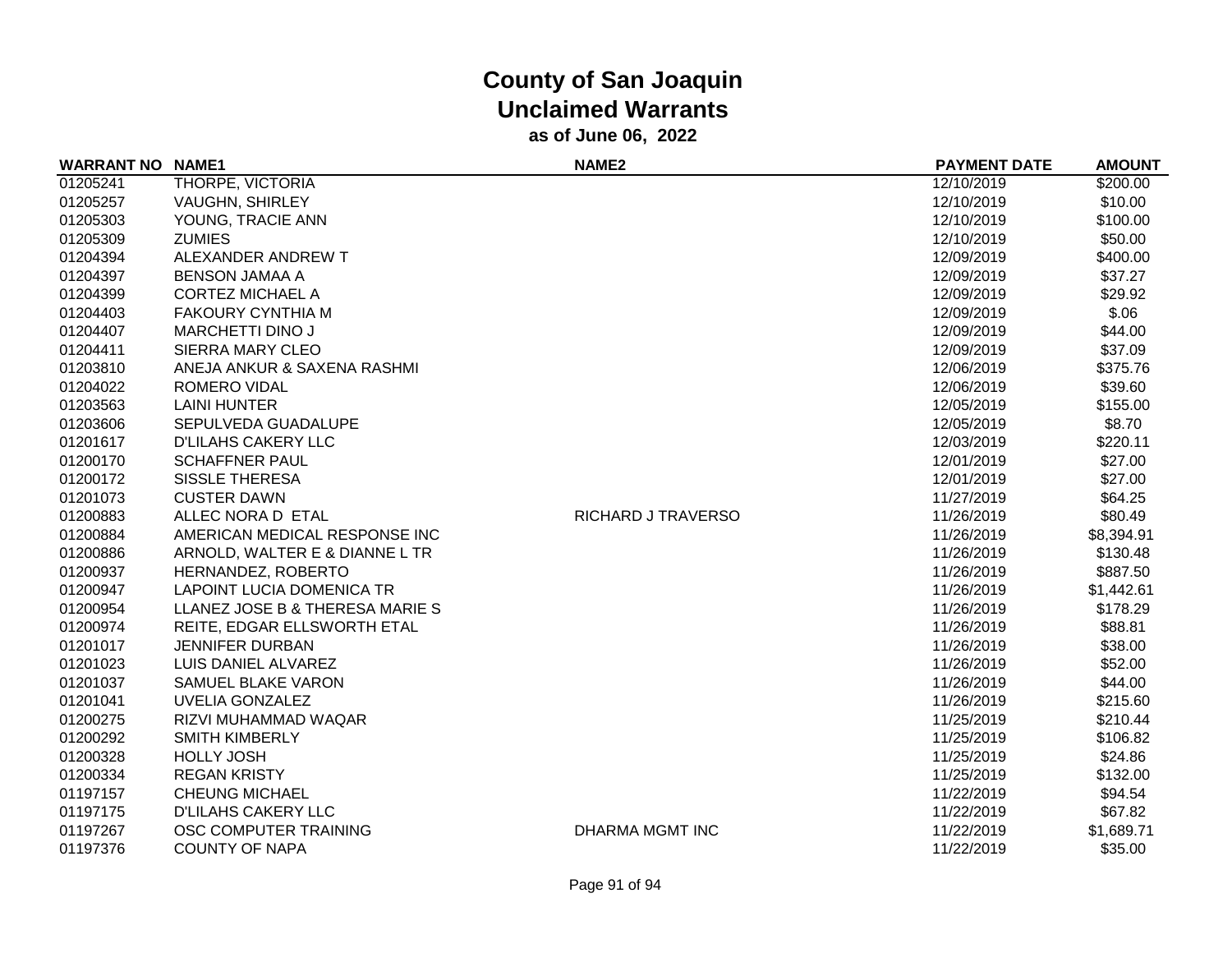| <b>WARRANT NO NAME1</b> |                                  | NAME <sub>2</sub>      | <b>PAYMENT DATE</b> | <b>AMOUNT</b> |
|-------------------------|----------------------------------|------------------------|---------------------|---------------|
| 01197381                | <b>COUNTY OF SACRAMENTO</b>      | SHERIFF CIVIL DIVISION | 11/22/2019          | \$35.00       |
| 01197395                | <b>COUNTY OF SAN BERNARDINO</b>  |                        | 11/22/2019          | \$35.00       |
| 01197398                | <b>COUNTY OF SANTA CLARA</b>     |                        | 11/22/2019          | \$35.00       |
| 01200183                | Johnathan Lucas                  |                        | 11/22/2019          | \$60.00       |
| 01196453                | CAVANAUGH GARY L MD              |                        | 11/20/2019          | \$100.00      |
| 01196571                | RODRIGUEZ MIGUEL                 |                        | 11/20/2019          | \$.50         |
| 01196653                | COLORADO DEPT OF HEALTH          | <b>VITAL RECORDS</b>   | 11/20/2019          | \$17.75       |
| 01196685                | <b>STATE OF CALIFORNIA</b>       |                        | 11/20/2019          | \$73.00       |
| 01196738                | VALLEY WIDE COURIER SERVICE INC. |                        | 11/20/2019          | \$160.00      |
| 01196795                | <b>CORNERSTONE TITLE</b>         |                        | 11/20/2019          | \$40.00       |
| 01196800                | <b>MARK LAWYER</b>               |                        | 11/20/2019          | \$49.80       |
| 01196136                | DUQUE BROTHERS INC.              |                        | 11/19/2019          | \$5,186.00    |
| 01196165                | <b>HARDING TOBIN</b>             |                        | 11/19/2019          | \$22.04       |
| 01196181                | <b>KAUR GURPREET</b>             |                        | 11/19/2019          | \$4,686.00    |
| 01196220                | PACIFIC RIM CONSTRUCTION         |                        | 11/19/2019          | \$155.00      |
| 01196221                | <b>PHLAI JUNEY</b>               |                        | 11/19/2019          | \$4.00        |
| 01196413                | DE SNAYER DAIRY                  |                        | 11/19/2019          | \$24.84       |
| 01195882                | <b>DENZON MARK</b>               |                        | 11/15/2019          | \$25.23       |
| 01195883                | DHEBAR PARTH                     |                        | 11/15/2019          | \$176.98      |
| 01194701                | <b>RUST BRIAN</b>                |                        | 11/14/2019          | \$63.47       |
| 01194712                | SPEEDEE OIL CHANGE & TUNE UP     |                        | 11/14/2019          | \$89.00       |
| 01194729                | <b>BOSS BUSINESS SYSTEMS INC</b> |                        | 11/14/2019          | \$40.57       |
| 01194930                | <b>ACERO, ENRIQUE</b>            |                        | 11/14/2019          | \$12.59       |
| 01194950                | ARCEO, MICHAEL                   |                        | 11/14/2019          | \$50.00       |
| 01194951                | ARELLANO, ALICIA                 |                        | 11/14/2019          | \$2.56        |
| 01194954                | ARQUERO, RICARDO                 |                        | 11/14/2019          | \$1.38        |
| 01195005                | CAO, THUHANG                     |                        | 11/14/2019          | \$1.91        |
| 01195014                | CHAVEZ, PATRICIA                 |                        | 11/14/2019          | \$50.00       |
| 01195085                | <b>EMERICK, DEBORAH</b>          |                        | 11/14/2019          | \$10.44       |
| 01195103                | <b>FELICIA R DELEON</b>          |                        | 11/14/2019          | \$94.33       |
| 01195105                | FIELDS, DAN                      |                        | 11/14/2019          | \$35.00       |
| 01195116                | FOLEY, BENJAMIN                  |                        | 11/14/2019          | \$50.00       |
| 01195130                | <b>GARCIA, GUSMARO</b>           |                        | 11/14/2019          | \$19.50       |
| 01195131                | GARCIA, JOSE&JOSE                |                        | 11/14/2019          | \$150.00      |
| 01195147                | <b>GUZMAN, CESAR LUCAS</b>       |                        | 11/14/2019          | \$17.72       |
| 01195151                | HARDY, JEANETTA                  |                        | 11/14/2019          | \$14.66       |
| 01195156                | HERNANDEZ, BARBARA               |                        | 11/14/2019          | \$50.00       |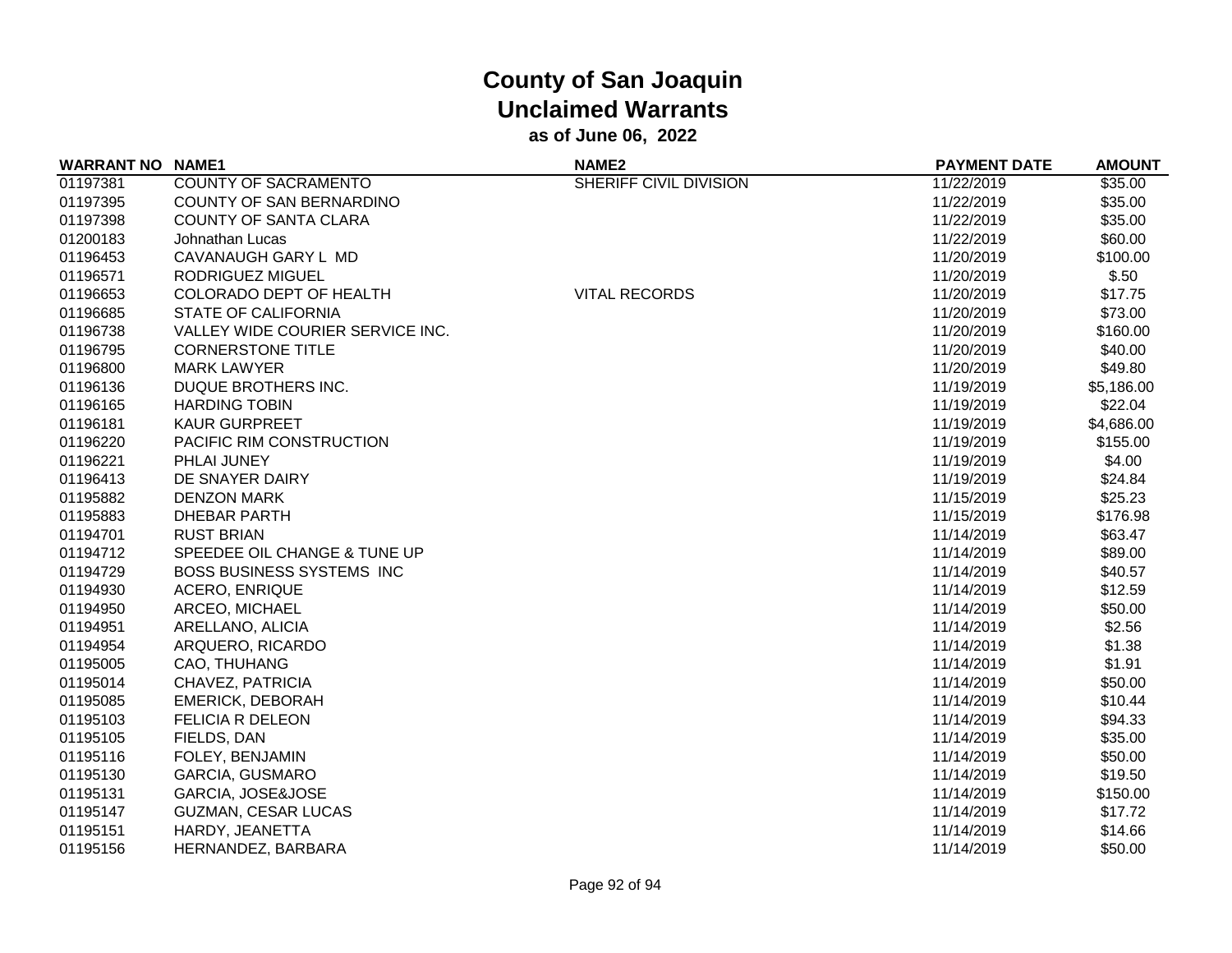| <b>WARRANT NO NAME1</b> |                                | NAME <sub>2</sub> | <b>PAYMENT DATE</b> | <b>AMOUNT</b> |
|-------------------------|--------------------------------|-------------------|---------------------|---------------|
| 01195178                | <b>JCPENNY'S</b>               |                   | 11/14/2019          | \$116.00      |
| 01195196                | KELLOR, AL                     |                   | 11/14/2019          | \$50.00       |
| 01195224                | LOGAN, TIMOTHY                 |                   | 11/14/2019          | \$23.67       |
| 01195225                | LOGISTIC TERMINALS, INC        |                   | 11/14/2019          | \$31.74       |
| 01195226                | LOPES, JESUS & SHERRY          |                   | 11/14/2019          | \$12.74       |
| 01195237                | <b>MACYS DEPT STORE</b>        |                   | 11/14/2019          | \$10.88       |
| 01195238                | <b>MAEHL, FRANCES</b>          |                   | 11/14/2019          | \$10.65       |
| 01195239                | MAGANA, JILLIAN                |                   | 11/14/2019          | \$25.00       |
| 01195258                | MILLS, JAMES KENNETH JR        |                   | 11/14/2019          | \$50.00       |
| 01195281                | ORCUTT, JAMES                  |                   | 11/14/2019          | \$150.00      |
| 01195312                | PG&E                           |                   | 11/14/2019          | \$100.00      |
| 01195328                | PLANTE, LINDA                  |                   | 11/14/2019          | \$1.42        |
| 01195336                | <b>RAYBURN, FRANCES S</b>      |                   | 11/14/2019          | \$50.00       |
| 01195360                | RUIZTORO, MARTIN               |                   | 11/14/2019          | \$50.00       |
| 01195371                | SANCHEZ, MIGUEL                |                   | 11/14/2019          | \$8.68        |
| 01195372                | <b>SARAH HARBIN</b>            |                   | 11/14/2019          | \$24.00       |
| 01195380                | SHAH, HYATT                    |                   | 11/14/2019          | \$17.02       |
| 01195390                | SIRVA, INC                     |                   | 11/14/2019          | \$48.41       |
| 01195397                | SMITH, JOSEPH                  |                   | 11/14/2019          | \$100.00      |
| 01195407                | <b>STEPHANY TAMAYO</b>         |                   | 11/14/2019          | \$75.00       |
| 01195425                | <b>TARGET AP RECOVERY</b>      |                   | 11/14/2019          | \$50.00       |
| 01195431                | THORPE, VICTORIA               |                   | 11/14/2019          | \$200.00      |
| 01195436                | TRIGO, ROMEO                   |                   | 11/14/2019          | \$20.00       |
| 01195442                | VALTERZA, ROBERT               |                   | 11/14/2019          | \$51.58       |
| 01195467                | <b>VICKERS, HENRY</b>          |                   | 11/14/2019          | \$119.01      |
| 01195479                | WAGSTAFF, WILLIAM MANUEL       |                   | 11/14/2019          | \$25.00       |
| 01195503                | <b>ZUMIES</b>                  |                   | 11/14/2019          | \$50.00       |
| 01193632                | RODRIGUEZ J JESUS              |                   | 11/08/2019          | \$25.00       |
| 01193651                | UC DAVIS MEDICAL CENTER        |                   | 11/08/2019          | \$341.31      |
| 01193655                | LINDEN HIGH SCHOOL             |                   | 11/08/2019          | \$100.00      |
| 01193098                | MARTINEZ SANDOVAL VANESSA      |                   | 11/07/2019          | \$1.15        |
| 01193108                | NATIONAL BUSINESS FURNITURE    |                   | 11/07/2019          | \$383.50      |
| 01193378                | <b>ANDREW VINCENT MCMILLIN</b> |                   | 11/07/2019          | \$50.00       |
| 01193380                | ASOKUMAR ARUMUGAM              |                   | 11/07/2019          | \$35.00       |
| 01193383                | BYRON TYLER SOURIYARANGSY      |                   | 11/07/2019          | \$52.00       |
| 01193392                | DAVID WARREN RAMSEY            |                   | 11/07/2019          | \$10.00       |
| 01193408                | LISA JEANETTE LENTZ            |                   | 11/07/2019          | \$52.00       |